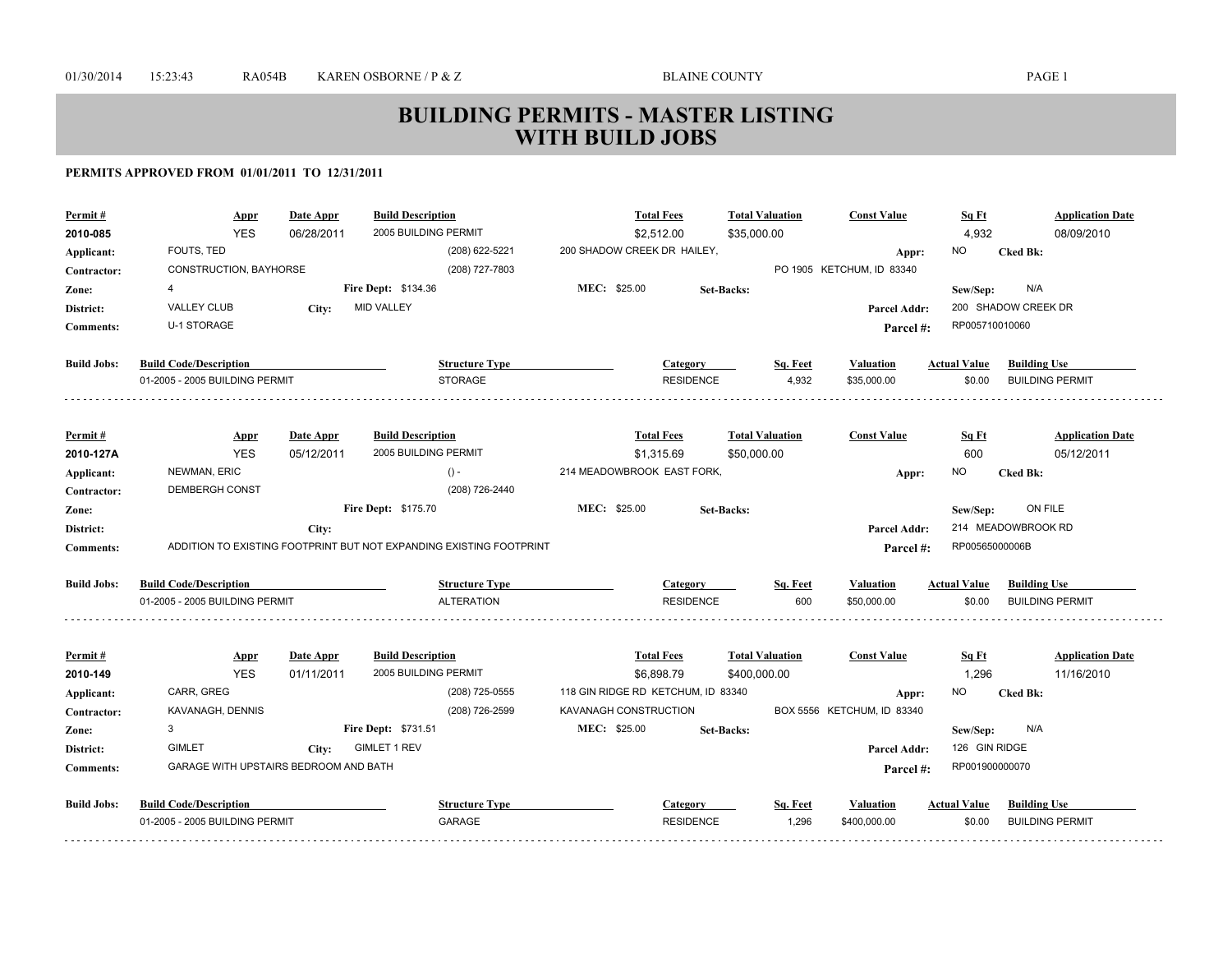| Permit#            | <b>Appr</b>                                  | Date Appr  | <b>Build Description</b>   |                          |              | <b>Total Fees</b>            | <b>Total Valuation</b> |          | <b>Const Value</b>            | Sq Ft               | <b>Application Date</b> |
|--------------------|----------------------------------------------|------------|----------------------------|--------------------------|--------------|------------------------------|------------------------|----------|-------------------------------|---------------------|-------------------------|
| 2010-149A          | <b>YES</b>                                   | 10/11/2011 | 2005 BUILDING PERMIT       |                          |              | \$1,290.69                   | \$50,000.00            |          |                               |                     | 10/11/2011              |
| Applicant:         | CARR, GREG                                   |            |                            | (208) 725-0555           |              | 118 GIN RIDGE RD KETCHUM, ID |                        |          | Appr:                         | NO.                 | <b>Cked Bk:</b>         |
| Contractor:        | KAVANAGH, DENNIS                             |            |                            | (208) 726-2599           |              | KAVANAGH CONSTRUCTION        |                        |          | BOX 5556 KETCHUM, ID 83340    |                     |                         |
| Zone:              | 3                                            |            | <b>Fire Dept: \$175.70</b> |                          | MEC:         |                              | <b>Set-Backs:</b>      |          |                               | Sew/Sep:            | N/A                     |
| District:          | <b>GIMLET</b>                                | City:      | <b>GIMLET 1 REV</b>        |                          |              |                              |                        |          | Parcel Addr:                  | 126 GIN RIDGE       |                         |
| <b>Comments:</b>   | STRUCTURAL ALTERATIONS                       |            |                            |                          |              |                              |                        |          | Parcel#:                      | RP001900000070      |                         |
| <b>Build Jobs:</b> | <b>Build Code/Description</b>                |            |                            | <b>Structure Type</b>    |              | Category                     |                        | Sq. Feet | Valuation                     | <b>Actual Value</b> | <b>Building Use</b>     |
|                    | 01-2005 - 2005 BUILDING PERMIT               |            |                            | ALTERATION/GARAGE        |              | <b>RESIDENCE</b>             |                        | $\Omega$ | \$50,000.00                   | \$0.00              | <b>BUILDING PERMIT</b>  |
|                    |                                              |            |                            |                          |              |                              |                        |          |                               |                     |                         |
| Permit#            | <u>Appr</u>                                  | Date Appr  | <b>Build Description</b>   |                          |              | <b>Total Fees</b>            | <b>Total Valuation</b> |          | <b>Const Value</b>            | Sq Ft               | <b>Application Date</b> |
| 2010-152           | <b>YES</b>                                   | 03/16/2011 | 2005 BUILDING PERMIT       |                          |              | \$6.898.79                   | \$400,000.00           |          |                               | 60                  | 12/08/2010              |
| Applicant:         | <b>WILLEY, FRANK</b>                         |            |                            | (208) 622-7407           |              | 154 BARLOW RD KETCHUM, ID    |                        |          | Appr:                         | NO.                 | <b>Cked Bk:</b>         |
| Contractor:        | CONSTRUCTION, ELIAS                          |            |                            | (208) 725-5400           |              |                              |                        |          | PO BOX 6272 KETCHUM, ID 83340 |                     |                         |
| Zone:              | 2                                            |            | <b>Fire Dept: \$731.51</b> |                          | MEC: \$25.00 |                              | <b>Set-Backs:</b>      |          |                               | Sew/Sep:            | N/A                     |
| District:          | <b>BARLOW SUB</b>                            | City:      | <b>BARLOW SUB</b>          |                          |              |                              |                        |          | <b>Parcel Addr:</b>           | 154 BARLOW RD       |                         |
| <b>Comments:</b>   | REMODEL AND ADDITION TO EXISTING GUEST HOUSE |            |                            |                          |              |                              |                        |          | Parcel#:                      | RP000400000040      |                         |
| <b>Build Jobs:</b> | <b>Build Code/Description</b>                |            |                            | <b>Structure Type</b>    |              | Category                     |                        | Sq. Feet | Valuation                     | <b>Actual Value</b> | <b>Building Use</b>     |
|                    | 01-2005 - 2005 BUILDING PERMIT               |            |                            | <b>ALTERATION</b>        |              | <b>RESIDENCE</b>             |                        | 60       | \$400,000.00                  | \$0.00              | <b>BUILDING PERMIT</b>  |
|                    |                                              |            |                            |                          |              |                              |                        |          |                               |                     |                         |
| Permit#            | <b>Appr</b>                                  | Date Appr  | <b>Build Description</b>   |                          |              | <b>Total Fees</b>            | <b>Total Valuation</b> |          | <b>Const Value</b>            | Sq Ft               | <b>Application Date</b> |
| 2011-001           | <b>YES</b>                                   | 02/07/2011 | DEMO FEE                   |                          |              | \$50.00                      |                        |          |                               |                     | 02/07/2011              |
| Applicant:         | FARNHAM, THAD                                |            |                            | (208) 726-2188           |              | 101 WILLOWAY RD KETCHUM,     |                        |          | Appr:                         | NO.                 | <b>Cked Bk:</b>         |
| Contractor:        | <b>OWNER</b>                                 |            |                            | $() -$                   |              |                              |                        |          |                               |                     |                         |
| Zone:              | 3                                            |            | <b>Fire Dept:</b>          |                          | MEC:         |                              | <b>Set-Backs:</b>      |          |                               | Sew/Sep:            |                         |
| District:          | <b>EAST FORK</b>                             | City:      | <b>EAST FORK</b>           |                          |              |                              |                        |          | <b>Parcel Addr:</b>           |                     | 101 WILLOWAY RD         |
| <b>Comments:</b>   |                                              |            |                            |                          |              |                              |                        |          | Parcel#:                      | RP005900010020      |                         |
| <b>Build Jobs:</b> | <b>Build Code/Description</b>                |            |                            | <b>Structure Type</b>    |              | Category                     |                        | Sq. Feet | Valuation                     | <b>Actual Value</b> | <b>Building Use</b>     |
|                    | DEMO '08 - DEMO FEE                          |            |                            | <b>DEMO- RESIDENTIAL</b> |              | <b>RESIDENCE</b>             |                        | $\Omega$ | \$0.00                        | \$0.00              | DEMO                    |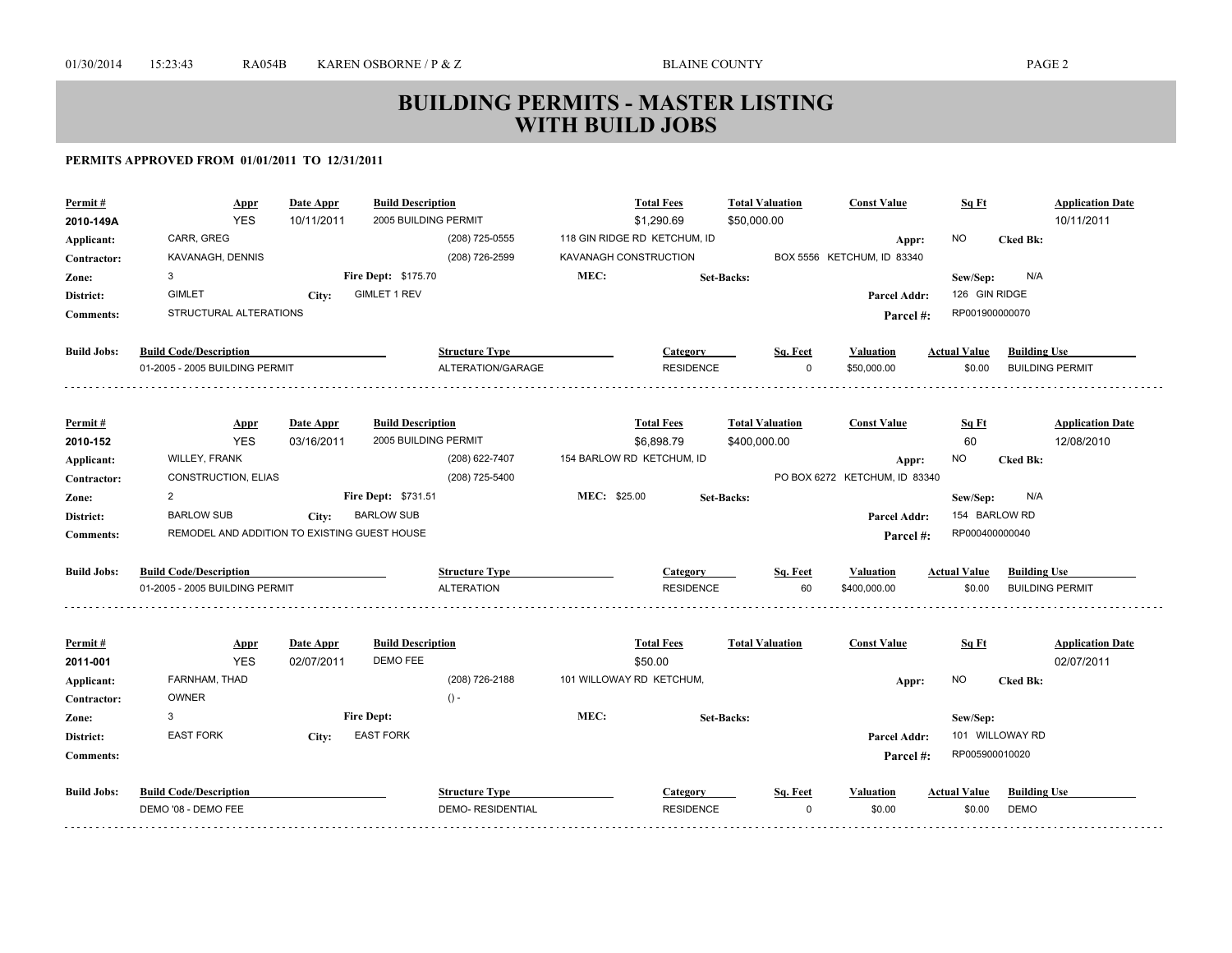| Permit#<br>2011-002           | <b>Appr</b><br><b>YES</b>          | <b>Date Appr</b><br>02/15/2011 | <b>Build Description</b><br>2005 BUILDING PERMIT |                     | <b>Total Fees</b><br>\$2,325.03    | <b>Total Valuation</b><br>\$26,500.00 | <b>Const Value</b>                      | Sq Ft<br>40         | <b>Application Date</b><br>02/10/2011 |
|-------------------------------|------------------------------------|--------------------------------|--------------------------------------------------|---------------------|------------------------------------|---------------------------------------|-----------------------------------------|---------------------|---------------------------------------|
| Applicant:                    | HOLZMAN, STEVE & KAREN             |                                | (208) 726-6200                                   |                     | 158 WILDERNESS DR KETCHUM,         |                                       |                                         | <b>NO</b>           | <b>Cked Bk:</b>                       |
| Contractor:                   | WARNER, LARRY                      |                                | (208) 720-5883                                   |                     |                                    |                                       | Appr:<br>PO BOX 10037 KETCHUM, ID 83340 |                     |                                       |
|                               | 3                                  |                                | Fire Dept: \$112.31                              | MEC:                |                                    |                                       |                                         | Sew/Sep:            | N/A                                   |
| Zone:                         | <b>GIMLET</b>                      |                                | GIMLET 11                                        |                     |                                    | <b>Set-Backs:</b>                     |                                         |                     | 158 WILDERNESS DR                     |
| District:<br><b>Comments:</b> | ADD GENERATOR PAD                  | City:                          |                                                  |                     |                                    |                                       | Parcel Addr:                            | RP002400000280      |                                       |
|                               |                                    |                                |                                                  |                     |                                    |                                       | Parcel#:                                |                     |                                       |
| <b>Build Jobs:</b>            | <b>Build Code/Description</b>      |                                | <b>Structure Type</b>                            |                     | Category                           | Sq. Feet                              | <b>Valuation</b>                        | <b>Actual Value</b> | <b>Building Use</b>                   |
|                               | 01-2005 - 2005 BUILDING PERMIT     |                                | <b>UTILITY</b>                                   |                     | <b>OTHER</b>                       | 40                                    | \$26,500.00                             | \$0.00              | <b>BUILDING PERMIT</b>                |
|                               |                                    |                                |                                                  |                     |                                    |                                       |                                         |                     |                                       |
| Permit#                       | <b>Appr</b>                        | Date Appr                      | <b>Build Description</b>                         |                     | <b>Total Fees</b>                  | <b>Total Valuation</b>                | <b>Const Value</b>                      | Sq Ft               | <b>Application Date</b>               |
| 2011-003                      | <b>YES</b>                         | 02/16/2011                     | 2005 BUILDING PERMIT                             |                     | \$12,307.91                        | \$950,000.00                          |                                         | 3,804               | 02/14/2011                            |
| Applicant:                    | <b>GLAVES, ANTHONY &amp; PEARL</b> |                                | (650) 462-1652                                   |                     | 209 SHEEPTRAIL LN HAILEY, ID 83333 |                                       | Appr:                                   | NO.                 | <b>Cked Bk:</b>                       |
| Contractor:                   | GILMAN, LEE                        |                                | (208) 720-1643                                   | LEE GILMAN BUILDERS |                                    |                                       | PO BOX 5348 KETCHUM, ID 83340           |                     |                                       |
| Zone:                         |                                    |                                | Fire Dept: \$1,467.83                            | MEC: \$25.00        |                                    | Set-Backs:                            |                                         | Sew/Sep:            | 704908                                |
| District:                     | EAST FORK #2                       | City:                          |                                                  |                     |                                    |                                       | <b>Parcel Addr:</b>                     |                     | 209 SHEEP TRAIL LN                    |
| <b>Comments:</b>              | NEW SINGLE FAMILY R3/U1            |                                |                                                  |                     |                                    |                                       | Parcel#:                                | RP001550010010      |                                       |
| <b>Build Jobs:</b>            | <b>Build Code/Description</b>      |                                | <b>Structure Type</b>                            |                     | Category                           | Sq. Feet                              | <b>Valuation</b>                        | <b>Actual Value</b> | <b>Building Use</b>                   |
|                               | 01-2005 - 2005 BUILDING PERMIT     |                                | <b>NEW SINGLE FAMILY</b>                         |                     | <b>RESIDENCE</b>                   | 3,804                                 | \$950,000.00                            | \$0.00              | <b>BUILDING PERMIT</b>                |
|                               |                                    |                                |                                                  |                     |                                    |                                       |                                         |                     |                                       |
| Permit#                       | <b>Appr</b>                        | Date Appr                      | <b>Build Description</b>                         |                     | <b>Total Fees</b>                  | <b>Total Valuation</b>                | <b>Const Value</b>                      | Sq Ft               | <b>Application Date</b>               |
| 2011-005                      | <b>YES</b>                         | 02/22/2011                     | 2005 BUILDING PERMIT                             |                     | \$1,779.33                         | \$6,309.00                            |                                         | 100                 | 02/22/2011                            |
| Applicant:                    | WYNN, ELAINE                       |                                | $() -$                                           |                     | 126 OLD MILL RD KETCHUM, ID        |                                       | Appr:                                   | <b>NO</b>           | <b>Cked Bk:</b>                       |
| Contractor:                   | MAINTENANCE, VALLEY                |                                | (208) 788-2789                                   |                     |                                    |                                       | 4030 GLENBROOK DR HAILEY, ID 83333      |                     |                                       |
| Zone:                         | 2                                  |                                | <b>Fire Dept: \$38.02</b>                        | MEC:                |                                    | <b>Set-Backs:</b>                     |                                         | Sew/Sep:            | N/A                                   |
| District:                     | <b>FLOWERS RANCH</b>               | City:                          | <b>FLOWERS RANCH</b>                             |                     |                                    |                                       | <b>Parcel Addr:</b>                     |                     | 126 OLD MILL RD                       |
| <b>Comments:</b>              | <b>FIRE REPAIRS</b>                |                                |                                                  |                     |                                    |                                       | Parcel#:                                | RP001710000060      |                                       |
| <b>Build Jobs:</b>            | <b>Build Code/Description</b>      |                                | <b>Structure Type</b>                            |                     | Category                           | Sq. Feet                              | <b>Valuation</b>                        | <b>Actual Value</b> | <b>Building Use</b>                   |
|                               | 01-2005 - 2005 BUILDING PERMIT     |                                | <b>FIRE DAMAGE</b>                               |                     | <b>RESIDENCE</b>                   | 100                                   | \$6,309.00                              | \$0.00              | <b>BUILDING PERMIT</b>                |
|                               |                                    |                                |                                                  |                     |                                    |                                       |                                         |                     |                                       |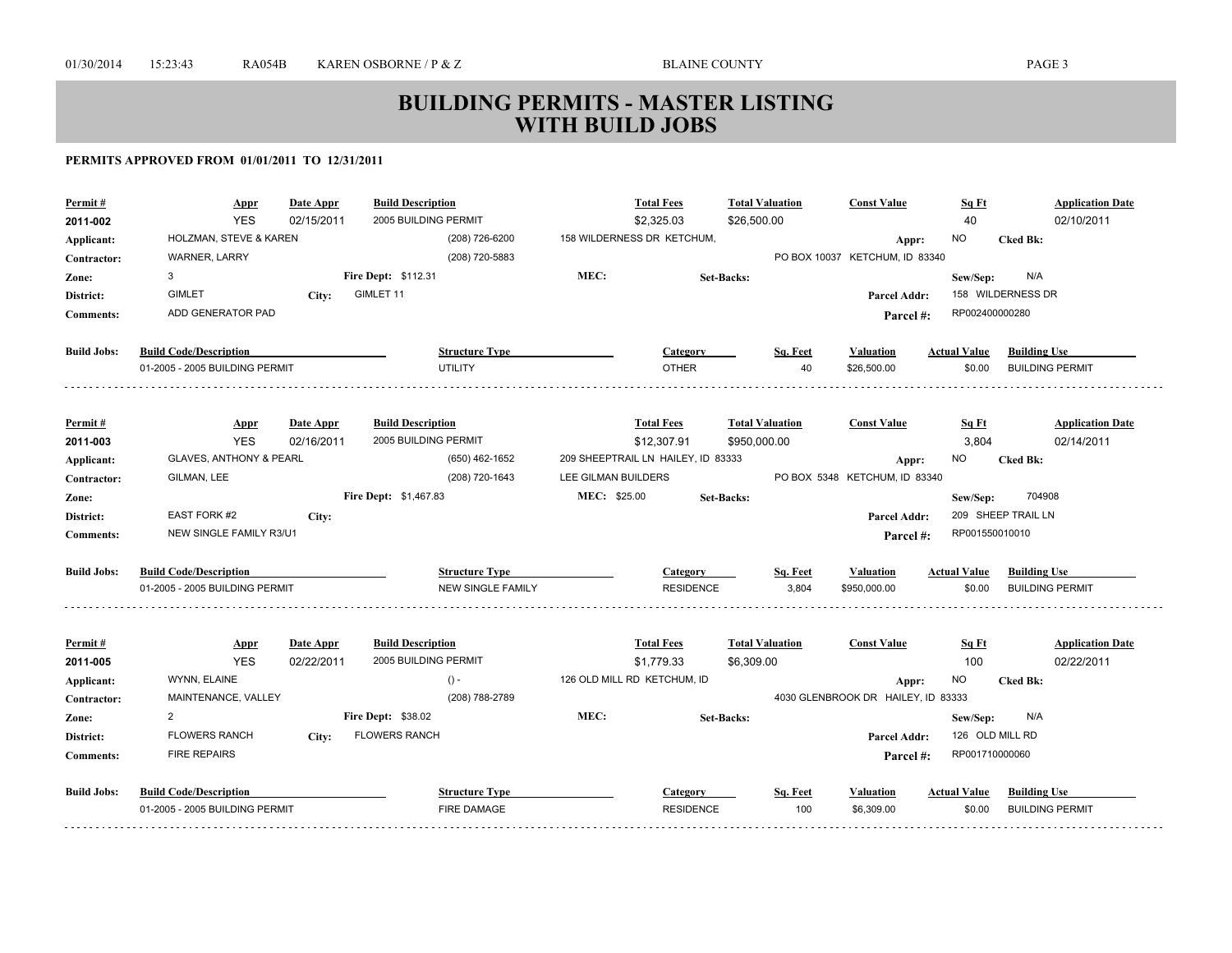| Permit#            | <b>Appr</b>                     | Date Appr  | <b>Build Description</b>             |                            |                              | <b>Total Fees</b>          | <b>Total Valuation</b> |          | <b>Const Value</b>                          | Sq Ft               |                        | <b>Application Date</b> |
|--------------------|---------------------------------|------------|--------------------------------------|----------------------------|------------------------------|----------------------------|------------------------|----------|---------------------------------------------|---------------------|------------------------|-------------------------|
| 2011-006           | <b>YES</b>                      | 03/03/2011 | 2005 BUILDING PERMIT                 |                            |                              | \$3,518.09                 | \$100,000.00           |          |                                             | 574                 |                        | 02/28/2011              |
| Applicant:         | COLLIER, DREW                   |            |                                      | (402) 250-8485             |                              | 218 CRAZY HORSE DR HAILEY, |                        |          | Appr:                                       | NO.                 | <b>Cked Bk:</b>        |                         |
| Contractor:        | <b>UPHAM, RICK</b>              |            |                                      | (208) 788-4515             | UPHAM CONSTRUCTION INC       |                            |                        |          | 202 CRAZY HORSE DR. HAILEY, ID 83333        |                     |                        |                         |
| Zone:              | 4                               |            | Fire Dept: \$271.31                  |                            | MEC: \$25.00                 |                            | <b>Set-Backs:</b>      |          |                                             | Sew/Sep:            | N/A                    |                         |
| District:          | <b>INDIAN CREEK</b>             | City:      | <b>INDIAN CREEK 2</b>                |                            |                              |                            |                        |          | <b>Parcel Addr:</b>                         |                     | 218 CRAZY HORSE DR     |                         |
| <b>Comments:</b>   | EXISTING SFR ADD AND GARAGE ADD |            |                                      |                            |                              |                            |                        |          | Parcel #:                                   | RP003400001720      |                        |                         |
| <b>Build Jobs:</b> | <b>Build Code/Description</b>   |            |                                      | <b>Structure Type</b>      |                              | Category                   |                        | Sq. Feet | <b>Valuation</b>                            | <b>Actual Value</b> | <b>Building Use</b>    |                         |
|                    | 01-2005 - 2005 BUILDING PERMIT  |            |                                      | <b>ADDITION- RESIDENCE</b> |                              | <b>RESIDENCE</b>           |                        | 574      | \$100,000.00                                | \$0.00              | <b>BUILDING PERMIT</b> |                         |
|                    |                                 |            |                                      |                            |                              |                            |                        |          |                                             |                     |                        |                         |
| Permit#            | <b>Appr</b><br><b>YES</b>       | Date Appr  | <b>Build Description</b><br>DEMO FEE |                            |                              | <b>Total Fees</b>          | <b>Total Valuation</b> |          | <b>Const Value</b>                          | Sq Ft               |                        | <b>Application Date</b> |
| 2011-007           | DUDE HOLDINGS LLC               | 03/03/2011 |                                      | (208) 726-4031             | 101 RIMROCK RD KETCHUM,      | \$50.00                    |                        |          |                                             | NO.                 |                        | 03/03/2011              |
| Applicant:         | <b>BASHISTA, FRANK</b>          |            |                                      |                            | <b>BASHISTA CONSTRUCTION</b> |                            |                        |          | Appr:<br>BOX 2317 KETCHUM, ID 83340         |                     | <b>Cked Bk:</b>        |                         |
| Contractor:        | 3                               |            | <b>Fire Dept:</b>                    | $() -$                     | MEC:                         |                            |                        |          |                                             |                     | N/A                    |                         |
| Zone:              |                                 |            | SOUTH OF KETCHUM                     |                            |                              |                            | <b>Set-Backs:</b>      |          |                                             | Sew/Sep:            | 101 S RIMROCK RD       |                         |
| District:          | <b>MCNEILLY RANCH</b>           | City:      |                                      |                            |                              |                            |                        |          | <b>Parcel Addr:</b>                         | RP004100000020      |                        |                         |
| <b>Comments:</b>   |                                 |            |                                      |                            |                              |                            |                        |          | Parcel#:                                    |                     |                        |                         |
| <b>Build Jobs:</b> | <b>Build Code/Description</b>   |            |                                      | <b>Structure Type</b>      |                              | Category                   |                        | Sq. Feet | <b>Valuation</b>                            | Actual Value        | <b>Building Use</b>    |                         |
|                    | DEMO '08 - DEMO FEE             |            |                                      | <b>DEMO- RESIDENTIAL</b>   |                              | <b>RESIDENCE</b>           |                        | $\Omega$ | \$0.00                                      | \$0.00              | <b>DEMO</b>            |                         |
| Permit#            | <b>Appr</b>                     | Date Appr  | <b>Build Description</b>             |                            |                              | <b>Total Fees</b>          | <b>Total Valuation</b> |          | <b>Const Value</b>                          | Sq Ft               |                        | <b>Application Date</b> |
| 2011-008           | <b>YES</b>                      | 03/03/2011 | <b>DEMO FEE</b>                      |                            |                              | \$50.00                    |                        |          |                                             |                     |                        | 03/03/2011              |
| Applicant:         | WHITTIER, JOHN                  |            |                                      | (208) 788-1767             | 301 ZINC SPUR RD HAILEY,     |                            |                        |          | Appr:                                       | NO                  | <b>Cked Bk:</b>        |                         |
| Contractor:        | CONSTRUCTION, REE               |            |                                      | (208) 788-2220             |                              |                            |                        |          | 720 N. MAIN ST., SUITE A BELLEVUE, ID 83313 |                     |                        |                         |
| Zone:              | 4                               |            | <b>Fire Dept:</b>                    |                            | MEC:                         |                            | Set-Backs:             |          |                                             | Sew/Sep:            | N/A                    |                         |
| District:          | ZINC SPUR                       | City:      | ZINC SPUR RANCH #1                   |                            |                              |                            |                        |          | Parcel Addr:                                |                     | 301 ZINC SPUR RD       |                         |
| <b>Comments:</b>   |                                 |            |                                      |                            |                              |                            |                        |          | Parcel #:                                   | RP006550000010      |                        |                         |
| <b>Build Jobs:</b> | <b>Build Code/Description</b>   |            |                                      | <b>Structure Type</b>      |                              | Category                   |                        | Sq. Feet | <b>Valuation</b>                            | <b>Actual Value</b> | <b>Building Use</b>    |                         |
|                    | DEMO '08 - DEMO FEE             |            |                                      | <b>DEMO- RESIDENTIAL</b>   |                              | <b>RESIDENCE</b>           |                        | $\Omega$ | \$0.00                                      | \$0.00              | DEMO                   |                         |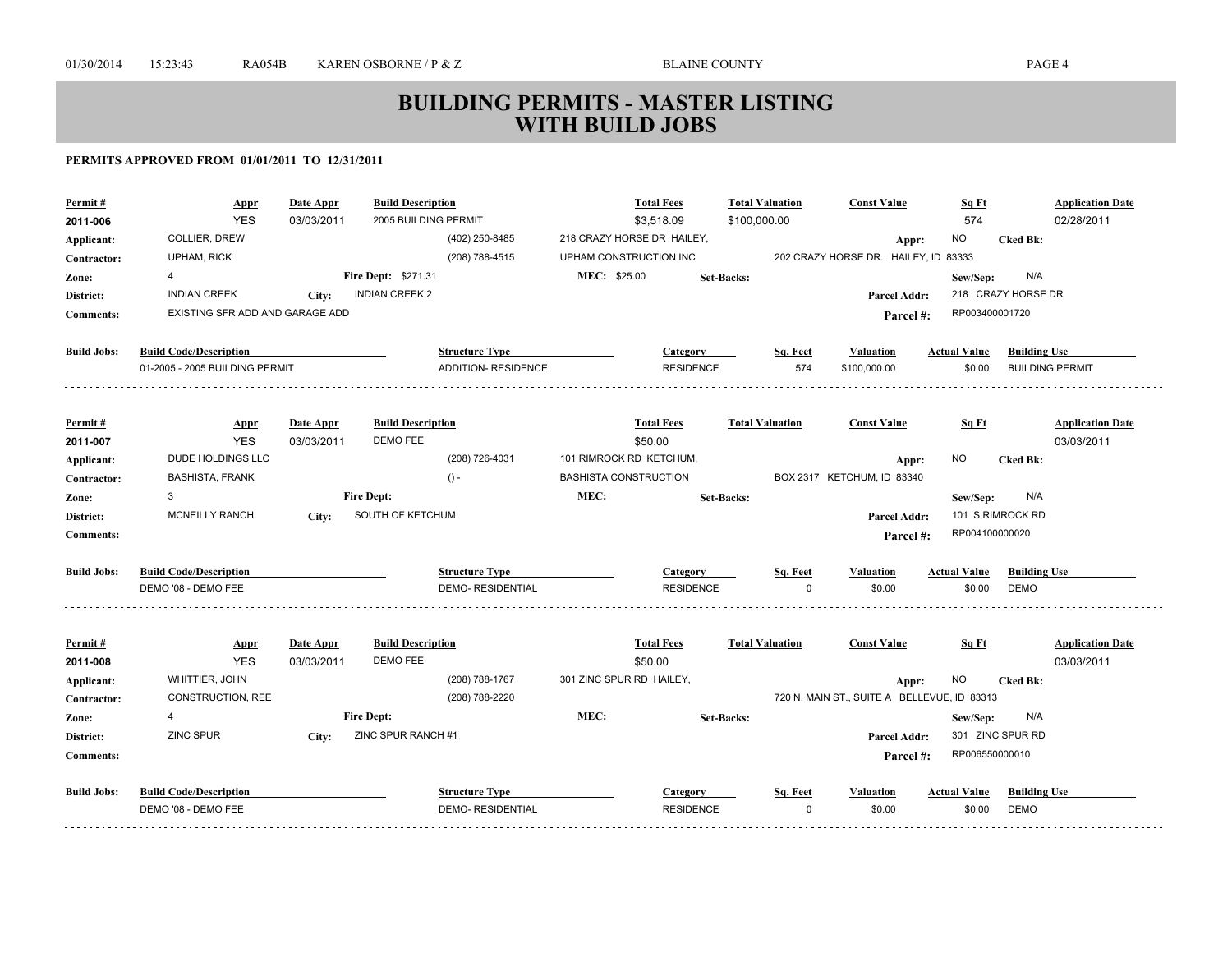| Permit#<br>2011-009 | <u>Appr</u><br><b>YES</b>      | <u>Date Appr</u><br>03/09/2011 | <b>Build Description</b><br>2005 BUILDING PERMIT |                                              | <b>Total Fees</b><br>\$2,770.44 | <b>Total Valuation</b><br>\$49,000.00 |          | <b>Const Value</b>                     | Sq Ft<br>400        | <b>Application Date</b><br>03/09/2011 |
|---------------------|--------------------------------|--------------------------------|--------------------------------------------------|----------------------------------------------|---------------------------------|---------------------------------------|----------|----------------------------------------|---------------------|---------------------------------------|
| Applicant:          | HUNTINGTON, TOM                |                                | (208) 368-0554                                   | 226 WILLOW RD HAILEY,                        |                                 |                                       |          | Appr:                                  | NO                  | <b>Cked Bk:</b>                       |
| Contractor:         | CONSTRUCTION, CTR              |                                | (208) 490-0110                                   |                                              |                                 |                                       |          | 1623 ELDRIDGE AVE TWIN FALLS, ID 83301 |                     |                                       |
| Zone:               | 4                              |                                | Fire Dept: \$172.94                              | MEC:                                         |                                 | <b>Set-Backs:</b>                     |          |                                        | Sew/Sep:            | N/A                                   |
| District:           | <b>ZINC SPUR</b>               | City:                          | ZINC SPUR RANCH #2                               |                                              |                                 |                                       |          | Parcel Addr:                           | 226 WILLOW RD       |                                       |
| <b>Comments:</b>    | <b>WATER DAMAGE REPAIRS</b>    |                                |                                                  |                                              |                                 |                                       |          | Parcel#:                               | RP00635002023A      |                                       |
|                     |                                |                                |                                                  |                                              |                                 |                                       |          |                                        |                     |                                       |
| <b>Build Jobs:</b>  | <b>Build Code/Description</b>  |                                | <b>Structure Type</b>                            |                                              | <b>Category</b>                 |                                       | Sq. Feet | <b>Valuation</b>                       | <b>Actual Value</b> | <b>Building Use</b>                   |
|                     | 01-2005 - 2005 BUILDING PERMIT |                                | <b>REPAIRS</b>                                   |                                              | <b>RESIDENCE</b>                |                                       | 400      | \$49,000.00                            | \$0.00              | <b>BUILDING PERMIT</b>                |
|                     |                                |                                |                                                  |                                              |                                 |                                       |          |                                        |                     |                                       |
| Permit#             | <b>Appr</b>                    | Date Appr                      | <b>Build Description</b>                         |                                              | <b>Total Fees</b>               | <b>Total Valuation</b>                |          | <b>Const Value</b>                     | <u>Sq Ft</u>        | <b>Application Date</b>               |
| 2011-010            | <b>YES</b>                     | 03/15/2011                     | RE ROOF                                          |                                              | \$391.25                        | \$24,438.00                           |          |                                        | 5,700               | 03/15/2011                            |
| Applicant:          | <b>BUSDON, NELLO</b>           |                                | (208) 726-1649                                   |                                              | 125 ASPEN HOLLOW RD HAILEY,     |                                       |          | Appr:                                  | ΝO                  | <b>Cked Bk:</b>                       |
| Contractor:         | MILEY ROOFING, SCOTT           |                                | (208) 788-5362                                   |                                              |                                 |                                       |          | PO BOX 3271 HAILEY, ID 83333           |                     |                                       |
| Zone:               | 3                              |                                | <b>Fire Dept:</b>                                | MEC:                                         |                                 | <b>Set-Backs:</b>                     |          |                                        | Sew/Sep:            | N/A                                   |
| District:           | <b>ASPEN HOLLOW</b>            | City:                          | <b>ASPEN HOLLOW</b>                              |                                              |                                 |                                       |          | Parcel Addr:                           |                     | 125 ASPEN HOLLOW RD                   |
| <b>Comments:</b>    |                                |                                |                                                  |                                              |                                 |                                       |          | Parcel #:                              | RP000350030070      |                                       |
| <b>Build Jobs:</b>  | <b>Build Code/Description</b>  |                                | <b>Structure Type</b>                            |                                              | Category                        |                                       | Sq. Feet | <b>Valuation</b>                       | <b>Actual Value</b> | <b>Building Use</b>                   |
|                     | 02 - RE ROOF                   |                                | <b>RE-ROOFING</b>                                |                                              | <b>RESIDENCE</b>                |                                       | 5.700    | \$24,438.00                            | \$0.00              | <b>RE-ROOF</b>                        |
|                     |                                |                                |                                                  |                                              |                                 |                                       |          |                                        |                     |                                       |
| Permit#             | <b>Appr</b>                    | Date Appr                      | <b>Build Description</b>                         |                                              | <b>Total Fees</b>               | <b>Total Valuation</b>                |          | <b>Const Value</b>                     | Sq Ft               | <b>Application Date</b>               |
| 2011-012            | <b>YES</b>                     | 03/30/2011                     | 2005 BUILDING PERMIT                             |                                              | \$13,451.16                     | \$964,236.00                          |          |                                        | 3,146               | 03/22/2011                            |
| Applicant:          | DUDE HOLDING LLC/ NSF          |                                | (208) 726-4031                                   |                                              | 105 S. RIMROCK RD KETCHUM,      |                                       |          | Appr:                                  | ΝO                  | <b>Cked Bk:</b>                       |
| Contractor:         | <b>BASHISTA, FRANK</b><br>3    |                                | (208) 622-7900<br>Fire Dept: \$1,487.33          | <b>BASHISTA CONSTRUCTION</b><br>MEC: \$25.00 |                                 |                                       |          | BOX 2317 KETCHUM, ID 83340             |                     | 704909                                |
| Zone:               | <b>MCNEILLY RANCH</b>          |                                | SOUTH OF KETCHUM                                 |                                              |                                 | <b>Set-Backs:</b>                     |          |                                        | Sew/Sep:            | 105 S RIMROCK RD                      |
| District:           | RESIDENCE #2, "THE BARN"       | City:                          |                                                  |                                              |                                 |                                       |          | <b>Parcel Addr:</b>                    | RP004100000010      |                                       |
| <b>Comments:</b>    |                                |                                |                                                  |                                              |                                 |                                       |          | Parcel #:                              |                     |                                       |
| <b>Build Jobs:</b>  | <b>Build Code/Description</b>  |                                | <b>Structure Type</b>                            |                                              | Category                        |                                       | Sq. Feet | <b>Valuation</b>                       | <b>Actual Value</b> | <b>Building Use</b>                   |
|                     | 01-2005 - 2005 BUILDING PERMIT |                                | <b>NEW SINGLE FAMILY</b>                         |                                              | <b>RESIDENCE</b>                |                                       | 3,146    | \$964,236.00                           | \$0.00              | <b>BUILDING PERMIT</b>                |
|                     |                                |                                |                                                  |                                              |                                 |                                       |          |                                        |                     |                                       |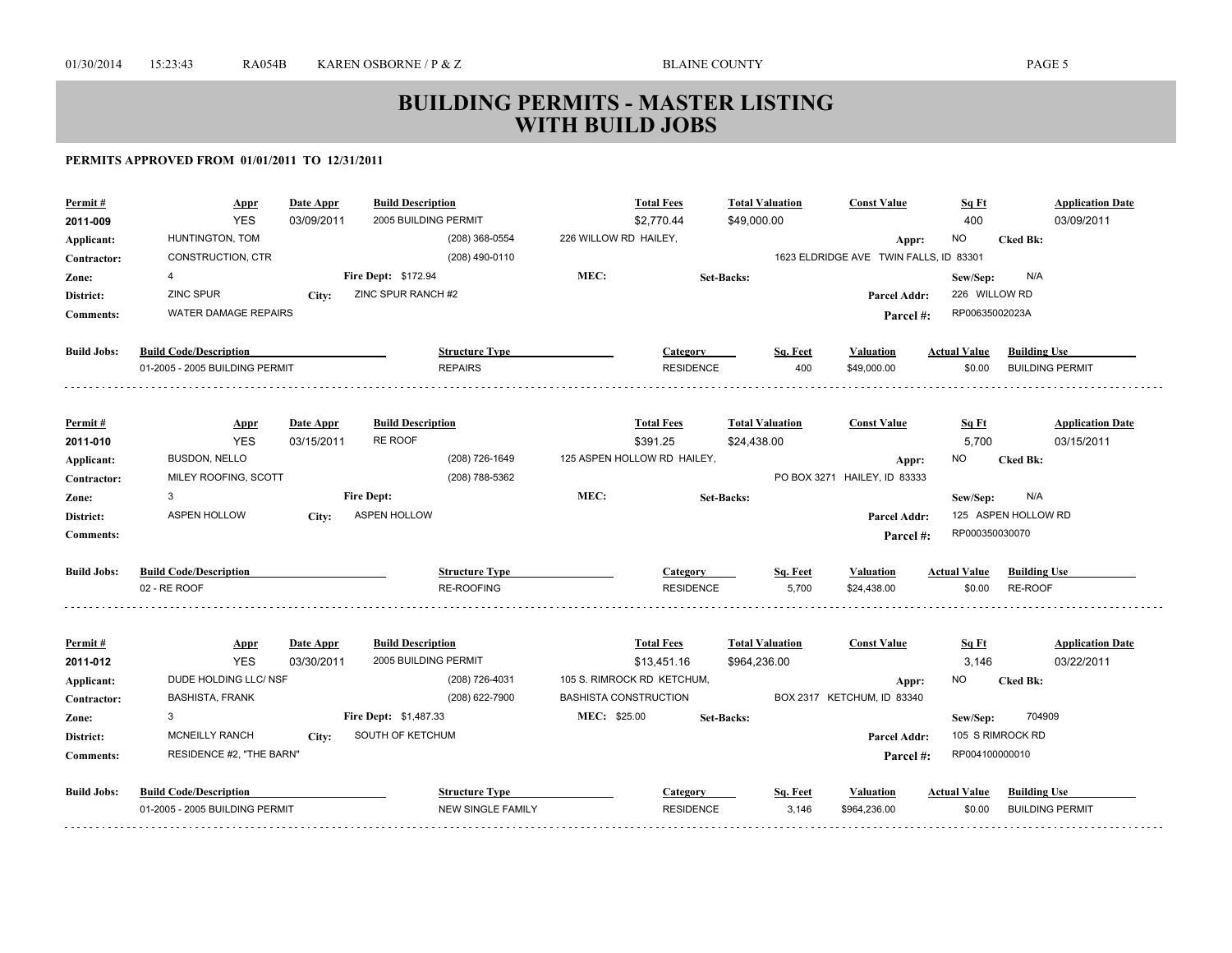| Permit#<br>2011-013 | Appr<br><b>YES</b>             | Date Appr<br>03/31/2011 | <b>Build Description</b><br>2005 BUILDING PERMIT                              | <b>Total Fees</b><br>\$6,707.21   | \$382,225.00      | <b>Total Valuation</b> | <b>Const Value</b>         | Sq Ft<br>920        | <b>Application Date</b><br>03/22/2011 |
|---------------------|--------------------------------|-------------------------|-------------------------------------------------------------------------------|-----------------------------------|-------------------|------------------------|----------------------------|---------------------|---------------------------------------|
| Applicant:          | DUDE HOLDINGS LLC/ ADU #2      |                         | (208) 726-4031                                                                | 105 SO. RIMROCK CABIN #2 KETCHUM, |                   |                        | Appr:                      | NO.                 | <b>Cked Bk:</b>                       |
| Contractor:         | <b>BASHISTA, FRANK</b>         |                         | $() -$                                                                        | <b>BASHISTA CONSTRUCTION</b>      |                   |                        | BOX 2317 KETCHUM, ID 83340 |                     |                                       |
| Zone:               | 3                              |                         | Fire Dept: \$705.43                                                           | MEC: \$25.00                      | <b>Set-Backs:</b> |                        |                            | Sew/Sep:            | 704909                                |
| District:           | <b>MCNEILLY RANCH</b>          | City:                   | SOUTH OF KETCHUM                                                              |                                   |                   |                        | Parcel Addr:               |                     | 105 S RIMROCK RD                      |
| <b>Comments:</b>    | CABIN #2                       |                         |                                                                               |                                   |                   |                        | Parcel #:                  | RP004100000010      |                                       |
| <b>Build Jobs:</b>  | <b>Build Code/Description</b>  |                         | <b>Structure Type</b>                                                         | <b>Category</b>                   |                   | Sq. Feet               | Valuation                  | <b>Actual Value</b> | <b>Building Use</b>                   |
|                     | 01-2005 - 2005 BUILDING PERMIT |                         | ADU                                                                           | <b>RESIDENCE</b>                  |                   | 920                    | \$382,225.00               | \$0.00              | <b>BUILDING PERMIT</b>                |
| Permit#             | <b>Appr</b>                    | Date Appr               | <b>Build Description</b>                                                      | <b>Total Fees</b>                 |                   | <b>Total Valuation</b> | <b>Const Value</b>         | <b>Sq Ft</b>        | <b>Application Date</b>               |
| 2011-014            | <b>YES</b>                     | 03/31/2011              | 2005 BUILDING PERMIT                                                          | \$7,707.21                        | \$382,225.00      |                        |                            | 920                 | 03/22/2011                            |
| Applicant:          | DUDE HOLDINGS LLC/ ADU #1      |                         | (208) 726-4031                                                                | 105 S. RIMROCK RD KETCHUM,        |                   |                        | Appr:                      | NO.                 | <b>Cked Bk:</b>                       |
| Contractor:         | <b>BASHISTA, FRANK</b>         |                         | $() -$                                                                        | <b>BASHISTA CONSTRUCTION</b>      |                   |                        | BOX 2317 KETCHUM, ID 83340 |                     |                                       |
| Zone:               | 3                              |                         | <b>Fire Dept: \$705.43</b>                                                    | MEC: \$25.00                      | <b>Set-Backs:</b> |                        |                            | Sew/Sep:            | 704910/704                            |
| District:           | <b>MCNEILLY RANCH</b>          | City:                   | SOUTH OF KETCHUM                                                              |                                   |                   |                        | Parcel Addr:               |                     | 101 S RIMROCK RD                      |
| <b>Comments:</b>    | CABIN #1 ADU                   |                         |                                                                               |                                   |                   |                        | Parcel #:                  | RP004100000020      |                                       |
| <b>Build Jobs:</b>  | <b>Build Code/Description</b>  |                         | <b>Structure Type</b>                                                         | <b>Category</b>                   |                   | Sq. Feet               | Valuation                  | <b>Actual Value</b> | <b>Building Use</b>                   |
|                     | 01-2005 - 2005 BUILDING PERMIT |                         | ADU                                                                           | <b>RESIDENCE</b>                  |                   | 920                    | \$382.225.00               | \$0.00              | <b>BUILDING PERMIT</b>                |
| Permit#             | <b>Appr</b>                    | Date Appr               | <b>Build Description</b>                                                      | <b>Total Fees</b>                 |                   | <b>Total Valuation</b> | <b>Const Value</b>         | Sq Ft               | <b>Application Date</b>               |
| 2011-016            | <b>YES</b>                     | 04/04/2011              | 2005 BUILDING PERMIT                                                          | \$3,968.85                        | \$140,000.00      |                        |                            | 8,225               | 03/29/2011                            |
| Applicant:          | ORMSBY, DAVE                   |                         | $() -$                                                                        | 13386 HIGHWAY 75,                 |                   |                        | Appr:                      | NO.                 | <b>Cked Bk:</b>                       |
| Contractor:         | KAVANAGH, DENNIS               |                         | (208) 726-2599                                                                | KAVANAGH CONSTRUCTION             |                   |                        | BOX 5556 KETCHUM, ID 83340 |                     |                                       |
| Zone:               | $\overline{2}$                 |                         | Fire Dept: \$332.67                                                           | MEC: \$25.00                      | <b>Set-Backs:</b> |                        |                            | Sew/Sep:            | N/A                                   |
| District:           | NORTH COUNTRY                  | City:                   | NORTH OF KETCHUM                                                              |                                   |                   |                        | Parcel Addr:               |                     | 13386 STATE HIGHWAY 75 KETCHUM KE     |
| <b>Comments:</b>    |                                |                         | FISHING CABIN DAY USE ONLY. BUILDING IS AN ACCESSORY TO THE MAIN R3 RESIDENCE |                                   |                   |                        | Parcel#:                   | RP05N170237990      |                                       |
| <b>Build Jobs:</b>  | <b>Build Code/Description</b>  |                         | <b>Structure Type</b>                                                         | <b>Category</b>                   |                   | Sq. Feet               | Valuation                  | <b>Actual Value</b> | <b>Building Use</b>                   |
|                     | 01-2005 - 2005 BUILDING PERMIT |                         | SEASONAL CABIN                                                                | <b>RESIDENCE</b>                  |                   | 8,225                  | \$140,000.00               | \$0.00              | <b>BUILDING PERMIT</b>                |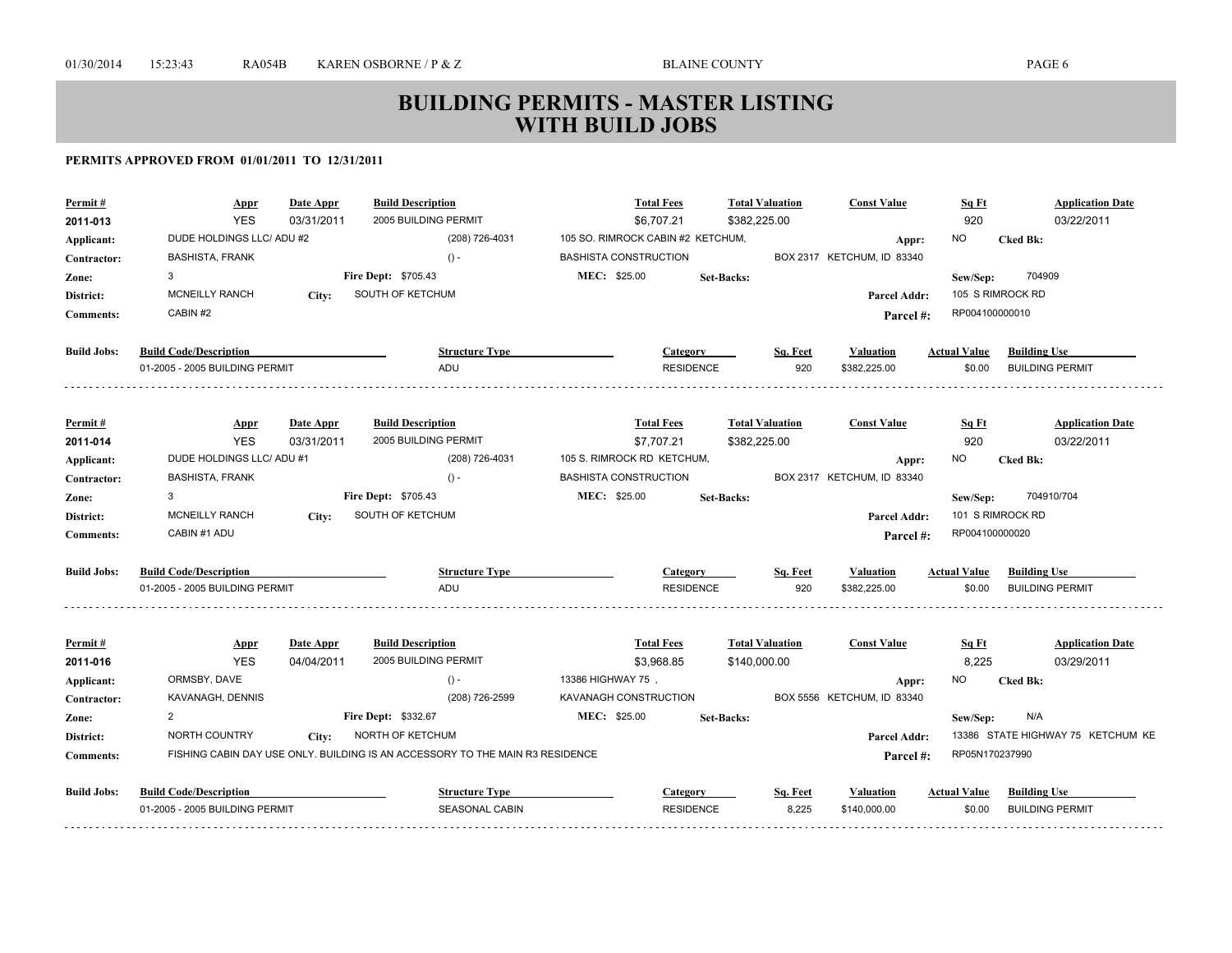| Permit#                   | <b>Appr</b><br><b>YES</b>      | Date Appr<br>03/31/2011 | <b>Build Description</b><br>2005 BUILDING PERMIT |                          | <b>Total Fees</b><br>\$2,284.72 | <b>Total Valuation</b><br>\$25,000.00 | <b>Const Value</b>                       | Sq Ft<br>400        | <b>Application Date</b><br>03/31/2011 |
|---------------------------|--------------------------------|-------------------------|--------------------------------------------------|--------------------------|---------------------------------|---------------------------------------|------------------------------------------|---------------------|---------------------------------------|
| 2011-017                  | ZAX, STANLEY                   |                         | $() -$                                           |                          | 110 OLD MILL RD KETCHUM,        |                                       |                                          | NO                  | <b>Cked Bk:</b>                       |
| Applicant:<br>Contractor: | CONSTRUCTION, GRABHER          |                         | (208) 726-3916                                   |                          |                                 |                                       | Appr:<br>PO BOX 507 SUN VALLEY, ID 83353 |                     |                                       |
| Zone:                     | 2                              |                         | <b>Fire Dept: \$106.82</b>                       | MEC:                     |                                 | <b>Set-Backs:</b>                     |                                          | Sew/Sep:            | N/A                                   |
| District:                 | <b>FLOWERS MILL</b>            | City:                   | <b>FLOWERS MILL</b>                              |                          |                                 |                                       | Parcel Addr:                             |                     | 110 OLD MILL RD KETCHUM KE            |
| <b>Comments:</b>          |                                |                         |                                                  |                          |                                 |                                       | Parcel #:                                | RP001710000020      |                                       |
|                           |                                |                         |                                                  |                          |                                 |                                       |                                          |                     |                                       |
| <b>Build Jobs:</b>        | <b>Build Code/Description</b>  |                         | <b>Structure Type</b>                            |                          | Category                        | Sq. Feet                              | <b>Valuation</b>                         | <b>Actual Value</b> | <b>Building Use</b>                   |
|                           | 01-2005 - 2005 BUILDING PERMIT |                         | <b>ALTERATION</b>                                |                          | <b>RESIDENCE</b>                | 400                                   | \$25,000.00                              | \$0.00              | <b>BUILDING PERMIT</b>                |
|                           |                                |                         |                                                  |                          |                                 |                                       |                                          |                     |                                       |
| Permit#                   | <b>Appr</b>                    | Date Appr               | <b>Build Description</b>                         |                          | <b>Total Fees</b>               | <b>Total Valuation</b>                | <b>Const Value</b>                       | Sq Ft               | <b>Application Date</b>               |
| 2011-018                  | <b>YES</b>                     | 03/31/2011              | 2005 BUILDING PERMIT                             |                          | \$616.26                        | \$19,000.00                           |                                          |                     | 03/31/2011                            |
| Applicant:                | MINER, DIANE                   |                         | (218) 348-5999                                   | 288 INDIAN CREEK HAILEY, |                                 |                                       | Appr:                                    | <b>NO</b>           | <b>Cked Bk:</b>                       |
| Contractor:               | ELIAS, ADAM                    |                         | (208) 309-0132                                   |                          |                                 |                                       | PO BOX 6272 KETCHUM, ID 83340            |                     |                                       |
| Zone:                     |                                |                         | Fire Dept: \$83.89                               | MEC:                     |                                 | <b>Set-Backs:</b>                     |                                          | Sew/Sep:            |                                       |
| District:                 |                                | City:                   |                                                  |                          |                                 |                                       | Parcel Addr:                             |                     | 288 INDIAN CREEK RD                   |
| <b>Comments:</b>          |                                |                         |                                                  |                          |                                 |                                       | Parcel#:                                 | RP003400001810      |                                       |
| <b>Build Jobs:</b>        | <b>Build Code/Description</b>  |                         | <b>Structure Type</b>                            |                          | Category                        | Sq. Feet                              | <b>Valuation</b>                         | <b>Actual Value</b> | <b>Building Use</b>                   |
|                           | 01-2005 - 2005 BUILDING PERMIT |                         | <b>ALTERATION</b>                                |                          | <b>RESIDENCE</b>                | $\Omega$                              | \$19,000.00                              | \$0.00              | <b>BUILDING PERMIT</b>                |
|                           |                                |                         |                                                  |                          |                                 |                                       |                                          |                     |                                       |
| Permit#                   | <b>Appr</b>                    | Date Appr               | <b>Build Description</b>                         |                          | <b>Total Fees</b>               | <b>Total Valuation</b>                | <b>Const Value</b>                       | Sq Ft               | <b>Application Date</b>               |
| 2011-018A                 | <b>YES</b>                     | 04/11/2011              | 2005 BUILDING PERMIT                             |                          | \$2,945.58                      | \$60,806.57                           |                                          | 6,000               | 04/11/2011                            |
| Applicant:                | MINER, DIANE                   |                         | (218) 348-5999                                   | 288 INDIAN CREEK HAILEY, |                                 |                                       | Appr:                                    | NO.                 | <b>Cked Bk:</b>                       |
| Contractor:               | ELIAS, ADAM                    |                         | (208) 309-0132                                   |                          |                                 |                                       | PO BOX 6272 KETCHUM, ID 83340            |                     |                                       |
| Zone:                     | 4                              |                         | Fire Dept: \$196.78                              | MEC:                     |                                 | <b>Set-Backs:</b>                     |                                          | Sew/Sep:            | N/A                                   |
| District:                 | <b>INDIAN CREEK</b>            | City:                   | <b>INDIAN CREEK 1</b>                            |                          |                                 |                                       | Parcel Addr:                             |                     | 288 INDIAN CREEK RD                   |
| <b>Comments:</b>          | BAL OF 2011-018                |                         |                                                  |                          |                                 |                                       | Parcel#:                                 | RP003400001810      |                                       |
| <b>Build Jobs:</b>        | <b>Build Code/Description</b>  |                         | <b>Structure Type</b>                            |                          | Category                        | Sq. Feet                              | <b>Valuation</b>                         | <b>Actual Value</b> | <b>Building Use</b>                   |
|                           | 01-2005 - 2005 BUILDING PERMIT |                         | <b>ALTERATION</b>                                |                          | <b>RESIDENCE</b>                | 3,000                                 | \$45,806.57                              | \$0.00              | <b>BUILDING PERMIT</b>                |
|                           | 01-2005 - 2005 BUILDING PERMIT |                         | <b>ALTERATION</b>                                |                          | <b>RESIDENCE</b>                | 3,000                                 | \$15,000.00                              | \$0.00              | <b>BUILDING PERMIT</b>                |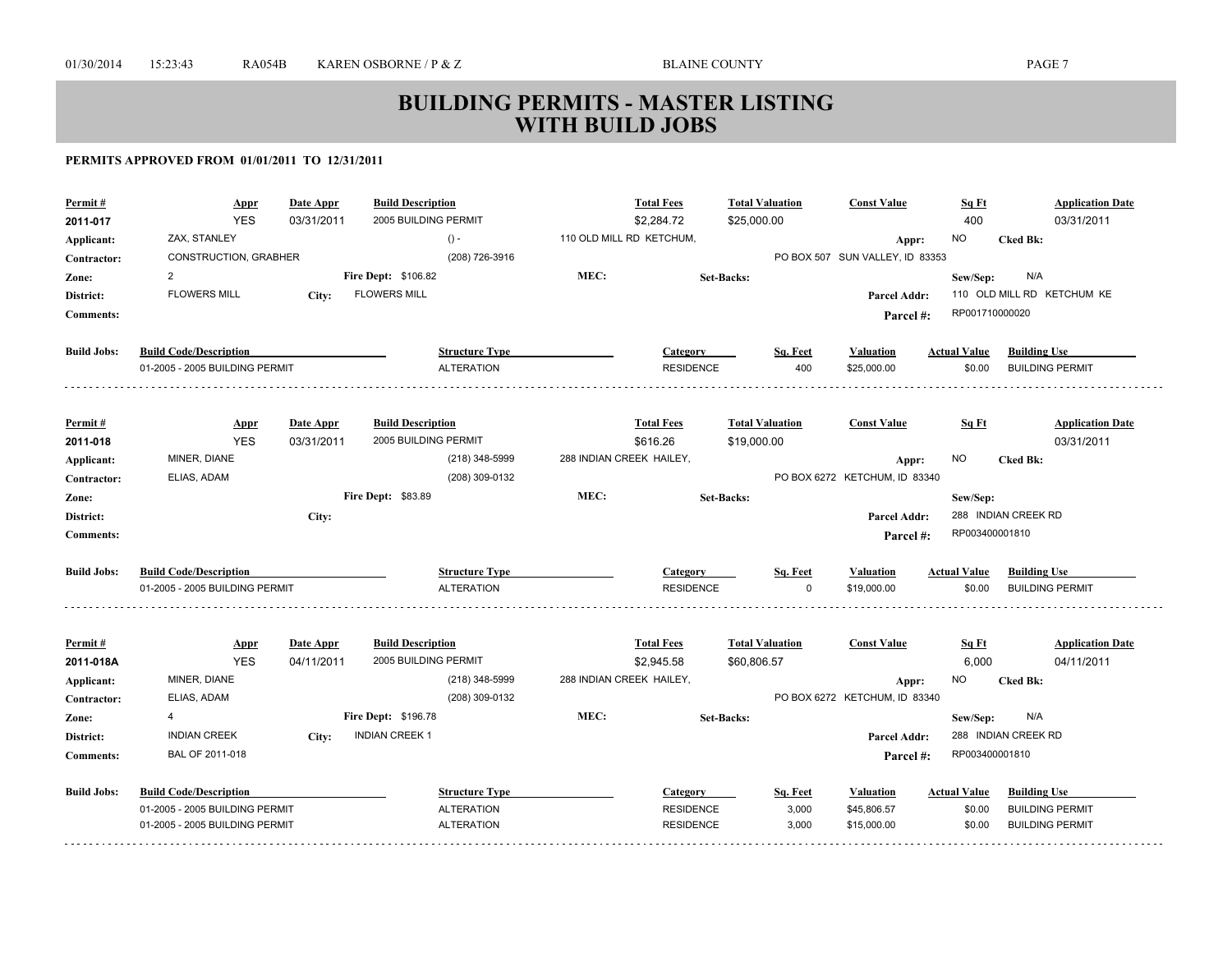| Permit#            | <u>Appr</u>                        | Date Appr  | <b>Build Description</b>                   |                          |                        | <b>Total Fees</b>                     | <b>Total Valuation</b> |                        | <b>Const Value</b>                     | Sq Ft               | <b>Application Date</b>  |
|--------------------|------------------------------------|------------|--------------------------------------------|--------------------------|------------------------|---------------------------------------|------------------------|------------------------|----------------------------------------|---------------------|--------------------------|
| 2011-019           | <b>YES</b>                         | 04/26/2011 | 2005 BUILDING PERMIT                       |                          |                        | \$20,489.96                           | \$2,000,000.00         |                        |                                        | 7,652               | 03/31/2011               |
| Applicant:         | EVERITT, LEIGH AND JAMES           |            |                                            | (206) 726-4293           | 117 ALPINE DR KETCHUM, |                                       |                        |                        | Appr:                                  | <b>NO</b>           | <b>Cked Bk:</b>          |
| Contractor:        | GILMAN, LEE                        |            |                                            | (208) 720-1643           | LEE GILMAN BUILDERS    |                                       |                        |                        | PO BOX 5348 KETCHUM, ID 83340          |                     |                          |
| Zone:              | 3                                  |            | <b>Fire Dept: \$2,532.20</b>               |                          | MEC: \$25.00           |                                       | <b>Set-Backs:</b>      |                        |                                        | Sew/Sep:            | 704911                   |
| District:          | <b>LAKE CREEK</b>                  | City:      | <b>LAKE CREEK</b>                          |                          |                        |                                       |                        |                        | Parcel Addr:                           |                     | 117 ALPINE DR KETCHUM KE |
| <b>Comments:</b>   | <b>NEW SINGLE FAMILY</b>           |            |                                            |                          |                        |                                       |                        |                        | Parcel#:                               | RP00360000015A      |                          |
| <b>Build Jobs:</b> | <b>Build Code/Description</b>      |            |                                            | <b>Structure Type</b>    |                        | Category                              |                        | Sq. Feet               | Valuation                              | <b>Actual Value</b> | <b>Building Use</b>      |
|                    | 01-2005 - 2005 BUILDING PERMIT     |            |                                            | <b>NEW SINGLE FAMILY</b> |                        | <b>RESIDENCE</b>                      |                        | 7,652                  | \$2,000,000.00                         | \$0.00              | <b>BUILDING PERMIT</b>   |
| Permit#            |                                    | Date Appr  | <b>Build Description</b>                   |                          |                        | <b>Total Fees</b>                     | <b>Total Valuation</b> |                        | <b>Const Value</b>                     | Sq Ft               | <b>Application Date</b>  |
| 2011-020           | <b>Appr</b><br><b>YES</b>          | 04/04/2011 | <b>RE ROOF</b>                             |                          |                        | \$671.75                              | \$54,000.00            |                        |                                        | 7,200               | 04/04/2011               |
| Applicant:         | ZELL, SAMUEL                       |            |                                            | $() -$                   | 113 S RIVERWOODS RD,   |                                       |                        |                        | Appr:                                  | NO.                 | <b>Cked Bk:</b>          |
| Contractor:        | SUN VALLEY ROOFING                 |            |                                            | (208) 788-8378           | SUN VALLEY ROOFING     |                                       |                        | 4261 GLENBROOK DR,     |                                        |                     |                          |
| Zone:              |                                    |            | <b>Fire Dept:</b>                          |                          | MEC:                   |                                       | <b>Set-Backs:</b>      |                        |                                        | Sew/Sep:            | <b>EXISTING</b>          |
| District:          |                                    | City:      |                                            |                          |                        |                                       |                        |                        | Parcel Addr:                           |                     | 113 N RIVERWOODS DR      |
| <b>Comments:</b>   | REROOF, CLASS A                    |            |                                            |                          |                        |                                       |                        |                        | Parcel#:                               | RP005000000100      |                          |
| <b>Build Jobs:</b> | <b>Build Code/Description</b>      |            |                                            | <b>Structure Type</b>    |                        | Category                              |                        | Sq. Feet               | <b>Valuation</b>                       | <b>Actual Value</b> | <b>Building Use</b>      |
|                    | 02 - RE ROOF                       |            |                                            | <b>RE-ROOFING</b>        |                        | <b>RESIDENCE</b>                      |                        | 7,200                  | \$54,000.00                            | \$0.00              | RE-ROOF                  |
|                    |                                    |            |                                            |                          |                        |                                       |                        |                        |                                        |                     |                          |
| Permit#            | <b>Appr</b>                        | Date Appr  | <b>Build Description</b><br><b>RE ROOF</b> |                          |                        | <b>Total Fees</b>                     |                        | <b>Total Valuation</b> | <b>Const Value</b>                     | Sq Ft               | <b>Application Date</b>  |
| 2011-021           | <b>YES</b><br><b>BEUCHAT, JOHN</b> | 04/06/2011 |                                            | (702) 595-2697           |                        | \$111.25<br>120 FOOT HILL DR KETCHUM, | \$4,500.00             |                        |                                        | 600<br><b>NO</b>    | 04/06/2011               |
| Applicant:         | ROOFING, BIG WOOD                  |            |                                            | (208) 720-2337           |                        |                                       |                        |                        | Appr:<br>PO BOX 3521 KETCHUM, ID 83340 |                     | <b>Cked Bk:</b>          |
| Contractor:        | 3                                  |            | <b>Fire Dept:</b>                          |                          | MEC:                   |                                       | <b>Set-Backs:</b>      |                        |                                        | Sew/Sep:            | N/A                      |
| Zone:<br>District: | <b>GREENHORN</b>                   | City:      | <b>GREENHORN</b>                           |                          |                        |                                       |                        |                        | <b>Parcel Addr:</b>                    | 120 FOOTHILL DR     |                          |
| <b>Comments:</b>   |                                    |            |                                            |                          |                        |                                       |                        |                        |                                        | RP005700010010      |                          |
|                    |                                    |            |                                            |                          |                        |                                       |                        |                        | Parcel#:                               |                     |                          |
| <b>Build Jobs:</b> | <b>Build Code/Description</b>      |            |                                            | <b>Structure Type</b>    |                        | Category                              |                        | Sq. Feet               | Valuation                              | <b>Actual Value</b> | <b>Building Use</b>      |
|                    | 02 - RE ROOF                       |            |                                            | <b>RE-ROOFING</b>        |                        | <b>RESIDENCE</b>                      |                        | 600                    | \$4,500.00                             | \$0.00              | RE-ROOF                  |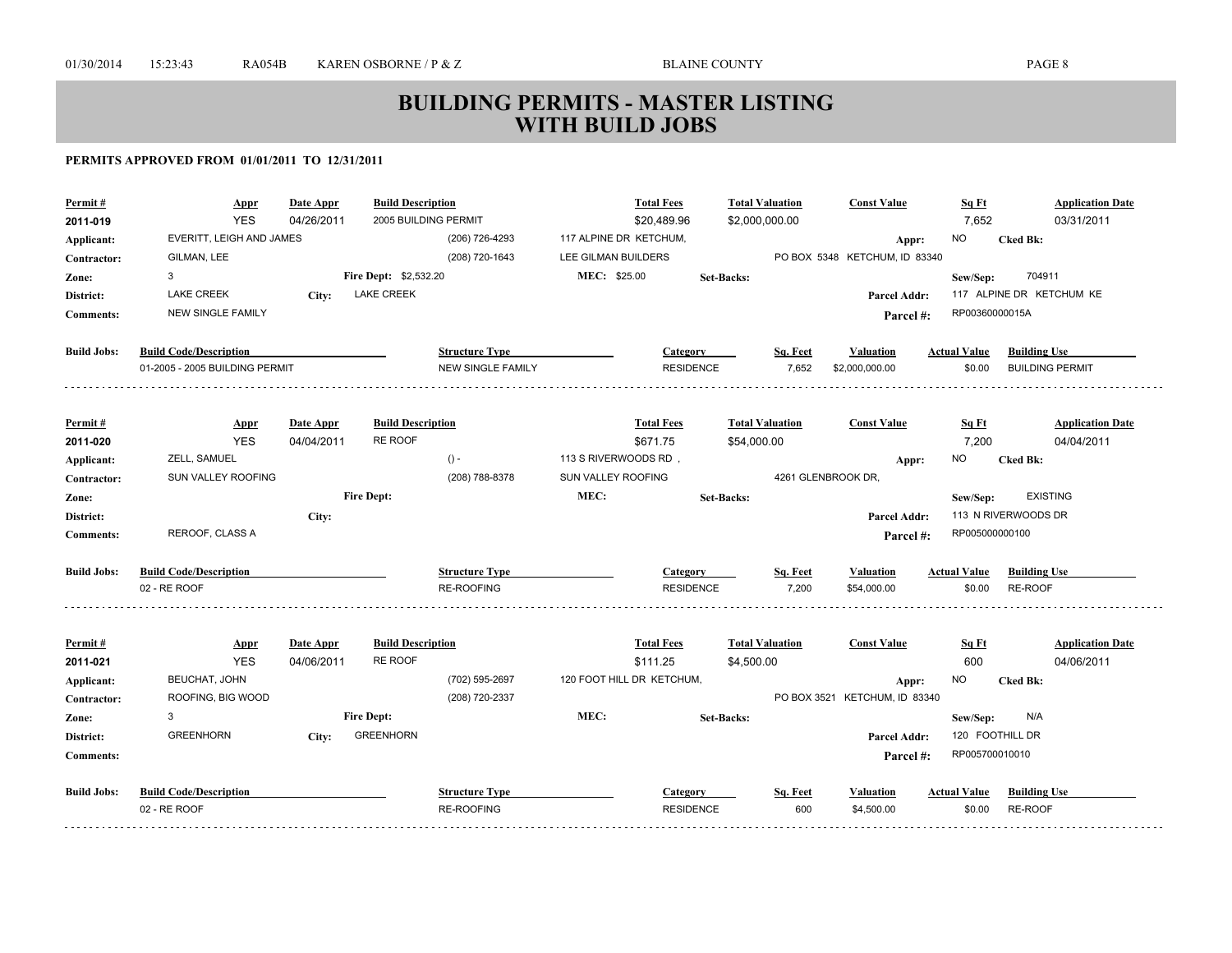| <b>BROWN, FREDERICK</b><br>(208) 788-3384<br>348 GLENDALE RD BELLEVUE,<br>NO.<br><b>Cked Bk:</b><br>Applicant:<br>Appr:<br>(208) 309-1990<br><b>BUILDERS WEST</b><br>305 GLENDALE RD. BELLEVUE, ID 83313<br>DILWORTH, BRYON<br>Contractor:<br>MEC:<br><b>Fire Dept:</b><br><b>Set-Backs:</b><br>Sew/Sep:<br>Zone:<br>348 GLENDALE RD<br>District:<br>City:<br>Parcel Addr:<br>RP00470000008C<br><b>Comments:</b><br>Parcel#:<br><b>Build Jobs:</b><br><b>Build Code/Description</b><br><b>Structure Type</b><br><b>Building Use</b><br>Category<br>Sq. Feet<br><b>Valuation</b><br><b>Actual Value</b><br><b>OTHER</b><br>03 - FLAT \$25.00 AG SET BACK<br>AG BUILDING<br>AG SET PERMIT<br>$\Omega$<br>\$0.00<br>\$0.00<br><b>Build Description</b><br><b>Total Fees</b><br><b>Total Valuation</b><br><b>Const Value</b><br>Sq Ft<br><b>Application Date</b><br>Permit#<br><b>Appr</b><br>Date Appr<br><b>YES</b><br>04/11/2011<br>04/20/2011<br>2005 BUILDING PERMIT<br>\$5,805.69<br>\$302,400.00<br>1,680<br>2011-023<br>FARNHAM, THAD<br>(208) 726-2188<br>101 WILLOWAY RD KETCHUM,<br>Applicant:<br>NO.<br><b>Cked Bk:</b><br>Appr:<br>(208) 726-2188<br><b>FARNHAM CONST.</b><br>FARNHAM, THAD<br>BOX 3535 KETCHUM, ID 83340<br>Contractor:<br>MEC: \$25.00<br>Fire Dept: \$582.71<br>704913<br>3<br><b>Set-Backs:</b><br>Sew/Sep:<br>Zone:<br>101 WILLOWAY RD<br>District:<br><b>EAST FORK</b><br><b>EAST FORK</b><br>Parcel Addr:<br>City:<br>SECOND FLOOR ADDITION AND ALTERATION OF EXISTING RESIDENCE<br>RP005900010020<br><b>Comments:</b><br>Parcel#:<br><b>Build Code/Description</b><br><b>Build Jobs:</b><br><b>Structure Type</b><br><b>Building Use</b><br>Sq. Feet<br><b>Actual Value</b><br>Category<br><b>Valuation</b><br><b>ADDITION- RESIDENCE</b><br>1.680<br>01-2005 - 2005 BUILDING PERMIT<br><b>RESIDENCE</b><br>\$302,400.00<br>\$0.00<br><b>BUILDING PERMIT</b><br><b>Build Description</b><br><b>Total Fees</b><br><b>Total Valuation</b><br><b>Const Value</b><br>Sq Ft<br><b>Application Date</b><br>Permit#<br>Date Appr<br><b>Appr</b><br>2005 BUILDING PERMIT<br><b>YES</b><br>04/13/2011<br>\$223.18<br>04/13/2011<br>2011-024<br>\$4,171.00<br>CORWIN, CHARLES<br>(208) 788-3049<br>105 MAGIC MOUNTAIN RD HAILEY,<br>NO.<br>Applicant:<br><b>Cked Bk:</b><br>Appr:<br>WARD, JOHN<br>92 MULDOON BELLEVUE, ID<br>$() -$<br>Contractor:<br>MEC:<br>Fire Dept: \$30.38<br>N/A<br><b>Set-Backs:</b><br>Sew/Sep:<br>Zone:<br>105 MAGIC MOUNTAIN RD<br>District:<br>City:<br><b>Parcel Addr:</b><br>REPLACEMENT OF WINDOWS<br>RP03N18008540J<br><b>Comments:</b><br>Parcel#:<br><b>Build Jobs:</b><br><b>Build Code/Description</b><br><b>Structure Type</b><br><b>Building Use</b><br>Sq. Feet<br><b>Actual Value</b><br>Category<br><b>Valuation</b><br>01-2005 - 2005 BUILDING PERMIT<br><b>WINDOWS</b><br><b>RESIDENCE</b><br><b>BUILDING PERMIT</b><br>$\Omega$<br>\$4,171.00<br>\$0.00 | Permit#<br>2011-022 | <b>Appr</b><br><b>YES</b> | Date Appr<br>04/07/2011 | <b>Build Description</b><br>FLAT \$25.00 AG SET BACK | <b>Total Fees</b><br>\$25.00 | <b>Total Valuation</b> | <b>Const Value</b> | Sq Ft | <b>Application Date</b><br>04/07/2011 |
|-----------------------------------------------------------------------------------------------------------------------------------------------------------------------------------------------------------------------------------------------------------------------------------------------------------------------------------------------------------------------------------------------------------------------------------------------------------------------------------------------------------------------------------------------------------------------------------------------------------------------------------------------------------------------------------------------------------------------------------------------------------------------------------------------------------------------------------------------------------------------------------------------------------------------------------------------------------------------------------------------------------------------------------------------------------------------------------------------------------------------------------------------------------------------------------------------------------------------------------------------------------------------------------------------------------------------------------------------------------------------------------------------------------------------------------------------------------------------------------------------------------------------------------------------------------------------------------------------------------------------------------------------------------------------------------------------------------------------------------------------------------------------------------------------------------------------------------------------------------------------------------------------------------------------------------------------------------------------------------------------------------------------------------------------------------------------------------------------------------------------------------------------------------------------------------------------------------------------------------------------------------------------------------------------------------------------------------------------------------------------------------------------------------------------------------------------------------------------------------------------------------------------------------------------------------------------------------------------------------------------------------------------------------------------------------------------------------------------------------------------------------------------------------------------------------------------------------------------------------------------------------------------------------------------------|---------------------|---------------------------|-------------------------|------------------------------------------------------|------------------------------|------------------------|--------------------|-------|---------------------------------------|
|                                                                                                                                                                                                                                                                                                                                                                                                                                                                                                                                                                                                                                                                                                                                                                                                                                                                                                                                                                                                                                                                                                                                                                                                                                                                                                                                                                                                                                                                                                                                                                                                                                                                                                                                                                                                                                                                                                                                                                                                                                                                                                                                                                                                                                                                                                                                                                                                                                                                                                                                                                                                                                                                                                                                                                                                                                                                                                                             |                     |                           |                         |                                                      |                              |                        |                    |       |                                       |
|                                                                                                                                                                                                                                                                                                                                                                                                                                                                                                                                                                                                                                                                                                                                                                                                                                                                                                                                                                                                                                                                                                                                                                                                                                                                                                                                                                                                                                                                                                                                                                                                                                                                                                                                                                                                                                                                                                                                                                                                                                                                                                                                                                                                                                                                                                                                                                                                                                                                                                                                                                                                                                                                                                                                                                                                                                                                                                                             |                     |                           |                         |                                                      |                              |                        |                    |       |                                       |
|                                                                                                                                                                                                                                                                                                                                                                                                                                                                                                                                                                                                                                                                                                                                                                                                                                                                                                                                                                                                                                                                                                                                                                                                                                                                                                                                                                                                                                                                                                                                                                                                                                                                                                                                                                                                                                                                                                                                                                                                                                                                                                                                                                                                                                                                                                                                                                                                                                                                                                                                                                                                                                                                                                                                                                                                                                                                                                                             |                     |                           |                         |                                                      |                              |                        |                    |       |                                       |
|                                                                                                                                                                                                                                                                                                                                                                                                                                                                                                                                                                                                                                                                                                                                                                                                                                                                                                                                                                                                                                                                                                                                                                                                                                                                                                                                                                                                                                                                                                                                                                                                                                                                                                                                                                                                                                                                                                                                                                                                                                                                                                                                                                                                                                                                                                                                                                                                                                                                                                                                                                                                                                                                                                                                                                                                                                                                                                                             |                     |                           |                         |                                                      |                              |                        |                    |       |                                       |
|                                                                                                                                                                                                                                                                                                                                                                                                                                                                                                                                                                                                                                                                                                                                                                                                                                                                                                                                                                                                                                                                                                                                                                                                                                                                                                                                                                                                                                                                                                                                                                                                                                                                                                                                                                                                                                                                                                                                                                                                                                                                                                                                                                                                                                                                                                                                                                                                                                                                                                                                                                                                                                                                                                                                                                                                                                                                                                                             |                     |                           |                         |                                                      |                              |                        |                    |       |                                       |
|                                                                                                                                                                                                                                                                                                                                                                                                                                                                                                                                                                                                                                                                                                                                                                                                                                                                                                                                                                                                                                                                                                                                                                                                                                                                                                                                                                                                                                                                                                                                                                                                                                                                                                                                                                                                                                                                                                                                                                                                                                                                                                                                                                                                                                                                                                                                                                                                                                                                                                                                                                                                                                                                                                                                                                                                                                                                                                                             |                     |                           |                         |                                                      |                              |                        |                    |       |                                       |
|                                                                                                                                                                                                                                                                                                                                                                                                                                                                                                                                                                                                                                                                                                                                                                                                                                                                                                                                                                                                                                                                                                                                                                                                                                                                                                                                                                                                                                                                                                                                                                                                                                                                                                                                                                                                                                                                                                                                                                                                                                                                                                                                                                                                                                                                                                                                                                                                                                                                                                                                                                                                                                                                                                                                                                                                                                                                                                                             |                     |                           |                         |                                                      |                              |                        |                    |       |                                       |
|                                                                                                                                                                                                                                                                                                                                                                                                                                                                                                                                                                                                                                                                                                                                                                                                                                                                                                                                                                                                                                                                                                                                                                                                                                                                                                                                                                                                                                                                                                                                                                                                                                                                                                                                                                                                                                                                                                                                                                                                                                                                                                                                                                                                                                                                                                                                                                                                                                                                                                                                                                                                                                                                                                                                                                                                                                                                                                                             |                     |                           |                         |                                                      |                              |                        |                    |       |                                       |
|                                                                                                                                                                                                                                                                                                                                                                                                                                                                                                                                                                                                                                                                                                                                                                                                                                                                                                                                                                                                                                                                                                                                                                                                                                                                                                                                                                                                                                                                                                                                                                                                                                                                                                                                                                                                                                                                                                                                                                                                                                                                                                                                                                                                                                                                                                                                                                                                                                                                                                                                                                                                                                                                                                                                                                                                                                                                                                                             |                     |                           |                         |                                                      |                              |                        |                    |       |                                       |
|                                                                                                                                                                                                                                                                                                                                                                                                                                                                                                                                                                                                                                                                                                                                                                                                                                                                                                                                                                                                                                                                                                                                                                                                                                                                                                                                                                                                                                                                                                                                                                                                                                                                                                                                                                                                                                                                                                                                                                                                                                                                                                                                                                                                                                                                                                                                                                                                                                                                                                                                                                                                                                                                                                                                                                                                                                                                                                                             |                     |                           |                         |                                                      |                              |                        |                    |       |                                       |
|                                                                                                                                                                                                                                                                                                                                                                                                                                                                                                                                                                                                                                                                                                                                                                                                                                                                                                                                                                                                                                                                                                                                                                                                                                                                                                                                                                                                                                                                                                                                                                                                                                                                                                                                                                                                                                                                                                                                                                                                                                                                                                                                                                                                                                                                                                                                                                                                                                                                                                                                                                                                                                                                                                                                                                                                                                                                                                                             |                     |                           |                         |                                                      |                              |                        |                    |       |                                       |
|                                                                                                                                                                                                                                                                                                                                                                                                                                                                                                                                                                                                                                                                                                                                                                                                                                                                                                                                                                                                                                                                                                                                                                                                                                                                                                                                                                                                                                                                                                                                                                                                                                                                                                                                                                                                                                                                                                                                                                                                                                                                                                                                                                                                                                                                                                                                                                                                                                                                                                                                                                                                                                                                                                                                                                                                                                                                                                                             |                     |                           |                         |                                                      |                              |                        |                    |       |                                       |
|                                                                                                                                                                                                                                                                                                                                                                                                                                                                                                                                                                                                                                                                                                                                                                                                                                                                                                                                                                                                                                                                                                                                                                                                                                                                                                                                                                                                                                                                                                                                                                                                                                                                                                                                                                                                                                                                                                                                                                                                                                                                                                                                                                                                                                                                                                                                                                                                                                                                                                                                                                                                                                                                                                                                                                                                                                                                                                                             |                     |                           |                         |                                                      |                              |                        |                    |       |                                       |
|                                                                                                                                                                                                                                                                                                                                                                                                                                                                                                                                                                                                                                                                                                                                                                                                                                                                                                                                                                                                                                                                                                                                                                                                                                                                                                                                                                                                                                                                                                                                                                                                                                                                                                                                                                                                                                                                                                                                                                                                                                                                                                                                                                                                                                                                                                                                                                                                                                                                                                                                                                                                                                                                                                                                                                                                                                                                                                                             |                     |                           |                         |                                                      |                              |                        |                    |       |                                       |
|                                                                                                                                                                                                                                                                                                                                                                                                                                                                                                                                                                                                                                                                                                                                                                                                                                                                                                                                                                                                                                                                                                                                                                                                                                                                                                                                                                                                                                                                                                                                                                                                                                                                                                                                                                                                                                                                                                                                                                                                                                                                                                                                                                                                                                                                                                                                                                                                                                                                                                                                                                                                                                                                                                                                                                                                                                                                                                                             |                     |                           |                         |                                                      |                              |                        |                    |       |                                       |
|                                                                                                                                                                                                                                                                                                                                                                                                                                                                                                                                                                                                                                                                                                                                                                                                                                                                                                                                                                                                                                                                                                                                                                                                                                                                                                                                                                                                                                                                                                                                                                                                                                                                                                                                                                                                                                                                                                                                                                                                                                                                                                                                                                                                                                                                                                                                                                                                                                                                                                                                                                                                                                                                                                                                                                                                                                                                                                                             |                     |                           |                         |                                                      |                              |                        |                    |       |                                       |
|                                                                                                                                                                                                                                                                                                                                                                                                                                                                                                                                                                                                                                                                                                                                                                                                                                                                                                                                                                                                                                                                                                                                                                                                                                                                                                                                                                                                                                                                                                                                                                                                                                                                                                                                                                                                                                                                                                                                                                                                                                                                                                                                                                                                                                                                                                                                                                                                                                                                                                                                                                                                                                                                                                                                                                                                                                                                                                                             |                     |                           |                         |                                                      |                              |                        |                    |       |                                       |
|                                                                                                                                                                                                                                                                                                                                                                                                                                                                                                                                                                                                                                                                                                                                                                                                                                                                                                                                                                                                                                                                                                                                                                                                                                                                                                                                                                                                                                                                                                                                                                                                                                                                                                                                                                                                                                                                                                                                                                                                                                                                                                                                                                                                                                                                                                                                                                                                                                                                                                                                                                                                                                                                                                                                                                                                                                                                                                                             |                     |                           |                         |                                                      |                              |                        |                    |       |                                       |
|                                                                                                                                                                                                                                                                                                                                                                                                                                                                                                                                                                                                                                                                                                                                                                                                                                                                                                                                                                                                                                                                                                                                                                                                                                                                                                                                                                                                                                                                                                                                                                                                                                                                                                                                                                                                                                                                                                                                                                                                                                                                                                                                                                                                                                                                                                                                                                                                                                                                                                                                                                                                                                                                                                                                                                                                                                                                                                                             |                     |                           |                         |                                                      |                              |                        |                    |       |                                       |
|                                                                                                                                                                                                                                                                                                                                                                                                                                                                                                                                                                                                                                                                                                                                                                                                                                                                                                                                                                                                                                                                                                                                                                                                                                                                                                                                                                                                                                                                                                                                                                                                                                                                                                                                                                                                                                                                                                                                                                                                                                                                                                                                                                                                                                                                                                                                                                                                                                                                                                                                                                                                                                                                                                                                                                                                                                                                                                                             |                     |                           |                         |                                                      |                              |                        |                    |       |                                       |
|                                                                                                                                                                                                                                                                                                                                                                                                                                                                                                                                                                                                                                                                                                                                                                                                                                                                                                                                                                                                                                                                                                                                                                                                                                                                                                                                                                                                                                                                                                                                                                                                                                                                                                                                                                                                                                                                                                                                                                                                                                                                                                                                                                                                                                                                                                                                                                                                                                                                                                                                                                                                                                                                                                                                                                                                                                                                                                                             |                     |                           |                         |                                                      |                              |                        |                    |       |                                       |
|                                                                                                                                                                                                                                                                                                                                                                                                                                                                                                                                                                                                                                                                                                                                                                                                                                                                                                                                                                                                                                                                                                                                                                                                                                                                                                                                                                                                                                                                                                                                                                                                                                                                                                                                                                                                                                                                                                                                                                                                                                                                                                                                                                                                                                                                                                                                                                                                                                                                                                                                                                                                                                                                                                                                                                                                                                                                                                                             |                     |                           |                         |                                                      |                              |                        |                    |       |                                       |
|                                                                                                                                                                                                                                                                                                                                                                                                                                                                                                                                                                                                                                                                                                                                                                                                                                                                                                                                                                                                                                                                                                                                                                                                                                                                                                                                                                                                                                                                                                                                                                                                                                                                                                                                                                                                                                                                                                                                                                                                                                                                                                                                                                                                                                                                                                                                                                                                                                                                                                                                                                                                                                                                                                                                                                                                                                                                                                                             |                     |                           |                         |                                                      |                              |                        |                    |       |                                       |
|                                                                                                                                                                                                                                                                                                                                                                                                                                                                                                                                                                                                                                                                                                                                                                                                                                                                                                                                                                                                                                                                                                                                                                                                                                                                                                                                                                                                                                                                                                                                                                                                                                                                                                                                                                                                                                                                                                                                                                                                                                                                                                                                                                                                                                                                                                                                                                                                                                                                                                                                                                                                                                                                                                                                                                                                                                                                                                                             |                     |                           |                         |                                                      |                              |                        |                    |       |                                       |
|                                                                                                                                                                                                                                                                                                                                                                                                                                                                                                                                                                                                                                                                                                                                                                                                                                                                                                                                                                                                                                                                                                                                                                                                                                                                                                                                                                                                                                                                                                                                                                                                                                                                                                                                                                                                                                                                                                                                                                                                                                                                                                                                                                                                                                                                                                                                                                                                                                                                                                                                                                                                                                                                                                                                                                                                                                                                                                                             |                     |                           |                         |                                                      |                              |                        |                    |       |                                       |
|                                                                                                                                                                                                                                                                                                                                                                                                                                                                                                                                                                                                                                                                                                                                                                                                                                                                                                                                                                                                                                                                                                                                                                                                                                                                                                                                                                                                                                                                                                                                                                                                                                                                                                                                                                                                                                                                                                                                                                                                                                                                                                                                                                                                                                                                                                                                                                                                                                                                                                                                                                                                                                                                                                                                                                                                                                                                                                                             |                     |                           |                         |                                                      |                              |                        |                    |       |                                       |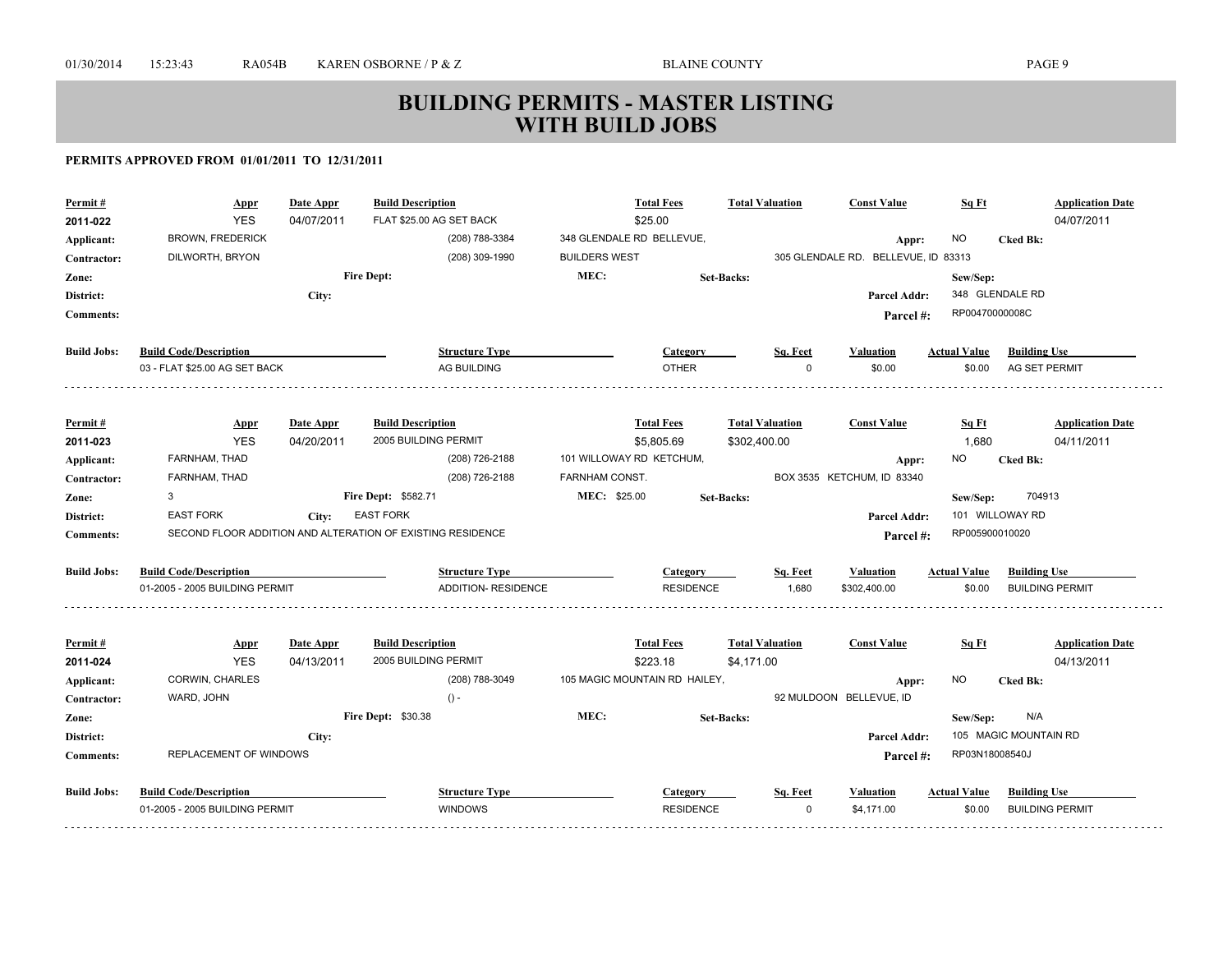| Permit#<br>2011-025 | Appr<br><b>YES</b>             | <b>Date Appr</b><br>04/18/2011 | <b>Build Description</b><br><b>DEMO FEE</b> |                          |                          | <b>Total Fees</b><br>\$50.00   | <b>Total Valuation</b> |          | <b>Const Value</b>                           | Sq Ft               |                            | <b>Application Date</b><br>04/18/2011 |
|---------------------|--------------------------------|--------------------------------|---------------------------------------------|--------------------------|--------------------------|--------------------------------|------------------------|----------|----------------------------------------------|---------------------|----------------------------|---------------------------------------|
|                     | FOSTER, SHER                   |                                |                                             | (208) 721-2929           |                          | 82 EAST MEADOWS DR KETCHUM, ID |                        |          |                                              | NO.                 | <b>Cked Bk:</b>            |                                       |
| Applicant:          | CONSTRUCTION, AROUND THE HOUSE |                                |                                             | (208) 390-1416           |                          |                                |                        |          | Appr:<br>2295 NORTH YELLOWSTONE IDAHO FALLS, |                     |                            |                                       |
| Contractor:         |                                |                                | <b>Fire Dept:</b>                           |                          | MEC:                     |                                |                        |          |                                              |                     |                            |                                       |
| Zone:               |                                |                                |                                             |                          |                          |                                | <b>Set-Backs:</b>      |          |                                              | Sew/Sep:            | 82 EAST MEADOWS DR         |                                       |
| District:           |                                | City:                          |                                             |                          |                          |                                |                        |          | Parcel Addr:                                 |                     | MH1TRTM000082A             |                                       |
| <b>Comments:</b>    |                                |                                |                                             |                          |                          |                                |                        |          | Parcel#:                                     |                     |                            |                                       |
| <b>Build Jobs:</b>  | <b>Build Code/Description</b>  |                                |                                             | <b>Structure Type</b>    |                          | Category                       |                        | Sq. Feet | Valuation                                    | <b>Actual Value</b> | <b>Building Use</b>        |                                       |
|                     | DEMO '08 - DEMO FEE            |                                |                                             | <b>DEMO-RESIDENTIAL</b>  |                          | <b>RESIDENCE</b>               |                        | $\Omega$ | \$0.00                                       | \$0.00              | <b>DEMO</b>                |                                       |
|                     |                                |                                |                                             |                          |                          |                                |                        |          |                                              |                     |                            |                                       |
| Permit#             | <b>Appr</b>                    | Date Appr                      | <b>Build Description</b>                    |                          |                          | <b>Total Fees</b>              | <b>Total Valuation</b> |          | <b>Const Value</b>                           | Sq Ft               |                            | <b>Application Date</b>               |
| 2011-026            | <b>YES</b>                     | 04/28/2011                     | 2005 BUILDING PERMIT                        |                          |                          | \$45.564.81                    | \$5,100,000.00         |          |                                              | 11,791              |                            | 04/18/2011                            |
| Applicant:          | PERENCHIO, JOHN & STEPHANIE    |                                |                                             | (208) 725-5510           |                          | 301 MESQUITE LN KETCHUM,       |                        |          | Appr:                                        | NO                  | <b>Cked Bk:</b>            |                                       |
| Contractor:         | CONRAD, PAUL                   |                                |                                             | (208) 726-3830           | CONRAD BOTHERS INC       |                                |                        |          | PO BOX 3432 HAILEY, ID 83333                 |                     |                            |                                       |
| Zone:               | $\overline{2}$                 |                                | Fire Dept: \$5,635.30                       |                          | MEC: \$25.00             |                                | <b>Set-Backs:</b>      |          |                                              | Sew/Sep:            | 704914                     |                                       |
| District:           | <b>HULEN MEADOWS</b>           | City:                          | <b>HULEN MEADOWS 1</b>                      |                          |                          |                                |                        |          | Parcel Addr:                                 |                     | 301 MESQUITE LN KETHCUM KE |                                       |
| <b>Comments:</b>    | <b>NEW SINGLE FAMILY</b>       |                                |                                             |                          |                          |                                |                        |          | Parcel#:                                     | RP00300002002A      |                            |                                       |
| <b>Build Jobs:</b>  | <b>Build Code/Description</b>  |                                |                                             | <b>Structure Type</b>    |                          | Category                       |                        | Sq. Feet | Valuation                                    | <b>Actual Value</b> | <b>Building Use</b>        |                                       |
|                     | 01-2005 - 2005 BUILDING PERMIT |                                |                                             | <b>NEW SINGLE FAMILY</b> |                          | <b>RESIDENCE</b>               |                        | 11.791   | \$5,100,000,00                               | \$0.00              | <b>BUILDING PERMIT</b>     |                                       |
|                     |                                |                                |                                             |                          |                          |                                |                        |          |                                              |                     |                            |                                       |
| Permit#             | <b>Appr</b>                    | Date Appr                      | <b>Build Description</b>                    |                          |                          | <b>Total Fees</b>              | <b>Total Valuation</b> |          | <b>Const Value</b>                           | Sq Ft               |                            | <b>Application Date</b>               |
| 2011-027            | <b>YES</b>                     | 04/19/2011                     | RE ROOF                                     |                          |                          | \$1,156.15                     | \$128,172.00           |          |                                              |                     |                            | 04/19/2011                            |
| Applicant:          | ZAX STANLEY TRUSTEE            |                                |                                             | $() -$                   | 110 OLD MILL RD KETCHUM, |                                |                        |          | Appr:                                        | NO.                 | <b>Cked Bk:</b>            |                                       |
| Contractor:         | ROOFING, SUN VALLEY            |                                |                                             | (208) 788-8378           |                          |                                |                        |          | 4261 GLENBROOK DR HAILEY, ID 83333           |                     |                            |                                       |
| Zone:               | 2                              |                                | <b>Fire Dept:</b>                           |                          | MEC:                     |                                | <b>Set-Backs:</b>      |          |                                              | Sew/Sep:            | N/A                        |                                       |
| District:           | <b>FLOWERS MILL</b>            | City:                          | <b>FLOWERS MILL</b>                         |                          |                          |                                |                        |          | Parcel Addr:                                 |                     | 110 OLD MILL RD KETCHUM KE |                                       |
| <b>Comments:</b>    |                                |                                |                                             |                          |                          |                                |                        |          | Parcel#:                                     | RP001710000020      |                            |                                       |
| <b>Build Jobs:</b>  | <b>Build Code/Description</b>  |                                |                                             | <b>Structure Type</b>    |                          | Category                       |                        | Sq. Feet | Valuation                                    | <b>Actual Value</b> | <b>Building Use</b>        |                                       |
|                     | 02 - RE ROOF                   |                                |                                             | <b>RE-ROOFING</b>        |                          | <b>RESIDENCE</b>               |                        | $\Omega$ | \$128,172.00                                 | \$0.00              | RE-ROOF                    |                                       |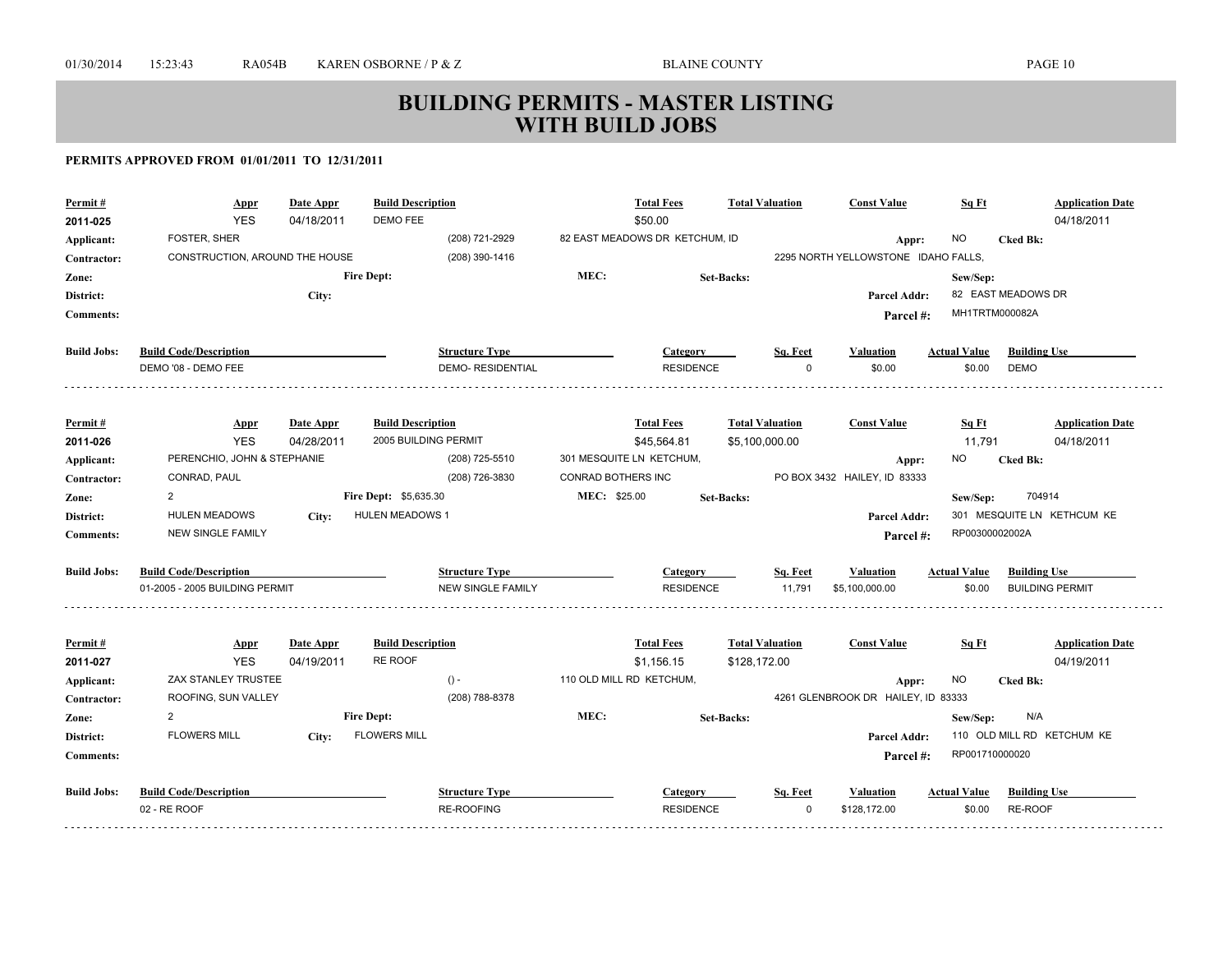| Permit#<br>2011-028 | <b>Appr</b><br><b>YES</b>                     | <b>Date Appr</b><br>05/05/2011 | <b>Build Description</b><br>2005 BUILDING PERMIT |                         | <b>Total Fees</b><br>\$1,919.73 | <b>Total Valuation</b><br>\$12,000.00 | <b>Const Value</b>              | Sq Ft<br>59                   | <b>Application Date</b><br>04/19/2011 |
|---------------------|-----------------------------------------------|--------------------------------|--------------------------------------------------|-------------------------|---------------------------------|---------------------------------------|---------------------------------|-------------------------------|---------------------------------------|
| Applicant:          | TOELDTE, HEVANDER & NICOLE                    |                                | (208) 891-0701                                   |                         | 303 GLASSFORD DR KETCHUM,       |                                       | Appr:                           | <b>NO</b>                     | <b>Cked Bk:</b>                       |
| Contractor:         | VANDERPOOL, RICHARD                           |                                | (208) 401-4794                                   |                         |                                 |                                       | PO BOX 5975 KETCHUM, ID         |                               |                                       |
| Zone:               | $\overline{2}$                                |                                | <b>Fire Dept: \$57.14</b>                        | MEC:                    |                                 | <b>Set-Backs:</b>                     |                                 | Sew/Sep:                      | N/A                                   |
| District:           | <b>GLASSFORD HEIGHTS</b>                      | City:                          | <b>GLASSFORD HEIGHTS</b>                         |                         |                                 |                                       | Parcel Addr:                    |                               | 303 GLASSFORD DR                      |
| <b>Comments:</b>    | <b>BATH REMODEL</b>                           |                                |                                                  |                         |                                 |                                       | Parcel#:                        | RP00250003005A                |                                       |
| <b>Build Jobs:</b>  | <b>Build Code/Description</b>                 |                                | <b>Structure Type</b>                            |                         | Category                        | Sq. Feet                              | <b>Valuation</b>                | <b>Actual Value</b>           | <b>Building Use</b>                   |
|                     | 01-2005 - 2005 BUILDING PERMIT                |                                | <b>ALTERATION</b>                                |                         | <b>RESIDENCE</b>                | 59                                    | \$12,000.00                     | \$0.00                        | <b>BUILDING PERMIT</b>                |
| Permit#             | <u>Appr</u>                                   | Date Appr                      | <b>Build Description</b>                         |                         | <b>Total Fees</b>               | <b>Total Valuation</b>                | <b>Const Value</b>              | Sq Ft                         | <b>Application Date</b>               |
| 2011-029            | <b>YES</b>                                    | 05/02/2011                     | 2005 BUILDING PERMIT                             |                         | \$3.518.09                      | \$100,000.00                          |                                 | 251                           | 04/20/2011                            |
| Applicant:          | LINDBERG, ROBERT & PATRICIA                   |                                | $() -$                                           |                         | 109 STARLITE CT KETCHUM,        |                                       | Appr:                           | NO.                           | <b>Cked Bk:</b>                       |
| Contractor:         | LOOMIS, MARK                                  |                                | (208) 721-0112                                   |                         |                                 |                                       | PO BOX 1969 HAILEY, ID 83333    |                               |                                       |
| Zone:               | 3                                             |                                | Fire Dept: \$271.31                              | MEC: \$25.00            |                                 | <b>Set-Backs:</b>                     |                                 | Sew/Sep:                      | N/A                                   |
| District:           | <b>STARLITE</b>                               | City:                          | SOUTH OF KETCHUM                                 |                         |                                 |                                       | Parcel Addr:                    | 109 STARLITE CT               |                                       |
| <b>Comments:</b>    | SECOND FLOOR OFFICE ADDITION                  |                                |                                                  |                         |                                 |                                       | Parcel#:                        | RP005450000080                |                                       |
| <b>Build Jobs:</b>  | <b>Build Code/Description</b>                 |                                | <b>Structure Type</b>                            |                         | Category                        | Sq. Feet                              | <b>Valuation</b>                | <b>Actual Value</b>           | <b>Building Use</b>                   |
|                     | 01-2005 - 2005 BUILDING PERMIT                |                                | <b>ADDITION- RESIDENCE</b>                       |                         | <b>RESIDENCE</b>                | 251                                   | \$100,000.00                    | \$0.00                        | <b>BUILDING PERMIT</b>                |
| Permit#             | <b>Appr</b>                                   | Date Appr                      | <b>Build Description</b>                         |                         | <b>Total Fees</b>               | <b>Total Valuation</b>                | <b>Const Value</b>              | Sq Ft                         | <b>Application Date</b>               |
| 2011-029A           | <b>YES</b>                                    | 09/14/2011                     | RE ROOF                                          |                         | \$461.95                        | \$31.115.50                           |                                 |                               | 09/14/2011                            |
| Applicant:          | LINDBERG, ROBERT & PATRICIA                   |                                | (208) 720-3263                                   | 109 STARLITE CT HAILEY, |                                 |                                       | Appr:                           | NO.                           | <b>Cked Bk:</b>                       |
| Contractor:         |                                               |                                | $() -$                                           |                         |                                 |                                       |                                 |                               |                                       |
| Zone:               | 3                                             | <b>Fire Dept:</b>              |                                                  | MEC:                    |                                 | <b>Set-Backs:</b>                     |                                 | Sew/Sep:                      | N/A                                   |
| District:           | <b>STARLITE</b>                               | City:                          | SOUTH OF KETCHUM                                 |                         |                                 |                                       | Parcel Addr:                    | 109 STARLITE CT               |                                       |
| <b>Comments:</b>    |                                               |                                |                                                  |                         |                                 |                                       | Parcel #:                       | RP005450000080                |                                       |
| <b>Build Jobs:</b>  | <b>Build Code/Description</b><br>02 - RE ROOF |                                | <b>Structure Type</b><br>RE-ROOFING              |                         | Category<br><b>RESIDENCE</b>    | Sq. Feet<br>$\Omega$                  | <b>Valuation</b><br>\$31,115.50 | <b>Actual Value</b><br>\$0.00 | <b>Building Use</b><br>RE-ROOF        |
|                     |                                               |                                |                                                  |                         |                                 |                                       |                                 |                               |                                       |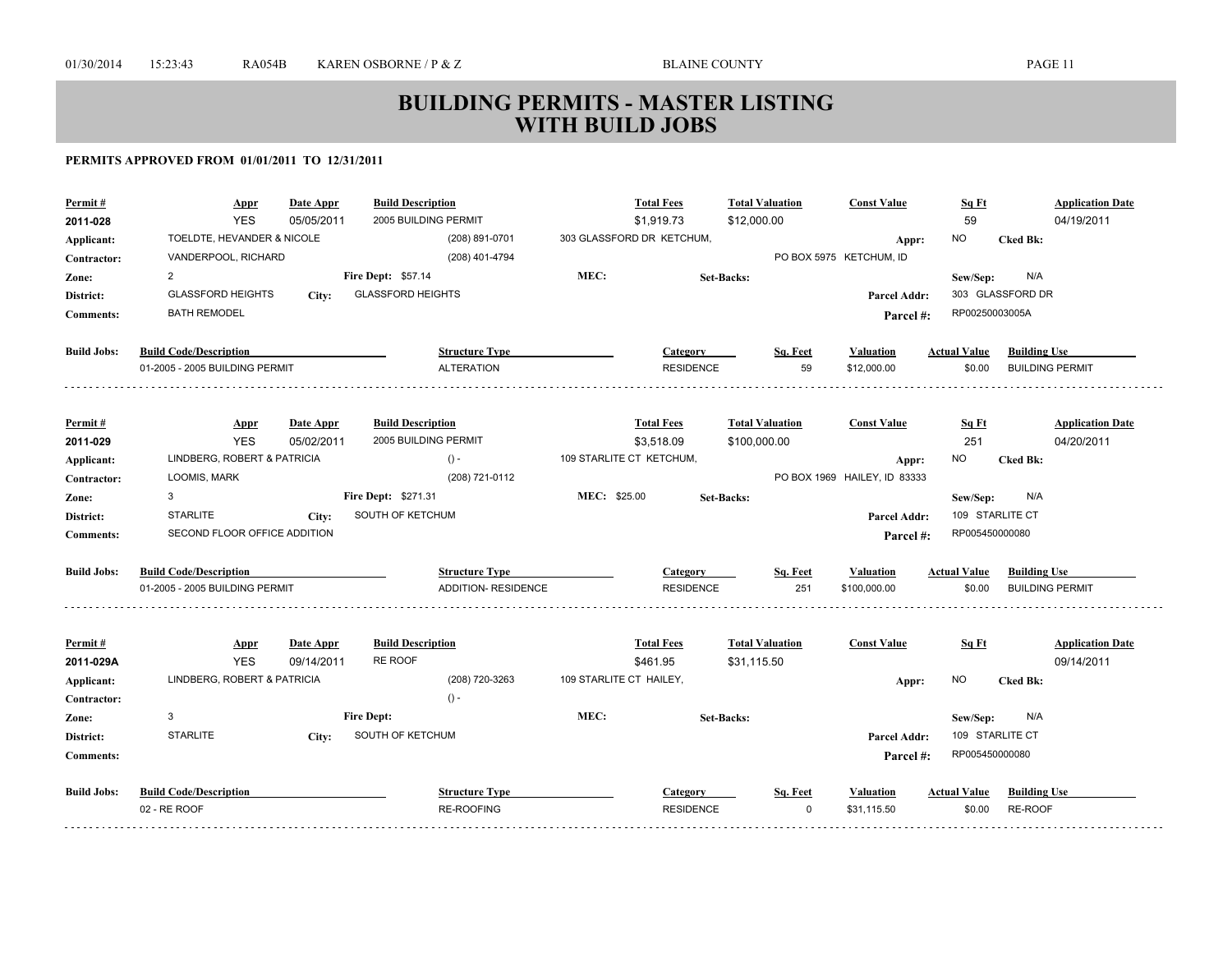| Permit #           | <b>Appr</b>                       | Date Appr  | <b>Build Description</b>               | <b>Total Fees</b>                   | <b>Total Valuation</b> | <b>Const Value</b>                 | Sq Ft               | <b>Application Date</b>    |
|--------------------|-----------------------------------|------------|----------------------------------------|-------------------------------------|------------------------|------------------------------------|---------------------|----------------------------|
| 2011-030           | <b>YES</b><br>RINKER, HARRY       | 05/02/2011 | 2005 BUILDING PERMIT<br>(208) 726-1993 | \$4,633.72<br>249 PRIEST RD PICABO, | \$198,330.00           |                                    | 1,864               | 04/21/2011                 |
| Applicant:         |                                   |            | (208) 823-4810                         | S.C. HOME BUILDERS INC.             |                        | Appr:<br>PO BOX 53 CAREY, ID 83320 | NO.                 | <b>Cked Bk:</b>            |
| Contractor:        | CHAVES, SAUL<br>$\overline{7}$    |            |                                        | MEC: \$25.00                        |                        |                                    |                     |                            |
| Zone:              |                                   |            | Fire Dept: \$423.18                    |                                     | <b>Set-Backs:</b>      |                                    | Sew/Sep:            | N/A                        |
| District:          | <b>PICABO</b>                     | City:      | <b>PICABO</b>                          |                                     |                        | <b>Parcel Addr:</b>                |                     | 249 PRIEST RD PICABO PI    |
| <b>Comments:</b>   | NEW SINGLE FAMILY WITH GARGE      |            |                                        |                                     |                        | Parcel#:                           | RP02S210066110      |                            |
| <b>Build Jobs:</b> | <b>Build Code/Description</b>     |            | <b>Structure Type</b>                  | <b>Category</b>                     |                        | Sq. Feet<br>Valuation              | <b>Actual Value</b> | <b>Building Use</b>        |
|                    | 01-2005 - 2005 BUILDING PERMIT    |            | <b>NEW SINGLE FAMILY</b>               |                                     | <b>RESIDENCE</b>       | 1,864<br>\$198,330.00              | \$0.00              | <b>BUILDING PERMIT</b>     |
|                    |                                   |            |                                        |                                     |                        |                                    |                     |                            |
| Permit#            | <b>Appr</b>                       | Date Appr  | <b>Build Description</b>               | <b>Total Fees</b>                   | <b>Total Valuation</b> | <b>Const Value</b>                 | Sq Ft               | <b>Application Date</b>    |
| 2011-031           | <b>YES</b>                        | 04/21/2011 | 2005 BUILDING PERMIT                   | \$2,689.46                          | \$45,000.00            |                                    | 200                 | 04/21/2011                 |
| Applicant:         | RAWLINGS, ENID & GREG             |            | (208) 578-2476                         | 114 FOOTHILL DR KETCHUM, ID 83340   |                        | Appr:                              | <b>NO</b>           | <b>Cked Bk:</b>            |
| Contractor:        | SHERRERD, BILL                    |            | (208) 788-7020                         | SHERRERD & WALL CONST.              |                        | PO BOX 1027 HAILEY, ID 83333       |                     |                            |
| Zone:              | 3                                 |            | <b>Fire Dept: \$161.92</b>             | MEC:                                | <b>Set-Backs:</b>      |                                    | Sew/Sep:            |                            |
| District:          | MID VALLEY NEAR GREENH City:      |            | <b>VALLEY VIEW</b>                     |                                     |                        | <b>Parcel Addr:</b>                |                     | 114 FOOTHILL DR KETCHUM KE |
| <b>Comments:</b>   | NEW WINDOWS AND STONE VEVEER      |            |                                        |                                     |                        | Parcel#:                           | RP00570001002A      |                            |
| <b>Build Jobs:</b> | <b>Build Code/Description</b>     |            | <b>Structure Type</b>                  | Category                            |                        | Sq. Feet<br><b>Valuation</b>       | <b>Actual Value</b> | <b>Building Use</b>        |
|                    | 01-2005 - 2005 BUILDING PERMIT    |            | <b>ALTERATION</b>                      |                                     | <b>RESIDENCE</b>       | 200<br>\$45,000.00                 | \$0.00              | <b>BUILDING PERMIT</b>     |
|                    |                                   |            |                                        |                                     |                        |                                    |                     |                            |
| Permit#            | <b>Appr</b>                       | Date Appr  | <b>Build Description</b>               | <b>Total Fees</b>                   | <b>Total Valuation</b> | <b>Const Value</b>                 | Sq Ft               | <b>Application Date</b>    |
| 2011-032           | <b>YES</b>                        | 05/10/2011 | 2005 BUILDING PERMIT                   | \$15,979.51                         | \$1,300,000.00         |                                    | 5,900               | 04/21/2011                 |
| Applicant:         | HOGG, ALAN & MARY                 |            | (952) 920-7241                         | 91 RAINBOW BEND,                    |                        | Appr:                              | NO.                 | <b>Cked Bk:</b>            |
| Contractor:        | DEMBERGH, PETER                   |            | (208) 726-2440                         | DEMBERGH CONSTRUCTION               |                        | BOX 3006 KETHCUM, ID 83340         |                     |                            |
| Zone:              |                                   |            | <b>Fire Dept: \$1,831.50</b>           | MEC: \$25.00                        | <b>Set-Backs:</b>      |                                    | Sew/Sep:            |                            |
| District:          |                                   | City:      | RAINBOW BEND SUB                       |                                     |                        | <b>Parcel Addr:</b>                |                     | 91 RAINOW BEND KETCHUM KE  |
| <b>Comments:</b>   | NEW SINGLE FAMILY AND GUEST HOUSE |            |                                        |                                     |                        | Parcel #:                          | RP004780000050      |                            |
| <b>Build Jobs:</b> | <b>Build Code/Description</b>     |            | <b>Structure Type</b>                  | <b>Category</b>                     |                        | Sq. Feet<br>Valuation              | <b>Actual Value</b> | <b>Building Use</b>        |
|                    | 01-2005 - 2005 BUILDING PERMIT    |            | NEW SINGLE FAMILY                      |                                     | <b>RESIDENCE</b>       | 5,900<br>\$1,300,000.00            | \$0.00              | <b>BUILDING PERMIT</b>     |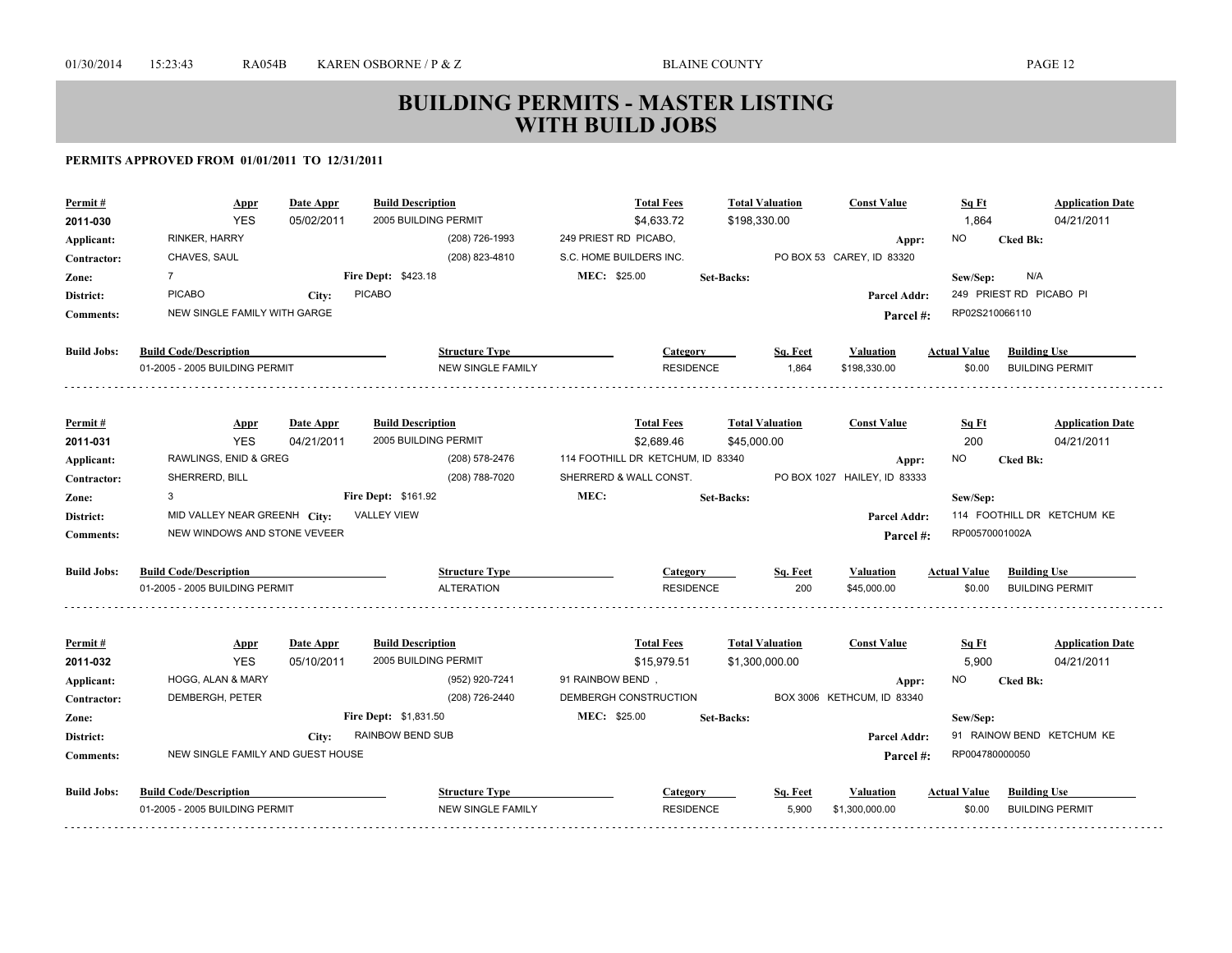| Permit #           | Appr                           | <b>Date Appr</b> | <b>Build Description</b><br>RE ROOF |                         |                       | <b>Total Fees</b>           | <b>Total Valuation</b> |          | <b>Const Value</b>                        | Sq Ft               |                        | <b>Application Date</b> |
|--------------------|--------------------------------|------------------|-------------------------------------|-------------------------|-----------------------|-----------------------------|------------------------|----------|-------------------------------------------|---------------------|------------------------|-------------------------|
| 2011-033           | <b>YES</b>                     | 04/25/2011       |                                     |                         |                       | \$181.25                    | \$9,300.00             |          |                                           | 3,000               |                        | 04/25/2011              |
| Applicant:         | KELLY, TED                     |                  |                                     | (208) 788-9786          |                       | 218 WILLOWWAY RD KETCHUM,   |                        |          | Appr:                                     | <b>NO</b>           | <b>Cked Bk:</b>        |                         |
| Contractor:        | MILEY ROOFING, SCOTT           |                  |                                     | (208) 788-5362          |                       |                             |                        |          | PO BOX 3271 HAILEY, ID 83333              |                     |                        |                         |
| Zone:              | 4                              |                  | <b>Fire Dept:</b>                   |                         | MEC:                  |                             | <b>Set-Backs:</b>      |          |                                           | Sew/Sep:            | N/A                    |                         |
| District:          | <b>EAST FORK</b>               | City:            | WILLOWOOD                           |                         |                       |                             |                        |          | Parcel Addr:                              | 218 WILLOW WAY      |                        |                         |
| <b>Comments:</b>   |                                |                  |                                     |                         |                       |                             |                        |          | Parcel#:                                  | RP005900020460      |                        |                         |
| <b>Build Jobs:</b> | <b>Build Code/Description</b>  |                  |                                     | <b>Structure Type</b>   |                       | Category                    |                        | Sq. Feet | <b>Valuation</b>                          | <b>Actual Value</b> | <b>Building Use</b>    |                         |
|                    | 02 - RE ROOF                   |                  |                                     | <b>RE-ROOFING</b>       |                       | <b>RESIDENCE</b>            |                        | 3,000    | \$9,300.00                                | \$0.00              | RE-ROOF                |                         |
|                    |                                |                  |                                     |                         |                       |                             |                        |          |                                           |                     |                        |                         |
| Permit#            | <b>Appr</b>                    | Date Appr        | <b>Build Description</b>            |                         |                       | <b>Total Fees</b>           | <b>Total Valuation</b> |          | <b>Const Value</b>                        | Sq Ft               |                        | <b>Application Date</b> |
| 2011-034           | <b>YES</b>                     | 04/25/2011       | DEMO FEE                            |                         |                       | \$50.00                     |                        |          |                                           |                     |                        | 04/25/2011              |
| Applicant:         | <b>FOSTER, SHER</b>            |                  |                                     | (208) 721-2929          |                       | 82 EAST MEADOWS DR KETCHUM, |                        |          | Appr:                                     | NO.                 | <b>Cked Bk:</b>        |                         |
| Contractor:        | THE HOUSE, AROUND              |                  |                                     | (208) 390-1416          |                       |                             |                        |          | 2295 NORTH YELLOWSTONE HW IDAHO FALLS, ID |                     |                        |                         |
| Zone:              |                                |                  | <b>Fire Dept:</b>                   |                         | MEC:                  |                             | <b>Set-Backs:</b>      |          |                                           | Sew/Sep:            |                        |                         |
| District:          |                                | City:            |                                     |                         |                       |                             |                        |          | <b>Parcel Addr:</b>                       |                     | 82 EAST MEADOWS DR     |                         |
| <b>Comments:</b>   |                                |                  |                                     |                         |                       |                             |                        |          | Parcel #:                                 | MH1TRTM000082A      |                        |                         |
| <b>Build Jobs:</b> | <b>Build Code/Description</b>  |                  |                                     | <b>Structure Type</b>   |                       | Category                    |                        | Sq. Feet | <b>Valuation</b>                          | <b>Actual Value</b> | <b>Building Use</b>    |                         |
|                    | DEMO '08 - DEMO FEE            |                  |                                     | <b>DEMO-RESIDENTIAL</b> |                       | <b>RESIDENCE</b>            |                        | $\Omega$ | \$0.00                                    | \$0.00              | <b>DEMO</b>            |                         |
|                    |                                |                  |                                     |                         |                       |                             |                        |          |                                           |                     |                        |                         |
| Permit#            | <b>Appr</b>                    | Date Appr        | <b>Build Description</b>            |                         |                       | <b>Total Fees</b>           | <b>Total Valuation</b> |          | <b>Const Value</b>                        | Sq Ft               |                        | <b>Application Date</b> |
| 2011-035           | <b>YES</b>                     | 05/26/2011       | 2005 BUILDING PERMIT                |                         |                       | \$2,581.54                  | \$150,000.00           |          |                                           | 474                 |                        | 04/25/2011              |
| Applicant:         | LIVERMORE, SKIP & SUSAN        |                  |                                     | (208) 788-2692          | 229 WILLOW RD HAILEY, |                             |                        |          | Appr:                                     | NO.                 | <b>Cked Bk:</b>        |                         |
| Contractor:        | BUILDERS, L.M.J.               |                  |                                     | (208) 788-0996          |                       |                             |                        |          | PO BOX 579 HAILEY, ID 83333               |                     |                        |                         |
| Zone:              | 4                              |                  | Fire Dept: \$348.01                 |                         | MEC: \$25.00          |                             | Set-Backs:             |          |                                           | Sew/Sep:            | N/A                    |                         |
| District:          | <b>ZINC SPUR</b>               | City:            | ZINC SPUR RANCH #1                  |                         |                       |                             |                        |          | <b>Parcel Addr:</b>                       | 229 WIILOW RD       |                        |                         |
| <b>Comments:</b>   | <b>ACCESSORY PAVILLION</b>     |                  |                                     |                         |                       |                             |                        |          | Parcel #:                                 | RP006350020180      |                        |                         |
| <b>Build Jobs:</b> | <b>Build Code/Description</b>  |                  |                                     | <b>Structure Type</b>   |                       | <b>Category</b>             |                        | Sq. Feet | Valuation                                 | <b>Actual Value</b> | <b>Building Use</b>    |                         |
|                    | 01-2005 - 2005 BUILDING PERMIT |                  |                                     | ADDITION- RESIDENCE     |                       | <b>RESIDENCE</b>            |                        | 474      | \$150,000.00                              | \$0.00              | <b>BUILDING PERMIT</b> |                         |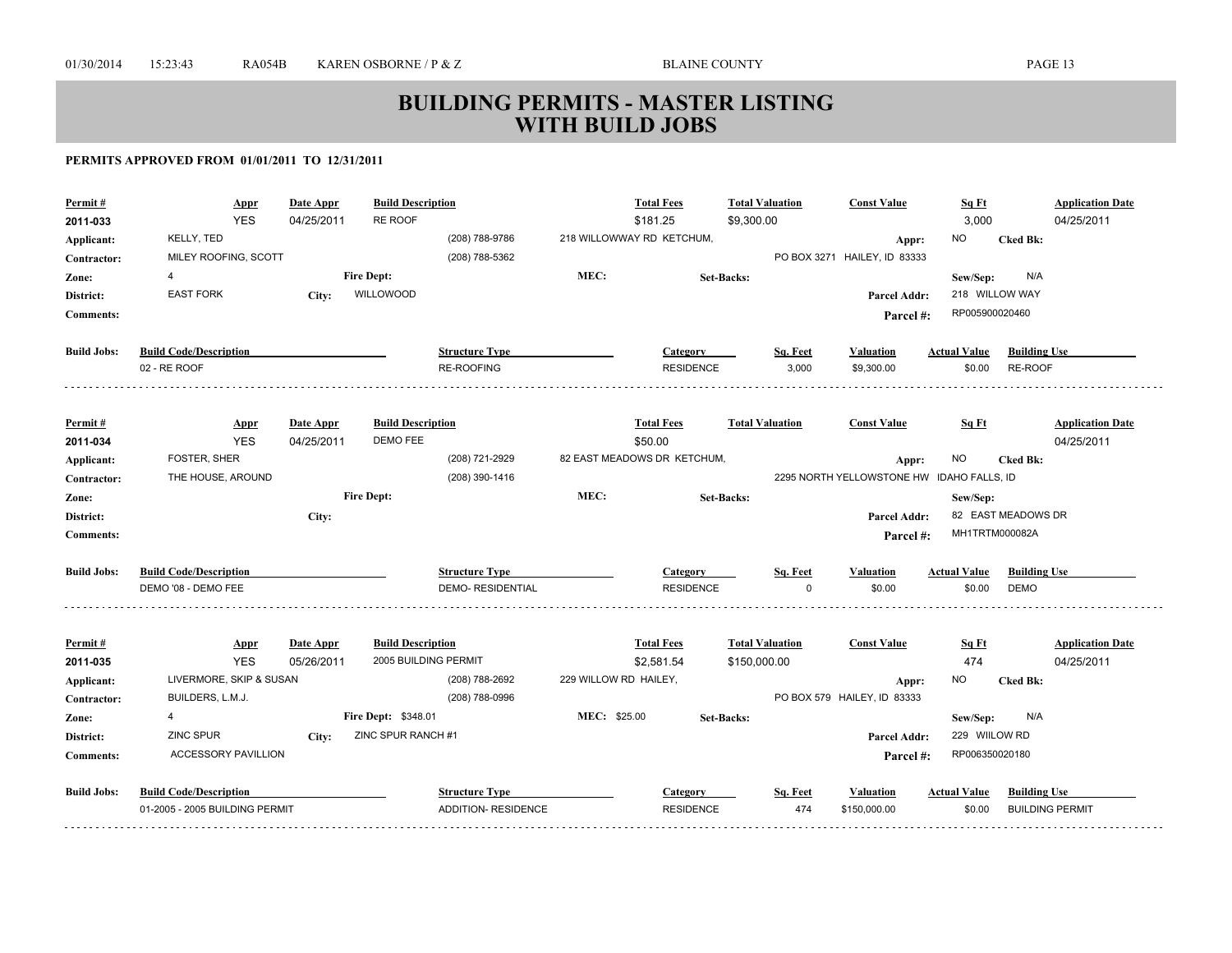| Permit#                   | <b>Appr</b>                                       | Date Appr  | <b>Build Description</b>                         |                              | <b>Total Fees</b>                        | <b>Total Valuation</b> |          | <b>Const Value</b>                  | Sq Ft               | <b>Application Date</b>               |
|---------------------------|---------------------------------------------------|------------|--------------------------------------------------|------------------------------|------------------------------------------|------------------------|----------|-------------------------------------|---------------------|---------------------------------------|
| 2011-036                  | <b>YES</b>                                        | 05/09/2011 | 2005 BUILDING PERMIT                             |                              | \$5,208.44                               | \$250,000.00           |          |                                     | 755                 | 04/25/2011                            |
| Applicant:                | <b>VERNOY, GREG</b>                               |            | (206) 930-3313                                   |                              | 129 HYNDMAN VIEW DR KETCHUM,             |                        |          | Appr:                               | <b>NO</b>           | <b>Cked Bk:</b>                       |
| Contractor:               | BRIAN POSTER, RCE 1208                            |            | (208) 726-7676                                   | POSTER CONSTRUCTION,         |                                          |                        |          |                                     |                     |                                       |
| Zone:                     | 3                                                 |            | <b>Fire Dept: \$501.41</b>                       | MEC: \$25.00                 |                                          | <b>Set-Backs:</b>      |          |                                     | Sew/Sep:            | N/A                                   |
| District:                 | <b>HYNDMAN PEAK</b>                               | City:      | <b>EAST FORK</b>                                 |                              |                                          |                        |          | Parcel Addr:                        |                     | 129 HYNDMAN VIEW DR                   |
| <b>Comments:</b>          | ALTERATION OF EXISTING, PLUS ADDITION OVER GARAGE |            |                                                  |                              |                                          |                        |          | Parcel#:                            | RP003330010150      |                                       |
| <b>Build Jobs:</b>        | <b>Build Code/Description</b>                     |            | <b>Structure Type</b>                            |                              | Category                                 |                        | Sq. Feet | Valuation                           | <b>Actual Value</b> | <b>Building Use</b>                   |
|                           | 01-2005 - 2005 BUILDING PERMIT                    |            | <b>ADDITION- RESIDENCE</b>                       |                              | <b>RESIDENCE</b>                         |                        | 755      | \$250,000.00                        | \$0.00              | <b>BUILDING PERMIT</b>                |
|                           |                                                   |            |                                                  |                              |                                          |                        |          |                                     |                     |                                       |
| Permit#                   | <b>Appr</b>                                       | Date Appr  | <b>Build Description</b>                         |                              | <b>Total Fees</b>                        | <b>Total Valuation</b> |          | <b>Const Value</b>                  | Sq Ft               | <b>Application Date</b>               |
| 2011-037                  | <b>YES</b>                                        | 04/26/2011 | 2005 BUILDING PERMIT                             |                              | \$3,352.70                               | \$90,000.00            |          |                                     |                     | 04/26/2011                            |
| Applicant:                | WASILEWSKI, JESSICA                               |            | (857) 234-1459                                   |                              | 749 PAINTBRUSH LN KETCHUM,               |                        |          | Appr:                               | <b>NO</b>           | <b>Cked Bk:</b>                       |
| Contractor:               | <b>OWNER</b>                                      |            | $() -$                                           |                              |                                          |                        |          |                                     |                     |                                       |
| Zone:                     | $\overline{2}$                                    |            | Fire Dept: \$252.20                              | MEC:                         |                                          | <b>Set-Backs:</b>      |          |                                     | Sew/Sep:            | N/A                                   |
| District:                 | <b>HULEN MEADOWS</b>                              | City:      | <b>HULEN MEADOWS 5</b>                           |                              |                                          |                        |          | <b>Parcel Addr:</b>                 | 749 PAINTBRUSH      |                                       |
| <b>Comments:</b>          | <b>WATER DAMAGE</b>                               |            |                                                  |                              |                                          |                        |          | Parcel#:                            | RP003200100090      |                                       |
| <b>Build Jobs:</b>        | <b>Build Code/Description</b>                     |            | <b>Structure Type</b>                            |                              | Category                                 |                        | Sq. Feet | Valuation                           | <b>Actual Value</b> | <b>Building Use</b>                   |
|                           | 01-2005 - 2005 BUILDING PERMIT                    |            | <b>ALTERATION</b>                                |                              | <b>RESIDENCE</b>                         |                        | $\Omega$ | \$90,000.00                         | \$0.00              | <b>BUILDING PERMIT</b>                |
|                           |                                                   |            |                                                  |                              |                                          |                        |          |                                     |                     |                                       |
| Permit#                   | <b>Appr</b><br><b>YES</b>                         | Date Appr  | <b>Build Description</b><br>2005 BUILDING PERMIT |                              | <b>Total Fees</b>                        | <b>Total Valuation</b> |          | <b>Const Value</b>                  | Sq Ft               | <b>Application Date</b><br>04/26/2011 |
| 2011-038                  | DUDE HOLDINGS LLC                                 | 05/12/2011 | (208) 726-4031                                   |                              | \$26,039.06<br>101 S RIMROCK RD KETCHUM, | \$2,600,000.00         |          |                                     | 9,032<br>NO.        | <b>Cked Bk:</b>                       |
| Applicant:<br>Contractor: | <b>BASHISTA, FRANK</b>                            |            | $() -$                                           | <b>BASHISTA CONSTRUCTION</b> |                                          |                        |          | Appr:<br>BOX 2317 KETCHUM, ID 83340 |                     |                                       |
| Zone:                     | 3                                                 |            | Fire Dept: \$3,132.80                            | MEC: \$25.00                 |                                          | <b>Set-Backs:</b>      |          |                                     | Sew/Sep:            | 704915                                |
| District:                 | <b>MCNEILLY RANCH</b>                             | City:      | SOUTH OF KETCHUM                                 |                              |                                          |                        |          | Parcel Addr:                        |                     | 101 S RIMROCK RD                      |
| <b>Comments:</b>          | NEW SFR #1 LOT 2                                  |            |                                                  |                              |                                          |                        |          | Parcel#:                            | RP004100000020      |                                       |
|                           |                                                   |            |                                                  |                              |                                          |                        |          |                                     |                     |                                       |
| <b>Build Jobs:</b>        | <b>Build Code/Description</b>                     |            | <b>Structure Type</b>                            |                              | <b>Category</b>                          |                        | Sq. Feet | Valuation                           | <b>Actual Value</b> | <b>Building Use</b>                   |
|                           | 01-2005 - 2005 BUILDING PERMIT                    |            | <b>NEW SINGLE FAMILY</b>                         |                              | <b>RESIDENCE</b>                         |                        | 9,032    | \$2,600,000.00                      | \$0.00              | <b>BUILDING PERMIT</b>                |
|                           |                                                   |            |                                                  |                              |                                          |                        |          |                                     |                     |                                       |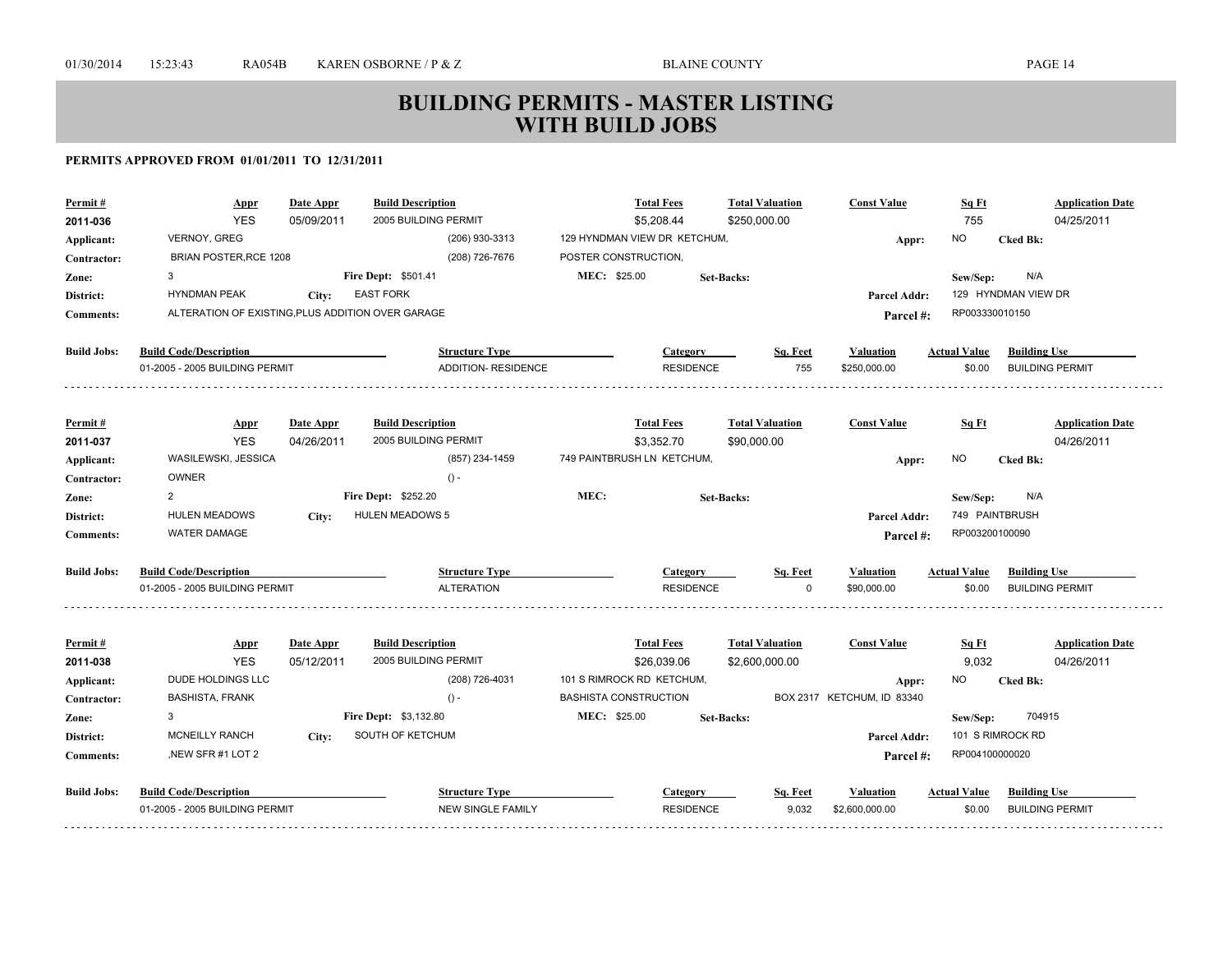| Permit#<br>2011-039 | <b>Appr</b><br><b>YES</b>      | Date Appr<br>05/11/2011 | <b>Build Description</b><br>2005 BUILDING PERMIT | <b>Total Fees</b><br>\$6,278.99 | <b>Total Valuation</b><br>\$345,000.00 |          | <b>Const Value</b>                          | Sq Ft<br>2,354      | <b>Application Date</b><br>04/26/2011 |
|---------------------|--------------------------------|-------------------------|--------------------------------------------------|---------------------------------|----------------------------------------|----------|---------------------------------------------|---------------------|---------------------------------------|
|                     | FOLEY, JOHN & REES, CAROL      |                         | (208) 721-0975                                   | 306 GLASSFORD DR KETCHUM,       |                                        |          |                                             | <b>NO</b>           | <b>Cked Bk:</b>                       |
| Applicant:          | <b>BUSBY, PATRICK</b>          |                         | $() -$                                           | <b>BUSBY CONTRACTING</b>        |                                        |          | Appr:<br>67 EAST FORK ROAD HAILEY, ID 83333 |                     |                                       |
| Contractor:         | $\overline{2}$                 |                         | <b>Fire Dept: \$647.14</b>                       | MEC: \$25.00                    | <b>Set-Backs:</b>                      |          |                                             | Sew/Sep:            | N/A                                   |
| Zone:<br>District:  | <b>BARLOW SUB</b>              | City:                   | <b>BARLOW SUB</b>                                |                                 |                                        |          | Parcel Addr:                                |                     | 306 GLASSFORD DR                      |
| <b>Comments:</b>    | ADDITION / ALTERATION          |                         |                                                  |                                 |                                        |          |                                             | RP00250003004B      |                                       |
|                     |                                |                         |                                                  |                                 |                                        |          | Parcel#:                                    |                     |                                       |
| <b>Build Jobs:</b>  | <b>Build Code/Description</b>  |                         | <b>Structure Type</b>                            | Category                        |                                        | Sq. Feet | <b>Valuation</b>                            | <b>Actual Value</b> | <b>Building Use</b>                   |
|                     | 01-2005 - 2005 BUILDING PERMIT |                         | ADDITION- RESIDENCE                              | <b>RESIDENCE</b>                |                                        | 2,354    | \$345,000.00                                | \$0.00              | <b>BUILDING PERMIT</b>                |
|                     |                                |                         |                                                  |                                 |                                        |          |                                             |                     |                                       |
| Permit#             | <u>Appr</u>                    | Date Appr               | <b>Build Description</b>                         | <b>Total Fees</b>               | <b>Total Valuation</b>                 |          | <b>Const Value</b>                          | Sq Ft               | <b>Application Date</b>               |
| 2011-040            | <b>YES</b>                     | 05/24/2011              | 2005 BUILDING PERMIT                             | \$6,673.41                      | \$380,000.00                           |          |                                             | 2,189               | 04/28/2011                            |
| Applicant:          | JUDGE, LOUISA JANE             |                         | (208) 788-6234                                   | 11038 STATE HIGHWAY 75 KETCHUM, |                                        |          | Appr:                                       | NO.                 | <b>Cked Bk:</b>                       |
| Contractor:         | MCCLATCHY, JIM                 |                         | (208) 788-3542                                   |                                 |                                        |          | BOX 1265 KETCHUM, ID 83340                  |                     |                                       |
| Zone:               | 5                              |                         | <b>Fire Dept: \$700.83</b>                       | MEC: \$25.00                    | <b>Set-Backs:</b>                      |          |                                             | Sew/Sep:            |                                       |
| <b>District:</b>    | SPRUCE                         | City:                   | SOUTH OF BELLEVUE                                |                                 |                                        |          | Parcel Addr:                                |                     | 11038 STATE HIGHWAY 75                |
| <b>Comments:</b>    | NEW GARAGE AND REC ROOM        |                         |                                                  |                                 |                                        |          | Parcel#:                                    | RP01N18001036B      |                                       |
| <b>Build Jobs:</b>  | <b>Build Code/Description</b>  |                         | <b>Structure Type</b>                            | <b>Category</b>                 |                                        | Sq. Feet | <b>Valuation</b>                            | <b>Actual Value</b> | <b>Building Use</b>                   |
|                     | 01-2005 - 2005 BUILDING PERMIT |                         | ADDITION- RESIDENCE                              | <b>RESIDENCE</b>                |                                        | 2,189    | \$380,000.00                                | \$0.00              | <b>BUILDING PERMIT</b>                |
|                     |                                |                         |                                                  |                                 |                                        |          |                                             |                     |                                       |
| Permit#             | <b>Appr</b>                    | Date Appr               | <b>Build Description</b>                         | <b>Total Fees</b>               | <b>Total Valuation</b>                 |          | <b>Const Value</b>                          | <u>Sq Ft</u>        | <b>Application Date</b>               |
| 2011-041            | <b>YES</b>                     | 05/23/2011              | 2005 BUILDING PERMIT                             | \$6,898.79                      | \$400,000.00                           |          |                                             | 2,520               | 04/28/2011                            |
| Applicant:          | O'REILLY, TERRY                |                         | $() -$                                           | 198 RED DEVIL DR HAILEY,        |                                        |          | Appr:                                       | NO.                 | <b>Cked Bk:</b>                       |
| Contractor:         | <b>BUILDERS, KMV</b>           |                         | (208) 726-4843                                   |                                 |                                        |          | PO BOX 3233 KETCHUM, ID 83340               |                     |                                       |
| Zone:               | 4                              |                         | Fire Dept: \$731.51                              | MEC: \$25.00                    | <b>Set-Backs:</b>                      |          |                                             | Sew/Sep:            |                                       |
| <b>District:</b>    | <b>INDIAN CREEK</b>            | City:                   | <b>INDIAN CREEK 1</b>                            |                                 |                                        |          | Parcel Addr:                                |                     | 198 RED DEVIL DR                      |
| <b>Comments:</b>    | ADU AND GARAGE/STORAGE         |                         |                                                  |                                 |                                        |          | Parcel #:                                   | RP000730000020      |                                       |
| <b>Build Jobs:</b>  | <b>Build Code/Description</b>  |                         | <b>Structure Type</b>                            | Category                        |                                        | Sq. Feet | <b>Valuation</b>                            | <b>Actual Value</b> | <b>Building Use</b>                   |
|                     | 01-2005 - 2005 BUILDING PERMIT |                         | ADU AND GARAGE                                   | <b>RESIDENCE</b>                |                                        | 2,520    | \$400,000.00                                | \$0.00              | <b>BUILDING PERMIT</b>                |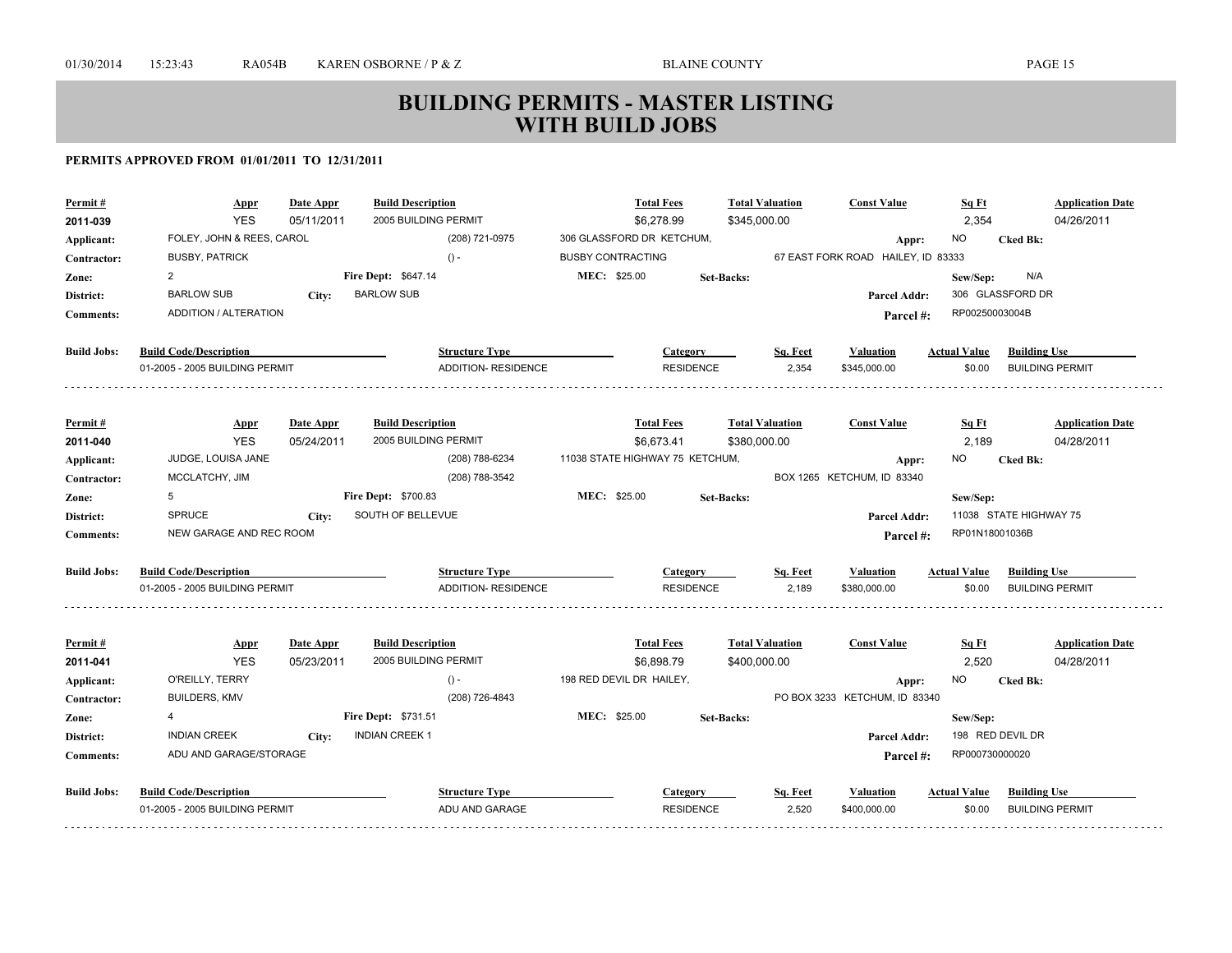| \$350,000.00<br>THORNTON, NATE & SHARMA<br>(208) 578-2272<br>171 LABRADOR LN BELLEVUE,<br><b>NO</b><br><b>Cked Bk:</b><br>Applicant:<br>Appr:<br>(208) 726-3916<br>PO BOX 507 SUN VALLEY, ID 83353<br>CONSTRUCTION, GRABHER<br>Contractor:<br>6<br>Fire Dept: \$654.81<br>MEC: \$25.00<br><b>Set-Backs:</b><br>Sew/Sep:<br>Zone:<br>TRIANGLE<br>171 LABRADOR LN<br>SOUTHERN STAR ACRES<br>District:<br>Parcel Addr:<br>City:<br>ADU AND BARN<br>RP005420010070<br><b>Comments:</b><br>Parcel#:<br><b>Build Jobs:</b><br><b>Build Code/Description</b><br><b>Structure Type</b><br><b>Building Use</b><br>Category<br>Sq. Feet<br><b>Valuation</b><br><b>Actual Value</b><br>3,360<br>01-2005 - 2005 BUILDING PERMIT<br>ADU<br><b>RESIDENCE</b><br>\$350,000.00<br>\$0.00<br><b>BUILDING PERMIT</b><br><b>Total Fees</b><br><b>Total Valuation</b><br>Permit#<br>Date Appr<br><b>Build Description</b><br><b>Const Value</b><br>Sq Ft<br><b>Application Date</b><br><b>Appr</b><br><b>YES</b><br>07/25/2011<br>2005 BUILDING PERMIT<br>\$4,644.99<br>\$200,000.00<br>1,800<br>05/02/2011<br>2011-043<br>KNIGHT, JOE<br>(208) 788-3503<br>10866 STATE HIGHWAY 75 BELLEVUE,<br>NO.<br>Applicant:<br><b>Cked Bk:</b><br>Appr:<br><b>OWNER</b><br>$() -$<br>Contractor:<br>MEC: \$25.00<br>6<br>Fire Dept: \$424.71<br>704918<br>Sew/Sep:<br>Zone:<br><b>Set-Backs:</b><br>CANAL RANCH SUB<br><b>HIGHWAY 75</b><br>10866 STATE HIGHWAY 75<br>District:<br>Parcel Addr:<br>City:<br>RP01N18013053B<br>ADDITION TO RESIDENCE<br><b>Comments:</b><br>Parcel#:<br><b>Build Jobs:</b><br><b>Build Code/Description</b><br><b>Structure Type</b><br>Sq. Feet<br><b>Actual Value</b><br><b>Building Use</b><br>Category<br><b>Valuation</b><br><b>RESIDENCE</b><br>1,800<br>01-2005 - 2005 BUILDING PERMIT<br><b>ADDITION- RESIDENCE</b><br>\$200,000.00<br>\$0.00<br><b>BUILDING PERMIT</b><br><b>Build Description</b><br><b>Total Fees</b><br><b>Total Valuation</b><br><b>Const Value</b><br>Permit#<br>Date Appr<br>Sq Ft<br><b>Application Date</b><br><b>Appr</b><br>2005 BUILDING PERMIT<br>\$503.95<br>416<br>05/03/2011<br>2011-044<br><b>YES</b><br>05/18/2011<br>\$15,000.00<br><b>BLANDFORD, JAMES</b><br>(480) 296-1304<br>121 QUARTER HORSE DR BELLEVUE, ID 83313<br><b>NO</b><br>Applicant:<br><b>Cked Bk:</b><br>Appr:<br>(208) 720-2595<br>Z. SEWELL CONST, INC<br>SEWELL, ZACH<br>BOX 3175 HAILEY, ID 83333<br>Contractor:<br>MEC:<br>Fire Dept: \$68.60<br><b>Set-Backs:</b><br>Sew/Sep:<br>Zone:<br><b>BELLEVUE FARMS SUB</b><br>121 QUARTER HORSE DR<br><b>BELLEVUE FARMS</b><br>District:<br>Parcel Addr:<br>City:<br>HORSE LOAFING SHED<br>RP000520010060<br><b>Comments:</b><br>Parcel#:<br><b>Build Jobs:</b><br><b>Build Code/Description</b><br><b>Structure Type</b><br><b>Building Use</b><br>Sq. Feet<br><b>Actual Value</b><br>Category<br>Valuation<br><b>OTHER</b> | Permit#<br>2011-042 | <b>Appr</b><br><b>YES</b>      | Date Appr<br>05/25/2011 | <b>Build Description</b><br>2005 BUILDING PERMIT | <b>Total Fees</b><br>\$6,335.34 | <b>Total Valuation</b> | <b>Const Value</b> | Sq Ft<br>3,360 | <b>Application Date</b><br>04/28/2011 |
|------------------------------------------------------------------------------------------------------------------------------------------------------------------------------------------------------------------------------------------------------------------------------------------------------------------------------------------------------------------------------------------------------------------------------------------------------------------------------------------------------------------------------------------------------------------------------------------------------------------------------------------------------------------------------------------------------------------------------------------------------------------------------------------------------------------------------------------------------------------------------------------------------------------------------------------------------------------------------------------------------------------------------------------------------------------------------------------------------------------------------------------------------------------------------------------------------------------------------------------------------------------------------------------------------------------------------------------------------------------------------------------------------------------------------------------------------------------------------------------------------------------------------------------------------------------------------------------------------------------------------------------------------------------------------------------------------------------------------------------------------------------------------------------------------------------------------------------------------------------------------------------------------------------------------------------------------------------------------------------------------------------------------------------------------------------------------------------------------------------------------------------------------------------------------------------------------------------------------------------------------------------------------------------------------------------------------------------------------------------------------------------------------------------------------------------------------------------------------------------------------------------------------------------------------------------------------------------------------------------------------------------------------------------------------------------------------------------------------------------------------------------------------------------------------------------------------------------------------------------------------------------|---------------------|--------------------------------|-------------------------|--------------------------------------------------|---------------------------------|------------------------|--------------------|----------------|---------------------------------------|
|                                                                                                                                                                                                                                                                                                                                                                                                                                                                                                                                                                                                                                                                                                                                                                                                                                                                                                                                                                                                                                                                                                                                                                                                                                                                                                                                                                                                                                                                                                                                                                                                                                                                                                                                                                                                                                                                                                                                                                                                                                                                                                                                                                                                                                                                                                                                                                                                                                                                                                                                                                                                                                                                                                                                                                                                                                                                                          |                     |                                |                         |                                                  |                                 |                        |                    |                |                                       |
|                                                                                                                                                                                                                                                                                                                                                                                                                                                                                                                                                                                                                                                                                                                                                                                                                                                                                                                                                                                                                                                                                                                                                                                                                                                                                                                                                                                                                                                                                                                                                                                                                                                                                                                                                                                                                                                                                                                                                                                                                                                                                                                                                                                                                                                                                                                                                                                                                                                                                                                                                                                                                                                                                                                                                                                                                                                                                          |                     |                                |                         |                                                  |                                 |                        |                    |                |                                       |
|                                                                                                                                                                                                                                                                                                                                                                                                                                                                                                                                                                                                                                                                                                                                                                                                                                                                                                                                                                                                                                                                                                                                                                                                                                                                                                                                                                                                                                                                                                                                                                                                                                                                                                                                                                                                                                                                                                                                                                                                                                                                                                                                                                                                                                                                                                                                                                                                                                                                                                                                                                                                                                                                                                                                                                                                                                                                                          |                     |                                |                         |                                                  |                                 |                        |                    |                |                                       |
|                                                                                                                                                                                                                                                                                                                                                                                                                                                                                                                                                                                                                                                                                                                                                                                                                                                                                                                                                                                                                                                                                                                                                                                                                                                                                                                                                                                                                                                                                                                                                                                                                                                                                                                                                                                                                                                                                                                                                                                                                                                                                                                                                                                                                                                                                                                                                                                                                                                                                                                                                                                                                                                                                                                                                                                                                                                                                          |                     |                                |                         |                                                  |                                 |                        |                    |                |                                       |
|                                                                                                                                                                                                                                                                                                                                                                                                                                                                                                                                                                                                                                                                                                                                                                                                                                                                                                                                                                                                                                                                                                                                                                                                                                                                                                                                                                                                                                                                                                                                                                                                                                                                                                                                                                                                                                                                                                                                                                                                                                                                                                                                                                                                                                                                                                                                                                                                                                                                                                                                                                                                                                                                                                                                                                                                                                                                                          |                     |                                |                         |                                                  |                                 |                        |                    |                |                                       |
|                                                                                                                                                                                                                                                                                                                                                                                                                                                                                                                                                                                                                                                                                                                                                                                                                                                                                                                                                                                                                                                                                                                                                                                                                                                                                                                                                                                                                                                                                                                                                                                                                                                                                                                                                                                                                                                                                                                                                                                                                                                                                                                                                                                                                                                                                                                                                                                                                                                                                                                                                                                                                                                                                                                                                                                                                                                                                          |                     |                                |                         |                                                  |                                 |                        |                    |                |                                       |
|                                                                                                                                                                                                                                                                                                                                                                                                                                                                                                                                                                                                                                                                                                                                                                                                                                                                                                                                                                                                                                                                                                                                                                                                                                                                                                                                                                                                                                                                                                                                                                                                                                                                                                                                                                                                                                                                                                                                                                                                                                                                                                                                                                                                                                                                                                                                                                                                                                                                                                                                                                                                                                                                                                                                                                                                                                                                                          |                     |                                |                         |                                                  |                                 |                        |                    |                |                                       |
|                                                                                                                                                                                                                                                                                                                                                                                                                                                                                                                                                                                                                                                                                                                                                                                                                                                                                                                                                                                                                                                                                                                                                                                                                                                                                                                                                                                                                                                                                                                                                                                                                                                                                                                                                                                                                                                                                                                                                                                                                                                                                                                                                                                                                                                                                                                                                                                                                                                                                                                                                                                                                                                                                                                                                                                                                                                                                          |                     |                                |                         |                                                  |                                 |                        |                    |                |                                       |
|                                                                                                                                                                                                                                                                                                                                                                                                                                                                                                                                                                                                                                                                                                                                                                                                                                                                                                                                                                                                                                                                                                                                                                                                                                                                                                                                                                                                                                                                                                                                                                                                                                                                                                                                                                                                                                                                                                                                                                                                                                                                                                                                                                                                                                                                                                                                                                                                                                                                                                                                                                                                                                                                                                                                                                                                                                                                                          |                     |                                |                         |                                                  |                                 |                        |                    |                |                                       |
|                                                                                                                                                                                                                                                                                                                                                                                                                                                                                                                                                                                                                                                                                                                                                                                                                                                                                                                                                                                                                                                                                                                                                                                                                                                                                                                                                                                                                                                                                                                                                                                                                                                                                                                                                                                                                                                                                                                                                                                                                                                                                                                                                                                                                                                                                                                                                                                                                                                                                                                                                                                                                                                                                                                                                                                                                                                                                          |                     |                                |                         |                                                  |                                 |                        |                    |                |                                       |
|                                                                                                                                                                                                                                                                                                                                                                                                                                                                                                                                                                                                                                                                                                                                                                                                                                                                                                                                                                                                                                                                                                                                                                                                                                                                                                                                                                                                                                                                                                                                                                                                                                                                                                                                                                                                                                                                                                                                                                                                                                                                                                                                                                                                                                                                                                                                                                                                                                                                                                                                                                                                                                                                                                                                                                                                                                                                                          |                     |                                |                         |                                                  |                                 |                        |                    |                |                                       |
|                                                                                                                                                                                                                                                                                                                                                                                                                                                                                                                                                                                                                                                                                                                                                                                                                                                                                                                                                                                                                                                                                                                                                                                                                                                                                                                                                                                                                                                                                                                                                                                                                                                                                                                                                                                                                                                                                                                                                                                                                                                                                                                                                                                                                                                                                                                                                                                                                                                                                                                                                                                                                                                                                                                                                                                                                                                                                          |                     |                                |                         |                                                  |                                 |                        |                    |                |                                       |
|                                                                                                                                                                                                                                                                                                                                                                                                                                                                                                                                                                                                                                                                                                                                                                                                                                                                                                                                                                                                                                                                                                                                                                                                                                                                                                                                                                                                                                                                                                                                                                                                                                                                                                                                                                                                                                                                                                                                                                                                                                                                                                                                                                                                                                                                                                                                                                                                                                                                                                                                                                                                                                                                                                                                                                                                                                                                                          |                     |                                |                         |                                                  |                                 |                        |                    |                |                                       |
|                                                                                                                                                                                                                                                                                                                                                                                                                                                                                                                                                                                                                                                                                                                                                                                                                                                                                                                                                                                                                                                                                                                                                                                                                                                                                                                                                                                                                                                                                                                                                                                                                                                                                                                                                                                                                                                                                                                                                                                                                                                                                                                                                                                                                                                                                                                                                                                                                                                                                                                                                                                                                                                                                                                                                                                                                                                                                          |                     |                                |                         |                                                  |                                 |                        |                    |                |                                       |
|                                                                                                                                                                                                                                                                                                                                                                                                                                                                                                                                                                                                                                                                                                                                                                                                                                                                                                                                                                                                                                                                                                                                                                                                                                                                                                                                                                                                                                                                                                                                                                                                                                                                                                                                                                                                                                                                                                                                                                                                                                                                                                                                                                                                                                                                                                                                                                                                                                                                                                                                                                                                                                                                                                                                                                                                                                                                                          |                     |                                |                         |                                                  |                                 |                        |                    |                |                                       |
|                                                                                                                                                                                                                                                                                                                                                                                                                                                                                                                                                                                                                                                                                                                                                                                                                                                                                                                                                                                                                                                                                                                                                                                                                                                                                                                                                                                                                                                                                                                                                                                                                                                                                                                                                                                                                                                                                                                                                                                                                                                                                                                                                                                                                                                                                                                                                                                                                                                                                                                                                                                                                                                                                                                                                                                                                                                                                          |                     |                                |                         |                                                  |                                 |                        |                    |                |                                       |
|                                                                                                                                                                                                                                                                                                                                                                                                                                                                                                                                                                                                                                                                                                                                                                                                                                                                                                                                                                                                                                                                                                                                                                                                                                                                                                                                                                                                                                                                                                                                                                                                                                                                                                                                                                                                                                                                                                                                                                                                                                                                                                                                                                                                                                                                                                                                                                                                                                                                                                                                                                                                                                                                                                                                                                                                                                                                                          |                     |                                |                         |                                                  |                                 |                        |                    |                |                                       |
|                                                                                                                                                                                                                                                                                                                                                                                                                                                                                                                                                                                                                                                                                                                                                                                                                                                                                                                                                                                                                                                                                                                                                                                                                                                                                                                                                                                                                                                                                                                                                                                                                                                                                                                                                                                                                                                                                                                                                                                                                                                                                                                                                                                                                                                                                                                                                                                                                                                                                                                                                                                                                                                                                                                                                                                                                                                                                          |                     |                                |                         |                                                  |                                 |                        |                    |                |                                       |
|                                                                                                                                                                                                                                                                                                                                                                                                                                                                                                                                                                                                                                                                                                                                                                                                                                                                                                                                                                                                                                                                                                                                                                                                                                                                                                                                                                                                                                                                                                                                                                                                                                                                                                                                                                                                                                                                                                                                                                                                                                                                                                                                                                                                                                                                                                                                                                                                                                                                                                                                                                                                                                                                                                                                                                                                                                                                                          |                     |                                |                         |                                                  |                                 |                        |                    |                |                                       |
|                                                                                                                                                                                                                                                                                                                                                                                                                                                                                                                                                                                                                                                                                                                                                                                                                                                                                                                                                                                                                                                                                                                                                                                                                                                                                                                                                                                                                                                                                                                                                                                                                                                                                                                                                                                                                                                                                                                                                                                                                                                                                                                                                                                                                                                                                                                                                                                                                                                                                                                                                                                                                                                                                                                                                                                                                                                                                          |                     |                                |                         |                                                  |                                 |                        |                    |                |                                       |
|                                                                                                                                                                                                                                                                                                                                                                                                                                                                                                                                                                                                                                                                                                                                                                                                                                                                                                                                                                                                                                                                                                                                                                                                                                                                                                                                                                                                                                                                                                                                                                                                                                                                                                                                                                                                                                                                                                                                                                                                                                                                                                                                                                                                                                                                                                                                                                                                                                                                                                                                                                                                                                                                                                                                                                                                                                                                                          |                     |                                |                         |                                                  |                                 |                        |                    |                |                                       |
|                                                                                                                                                                                                                                                                                                                                                                                                                                                                                                                                                                                                                                                                                                                                                                                                                                                                                                                                                                                                                                                                                                                                                                                                                                                                                                                                                                                                                                                                                                                                                                                                                                                                                                                                                                                                                                                                                                                                                                                                                                                                                                                                                                                                                                                                                                                                                                                                                                                                                                                                                                                                                                                                                                                                                                                                                                                                                          |                     |                                |                         |                                                  |                                 |                        |                    |                |                                       |
|                                                                                                                                                                                                                                                                                                                                                                                                                                                                                                                                                                                                                                                                                                                                                                                                                                                                                                                                                                                                                                                                                                                                                                                                                                                                                                                                                                                                                                                                                                                                                                                                                                                                                                                                                                                                                                                                                                                                                                                                                                                                                                                                                                                                                                                                                                                                                                                                                                                                                                                                                                                                                                                                                                                                                                                                                                                                                          |                     |                                |                         |                                                  |                                 |                        |                    |                |                                       |
|                                                                                                                                                                                                                                                                                                                                                                                                                                                                                                                                                                                                                                                                                                                                                                                                                                                                                                                                                                                                                                                                                                                                                                                                                                                                                                                                                                                                                                                                                                                                                                                                                                                                                                                                                                                                                                                                                                                                                                                                                                                                                                                                                                                                                                                                                                                                                                                                                                                                                                                                                                                                                                                                                                                                                                                                                                                                                          |                     |                                |                         |                                                  |                                 |                        |                    |                |                                       |
|                                                                                                                                                                                                                                                                                                                                                                                                                                                                                                                                                                                                                                                                                                                                                                                                                                                                                                                                                                                                                                                                                                                                                                                                                                                                                                                                                                                                                                                                                                                                                                                                                                                                                                                                                                                                                                                                                                                                                                                                                                                                                                                                                                                                                                                                                                                                                                                                                                                                                                                                                                                                                                                                                                                                                                                                                                                                                          |                     |                                |                         |                                                  |                                 |                        |                    |                |                                       |
|                                                                                                                                                                                                                                                                                                                                                                                                                                                                                                                                                                                                                                                                                                                                                                                                                                                                                                                                                                                                                                                                                                                                                                                                                                                                                                                                                                                                                                                                                                                                                                                                                                                                                                                                                                                                                                                                                                                                                                                                                                                                                                                                                                                                                                                                                                                                                                                                                                                                                                                                                                                                                                                                                                                                                                                                                                                                                          |                     |                                |                         |                                                  |                                 |                        |                    |                |                                       |
|                                                                                                                                                                                                                                                                                                                                                                                                                                                                                                                                                                                                                                                                                                                                                                                                                                                                                                                                                                                                                                                                                                                                                                                                                                                                                                                                                                                                                                                                                                                                                                                                                                                                                                                                                                                                                                                                                                                                                                                                                                                                                                                                                                                                                                                                                                                                                                                                                                                                                                                                                                                                                                                                                                                                                                                                                                                                                          |                     |                                |                         |                                                  |                                 |                        |                    |                |                                       |
|                                                                                                                                                                                                                                                                                                                                                                                                                                                                                                                                                                                                                                                                                                                                                                                                                                                                                                                                                                                                                                                                                                                                                                                                                                                                                                                                                                                                                                                                                                                                                                                                                                                                                                                                                                                                                                                                                                                                                                                                                                                                                                                                                                                                                                                                                                                                                                                                                                                                                                                                                                                                                                                                                                                                                                                                                                                                                          |                     | 01-2005 - 2005 BUILDING PERMIT |                         | AG BUILDING                                      |                                 | 416                    | \$15,000.00        | \$0.00         | <b>BUILDING PERMIT</b>                |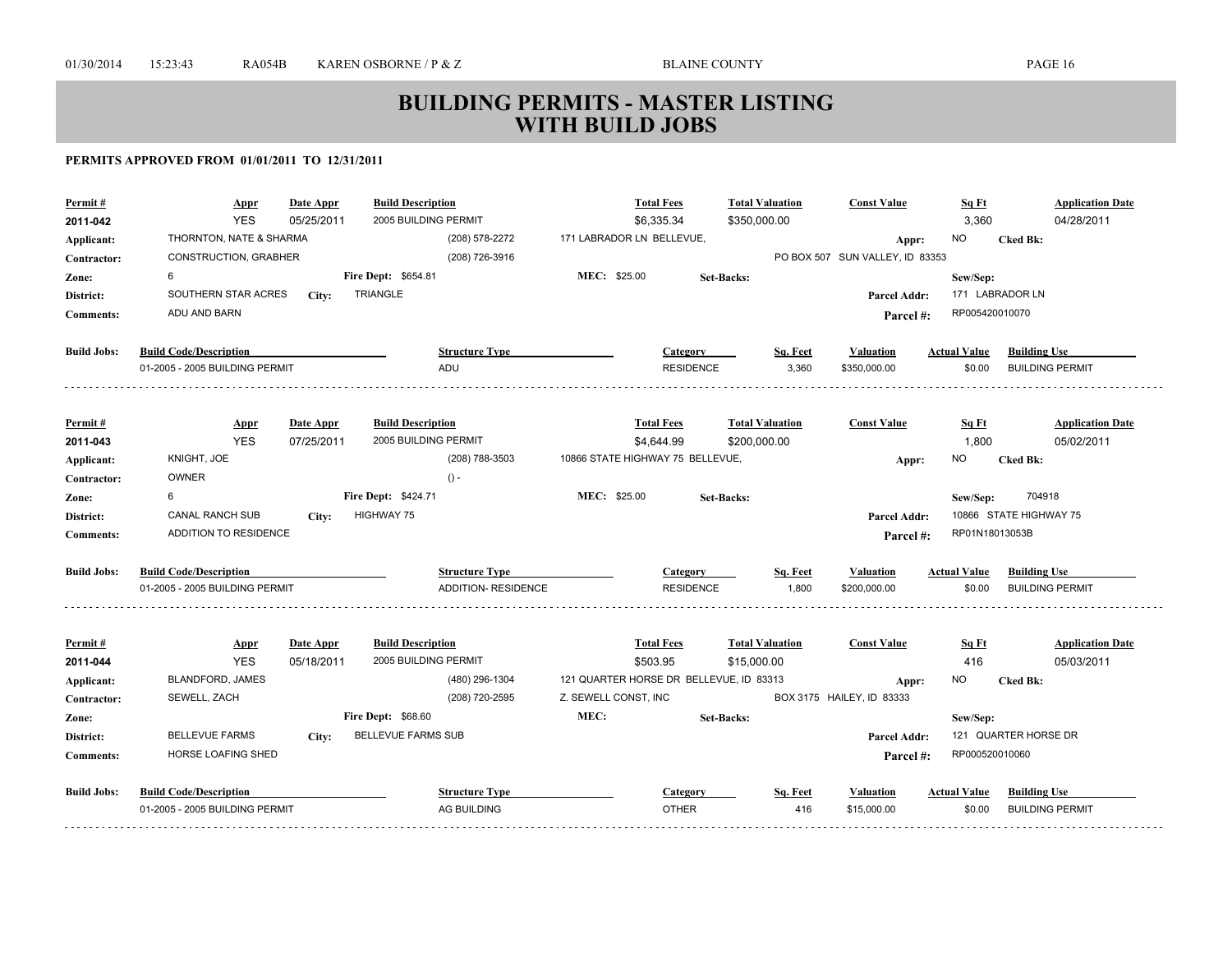| Permit#             | Appr                           | <b>Date Appr</b>        | <b>Build Description</b>                         |                       |      | <b>Total Fees</b>                 | <b>Total Valuation</b> | <b>Const Value</b>           | Sq Ft               | <b>Application Date</b> |
|---------------------|--------------------------------|-------------------------|--------------------------------------------------|-----------------------|------|-----------------------------------|------------------------|------------------------------|---------------------|-------------------------|
| 2011-045            | <b>YES</b>                     | 05/09/2011              | RE ROOF                                          |                       |      | \$139.25                          | \$6,500.00             |                              | 1,500               | 05/05/2011              |
| Applicant:          | AGNEW, DEREK & KATHY           |                         |                                                  | (208) 788-2198        |      | 94 EAST FORK RD KETCHUM,          |                        | Appr:                        | <b>NO</b>           | <b>Cked Bk:</b>         |
| Contractor:         | MILEY ROOFING, SCOTT           |                         |                                                  | (208) 788-5362        |      |                                   |                        | PO BOX 3271 HAILEY, ID 83333 |                     |                         |
| Zone:               | 3                              |                         | <b>Fire Dept:</b>                                |                       | MEC: |                                   | <b>Set-Backs:</b>      |                              | Sew/Sep:            | N/A                     |
| District:           | <b>EAST FORK</b>               | City:                   | <b>EAST FORK</b>                                 |                       |      |                                   |                        | <b>Parcel Addr:</b>          |                     | 94 EAST FORK RD         |
| <b>Comments:</b>    |                                |                         |                                                  |                       |      |                                   |                        | Parcel#:                     | RP00590002035A      |                         |
| <b>Build Jobs:</b>  | <b>Build Code/Description</b>  |                         |                                                  | <b>Structure Type</b> |      | Category                          | Sq. Feet               | <b>Valuation</b>             | <b>Actual Value</b> | <b>Building Use</b>     |
|                     | 02 - RE ROOF                   |                         |                                                  | <b>RE-ROOFING</b>     |      | <b>RESIDENCE</b>                  | 1,500                  | \$6,500.00                   | \$0.00              | RE-ROOF                 |
|                     |                                |                         | <b>Build Description</b>                         |                       |      | <b>Total Fees</b>                 | <b>Total Valuation</b> | <b>Const Value</b>           | Sq Ft               | <b>Application Date</b> |
| Permit#<br>2011-046 | <b>Appr</b><br><b>YES</b>      | Date Appr<br>05/09/2011 | 2005 BUILDING PERMIT                             |                       |      | \$138.96                          | \$2,000.00             |                              |                     | 05/09/2011              |
| Applicant:          | <b>BREEDVELD, LAURIE</b>       |                         |                                                  | (208) 788-3912        |      | 439 GLENDALE RD BELLEVUE,         |                        |                              | <b>NO</b>           | <b>Cked Bk:</b>         |
| Contractor:         | <b>OWNER</b>                   |                         |                                                  | $() -$                |      |                                   | 83340                  | Appr:                        |                     |                         |
| Zone:               | 6                              |                         | <b>Fire Dept: \$18.92</b>                        |                       | MEC: |                                   | <b>Set-Backs:</b>      |                              | Sew/Sep:            | N/A                     |
| District:           | INDUSTRIAL PARK AREA           | City:                   | <b>GLENDALE</b>                                  |                       |      |                                   |                        | <b>Parcel Addr:</b>          |                     | 439 GLENDALE RD         |
| <b>Comments:</b>    | <b>GREEN HOUSE</b>             |                         |                                                  |                       |      |                                   |                        | Parcel#:                     | RP01N18028086D      |                         |
|                     |                                |                         |                                                  |                       |      |                                   |                        |                              |                     |                         |
| <b>Build Jobs:</b>  | <b>Build Code/Description</b>  |                         |                                                  | <b>Structure Type</b> |      | Category                          | Sq. Feet               | <b>Valuation</b>             | <b>Actual Value</b> | <b>Building Use</b>     |
|                     | 01-2005 - 2005 BUILDING PERMIT |                         |                                                  | <b>ALTERATION</b>     |      | <b>RESIDENCE</b>                  | $\Omega$               | \$2,000.00                   | \$0.00              | <b>BUILDING PERMIT</b>  |
|                     |                                |                         |                                                  |                       |      | <b>Total Fees</b>                 |                        |                              |                     | <b>Application Date</b> |
| Permit#<br>2011-047 | <b>Appr</b><br><b>YES</b>      | Date Appr<br>05/10/2011 | <b>Build Description</b><br>2005 BUILDING PERMIT |                       |      | \$6,602.13                        | <b>Total Valuation</b> | <b>Const Value</b>           | Sq Ft               | 05/10/2011              |
| Applicant:          | NORWEST HOLDINGS LLC           |                         |                                                  | (650) 462-0703        |      | 300 INDUSTRIAL PARK WAY BELLEVUE, |                        | Appr:                        | NO.                 | <b>Cked Bk:</b>         |
| Contractor:         | CONSTRUCTION, BRUCE ALLEN      |                         |                                                  | (208) 720-0910        |      |                                   |                        | PO BOX 3609 HAILEY, ID       |                     |                         |
| Zone:               | 6                              |                         | <b>Fire Dept:</b>                                |                       | MEC: |                                   | <b>Set-Backs:</b>      |                              | Sew/Sep:            | N/A                     |
| District:           | <b>BROWN POVERTY FLATS</b>     | City:                   | <b>BROWN</b>                                     |                       |      |                                   |                        | Parcel Addr:                 |                     | 300 INDUSTRIAL PARK WAY |
| <b>Comments:</b>    | RENEWAL FROM 2006-185          |                         |                                                  |                       |      |                                   |                        | Parcel #:                    | RP000690010030      |                         |
| <b>Build Jobs:</b>  | <b>Build Code/Description</b>  |                         |                                                  | <b>Structure Type</b> |      | Category                          | Sq. Feet               | <b>Valuation</b>             | <b>Actual Value</b> | <b>Building Use</b>     |
|                     | 01-2005 - 2005 BUILDING PERMIT |                         |                                                  | <b>RENEWAL OTHER</b>  |      | <b>OTHER</b>                      | $\Omega$               | \$0.00                       | \$0.00              | <b>RENEWAL</b>          |
|                     |                                |                         |                                                  |                       |      |                                   |                        |                              |                     |                         |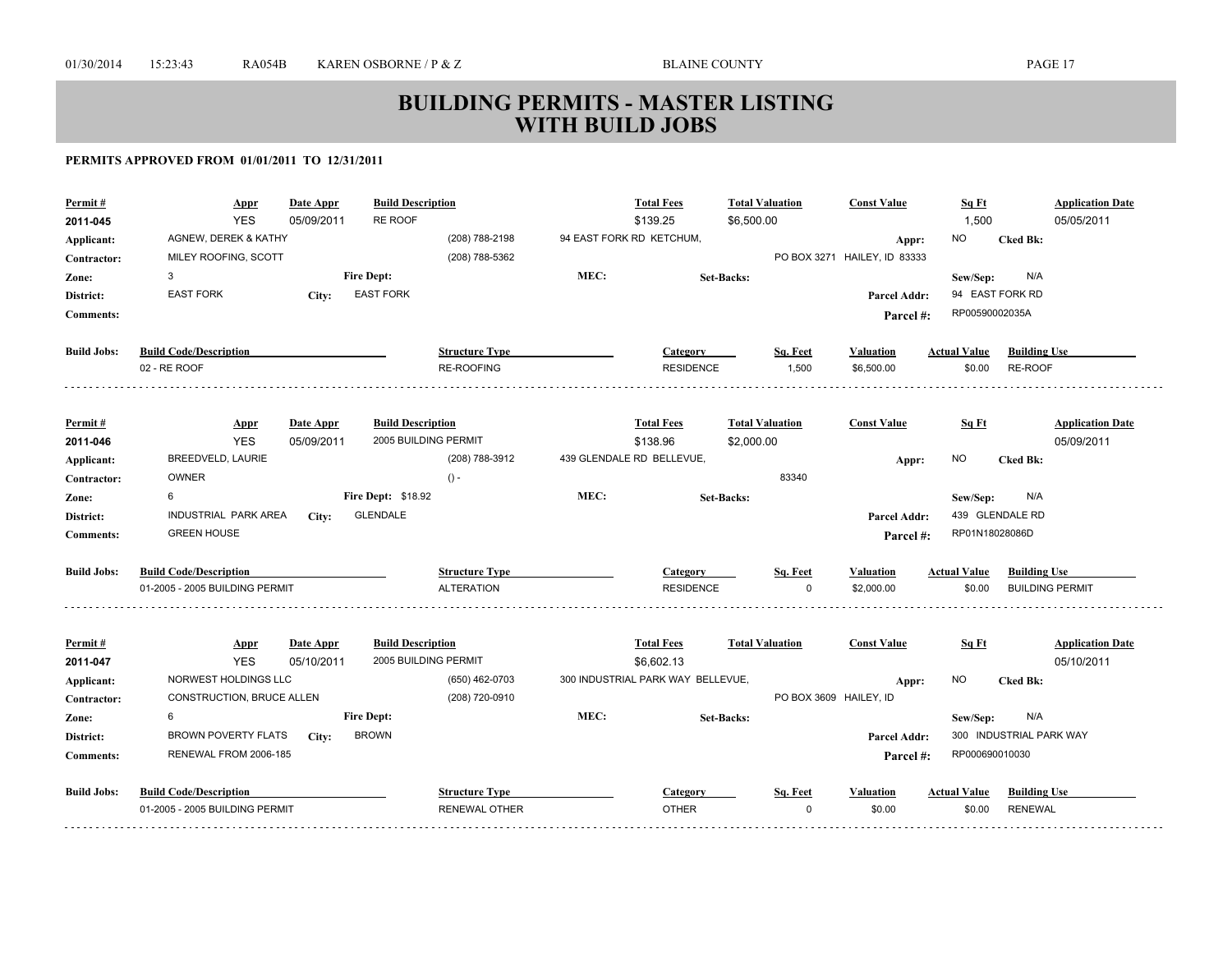| Permit #<br>2011-048 | Appr<br><b>YES</b>                           | <b>Date Appr</b><br>06/09/2011 | <b>Build Description</b><br>2005 BUILDING PERMIT                                   | <b>Total Fees</b><br>\$1,720.11      |                   | <b>Total Valuation</b><br>\$4,000.00 | <b>Const Value</b>                    | Sq Ft<br>143        | <b>Application Date</b><br>05/11/2011 |
|----------------------|----------------------------------------------|--------------------------------|------------------------------------------------------------------------------------|--------------------------------------|-------------------|--------------------------------------|---------------------------------------|---------------------|---------------------------------------|
| Applicant:           | KEYES, JIM & SHANON                          |                                | (208) 324-3569                                                                     | 106 MAGIC RD WEST MAGIC,             |                   |                                      |                                       | <b>NO</b>           | <b>Cked Bk:</b>                       |
| Contractor:          | <b>OWNER</b>                                 |                                | $() -$                                                                             |                                      |                   |                                      | Appr:                                 |                     |                                       |
| Zone:                | $\overline{7}$                               |                                | Fire Dept: \$26.56                                                                 | MEC: \$25.00                         | <b>Set-Backs:</b> |                                      |                                       | Sew/Sep:            | N/A                                   |
| District:            | <b>WEST MAGIC</b>                            | City:                          | MAGIC SUB #1 & #2                                                                  |                                      |                   |                                      | Parcel Addr:                          | 106 MAGIC RD        |                                       |
| <b>Comments:</b>     | 143 SQ FT ROOM ADDITION FOR A FIFTH WHEEL RV |                                |                                                                                    |                                      |                   |                                      | Parcel #:                             | RP004000030290      |                                       |
|                      |                                              |                                |                                                                                    |                                      |                   |                                      |                                       |                     |                                       |
| <b>Build Jobs:</b>   | <b>Build Code/Description</b>                |                                | <b>Structure Type</b>                                                              |                                      | Category          | Sq. Feet                             | Valuation                             | <b>Actual Value</b> | <b>Building Use</b>                   |
|                      | 01-2005 - 2005 BUILDING PERMIT               |                                | ADDITION- RESIDENCE                                                                |                                      | <b>RESIDENCE</b>  | 143                                  | \$4,000.00                            | \$0.00              | <b>BUILDING PERMIT</b>                |
|                      |                                              |                                |                                                                                    |                                      |                   |                                      |                                       |                     |                                       |
| Permit#              | <b>Appr</b>                                  | Date Appr                      | <b>Build Description</b>                                                           | <b>Total Fees</b>                    |                   | <b>Total Valuation</b>               | <b>Const Value</b>                    | Sq Ft               | <b>Application Date</b>               |
| 2011-049             | <b>YES</b>                                   | 06/03/2011                     | 2005 BUILDING PERMIT                                                               | \$3,720.93                           |                   | \$118,000.00                         |                                       |                     | 05/16/2011                            |
| Applicant:           | HAGEN, KERRY                                 |                                | $() -$                                                                             | 114 RIVER GROVE LANE HAILEY,         |                   |                                      | Appr:                                 | NO.                 | <b>Cked Bk:</b>                       |
| Contractor:          | TANNER, BRANT                                |                                | (208) 720-5476                                                                     | TANNER CONSTRUCTION INC              |                   |                                      | PO BOX 353 HAILEY, ID 83333           |                     |                                       |
| Zone:                | 5                                            |                                | Fire Dept: \$298.92                                                                | MEC: \$25.00                         | <b>Set-Backs:</b> |                                      |                                       | Sew/Sep:            | N/A                                   |
| District:            | RIVER GROVE RANCH                            | City:                          | N. HAILEY                                                                          |                                      |                   |                                      | Parcel Addr:                          |                     | 114 RIVER GROVE LANE HAILEY HA        |
| <b>Comments:</b>     |                                              |                                | EXISTING LOG HM. WITH VAULTED CEILING UPGRADING ROOF INSULATION WITH URETHANE FOAM |                                      |                   |                                      | Parcel#:                              | RP004950000020      |                                       |
| <b>Build Jobs:</b>   | <b>Build Code/Description</b>                |                                | <b>Structure Type</b>                                                              |                                      | Category          | Sq. Feet                             | Valuation                             | <b>Actual Value</b> | <b>Building Use</b>                   |
|                      | 01-2005 - 2005 BUILDING PERMIT               |                                | <b>ALTERATION</b>                                                                  |                                      | <b>RESIDENCE</b>  |                                      | \$118,000.00                          | \$0.00              | <b>BUILDING PERMIT</b>                |
|                      |                                              |                                |                                                                                    |                                      |                   |                                      |                                       |                     |                                       |
| Permit#              | <b>Appr</b>                                  | Date Appr                      | <b>Build Description</b><br>RE ROOF                                                | <b>Total Fees</b>                    |                   | <b>Total Valuation</b>               | <b>Const Value</b>                    | Sq Ft               | <b>Application Date</b>               |
| 2011-051             | <b>YES</b><br>DANIELS-GARNER, SHEILA         | 05/17/2011                     | (208) 481-0458                                                                     | \$111.25<br>171 FOXGLOVE LN KETCHUM, |                   | \$4,947.00                           |                                       | <b>NO</b>           | 05/17/2011                            |
| Applicant:           | ROOFING, PROFESSIONAL                        |                                | (208) 727-7428                                                                     |                                      |                   |                                      | Appr:<br>PO BOX 3709 HAILEY, ID 83333 |                     | <b>Cked Bk:</b>                       |
| Contractor:          | 2                                            |                                | <b>Fire Dept:</b>                                                                  | MEC:                                 | <b>Set-Backs:</b> |                                      |                                       | Sew/Sep:            | N/A                                   |
| Zone:<br>District:   | <b>HULEN MEADOWS</b>                         | City:                          | <b>HULEN MEADOWS 1</b>                                                             |                                      |                   |                                      | Parcel Addr:                          |                     | 171 FOXGLOVE LN                       |
|                      |                                              |                                |                                                                                    |                                      |                   |                                      | Parcel #:                             | RP003250060090      |                                       |
|                      |                                              |                                |                                                                                    |                                      |                   |                                      |                                       |                     |                                       |
| <b>Comments:</b>     |                                              |                                |                                                                                    |                                      |                   |                                      |                                       |                     |                                       |
| <b>Build Jobs:</b>   | <b>Build Code/Description</b>                |                                | <b>Structure Type</b>                                                              |                                      | Category          | Sq. Feet                             | Valuation                             | <b>Actual Value</b> | <b>Building Use</b>                   |
|                      | 02 - RE ROOF                                 |                                | <b>RE-ROOFING</b>                                                                  |                                      | <b>RESIDENCE</b>  | $\Omega$                             | \$4,947.00                            | \$0.00              | RE-ROOF                               |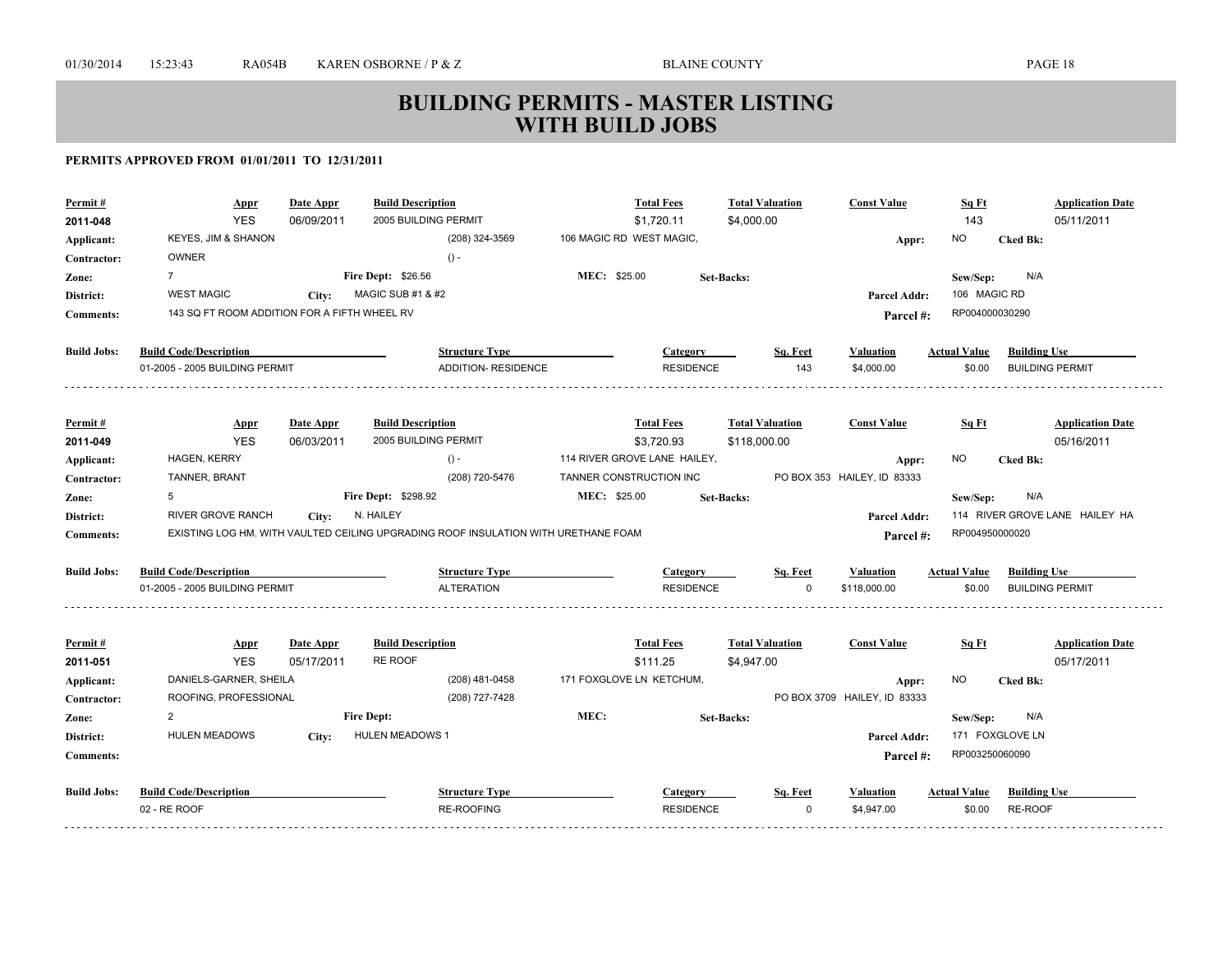| Permit#                   | <b>Appr</b>                            | <b>Date Appr</b> | <b>Build Description</b><br>MANUFACTURED HOME    |                            |                        | <b>Total Fees</b>                         | <b>Total Valuation</b> |          | <b>Const Value</b>                                 | Sq Ft               |                        | <b>Application Date</b>               |
|---------------------------|----------------------------------------|------------------|--------------------------------------------------|----------------------------|------------------------|-------------------------------------------|------------------------|----------|----------------------------------------------------|---------------------|------------------------|---------------------------------------|
| 2011-052                  | <b>YES</b><br>FOSTER, SHER             | 05/25/2011       |                                                  | (208) 721-2929             |                        | \$1,712.48<br>82 EAST MEADOWS DR KETCHUM, | \$4,500.00             |          |                                                    | 1,140               |                        | 05/18/2011                            |
| Applicant:                | CONSTRUCTION, AROUND THE HOUSE         |                  |                                                  | (208) 390-1416             | AROUND THE HOUSE CONS. |                                           |                        |          | Appr:<br>7765 EAST 113 NORTH IDAHO FALLS, ID 83401 | NO                  | <b>Cked Bk:</b>        |                                       |
| Contractor:               |                                        |                  | <b>Fire Dept: \$28.92</b>                        |                            | MEC:                   |                                           |                        |          |                                                    |                     | N/A                    |                                       |
| Zone:                     |                                        |                  |                                                  |                            |                        |                                           | <b>Set-Backs:</b>      |          |                                                    | Sew/Sep:            | 82 EAST MEADOWS DR     |                                       |
| District:                 |                                        | City:            |                                                  |                            |                        |                                           |                        |          | <b>Parcel Addr:</b>                                | MH1TRTM000082A      |                        |                                       |
| <b>Comments:</b>          |                                        |                  |                                                  |                            |                        |                                           |                        |          | Parcel #:                                          |                     |                        |                                       |
| <b>Build Jobs:</b>        | <b>Build Code/Description</b>          |                  |                                                  | <b>Structure Type</b>      |                        | Category                                  |                        | Sq. Feet | <b>Valuation</b>                                   | <b>Actual Value</b> | <b>Building Use</b>    |                                       |
|                           | MH - MANUFACTURED HOME                 |                  |                                                  | MANUFANCTURE HOME          |                        | <b>RESIDENCE</b>                          |                        | 1.140    | \$4,500.00                                         | \$0.00              |                        | <b>MANUFACTURED HOME</b>              |
|                           |                                        |                  |                                                  |                            |                        |                                           |                        |          |                                                    |                     |                        |                                       |
| Permit#                   | <b>Appr</b><br><b>YES</b>              | Date Appr        | <b>Build Description</b><br><b>DEMO FEE</b>      |                            |                        | <b>Total Fees</b><br>\$50.00              | <b>Total Valuation</b> |          | <b>Const Value</b>                                 | Sq Ft               |                        | <b>Application Date</b><br>05/18/2011 |
| 2011-053                  | <b>BUSBY, TRACEY</b>                   | 05/18/2011       |                                                  | (208) 720-3298             |                        | 67 EAST FORK RD KETCHUM,                  |                        |          |                                                    | NO.                 | <b>Cked Bk:</b>        |                                       |
| Applicant:<br>Contractor: | MAINTENANCE, VALLEY                    |                  |                                                  | (208) 788-2789             |                        |                                           |                        |          | Appr:<br>4030 GLENBROOK DR HAILEY, ID 83333        |                     |                        |                                       |
| Zone:                     |                                        |                  | <b>Fire Dept:</b>                                |                            | MEC:                   |                                           | <b>Set-Backs:</b>      |          |                                                    | Sew/Sep:            | N/A                    |                                       |
| District:                 |                                        |                  |                                                  |                            |                        |                                           |                        |          | <b>Parcel Addr:</b>                                |                     | 67 EAST FORK RD        |                                       |
| <b>Comments:</b>          | <b>DEMO ONLY</b>                       | City:            |                                                  |                            |                        |                                           |                        |          |                                                    | RP001610000020      |                        |                                       |
|                           |                                        |                  |                                                  |                            |                        |                                           |                        |          | Parcel #:                                          |                     |                        |                                       |
| <b>Build Jobs:</b>        | <b>Build Code/Description</b>          |                  |                                                  | <b>Structure Type</b>      |                        | Category                                  |                        | Sq. Feet | <b>Valuation</b>                                   | <b>Actual Value</b> | <b>Building Use</b>    |                                       |
|                           | DEMO '08 - DEMO FEE                    |                  |                                                  | <b>DEMO- RESIDENTIAL</b>   |                        | <b>RESIDENCE</b>                          |                        | n        | \$0.00                                             | \$0.00              | <b>DEMO</b>            |                                       |
|                           |                                        |                  |                                                  |                            |                        |                                           |                        |          |                                                    |                     |                        |                                       |
| Permit#                   | <b>Appr</b>                            | Date Appr        | <b>Build Description</b><br>2005 BUILDING PERMIT |                            |                        | <b>Total Fees</b>                         | <b>Total Valuation</b> |          | <b>Const Value</b>                                 | Sq Ft               |                        | <b>Application Date</b>               |
| 2011-055                  | <b>YES</b><br>TILLOTSON, PAUL AND JANE | 07/07/2011       |                                                  | (208) 726-4009             |                        | \$7,775.31<br>BOX 3201 KETCHUM, ID 83340  | \$480,000.00           |          |                                                    | 5,731<br>NO.        |                        | 05/26/2011                            |
| Applicant:<br>Contractor: | ASHURST, GARY                          |                  |                                                  | (208) 726-4009             | ASHURST CONSTRUCTION   |                                           |                        |          | Appr:<br>PO BOX 1105 KETCHUM, ID 83340             |                     | <b>Cked Bk:</b>        |                                       |
| Zone:                     | $\overline{2}$                         |                  | Fire Dept: \$854.23                              |                            | MEC:                   |                                           | <b>Set-Backs:</b>      |          |                                                    | Sew/Sep:            |                        |                                       |
| District:                 | <b>HULEN MEADOWS</b>                   | City:            | <b>HULEN MEADOWS 1</b>                           |                            |                        |                                           |                        |          | Parcel Addr:                                       |                     |                        | 140 N HULEN WAY KETCHUM KE            |
| <b>Comments:</b>          | <b>ADDITION</b>                        |                  |                                                  |                            |                        |                                           |                        |          |                                                    | RP003000050010      |                        |                                       |
|                           |                                        |                  |                                                  |                            |                        |                                           |                        |          | Parcel #:                                          |                     |                        |                                       |
| <b>Build Jobs:</b>        | <b>Build Code/Description</b>          |                  |                                                  | <b>Structure Type</b>      |                        | Category                                  |                        | Sq. Feet | <b>Valuation</b>                                   | <b>Actual Value</b> | <b>Building Use</b>    |                                       |
|                           | 01-2005 - 2005 BUILDING PERMIT         |                  |                                                  | <b>ADDITION- RESIDENCE</b> |                        | <b>RESIDENCE</b>                          |                        | 5,731    | \$480,000.00                                       | \$0.00              | <b>BUILDING PERMIT</b> |                                       |
|                           |                                        |                  |                                                  |                            |                        |                                           |                        |          |                                                    |                     |                        |                                       |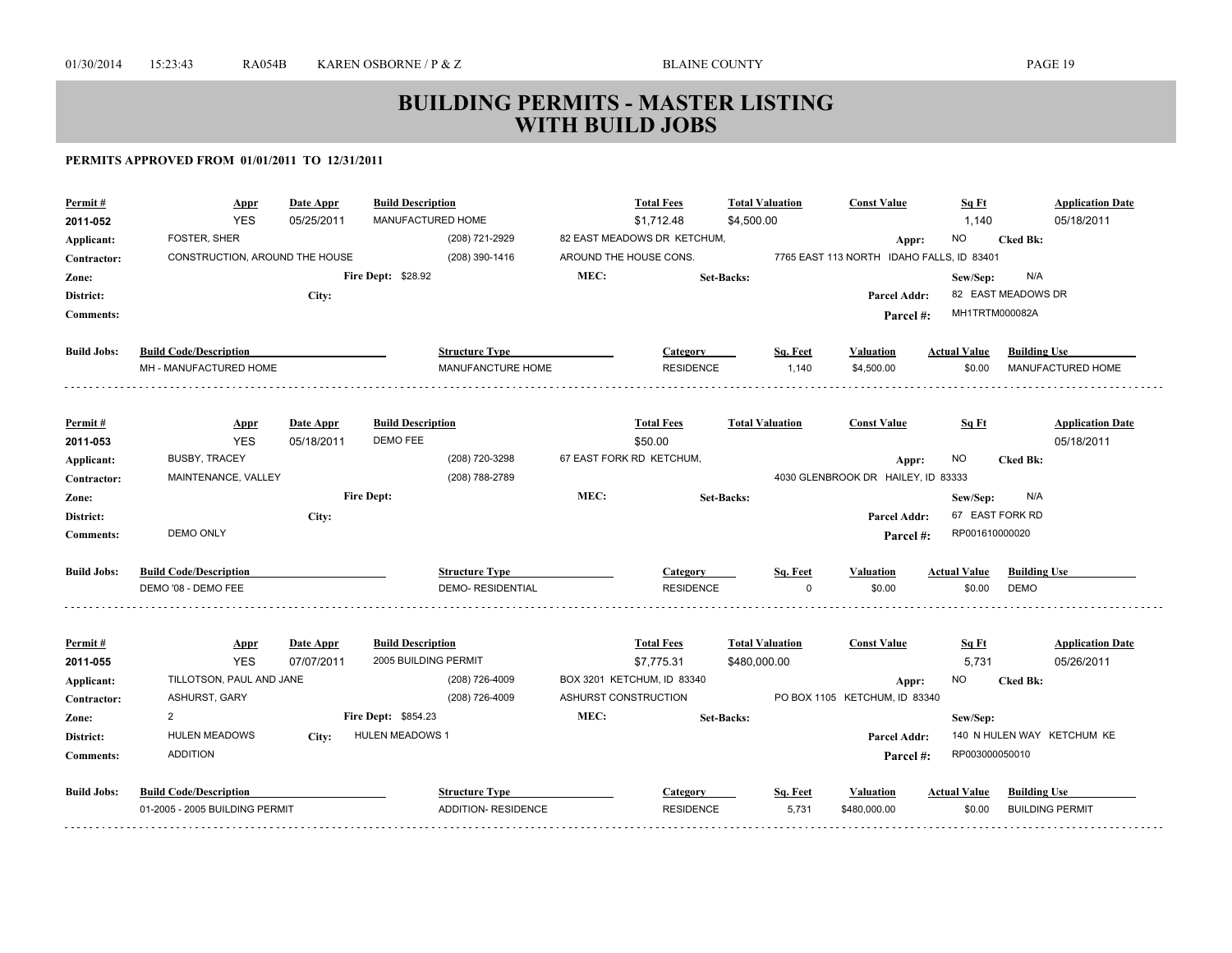| Permit#            | <b>Appr</b>                     | <b>Date Appr</b> | <b>Build Description</b>  | <b>Total Fees</b>                  | <b>Total Valuation</b> | <b>Const Value</b>                   | Sq Ft               | <b>Application Date</b> |
|--------------------|---------------------------------|------------------|---------------------------|------------------------------------|------------------------|--------------------------------------|---------------------|-------------------------|
| 2011-056           | <b>YES</b>                      | 06/02/2011       | 2005 BUILDING PERMIT      | \$3,307.53                         | \$85,000.00            |                                      | 2,157               | 06/02/2011              |
| Applicant:         | LIESKOVAN, ED                   |                  | (562) 688-3304            | 305 CHOCOLATE GULCH,               |                        | Appr:                                | <b>NO</b>           | <b>Cked Bk:</b>         |
| Contractor:        | HALL, ROBERT                    |                  | (208) 720-4335            | <b>HALLMARK BUILDERS</b>           |                        | 200 LABRADOR LANE BELLEVUE, ID 83313 |                     |                         |
| Zone:              |                                 |                  | Fire Dept: \$242.64       | MEC: \$25.00                       | <b>Set-Backs:</b>      |                                      | Sew/Sep:            | <b>EXISTING</b>         |
| District:          | CHOCOLATE GULCH                 | City:            |                           |                                    |                        | Parcel Addr:                         |                     | 305 CHOCOLATE GULCH     |
| <b>Comments:</b>   | <b>EXISTING- RENOVATION</b>     |                  |                           |                                    |                        | Parcel #:                            | RP05N17015791G      |                         |
| <b>Build Jobs:</b> | <b>Build Code/Description</b>   |                  | <b>Structure Type</b>     | Category                           | Sq. Feet               | Valuation                            | <b>Actual Value</b> | <b>Building Use</b>     |
|                    | 01-2005 - 2005 BUILDING PERMIT  |                  | <b>ALTERATION</b>         |                                    | <b>RESIDENCE</b>       | 2,157<br>\$85,000.00                 | \$0.00              | <b>BUILDING PERMIT</b>  |
|                    |                                 |                  |                           |                                    |                        |                                      |                     |                         |
| Permit#            | <b>Appr</b>                     | Date Appr        | <b>Build Description</b>  | <b>Total Fees</b>                  | <b>Total Valuation</b> | <b>Const Value</b>                   | Sq Ft               | <b>Application Date</b> |
| 2011-057           | <b>YES</b>                      | 06/03/2011       | 2005 BUILDING PERMIT      | \$251.26                           | \$6,000.00             |                                      | 100                 | 06/03/2011              |
| Applicant:         | GODFREY, ROGER M                |                  | (208) 450-9682            | 101 LEWALT POVERTY FLATS, ID 83340 |                        | Appr:                                | <b>NO</b>           | <b>Cked Bk:</b>         |
| Contractor:        | PETE HEAPHY                     |                  | (208) 720-4349            | PH CONSTRUCTION                    |                        | BOX 849 HAILEY                       |                     |                         |
| Zone:              |                                 |                  | <b>Fire Dept: \$34.20</b> | MEC:                               | <b>Set-Backs:</b>      |                                      | Sew/Sep:            | <b>EXISTING</b>         |
| District:          | <b>POVERTY FLATS</b>            | City:            |                           |                                    |                        | <b>Parcel Addr:</b>                  | 101 LEWALT RD       |                         |
| <b>Comments:</b>   | <b>INTERIOR ALTERATION ONLY</b> |                  |                           |                                    |                        | Parcel #:                            | RP002800000010      |                         |
| <b>Build Jobs:</b> | <b>Build Code/Description</b>   |                  | <b>Structure Type</b>     | Category                           | Sq. Feet               | Valuation                            | <b>Actual Value</b> | <b>Building Use</b>     |
|                    | 01-2005 - 2005 BUILDING PERMIT  |                  | <b>ALTERATION</b>         |                                    | <b>RESIDENCE</b>       | 100<br>\$6,000.00                    | \$0.00              | <b>BUILDING PERMIT</b>  |
| Permit#            | Appr                            | Date Appr        | <b>Build Description</b>  | <b>Total Fees</b>                  | <b>Total Valuation</b> | <b>Const Value</b>                   | Sq Ft               | <b>Application Date</b> |
| 2011-058           | <b>YES</b>                      | 06/03/2011       | RE ROOF                   | \$335.25                           | \$21,000.00            |                                      | 3,300               | 06/03/2011              |
| Applicant:         | OTTLEY, PHILIP G                |                  | (208) 727-1823            | 254 TIMBERLINE RD. TIMBER GULCH,   |                        | Appr:                                | <b>NO</b>           | <b>Cked Bk:</b>         |
| Contractor:        | <b>SCOTT MILEY</b>              |                  | (208) 720-2900            | <b>SCOTT MILEY ROOFING</b>         |                        | BOX 3271 HAILEY                      |                     |                         |
| Zone:              |                                 |                  | <b>Fire Dept:</b>         | MEC:                               | <b>Set-Backs:</b>      |                                      | Sew/Sep:            | <b>EXISTING</b>         |
| District:          | <b>TIMBER GULCH</b>             | City:            |                           |                                    |                        | Parcel Addr:                         |                     | 254 TIMBERLINE RD       |
| <b>Comments:</b>   | <b>TOTAL REROOF</b>             |                  |                           |                                    |                        | Parcel #:                            | RP00590003094A      |                         |
| <b>Build Jobs:</b> | <b>Build Code/Description</b>   |                  | <b>Structure Type</b>     | Category                           | Sq. Feet               | <b>Valuation</b>                     | <b>Actual Value</b> | <b>Building Use</b>     |
|                    | 02 - RE ROOF                    |                  | RE-ROOFING                |                                    | <b>RESIDENCE</b>       | 3,300<br>\$21,000.00                 | \$0.00              | RE-ROOF                 |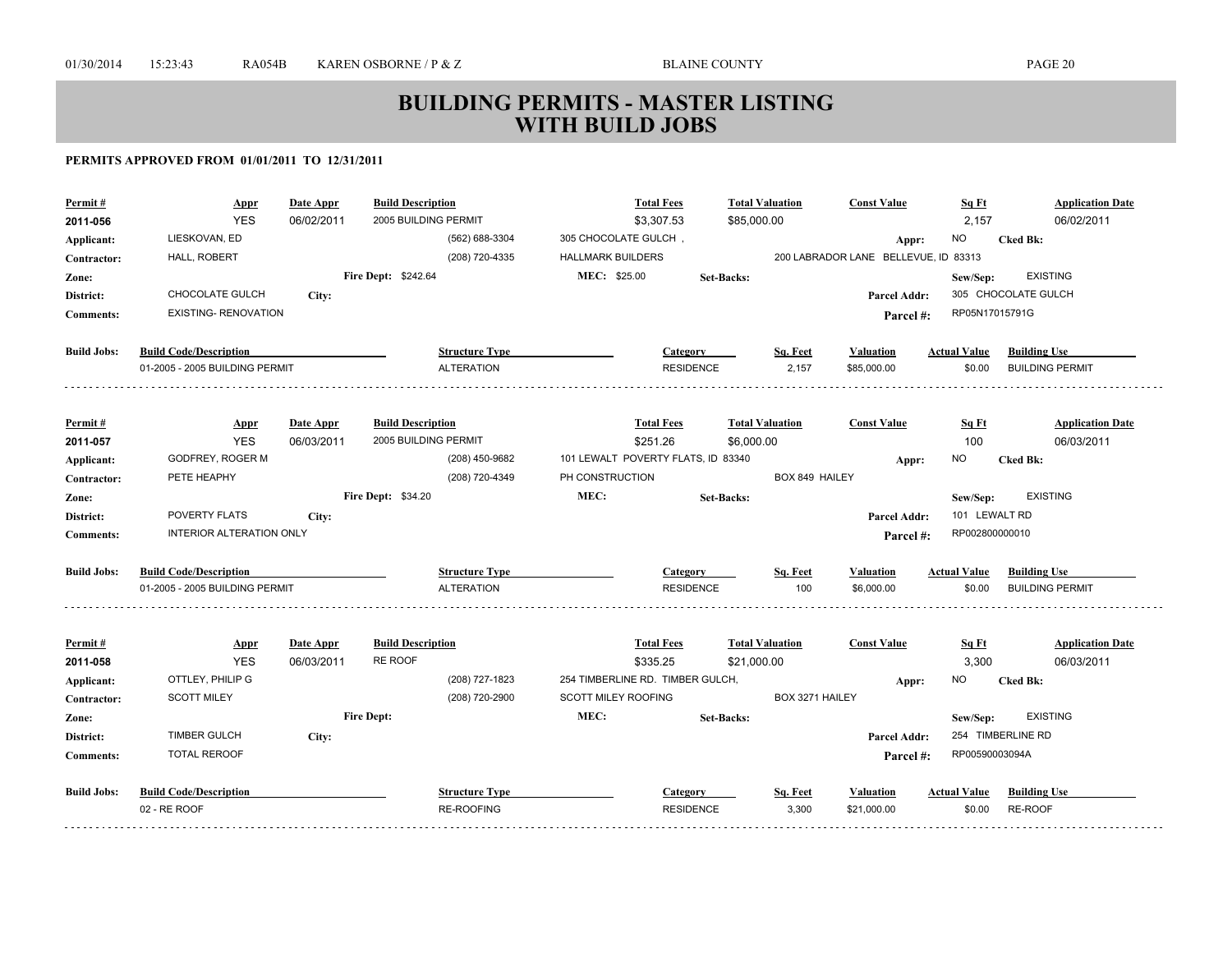| Permit#            | <u>Appr</u><br><b>YES</b>      | Date Appr  | <b>Build Description</b><br>2005 BUILDING PERMIT |                               |                            | <b>Total Fees</b><br>\$3,296.55 | <b>Total Valuation</b><br>\$86,000.00 |          | <b>Const Value</b>            | Sq Ft<br>1,096      | <b>Application Date</b><br>06/02/2011 |
|--------------------|--------------------------------|------------|--------------------------------------------------|-------------------------------|----------------------------|---------------------------------|---------------------------------------|----------|-------------------------------|---------------------|---------------------------------------|
| 2011-059           |                                | 06/15/2011 |                                                  |                               |                            |                                 |                                       |          |                               |                     |                                       |
| Applicant:         | PIHL, J WILLIAM & VALERIE L    |            |                                                  | $() -$                        |                            | BOX 2547 SUN VALLEY, WY 83353   |                                       |          | Appr:                         | NO.                 | <b>Cked Bk:</b>                       |
| Contractor:        | WILSON, DAVID                  |            |                                                  | (208) 726-9776                | WILSON CONSTRUCTION        |                                 |                                       |          | PO BOX 6770 KETCHUM, ID 83340 |                     |                                       |
| Zone:              | $\overline{2}$                 |            | Fire Dept: \$244.56                              |                               | MEC:                       |                                 | <b>Set-Backs:</b>                     |          |                               | Sew/Sep:            | N/A                                   |
| District:          | <b>HULEN MEADOWS</b>           | City:      | HULEN MEADOWS 6                                  |                               |                            |                                 |                                       |          | <b>Parcel Addr:</b>           |                     | 110 BITTERROOT LN                     |
| <b>Comments:</b>   | <b>COVERED PORCH ADDITION</b>  |            |                                                  |                               |                            |                                 |                                       |          | Parcel #:                     | RP003250060020      |                                       |
| <b>Build Jobs:</b> | <b>Build Code/Description</b>  |            |                                                  | <b>Structure Type</b>         |                            | <b>Category</b>                 |                                       | Sq. Feet | Valuation                     | <b>Actual Value</b> | <b>Building Use</b>                   |
|                    | 01-2005 - 2005 BUILDING PERMIT |            |                                                  | <b>ADDITION- RESIDENCE</b>    |                            | <b>RESIDENCE</b>                |                                       | 1.096    | \$86,000.00                   | \$0.00              | <b>BUILDING PERMIT</b>                |
|                    |                                |            |                                                  |                               |                            |                                 |                                       |          |                               |                     |                                       |
| Permit#            | <b>Appr</b>                    | Date Appr  | <b>Build Description</b>                         |                               |                            | <b>Total Fees</b>               | <b>Total Valuation</b>                |          | <b>Const Value</b>            | Sq Ft               | <b>Application Date</b>               |
| 2011-059A          | <b>YES</b>                     | 10/25/2011 | 2005 BUILDING PERMIT                             |                               |                            | \$363.57                        | \$10,000.00                           |          |                               |                     | 10/19/2011                            |
| Applicant:         | PIHL, WILLIAM                  |            |                                                  | (208) 622-5152                |                            | 110 BITTERROOT LN KETCHUM,      |                                       |          | Appr:                         | <b>NO</b>           | <b>Cked Bk:</b>                       |
| Contractor:        | WILSON, DAVID                  |            |                                                  | (208) 726-9776                | <b>WILSON CONSTRUCTION</b> |                                 |                                       |          | PO BOX 6770 KETCHUM, ID 83340 |                     |                                       |
| Zone:              | $\overline{2}$                 |            | <b>Fire Dept: \$49.49</b>                        |                               | MEC:                       |                                 | <b>Set-Backs:</b>                     |          |                               | Sew/Sep:            | <b>EXISTING</b>                       |
| District:          | <b>HULEN MEADOWS</b>           | City:      | HULEN MEADOWS 6                                  |                               |                            |                                 |                                       |          | Parcel Addr:                  |                     | 110 BITTERROOT LN                     |
| <b>Comments:</b>   | AMENDED COST OF 2011-059       |            |                                                  |                               |                            |                                 |                                       |          | Parcel#:                      | RP003250060020      |                                       |
| <b>Build Jobs:</b> | <b>Build Code/Description</b>  |            |                                                  | <b>Structure Type</b>         |                            | Category                        |                                       | Sq. Feet | Valuation                     | <b>Actual Value</b> | <b>Building Use</b>                   |
|                    | 01-2005 - 2005 BUILDING PERMIT |            |                                                  | <b>RENOVATION TO EXISTING</b> |                            | <b>RESIDENCE</b>                |                                       | $\Omega$ | \$10,000.00                   | \$0.00              | <b>BUILDING PERMIT</b>                |
|                    |                                |            |                                                  |                               |                            |                                 |                                       |          |                               |                     |                                       |
| Permit#            | <b>Appr</b>                    | Date Appr  | <b>Build Description</b>                         |                               |                            | <b>Total Fees</b>               | <b>Total Valuation</b>                |          | <b>Const Value</b>            | Sq Ft               | <b>Application Date</b>               |
| 2011-060           | <b>YES</b>                     | 06/06/2011 | RE ROOF                                          |                               |                            | \$482.15                        | \$33,015.00                           |          |                               |                     | 06/06/2011                            |
| Applicant:         | GORDON, DEEDRA                 |            |                                                  | (310) 650-3335                | 262 TEAL DR. KETCHUM,      |                                 |                                       |          | Appr:                         | NO.                 | <b>Cked Bk:</b>                       |
| Contractor:        | ROOFING, WOOD RIVER            |            |                                                  | (208) 788-0107                |                            |                                 |                                       |          | PO BOX 1822 HAILEY, ID 83333  |                     |                                       |
| Zone:              | 3                              |            | <b>Fire Dept:</b>                                |                               | MEC:                       |                                 | <b>Set-Backs:</b>                     |          |                               | Sew/Sep:            | N/A                                   |
| District:          | <b>STARWEATHER</b>             | City:      | <b>MID VALLEY</b>                                |                               |                            |                                 |                                       |          | Parcel Addr:                  | 262 TEAL DR         |                                       |
| <b>Comments:</b>   |                                |            |                                                  |                               |                            |                                 |                                       |          | Parcel #:                     | RP005470000410      |                                       |
| <b>Build Jobs:</b> | <b>Build Code/Description</b>  |            |                                                  | <b>Structure Type</b>         |                            | Category                        |                                       | Sq. Feet | <b>Valuation</b>              | <b>Actual Value</b> | <b>Building Use</b>                   |
| .                  | 02 - RE ROOF                   |            |                                                  | <b>RE-ROOFING</b>             |                            | <b>RESIDENCE</b>                |                                       | $\Omega$ | \$33,015.00                   | \$0.00              | RE-ROOF                               |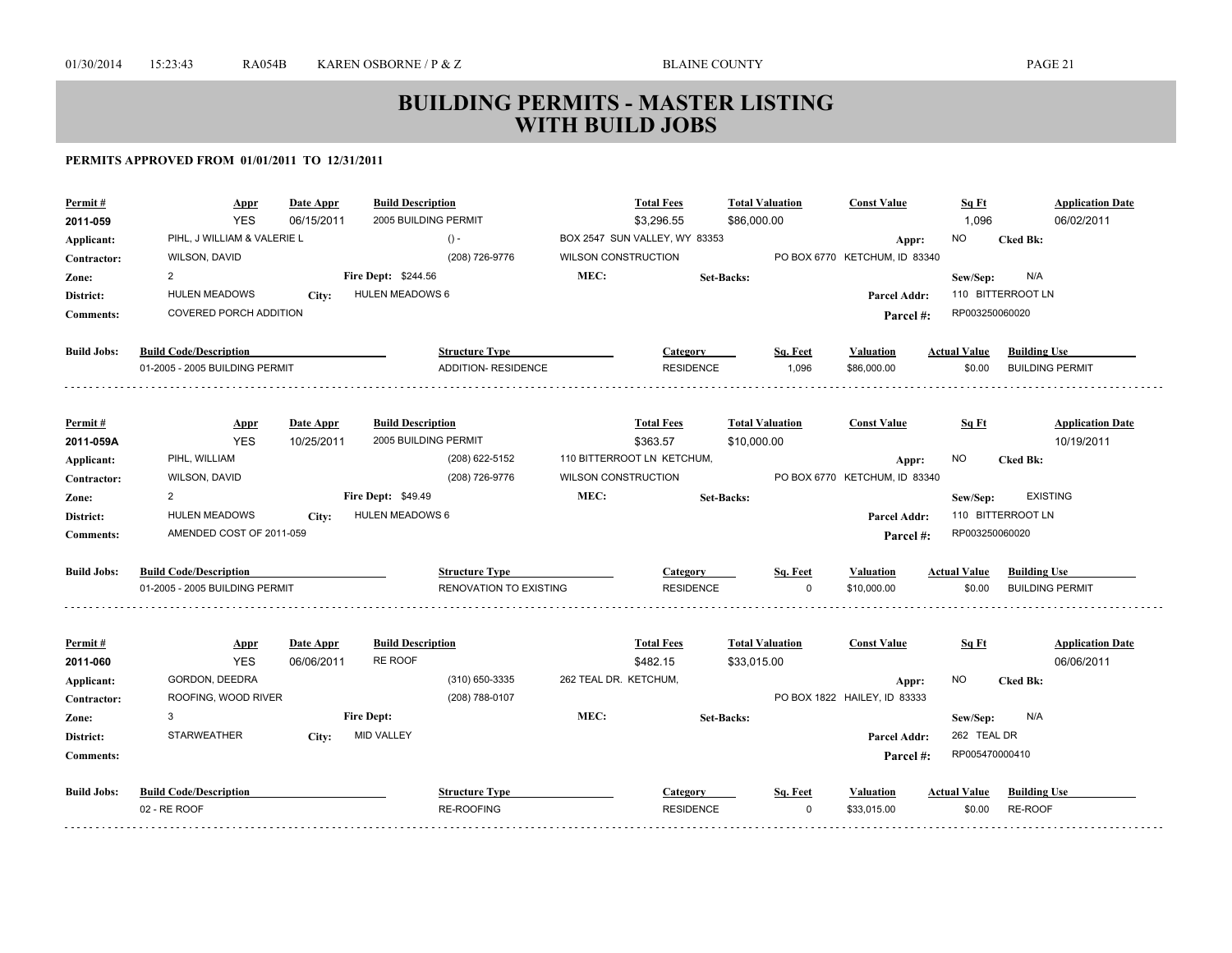| <b>RE ROOF</b><br><b>YES</b><br>\$251.25<br>\$14,400.00<br>780<br>06/13/2011<br>2011-061<br>06/13/2011<br>CHILDS, STEVE AND PAULA<br>(208) 726-8117<br>35 EAGLE CREEK RD EAGLE CREEK,<br><b>NO</b><br><b>Cked Bk:</b><br>Applicant:<br>Appr:<br>(208) 720-4317<br>SILVIA, RICK<br>Contractor:<br>MEC:<br><b>Fire Dept:</b><br><b>EXISTING</b><br><b>Set-Backs:</b><br>Sew/Sep:<br>Zone:<br>35 EAGLE CREEK RD<br>District:<br>City:<br>Parcel Addr:<br><b>REROOFING REPAIRS</b><br>RP05N170140060<br><b>Comments:</b><br>Parcel #:<br><b>Build Jobs:</b><br><b>Build Code/Description</b><br><b>Structure Type</b><br><b>Building Use</b><br>Category<br>Sq. Feet<br><b>Valuation</b><br>Actual Value<br>RE-ROOFING<br>780<br>RE-ROOF<br>02 - RE ROOF<br><b>RESIDENCE</b><br>\$14,400.00<br>\$0.00<br><b>Build Description</b><br><b>Total Fees</b><br><b>Total Valuation</b><br><b>Const Value</b><br>Sq Ft<br><b>Application Date</b><br>Permit#<br>Date Appr<br><b>Appr</b><br><b>YES</b><br>06/13/2011<br>06/16/2011<br>2005 BUILDING PERMIT<br>\$1,667.03<br>\$3,000.00<br>2011-062<br>405 HOMESTEAD DR HAILEY, ID 83333<br>CARLING, SCOOTER<br>(208) 720-7258<br><b>NO</b><br>Applicant:<br><b>Cked Bk:</b><br>Appr:<br><b>OWNER</b><br>$() -$<br>Contractor:<br>MEC:<br>Fire Dept: \$22.74<br><b>EXISTING</b><br>$\overline{4}$<br>Zone:<br><b>Set-Backs:</b><br>Sew/Sep:<br><b>INDIAN CREEK 3</b><br>405 HOMESTEAD DR<br><b>INDIAN CREEK</b><br>District:<br>Parcel Addr:<br>City:<br>ELEVATED DECK TO EXISTING SFR<br>RP003450000430<br><b>Comments:</b><br>Parcel #:<br><b>Build Jobs:</b><br><b>Build Code/Description</b><br><b>Structure Type</b><br>Sq. Feet<br><b>Actual Value</b><br><b>Building Use</b><br>Category<br><b>Valuation</b><br><b>DECK</b><br>01-2005 - 2005 BUILDING PERMIT<br><b>RESIDENCE</b><br>\$3,000.00<br>\$0.00<br><b>BUILDING PERMIT</b><br>$\Omega$<br>Date Appr<br><b>Build Description</b><br><b>Total Fees</b><br><b>Total Valuation</b><br><b>Const Value</b><br><b>Application Date</b><br>Permit#<br>Sq Ft<br><b>Appr</b><br><b>YES</b><br>2005 BUILDING PERMIT<br>312<br>06/14/2011<br>\$2,284.72<br>\$25,000.00<br>06/14/2011<br>2011-063<br>BRYSON, JOHN & LOUISE<br>(626) 577-5495<br>158 BARLOW RD KETCHUM,<br><b>NO</b><br><b>Cked Bk:</b><br>Applicant:<br>Appr:<br>(208) 720-1045<br>RR 1 BOX 1148 FAIRFIELD, ID 83327<br>JAY, SCOTT<br>Contractor:<br>MEC:<br>$\overline{2}$<br>Fire Dept: \$106.82<br>N/A<br><b>Set-Backs:</b><br>Zone:<br>Sew/Sep:<br><b>BARLOW SUB</b><br>158 BARLOW RD<br><b>BARLOW SUB</b><br>District:<br>Parcel Addr:<br>City:<br><b>LOFT</b><br>RP000400000030<br><b>Comments:</b><br>Parcel #:<br><b>Build Jobs:</b><br><b>Build Code/Description</b><br><b>Structure Type</b><br><b>Actual Value</b><br><b>Building Use</b><br>Category<br>Sq. Feet<br><b>Valuation</b><br>312 | Permit# | <b>Appr</b>                    | <b>Date Appr</b> | <b>Build Description</b>   | <b>Total Fees</b> | <b>Total Valuation</b> | <b>Const Value</b> | Sq Ft  | <b>Application Date</b> |
|----------------------------------------------------------------------------------------------------------------------------------------------------------------------------------------------------------------------------------------------------------------------------------------------------------------------------------------------------------------------------------------------------------------------------------------------------------------------------------------------------------------------------------------------------------------------------------------------------------------------------------------------------------------------------------------------------------------------------------------------------------------------------------------------------------------------------------------------------------------------------------------------------------------------------------------------------------------------------------------------------------------------------------------------------------------------------------------------------------------------------------------------------------------------------------------------------------------------------------------------------------------------------------------------------------------------------------------------------------------------------------------------------------------------------------------------------------------------------------------------------------------------------------------------------------------------------------------------------------------------------------------------------------------------------------------------------------------------------------------------------------------------------------------------------------------------------------------------------------------------------------------------------------------------------------------------------------------------------------------------------------------------------------------------------------------------------------------------------------------------------------------------------------------------------------------------------------------------------------------------------------------------------------------------------------------------------------------------------------------------------------------------------------------------------------------------------------------------------------------------------------------------------------------------------------------------------------------------------------------------------------------------------------------------------------------------------------------------------------------------------------------------------------------------------------------------------------------------------------------|---------|--------------------------------|------------------|----------------------------|-------------------|------------------------|--------------------|--------|-------------------------|
|                                                                                                                                                                                                                                                                                                                                                                                                                                                                                                                                                                                                                                                                                                                                                                                                                                                                                                                                                                                                                                                                                                                                                                                                                                                                                                                                                                                                                                                                                                                                                                                                                                                                                                                                                                                                                                                                                                                                                                                                                                                                                                                                                                                                                                                                                                                                                                                                                                                                                                                                                                                                                                                                                                                                                                                                                                                                |         |                                |                  |                            |                   |                        |                    |        |                         |
|                                                                                                                                                                                                                                                                                                                                                                                                                                                                                                                                                                                                                                                                                                                                                                                                                                                                                                                                                                                                                                                                                                                                                                                                                                                                                                                                                                                                                                                                                                                                                                                                                                                                                                                                                                                                                                                                                                                                                                                                                                                                                                                                                                                                                                                                                                                                                                                                                                                                                                                                                                                                                                                                                                                                                                                                                                                                |         |                                |                  |                            |                   |                        |                    |        |                         |
|                                                                                                                                                                                                                                                                                                                                                                                                                                                                                                                                                                                                                                                                                                                                                                                                                                                                                                                                                                                                                                                                                                                                                                                                                                                                                                                                                                                                                                                                                                                                                                                                                                                                                                                                                                                                                                                                                                                                                                                                                                                                                                                                                                                                                                                                                                                                                                                                                                                                                                                                                                                                                                                                                                                                                                                                                                                                |         |                                |                  |                            |                   |                        |                    |        |                         |
|                                                                                                                                                                                                                                                                                                                                                                                                                                                                                                                                                                                                                                                                                                                                                                                                                                                                                                                                                                                                                                                                                                                                                                                                                                                                                                                                                                                                                                                                                                                                                                                                                                                                                                                                                                                                                                                                                                                                                                                                                                                                                                                                                                                                                                                                                                                                                                                                                                                                                                                                                                                                                                                                                                                                                                                                                                                                |         |                                |                  |                            |                   |                        |                    |        |                         |
|                                                                                                                                                                                                                                                                                                                                                                                                                                                                                                                                                                                                                                                                                                                                                                                                                                                                                                                                                                                                                                                                                                                                                                                                                                                                                                                                                                                                                                                                                                                                                                                                                                                                                                                                                                                                                                                                                                                                                                                                                                                                                                                                                                                                                                                                                                                                                                                                                                                                                                                                                                                                                                                                                                                                                                                                                                                                |         |                                |                  |                            |                   |                        |                    |        |                         |
|                                                                                                                                                                                                                                                                                                                                                                                                                                                                                                                                                                                                                                                                                                                                                                                                                                                                                                                                                                                                                                                                                                                                                                                                                                                                                                                                                                                                                                                                                                                                                                                                                                                                                                                                                                                                                                                                                                                                                                                                                                                                                                                                                                                                                                                                                                                                                                                                                                                                                                                                                                                                                                                                                                                                                                                                                                                                |         |                                |                  |                            |                   |                        |                    |        |                         |
|                                                                                                                                                                                                                                                                                                                                                                                                                                                                                                                                                                                                                                                                                                                                                                                                                                                                                                                                                                                                                                                                                                                                                                                                                                                                                                                                                                                                                                                                                                                                                                                                                                                                                                                                                                                                                                                                                                                                                                                                                                                                                                                                                                                                                                                                                                                                                                                                                                                                                                                                                                                                                                                                                                                                                                                                                                                                |         |                                |                  |                            |                   |                        |                    |        |                         |
|                                                                                                                                                                                                                                                                                                                                                                                                                                                                                                                                                                                                                                                                                                                                                                                                                                                                                                                                                                                                                                                                                                                                                                                                                                                                                                                                                                                                                                                                                                                                                                                                                                                                                                                                                                                                                                                                                                                                                                                                                                                                                                                                                                                                                                                                                                                                                                                                                                                                                                                                                                                                                                                                                                                                                                                                                                                                |         |                                |                  |                            |                   |                        |                    |        |                         |
|                                                                                                                                                                                                                                                                                                                                                                                                                                                                                                                                                                                                                                                                                                                                                                                                                                                                                                                                                                                                                                                                                                                                                                                                                                                                                                                                                                                                                                                                                                                                                                                                                                                                                                                                                                                                                                                                                                                                                                                                                                                                                                                                                                                                                                                                                                                                                                                                                                                                                                                                                                                                                                                                                                                                                                                                                                                                |         |                                |                  |                            |                   |                        |                    |        |                         |
|                                                                                                                                                                                                                                                                                                                                                                                                                                                                                                                                                                                                                                                                                                                                                                                                                                                                                                                                                                                                                                                                                                                                                                                                                                                                                                                                                                                                                                                                                                                                                                                                                                                                                                                                                                                                                                                                                                                                                                                                                                                                                                                                                                                                                                                                                                                                                                                                                                                                                                                                                                                                                                                                                                                                                                                                                                                                |         |                                |                  |                            |                   |                        |                    |        |                         |
|                                                                                                                                                                                                                                                                                                                                                                                                                                                                                                                                                                                                                                                                                                                                                                                                                                                                                                                                                                                                                                                                                                                                                                                                                                                                                                                                                                                                                                                                                                                                                                                                                                                                                                                                                                                                                                                                                                                                                                                                                                                                                                                                                                                                                                                                                                                                                                                                                                                                                                                                                                                                                                                                                                                                                                                                                                                                |         |                                |                  |                            |                   |                        |                    |        |                         |
|                                                                                                                                                                                                                                                                                                                                                                                                                                                                                                                                                                                                                                                                                                                                                                                                                                                                                                                                                                                                                                                                                                                                                                                                                                                                                                                                                                                                                                                                                                                                                                                                                                                                                                                                                                                                                                                                                                                                                                                                                                                                                                                                                                                                                                                                                                                                                                                                                                                                                                                                                                                                                                                                                                                                                                                                                                                                |         |                                |                  |                            |                   |                        |                    |        |                         |
|                                                                                                                                                                                                                                                                                                                                                                                                                                                                                                                                                                                                                                                                                                                                                                                                                                                                                                                                                                                                                                                                                                                                                                                                                                                                                                                                                                                                                                                                                                                                                                                                                                                                                                                                                                                                                                                                                                                                                                                                                                                                                                                                                                                                                                                                                                                                                                                                                                                                                                                                                                                                                                                                                                                                                                                                                                                                |         |                                |                  |                            |                   |                        |                    |        |                         |
|                                                                                                                                                                                                                                                                                                                                                                                                                                                                                                                                                                                                                                                                                                                                                                                                                                                                                                                                                                                                                                                                                                                                                                                                                                                                                                                                                                                                                                                                                                                                                                                                                                                                                                                                                                                                                                                                                                                                                                                                                                                                                                                                                                                                                                                                                                                                                                                                                                                                                                                                                                                                                                                                                                                                                                                                                                                                |         |                                |                  |                            |                   |                        |                    |        |                         |
|                                                                                                                                                                                                                                                                                                                                                                                                                                                                                                                                                                                                                                                                                                                                                                                                                                                                                                                                                                                                                                                                                                                                                                                                                                                                                                                                                                                                                                                                                                                                                                                                                                                                                                                                                                                                                                                                                                                                                                                                                                                                                                                                                                                                                                                                                                                                                                                                                                                                                                                                                                                                                                                                                                                                                                                                                                                                |         |                                |                  |                            |                   |                        |                    |        |                         |
|                                                                                                                                                                                                                                                                                                                                                                                                                                                                                                                                                                                                                                                                                                                                                                                                                                                                                                                                                                                                                                                                                                                                                                                                                                                                                                                                                                                                                                                                                                                                                                                                                                                                                                                                                                                                                                                                                                                                                                                                                                                                                                                                                                                                                                                                                                                                                                                                                                                                                                                                                                                                                                                                                                                                                                                                                                                                |         |                                |                  |                            |                   |                        |                    |        |                         |
|                                                                                                                                                                                                                                                                                                                                                                                                                                                                                                                                                                                                                                                                                                                                                                                                                                                                                                                                                                                                                                                                                                                                                                                                                                                                                                                                                                                                                                                                                                                                                                                                                                                                                                                                                                                                                                                                                                                                                                                                                                                                                                                                                                                                                                                                                                                                                                                                                                                                                                                                                                                                                                                                                                                                                                                                                                                                |         |                                |                  |                            |                   |                        |                    |        |                         |
|                                                                                                                                                                                                                                                                                                                                                                                                                                                                                                                                                                                                                                                                                                                                                                                                                                                                                                                                                                                                                                                                                                                                                                                                                                                                                                                                                                                                                                                                                                                                                                                                                                                                                                                                                                                                                                                                                                                                                                                                                                                                                                                                                                                                                                                                                                                                                                                                                                                                                                                                                                                                                                                                                                                                                                                                                                                                |         |                                |                  |                            |                   |                        |                    |        |                         |
|                                                                                                                                                                                                                                                                                                                                                                                                                                                                                                                                                                                                                                                                                                                                                                                                                                                                                                                                                                                                                                                                                                                                                                                                                                                                                                                                                                                                                                                                                                                                                                                                                                                                                                                                                                                                                                                                                                                                                                                                                                                                                                                                                                                                                                                                                                                                                                                                                                                                                                                                                                                                                                                                                                                                                                                                                                                                |         |                                |                  |                            |                   |                        |                    |        |                         |
|                                                                                                                                                                                                                                                                                                                                                                                                                                                                                                                                                                                                                                                                                                                                                                                                                                                                                                                                                                                                                                                                                                                                                                                                                                                                                                                                                                                                                                                                                                                                                                                                                                                                                                                                                                                                                                                                                                                                                                                                                                                                                                                                                                                                                                                                                                                                                                                                                                                                                                                                                                                                                                                                                                                                                                                                                                                                |         |                                |                  |                            |                   |                        |                    |        |                         |
|                                                                                                                                                                                                                                                                                                                                                                                                                                                                                                                                                                                                                                                                                                                                                                                                                                                                                                                                                                                                                                                                                                                                                                                                                                                                                                                                                                                                                                                                                                                                                                                                                                                                                                                                                                                                                                                                                                                                                                                                                                                                                                                                                                                                                                                                                                                                                                                                                                                                                                                                                                                                                                                                                                                                                                                                                                                                |         |                                |                  |                            |                   |                        |                    |        |                         |
|                                                                                                                                                                                                                                                                                                                                                                                                                                                                                                                                                                                                                                                                                                                                                                                                                                                                                                                                                                                                                                                                                                                                                                                                                                                                                                                                                                                                                                                                                                                                                                                                                                                                                                                                                                                                                                                                                                                                                                                                                                                                                                                                                                                                                                                                                                                                                                                                                                                                                                                                                                                                                                                                                                                                                                                                                                                                |         |                                |                  |                            |                   |                        |                    |        |                         |
|                                                                                                                                                                                                                                                                                                                                                                                                                                                                                                                                                                                                                                                                                                                                                                                                                                                                                                                                                                                                                                                                                                                                                                                                                                                                                                                                                                                                                                                                                                                                                                                                                                                                                                                                                                                                                                                                                                                                                                                                                                                                                                                                                                                                                                                                                                                                                                                                                                                                                                                                                                                                                                                                                                                                                                                                                                                                |         |                                |                  |                            |                   |                        |                    |        |                         |
|                                                                                                                                                                                                                                                                                                                                                                                                                                                                                                                                                                                                                                                                                                                                                                                                                                                                                                                                                                                                                                                                                                                                                                                                                                                                                                                                                                                                                                                                                                                                                                                                                                                                                                                                                                                                                                                                                                                                                                                                                                                                                                                                                                                                                                                                                                                                                                                                                                                                                                                                                                                                                                                                                                                                                                                                                                                                |         |                                |                  |                            |                   |                        |                    |        |                         |
|                                                                                                                                                                                                                                                                                                                                                                                                                                                                                                                                                                                                                                                                                                                                                                                                                                                                                                                                                                                                                                                                                                                                                                                                                                                                                                                                                                                                                                                                                                                                                                                                                                                                                                                                                                                                                                                                                                                                                                                                                                                                                                                                                                                                                                                                                                                                                                                                                                                                                                                                                                                                                                                                                                                                                                                                                                                                |         |                                |                  |                            |                   |                        |                    |        |                         |
|                                                                                                                                                                                                                                                                                                                                                                                                                                                                                                                                                                                                                                                                                                                                                                                                                                                                                                                                                                                                                                                                                                                                                                                                                                                                                                                                                                                                                                                                                                                                                                                                                                                                                                                                                                                                                                                                                                                                                                                                                                                                                                                                                                                                                                                                                                                                                                                                                                                                                                                                                                                                                                                                                                                                                                                                                                                                |         | 01-2005 - 2005 BUILDING PERMIT |                  | <b>ADDITION- RESIDENCE</b> | <b>RESIDENCE</b>  |                        | \$25,000.00        | \$0.00 | <b>BUILDING PERMIT</b>  |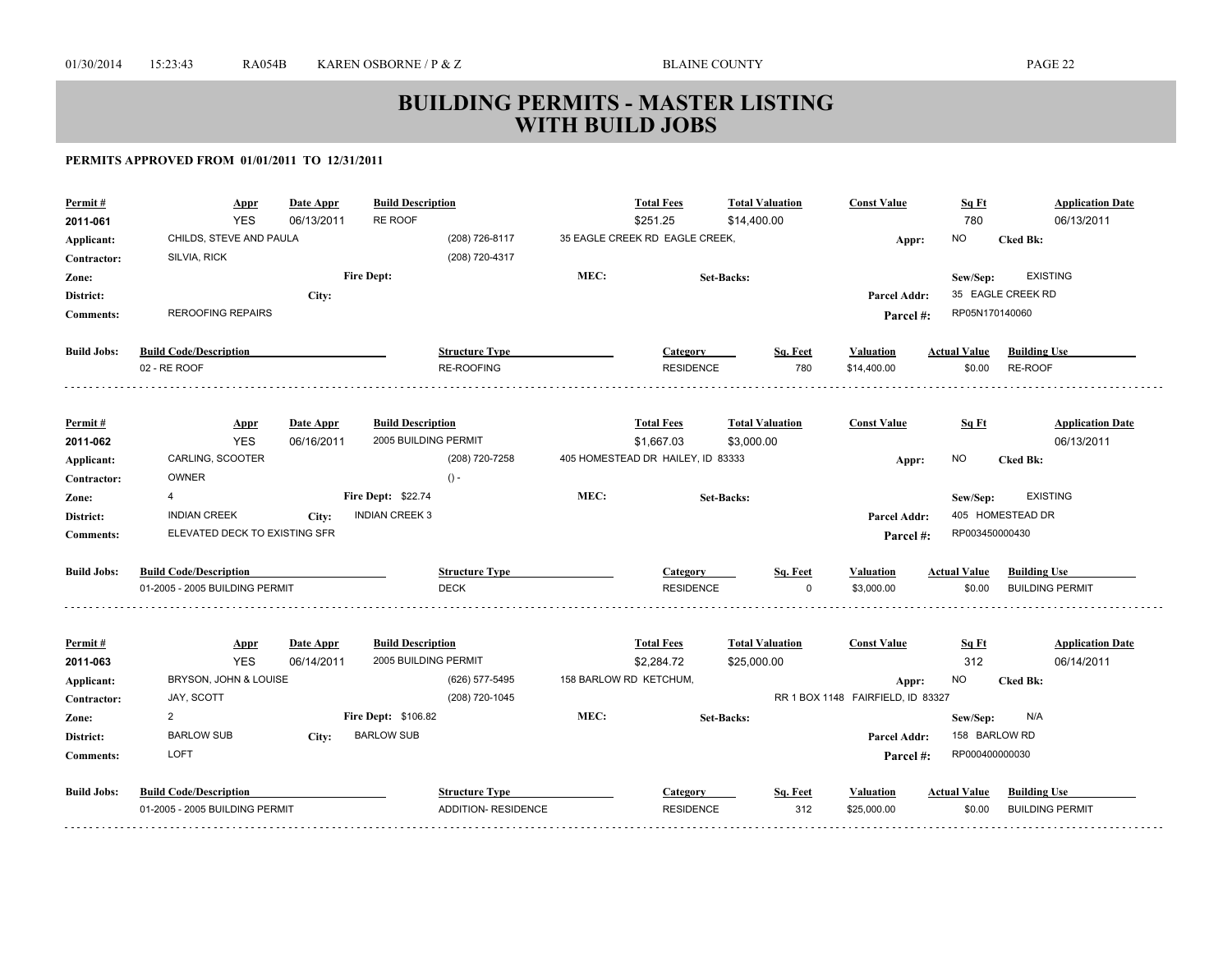| Permit#            | Appr                                   | <b>Date Appr</b> | <b>Build Description</b>     | <b>Total Fees</b>                 |                   | <b>Total Valuation</b> | <b>Const Value</b>            | Sq Ft               | <b>Application Date</b>         |
|--------------------|----------------------------------------|------------------|------------------------------|-----------------------------------|-------------------|------------------------|-------------------------------|---------------------|---------------------------------|
| 2011-064           | <b>YES</b>                             | 07/07/2011       | 2005 BUILDING PERMIT         | \$2,754.95                        |                   | \$46.080.00            |                               | 1,024               | 06/16/2011                      |
| Applicant:         | PRICE, BRUCE                           |                  | (208) 863-2518               | 1949 LITTLE WOOD RESV RD CAREY,   |                   |                        | Appr:                         | ΝO                  | <b>Cked Bk:</b>                 |
| Contractor:        | <b>OWNER</b>                           |                  | $() -$                       |                                   |                   |                        |                               |                     |                                 |
| Zone:              | $\overline{7}$                         |                  | Fire Dept: \$167.43          | MEC: \$25.00                      | <b>Set-Backs:</b> |                        |                               | Sew/Sep:            | N/A                             |
| District:          | LITTLE WOOD RES. RD                    | City:            | LITTLE WOOD RES. RD.         |                                   |                   |                        | Parcel Addr:                  |                     | 1949 LITTLE WOOD RESV RD        |
| <b>Comments:</b>   | ADDITION/REMODEL                       |                  |                              |                                   |                   |                        | Parcel#:                      | RP02N21010449B      |                                 |
| <b>Build Jobs:</b> | <b>Build Code/Description</b>          |                  | <b>Structure Type</b>        |                                   | Category          | Sq. Feet               | <b>Valuation</b>              | <b>Actual Value</b> | <b>Building Use</b>             |
|                    | 01-2005 - 2005 BUILDING PERMIT         |                  | ADDITION- RESIDENCE          |                                   | <b>RESIDENCE</b>  | 1,024                  | \$46,080.00                   | \$0.00              | <b>BUILDING PERMIT</b>          |
|                    |                                        |                  |                              |                                   |                   |                        |                               |                     |                                 |
| Permit#            | <b>Appr</b>                            | Date Appr        | <b>Build Description</b>     | <b>Total Fees</b>                 |                   | <b>Total Valuation</b> | <b>Const Value</b>            | Sq Ft               | <b>Application Date</b>         |
| 2011-065           | <b>YES</b>                             | 07/07/2011       | 2005 BUILDING PERMIT         | \$28,745.11                       |                   | \$2,900,000.00         |                               | 8,030               | 06/16/2011                      |
| Applicant:         | HAGEY, HARRY - PRIMARY RES             |                  | (650) 851-0966               | 196 ALBION AVE WOODSIDE, CA 94062 |                   |                        | Appr:                         | ΝO                  | <b>Cked Bk:</b>                 |
| Contractor:        | KAVANAGH, DENNIS                       |                  | (208) 726-2599               | KAVANAGH CONSTRUCTION             |                   |                        | BOX 5556 KETCHUM, ID 83340    |                     |                                 |
| Zone:              |                                        |                  | <b>Fire Dept: \$3,433.10</b> | <b>MEC: \$25.00</b>               | <b>Set-Backs:</b> |                        |                               | Sew/Sep:            | <b>APPROVED</b>                 |
| District:          |                                        | City:            | <b>DIAMOND DRAGON</b>        |                                   |                   |                        | <b>Parcel Addr:</b>           |                     | 100 HEART ROCK ROAD BELLEVUE BE |
| <b>Comments:</b>   | NEW SINGLE FAMILY WITH GARAGE ATTACHED |                  |                              |                                   |                   |                        | Parcel #:                     | RP001320000020      |                                 |
| <b>Build Jobs:</b> | <b>Build Code/Description</b>          |                  | <b>Structure Type</b>        |                                   | Category          | Sq. Feet               | <b>Valuation</b>              | <b>Actual Value</b> | <b>Building Use</b>             |
|                    | 01-2005 - 2005 BUILDING PERMIT         |                  | <b>NEW SINGLE FAMILY</b>     |                                   | <b>RESIDENCE</b>  | 8.030                  | \$2,900,000.00                | \$0.00              | <b>BUILDING PERMIT</b>          |
|                    |                                        |                  |                              |                                   |                   |                        |                               |                     |                                 |
| Permit#            | <b>Appr</b>                            | Date Appr        | <b>Build Description</b>     | <b>Total Fees</b>                 |                   | <b>Total Valuation</b> | <b>Const Value</b>            | Sq Ft               | <b>Application Date</b>         |
| 2011-066           | <b>YES</b>                             | 06/16/2011       | 2005 BUILDING PERMIT         | \$1,947.80                        |                   | \$13,000.00            |                               |                     | 06/16/2011                      |
| Applicant:         | CARLIN, SCOTT                          |                  | (917) 207-7431               | 401 MESQUITE KETCHUM, ID 83340    |                   |                        | Appr:                         | NO.                 | <b>Cked Bk:</b>                 |
| Contractor:        | CONSTRUCTION, GREYHAWK                 |                  | (208) 720-7900               |                                   |                   |                        | PO BOX 3342 KETCHUM, ID 83340 |                     |                                 |
| Zone:              | 2                                      |                  | <b>Fire Dept: \$60.96</b>    | MEC:                              | <b>Set-Backs:</b> |                        |                               | Sew/Sep:            | N/A                             |
| District:          | <b>HULEN MEADOWS</b>                   | City:            | <b>HULEN MEADOWS 1</b>       |                                   |                   |                        | Parcel Addr:                  |                     | 401 MESQUITE LN                 |
| <b>Comments:</b>   | REPLACEMENT OF DECK W/ GUARDRAIL       |                  |                              |                                   |                   |                        | Parcel #:                     | RP003200110210      |                                 |
| <b>Build Jobs:</b> | <b>Build Code/Description</b>          |                  | <b>Structure Type</b>        |                                   | Category          | Sq. Feet               | Valuation                     | <b>Actual Value</b> | <b>Building Use</b>             |
|                    | 01-2005 - 2005 BUILDING PERMIT         |                  | <b>ALTERATION</b>            |                                   | <b>RESIDENCE</b>  | $\Omega$               | \$13,000.00                   | \$0.00              | <b>BUILDING PERMIT</b>          |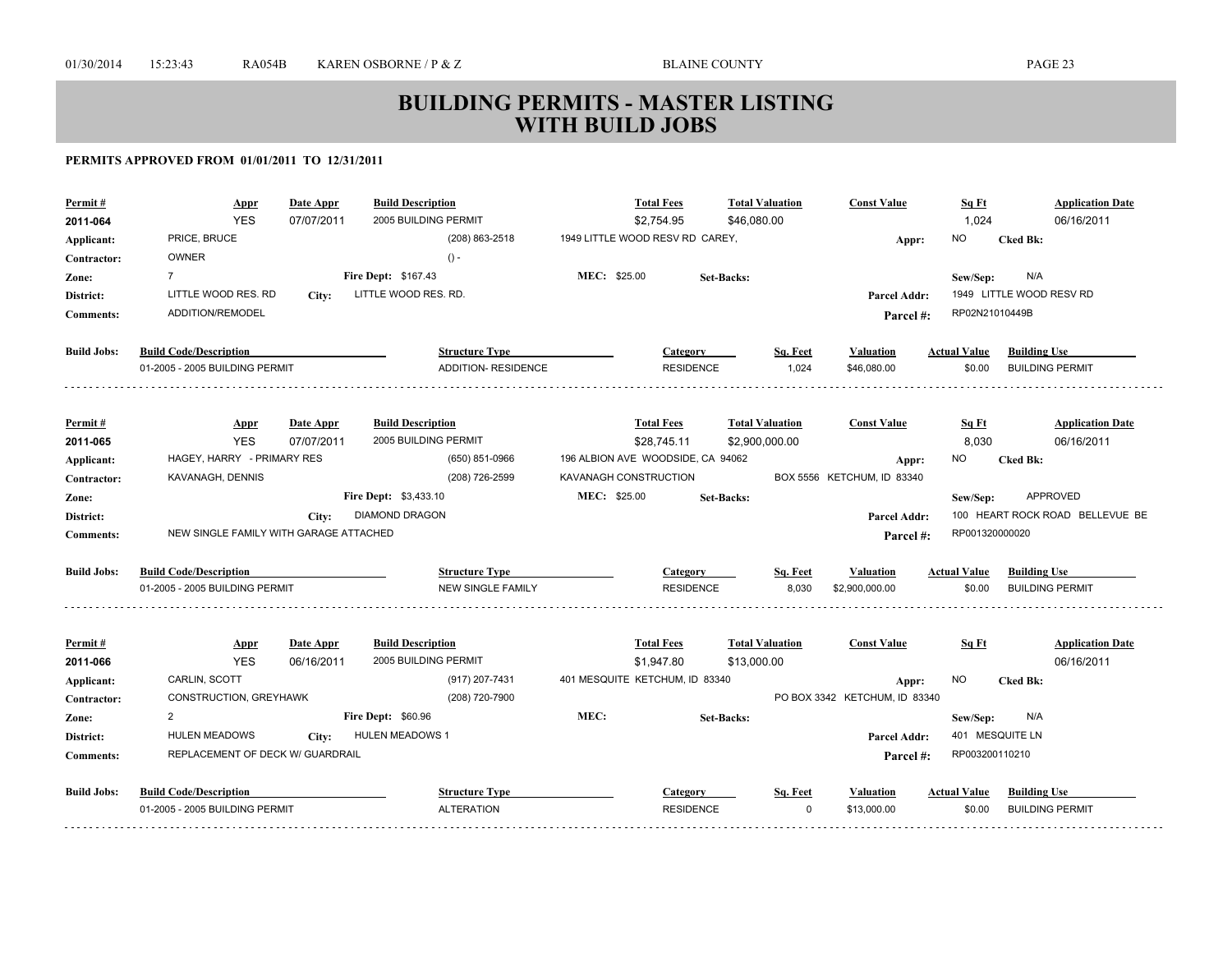| Permit#<br>2011-067 | <b>Appr</b><br><b>YES</b>      | Date Appr<br>06/20/2011        | <b>Build Description</b><br>RE ROOF              |      | <b>Total Fees</b><br>\$181.25      | <b>Total Valuation</b><br>\$9,100.00  |          | <b>Const Value</b>                     | Sq Ft<br>972        | <b>Application Date</b><br>06/20/2011 |
|---------------------|--------------------------------|--------------------------------|--------------------------------------------------|------|------------------------------------|---------------------------------------|----------|----------------------------------------|---------------------|---------------------------------------|
| Applicant:          | MAKSIK, JON & LESLIE           |                                | (208) 726-8680                                   |      | 480 N HULEN WAY KETCHUM,           |                                       |          | Appr:                                  | <b>NO</b>           | <b>Cked Bk:</b>                       |
| Contractor:         | ROOFING, PROFESSIONAL          |                                | (208) 727-7428                                   |      |                                    |                                       |          | PO BOX 3709 HAILEY, ID 83333           |                     |                                       |
| Zone:               | 2                              |                                | <b>Fire Dept:</b>                                | MEC: |                                    | <b>Set-Backs:</b>                     |          |                                        | Sew/Sep:            | N/A                                   |
| District:           | <b>HULEN MEADOWS</b>           | City:                          | <b>HULEN MEADOWS 1</b>                           |      |                                    |                                       |          | Parcel Addr:                           | 480 N HULEN WAY     |                                       |
| <b>Comments:</b>    |                                |                                |                                                  |      |                                    |                                       |          | Parcel #:                              | RP003050050140      |                                       |
|                     |                                |                                |                                                  |      |                                    |                                       |          |                                        |                     |                                       |
| <b>Build Jobs:</b>  | <b>Build Code/Description</b>  |                                | <b>Structure Type</b>                            |      | Category                           |                                       | Sq. Feet | Valuation                              | <b>Actual Value</b> | <b>Building Use</b>                   |
|                     | 02 - RE ROOF                   |                                | <b>RE-ROOFING</b>                                |      | <b>RESIDENCE</b>                   |                                       | 972      | \$9,100.00                             | \$0.00              | RE-ROOF                               |
|                     |                                |                                |                                                  |      |                                    |                                       |          |                                        |                     |                                       |
| Permit#<br>2011-068 | <b>Appr</b><br><b>YES</b>      | <b>Date Appr</b><br>06/20/2011 | <b>Build Description</b><br>2005 BUILDING PERMIT |      | <b>Total Fees</b><br>\$756.65      | <b>Total Valuation</b><br>\$24,000.00 |          | <b>Const Value</b>                     | Sq Ft               | <b>Application Date</b><br>06/20/2011 |
| Applicant:          | FIELD, JIM                     |                                | (209) 483-5008                                   |      | 110 GIN RIDGE RD KETCHUM, ID 83340 |                                       |          |                                        | <b>NO</b>           | <b>Cked Bk:</b>                       |
| Contractor:         | SOLUTIONS INC, RAMSAY          |                                | (208) 928-7877                                   |      |                                    |                                       |          | Appr:<br>PO BOX 4125 KETCHUM, ID 83340 |                     |                                       |
| Zone:               | 3                              |                                | <b>Fire Dept: \$103.00</b>                       | MEC: |                                    | <b>Set-Backs:</b>                     |          |                                        | Sew/Sep:            | N/A                                   |
| District:           | <b>GIMLET</b>                  | City:                          | <b>GIMLET 1 REV</b>                              |      |                                    |                                       |          | <b>Parcel Addr:</b>                    |                     | 110 GIN RIDGE RD KETCHUM KE           |
| <b>Comments:</b>    |                                |                                |                                                  |      |                                    |                                       |          | Parcel #:                              | RP001900000030      |                                       |
|                     |                                |                                |                                                  |      |                                    |                                       |          |                                        |                     |                                       |
| <b>Build Jobs:</b>  | <b>Build Code/Description</b>  |                                | <b>Structure Type</b>                            |      | Category                           |                                       | Sq. Feet | <b>Valuation</b>                       | <b>Actual Value</b> | <b>Building Use</b>                   |
|                     | 01-2005 - 2005 BUILDING PERMIT |                                | <b>WINDOWS</b>                                   |      | <b>RESIDENCE</b>                   |                                       | O        | \$24,000.00                            | \$0.00              | <b>BUILDING PERMIT</b>                |
|                     |                                |                                |                                                  |      |                                    |                                       |          |                                        |                     |                                       |
| Permit#             | <b>Appr</b>                    | Date Appr                      | <b>Build Description</b>                         |      | <b>Total Fees</b>                  | <b>Total Valuation</b>                |          | <b>Const Value</b>                     | Sq Ft               | <b>Application Date</b>               |
| 2011-069            | <b>YES</b>                     | 07/06/2011                     | 2005 BUILDING PERMIT                             |      | \$8,000.69                         | \$500,000.00                          |          |                                        | 3,509               | 06/23/2011                            |
| Applicant:          | BATCHA, FRANK<br><b>OWNER</b>  |                                | (208) 720-8119<br>$() -$                         |      | 111 PRAIRIE SUN RD BELLEVUE, ID    |                                       |          | Appr:                                  | NO.                 | <b>Cked Bk:</b>                       |
| Contractor:         | 6                              |                                | Fire Dept: \$884.91                              | MEC: |                                    |                                       |          |                                        |                     | 704926                                |
| Zone:<br>District:  | PRAIRIE SUN RANCH              |                                | <b>TRIANGLE</b>                                  |      |                                    | <b>Set-Backs:</b>                     |          | <b>Parcel Addr:</b>                    | Sew/Sep:            | 111 PRAIRIE SUN RD                    |
|                     | NEW SINGLE FAMILY WITH GARAGE  | City:                          |                                                  |      |                                    |                                       |          |                                        | RP004710000020      |                                       |
| <b>Comments:</b>    |                                |                                |                                                  |      |                                    |                                       |          | Parcel #:                              |                     |                                       |
| <b>Build Jobs:</b>  | <b>Build Code/Description</b>  |                                | <b>Structure Type</b>                            |      | Category                           |                                       | Sq. Feet | <b>Valuation</b>                       | <b>Actual Value</b> | <b>Building Use</b>                   |
|                     | 01-2005 - 2005 BUILDING PERMIT |                                | <b>NEW SINGLE FAMILY</b>                         |      | <b>RESIDENCE</b>                   |                                       | 3,509    | \$500,000.00                           | \$0.00              | <b>BUILDING PERMIT</b>                |
|                     |                                |                                |                                                  |      |                                    |                                       |          |                                        |                     |                                       |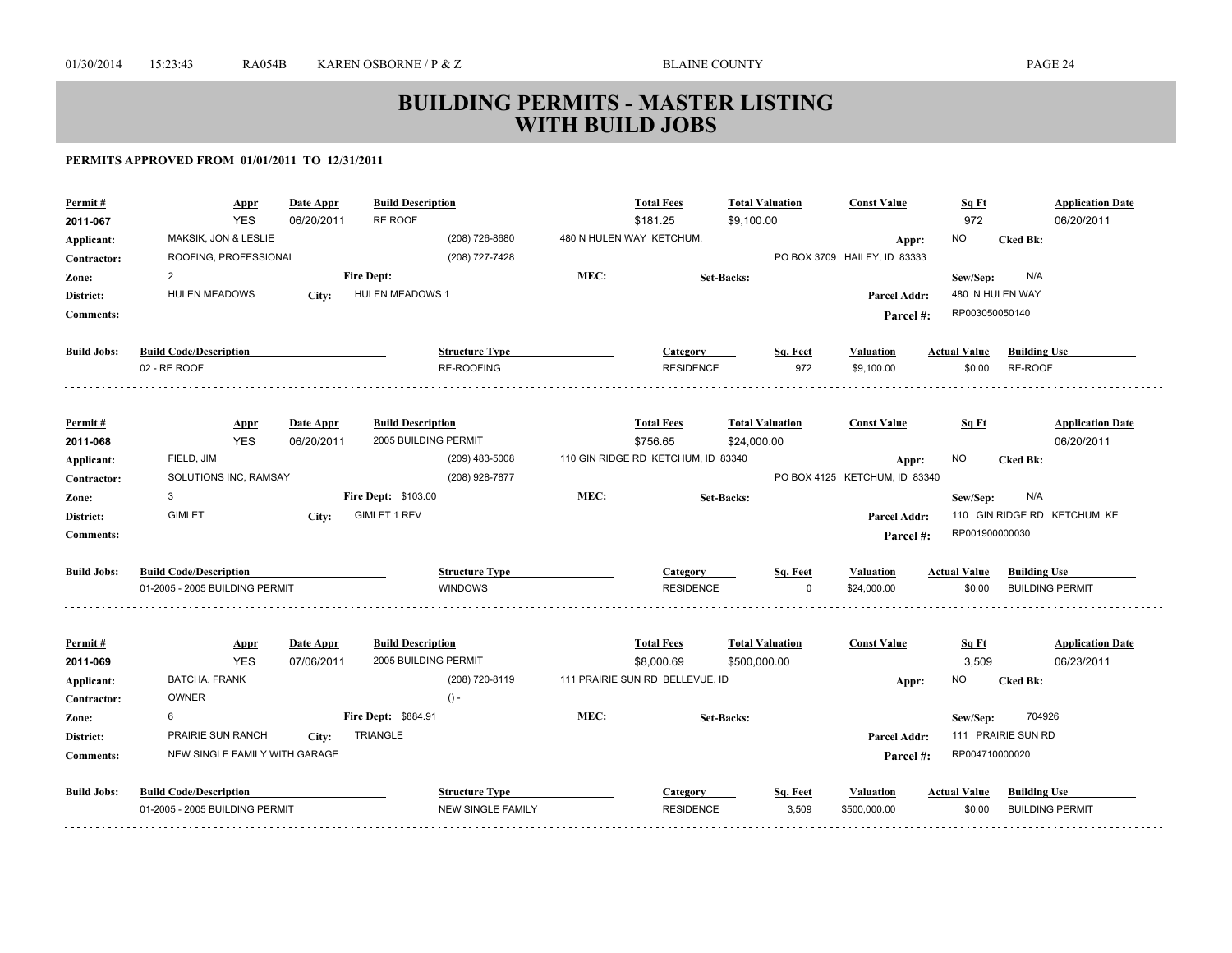| Permit#<br>2011-070 | <b>Appr</b><br><b>YES</b>      | Date Appr<br>06/30/2011 | <b>Build Description</b><br>2005 BUILDING PERMIT |      | <b>Total Fees</b><br>\$2,334.72       | <b>Total Valuation</b><br>\$25,000.00 |          | <b>Const Value</b>            | Sq Ft               | <b>Application Date</b><br>06/30/2011 |
|---------------------|--------------------------------|-------------------------|--------------------------------------------------|------|---------------------------------------|---------------------------------------|----------|-------------------------------|---------------------|---------------------------------------|
| Applicant:          | WOODARD, ALEX                  |                         | $() -$                                           |      | 102 LIMEKILN LN KETCHUM,              |                                       |          | Appr:                         | NO.                 | <b>Cked Bk:</b>                       |
| Contractor:         | BUILDERS, IDAHO MOUNTAIN       |                         | (208) 720-7064                                   |      |                                       |                                       |          | PI BOX 3761 KETCHUM, ID 83340 |                     |                                       |
| Zone:               | 3                              |                         | Fire Dept: \$106.82                              | MEC: |                                       | <b>Set-Backs:</b>                     |          |                               | Sew/Sep:            | N/A                                   |
| District:           | <b>GREENHORN</b>               | City:                   | <b>GREENHORN</b>                                 |      |                                       |                                       |          | <b>Parcel Addr:</b>           |                     | 102 LIMEKILN LN GREENHORN             |
| <b>Comments:</b>    |                                |                         |                                                  |      |                                       |                                       |          | Parcel#:                      | RP002630000310      |                                       |
|                     |                                |                         |                                                  |      |                                       |                                       |          |                               |                     |                                       |
| <b>Build Jobs:</b>  | <b>Build Code/Description</b>  |                         | <b>Structure Type</b>                            |      | Category                              |                                       | Sq. Feet | <b>Valuation</b>              | <b>Actual Value</b> | <b>Building Use</b>                   |
|                     | 01-2005 - 2005 BUILDING PERMIT |                         | <b>ALTERATION</b>                                |      | <b>RESIDENCE</b>                      |                                       | $\Omega$ | \$25,000.00                   | \$0.00              | <b>BUILDING PERMIT</b>                |
|                     |                                |                         |                                                  |      |                                       |                                       |          |                               |                     |                                       |
| Permit#             | <b>Appr</b>                    | Date Appr               | <b>Build Description</b>                         |      | <b>Total Fees</b>                     | <b>Total Valuation</b>                |          | <b>Const Value</b>            | Sq Ft               | <b>Application Date</b>               |
| 2011-071            | <b>YES</b>                     | 07/13/2011              | 2005 BUILDING PERMIT                             |      | \$2,861.36                            | \$55,000.00                           |          |                               | 1,008               | 07/07/2011                            |
| Applicant:          | ULRICH, ROBERT & JANE A        |                         | (208) 578-0186                                   |      | 156 GANNETT RD BELLEVUE, ID 83313     |                                       |          | Appr:                         | NO                  | <b>Cked Bk:</b>                       |
| Contractor:         | <b>OWNER</b>                   |                         | $() -$                                           |      |                                       |                                       |          |                               |                     |                                       |
| Zone:               |                                |                         | <b>Fire Dept: \$185.32</b>                       | MEC: |                                       | <b>Set-Backs:</b>                     |          |                               | Sew/Sep:            |                                       |
| District:           | SOUTH OF BELLEVUE              | City:                   | <b>BEAVERSTOCK ACRES</b>                         |      |                                       |                                       |          | <b>Parcel Addr:</b>           | 156 GANNETT RD      |                                       |
| <b>Comments:</b>    | DETATCHED UN-HEATED GARAGE     |                         |                                                  |      |                                       |                                       |          | Parcel#:                      | RP000500000030      |                                       |
| <b>Build Jobs:</b>  | <b>Build Code/Description</b>  |                         | <b>Structure Type</b>                            |      | Category                              |                                       | Sq. Feet | <b>Valuation</b>              | <b>Actual Value</b> | <b>Building Use</b>                   |
|                     | 01-2005 - 2005 BUILDING PERMIT |                         | <b>GARAGE</b>                                    |      | <b>RESIDENCE</b>                      |                                       | 1,008    | \$55,000.00                   | \$0.00              | <b>BUILDING PERMIT</b>                |
|                     |                                |                         |                                                  |      |                                       |                                       |          |                               |                     |                                       |
| Permit#             | <b>Appr</b>                    | Date Appr               | <b>Build Description</b>                         |      | <b>Total Fees</b>                     | <b>Total Valuation</b>                |          | <b>Const Value</b>            | <u>Sq Ft</u>        | <b>Application Date</b>               |
| 2011-072            | <b>YES</b>                     | 07/12/2011              | 2005 BUILDING PERMIT                             |      | \$2,446.50                            | \$33,000.00                           |          |                               | 412                 | 07/07/2011                            |
| Applicant:          | POTTER, JULIE & CHARLIE        |                         | (847) 989-2518                                   |      | 1161 WINWOOD DR LAKE FOREST, IL 60045 |                                       |          | Appr:                         | ΝO                  | <b>Cked Bk:</b>                       |
| Contractor:         | SHERRERD, BILL                 |                         | (208) 788-7020                                   |      | SHERRERD & WALL CONST.                |                                       |          | PO BOX 1027 HAILEY, ID 83333  |                     |                                       |
| Zone:               | 2                              |                         | Fire Dept: \$128.84                              | MEC: |                                       | <b>Set-Backs:</b>                     |          |                               | Sew/Sep:            |                                       |
| District:           | <b>EAGLE CREEK MEADOWS</b>     | City:                   | <b>EAGLE CREEK</b>                               |      |                                       |                                       |          | Parcel Addr:                  |                     | 7 EAGLE CREEK RD                      |
| <b>Comments:</b>    | <b>DECK REMODEL</b>            |                         |                                                  |      |                                       |                                       |          | Parcel #:                     | RP001030000010      |                                       |
| <b>Build Jobs:</b>  | <b>Build Code/Description</b>  |                         | <b>Structure Type</b>                            |      | Category                              |                                       | Sq. Feet | <b>Valuation</b>              | <b>Actual Value</b> | <b>Building Use</b>                   |
|                     | 01-2005 - 2005 BUILDING PERMIT |                         | <b>DECK</b>                                      |      | <b>RESIDENCE</b>                      |                                       | 412      | \$33,000.00                   | \$0.00              | <b>BUILDING PERMIT</b>                |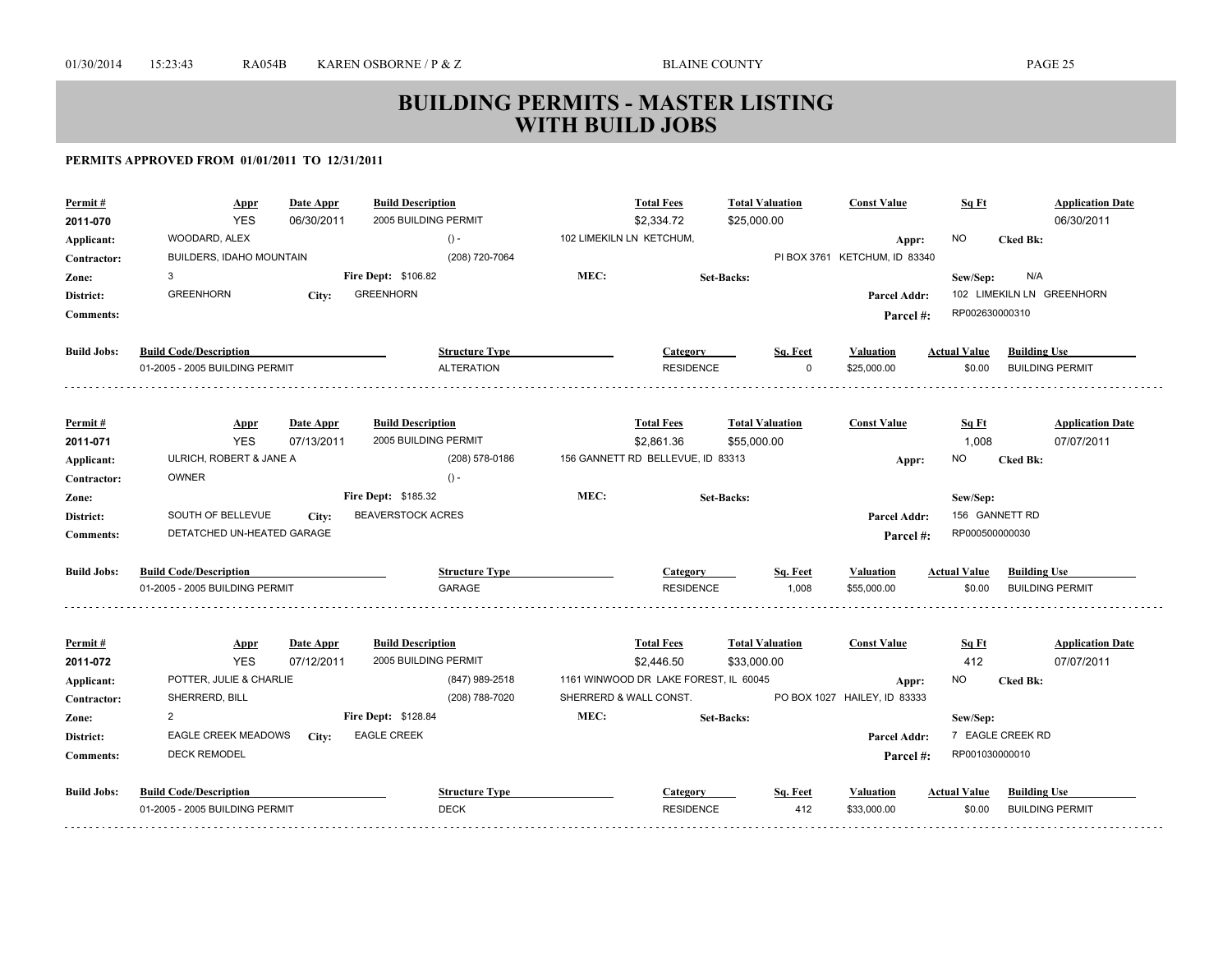| Permit#            | Appr                                      | Date Appr  | <b>Build Description</b>                         |                         | <b>Total Fees</b>           | <b>Total Valuation</b> | <b>Const Value</b>                 | Sq Ft               | <b>Application Date</b> |
|--------------------|-------------------------------------------|------------|--------------------------------------------------|-------------------------|-----------------------------|------------------------|------------------------------------|---------------------|-------------------------|
| 2011-073           | <b>YES</b>                                | 07/14/2011 | 2005 BUILDING PERMIT                             |                         | \$3,377.70                  | \$90,000.00            |                                    | 426                 | 07/11/2011              |
| Applicant:         | <b>MAIN, ROBERT</b>                       |            | (208) 788-6660                                   |                         | 113 MEADOWBROOK RD KETCHUM, |                        | Appr:                              | NO.                 | <b>Cked Bk:</b>         |
| Contractor:        | LIERMANN, RAY                             |            | (208) 726-9505                                   | TWO DOG CONSTRUCTION    |                             |                        | BOX 2685 KETCHUM, ID 83340         |                     |                         |
| Zone:              | 3                                         |            | <b>Fire Dept: \$252.20</b>                       | MEC: \$25.00            |                             | <b>Set-Backs:</b>      |                                    | Sew/Sep:            | N/A                     |
| District:          | <b>HYNDMAN PEAK</b>                       | City:      | <b>EAST FORK</b>                                 |                         |                             |                        | <b>Parcel Addr:</b>                |                     | 113 MEADOWBROOK RD      |
| <b>Comments:</b>   | R3 DETACHED STUDIO LESS THAN 500 SQ. FEET |            |                                                  |                         |                             |                        | Parcel #:                          | RP00565000010A      |                         |
| <b>Build Jobs:</b> | <b>Build Code/Description</b>             |            | <b>Structure Type</b>                            |                         | Category                    | Sq. Feet               | <b>Valuation</b>                   | <b>Actual Value</b> | <b>Building Use</b>     |
|                    | 01-2005 - 2005 BUILDING PERMIT            |            | ART STUDIO                                       |                         | <b>RESIDENCE</b>            | 426                    | \$90,000.00                        | \$0.00              | <b>BUILDING PERMIT</b>  |
|                    |                                           |            |                                                  |                         |                             |                        |                                    |                     |                         |
| Permit#            | <b>Appr</b>                               | Date Appr  | <b>Build Description</b>                         |                         | <b>Total Fees</b>           | <b>Total Valuation</b> | <b>Const Value</b>                 | Sq Ft               | <b>Application Date</b> |
| 2011-074           | <b>YES</b>                                | 07/26/2011 | 2005 MOVE STRUCTURE                              |                         | \$3.170.20                  | \$77,000.00            |                                    | 2,741               | 07/11/2011              |
| Applicant:         | CENARRUSA, JERRY& JANICE                  |            | (208) 823-4633                                   |                         | 127 CENARRUSA LN CAREY,     |                        | Appr:                              | NO.                 | <b>Cked Bk:</b>         |
| Contractor:        | BUILDERS, KETCHUM                         |            | (208) 309-1547                                   |                         |                             |                        | 144 LITTLE WOOD RD CAREY, ID 83320 |                     |                         |
| Zone:              | $\overline{7}$                            |            | Fire Dept: \$227.36                              | MEC:                    |                             | <b>Set-Backs:</b>      |                                    | Sew/Sep:            | 7037201                 |
| District:          | CAREY                                     | City:      | CAREY                                            |                         |                             |                        | <b>Parcel Addr:</b>                |                     | 127 CENARRUSA LN        |
| <b>Comments:</b>   |                                           |            |                                                  |                         |                             |                        | Parcel #:                          | RP01S210354860      |                         |
| <b>Build Jobs:</b> | <b>Build Code/Description</b>             |            | <b>Structure Type</b>                            |                         | Category                    | Sq. Feet               | <b>Valuation</b>                   | <b>Actual Value</b> | <b>Building Use</b>     |
|                    | MOVE STRUC 2005 - 2005 MOVE STRUCTURE     |            | <b>MOVE</b>                                      |                         | <b>OTHER</b>                | 2,741                  | \$77,000.00                        | \$0.00              | <b>MOVE STRUCTURE</b>   |
|                    |                                           |            |                                                  |                         |                             |                        |                                    |                     |                         |
| Permit#            | <b>Appr</b>                               | Date Appr  | <b>Build Description</b><br>2005 BUILDING PERMIT |                         | <b>Total Fees</b>           | <b>Total Valuation</b> | <b>Const Value</b>                 | <u>Sq Ft</u>        | <b>Application Date</b> |
| 2011-075           | <b>YES</b>                                | 07/25/2011 |                                                  | 381 CROY CRK RD HAILEY, | \$2,588.23                  | \$40,000.00            |                                    | 1,296               | 07/13/2011              |
| Applicant:         | VALDIMIROFF, JOHN<br><b>OWNER</b>         |            | (208) 788-4773<br>$() -$                         |                         |                             |                        | Appr:                              | NO.                 | <b>Cked Bk:</b>         |
| Contractor:        | 5                                         |            | Fire Dept: \$148.14                              | MEC:                    |                             |                        |                                    |                     | N/A                     |
| Zone:              | SUNSET MEADOWS ESTATE City:               |            | CROY                                             |                         |                             | <b>Set-Backs:</b>      |                                    | Sew/Sep:            | 381 CROY CREEK RD       |
| District:          |                                           |            |                                                  |                         |                             |                        | <b>Parcel Addr:</b>                | RP005540000170      |                         |
| <b>Comments:</b>   |                                           |            |                                                  |                         |                             |                        | Parcel#:                           |                     |                         |
| <b>Build Jobs:</b> | <b>Build Code/Description</b>             |            | <b>Structure Type</b>                            |                         | Category                    | Sq. Feet               | Valuation                          | <b>Actual Value</b> | <b>Building Use</b>     |
|                    | 01-2005 - 2005 BUILDING PERMIT            |            | STORAGE BUILDING                                 |                         | <b>OTHER</b>                | 1,296                  | \$40,000.00                        | \$0.00              | <b>BUILDING PERMIT</b>  |
|                    |                                           |            |                                                  |                         |                             |                        |                                    |                     |                         |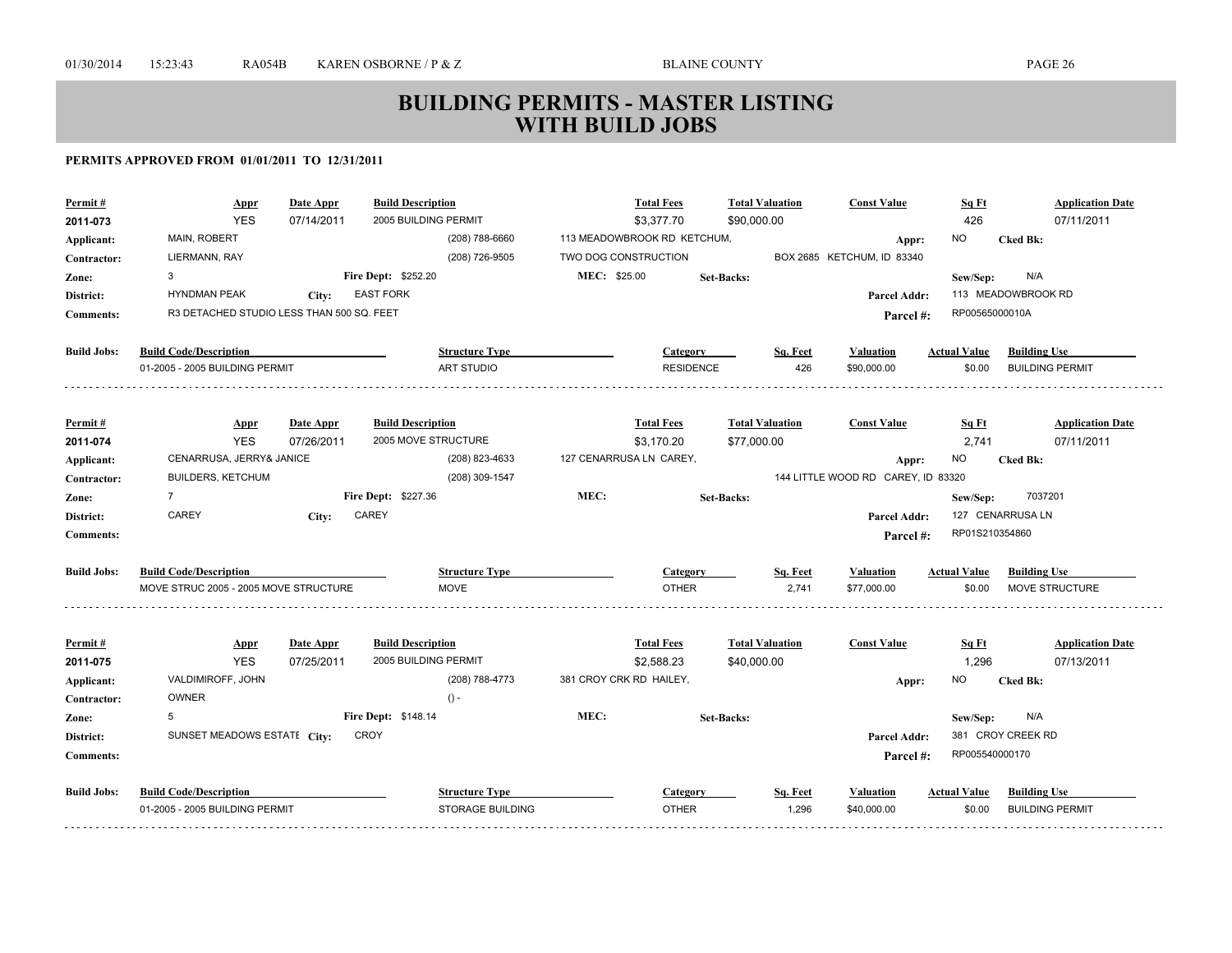| Permit#             | Appr                           | <b>Date Appr</b>        | <b>Build Description</b>                                      |                        | <b>Total Fees</b>                   | <b>Total Valuation</b> |          | <b>Const Value</b>             | Sq Ft               | <b>Application Date</b>               |
|---------------------|--------------------------------|-------------------------|---------------------------------------------------------------|------------------------|-------------------------------------|------------------------|----------|--------------------------------|---------------------|---------------------------------------|
| 2011-076            | <b>YES</b>                     | 07/13/2011              | <b>RE ROOF</b>                                                |                        | \$293.25                            | \$18,000.00            |          |                                | 3,200               | 07/13/2011                            |
| Applicant:          | DAVE WILSON                    |                         | (208) 726-9776                                                |                        | PO BOX 6770 KETCHUM, ID 83340       |                        |          | Appr:                          | <b>NO</b>           | <b>Cked Bk:</b>                       |
| Contractor:         | PROFESSIONAL ROOFING           |                         | (208) 788-1411                                                | PROFESSIONAL ROOFING   |                                     |                        |          | PO BOX 3709, HAILEY, ID. 83333 |                     |                                       |
| Zone:               |                                |                         | <b>Fire Dept:</b>                                             | MEC:                   |                                     | <b>Set-Backs:</b>      |          |                                | Sew/Sep:            | <b>EXISTING</b>                       |
| District:           |                                | City:                   |                                                               |                        |                                     |                        |          | <b>Parcel Addr:</b>            |                     | 11819 STATE HIGHWAY 75                |
| <b>Comments:</b>    |                                |                         | PARTIAL REROOFING, LOWER WEST ROOF 320 SQUARES= 3200 SQ. FEET |                        |                                     |                        |          | Parcel#:                       | RP02N18005252B      |                                       |
| <b>Build Jobs:</b>  | <b>Build Code/Description</b>  |                         | <b>Structure Type</b>                                         |                        | Category                            |                        | Sq. Feet | <b>Valuation</b>               | <b>Actual Value</b> | <b>Building Use</b>                   |
|                     | 02 - RE ROOF                   |                         | <b>COMMERCIAL</b>                                             |                        | <b>COMMERCIAL</b>                   |                        | 3,200    | \$18,000.00                    | \$0.00              | RE-ROOF                               |
| Permit#             |                                | Date Appr               | <b>Build Description</b>                                      |                        | <b>Total Fees</b>                   | <b>Total Valuation</b> |          | <b>Const Value</b>             | Sq Ft               | <b>Application Date</b>               |
| 2011-077            | <b>Appr</b><br><b>YES</b>      | 07/18/2011              | 2005 BUILDING PERMIT                                          |                        | \$2,886.36                          | \$55,000.00            |          |                                | 936                 | 07/14/2011                            |
| Applicant:          | RINEHOLT, CAROL & JAMES        |                         | (208) 788-2836                                                |                        | 121 SOUTH HIAWATHA HAILEY, ID 83333 |                        |          | Appr:                          | <b>NO</b>           | <b>Cked Bk:</b>                       |
| Contractor:         | OWNER                          |                         | $() -$                                                        |                        |                                     |                        |          |                                |                     |                                       |
| Zone:               | 5                              |                         | <b>Fire Dept: \$185.32</b>                                    | MEC: \$25.00           |                                     | <b>Set-Backs:</b>      |          |                                | Sew/Sep:            |                                       |
| District:           | <b>BUTTERCUP</b>               | City:                   | <b>BUTTERCUP</b>                                              |                        |                                     |                        |          | Parcel Addr:                   |                     | 121 S HIAWATHA DR HAILEY HA           |
| <b>Comments:</b>    | NEW GARAGE. UNHEATED           |                         |                                                               |                        |                                     |                        |          | Parcel#:                       | RP000750040140      |                                       |
| <b>Build Jobs:</b>  | <b>Build Code/Description</b>  |                         | <b>Structure Type</b>                                         |                        | <b>Category</b>                     |                        | Sq. Feet | Valuation                      | <b>Actual Value</b> | <b>Building Use</b>                   |
|                     | 01-2005 - 2005 BUILDING PERMIT |                         | GARAGE                                                        |                        | <b>RESIDENCE</b>                    |                        | 936      | \$55,000.00                    | \$0.00              | <b>BUILDING PERMIT</b>                |
|                     |                                |                         |                                                               |                        |                                     |                        |          |                                |                     |                                       |
| Permit#<br>2011-078 | <b>Appr</b><br><b>YES</b>      | Date Appr<br>07/20/2011 | <b>Build Description</b><br>2005 BUILDING PERMIT              |                        | <b>Total Fees</b>                   | <b>Total Valuation</b> |          | <b>Const Value</b>             | Sq Ft<br>300        | <b>Application Date</b><br>07/18/2011 |
| Applicant:          | CHAMBERLAIN, SCOTT             |                         | (314) 409-0762                                                | 106 COCHISE DR HAILEY, |                                     |                        |          | Appr:                          | <b>NO</b>           | <b>Cked Bk:</b>                       |
| Contractor:         | CONSTRUCTION, BAYHORSE         |                         | (208) 727-7803                                                |                        |                                     |                        |          | PO 1905 KETCHUM, ID 83340      |                     |                                       |
| Zone:               | 4                              |                         | <b>Fire Dept:</b>                                             | MEC:                   |                                     | <b>Set-Backs:</b>      |          |                                | Sew/Sep:            | N/A                                   |
| District:           | <b>INDIAN CREEK</b>            | City:                   | <b>INDIAN CREEK 2</b>                                         |                        |                                     |                        |          | Parcel Addr:                   | 106 COCHISE DR      |                                       |
| <b>Comments:</b>    |                                |                         |                                                               |                        |                                     |                        |          | Parcel#:                       | RP003400001480      |                                       |
| <b>Build Jobs:</b>  | <b>Build Code/Description</b>  |                         | <b>Structure Type</b>                                         |                        | Category                            |                        | Sq. Feet | <b>Valuation</b>               | <b>Actual Value</b> | <b>Building Use</b>                   |
|                     | 01-2005 - 2005 BUILDING PERMIT |                         | <b>ALTERATION</b>                                             |                        | <b>RESIDENCE</b>                    |                        | 300      | \$0.00                         | \$0.00              | <b>BUILDING PERMIT</b>                |
|                     |                                |                         |                                                               |                        |                                     |                        |          |                                |                     |                                       |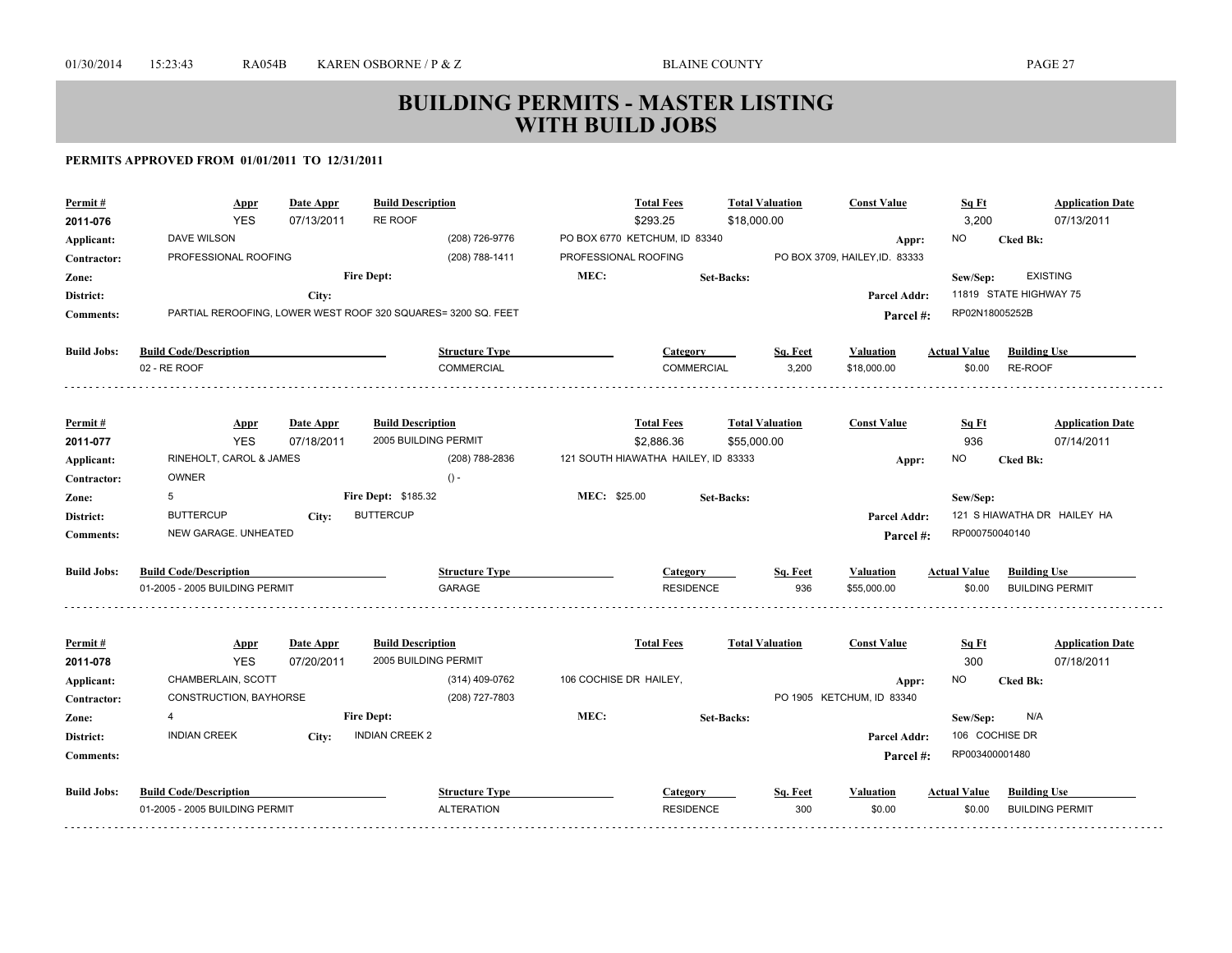| <b>YES</b><br>2005 BUILDING PERMIT<br>454<br>07/26/2011<br>\$3,774.81<br>\$125,000.00<br>2011-079<br>INPHI PARTNERS / SEMONES, TIM<br>$() -$<br>27 LAKE CREEK DR KETCHUM,<br><b>NO</b><br><b>Cked Bk:</b><br>Applicant:<br>Appr:<br>KETCHUM,<br>COLLINS, JAMIE<br>$() -$<br>Contractor:<br>MEC:<br>$\overline{2}$<br>Fire Dept: \$309.66<br>N/A<br>Zone:<br><b>Set-Backs:</b><br>Sew/Sep:<br>LAKE CREEK MEADOWS 2<br>27 LAKE CREEK DR<br><b>LAKE CREEK</b><br>District:<br>City:<br>Parcel Addr:<br><b>ADDITION</b><br>RP003600000260<br><b>Comments:</b><br>Parcel #:<br><b>Build Jobs:</b><br><b>Build Code/Description</b><br><b>Structure Type</b><br><b>Building Use</b><br>Category<br>Sq. Feet<br><b>Actual Value</b><br><b>Valuation</b> |                                       |
|--------------------------------------------------------------------------------------------------------------------------------------------------------------------------------------------------------------------------------------------------------------------------------------------------------------------------------------------------------------------------------------------------------------------------------------------------------------------------------------------------------------------------------------------------------------------------------------------------------------------------------------------------------------------------------------------------------------------------------------------------|---------------------------------------|
|                                                                                                                                                                                                                                                                                                                                                                                                                                                                                                                                                                                                                                                                                                                                                  | 07/18/2011                            |
|                                                                                                                                                                                                                                                                                                                                                                                                                                                                                                                                                                                                                                                                                                                                                  |                                       |
|                                                                                                                                                                                                                                                                                                                                                                                                                                                                                                                                                                                                                                                                                                                                                  |                                       |
|                                                                                                                                                                                                                                                                                                                                                                                                                                                                                                                                                                                                                                                                                                                                                  |                                       |
|                                                                                                                                                                                                                                                                                                                                                                                                                                                                                                                                                                                                                                                                                                                                                  |                                       |
|                                                                                                                                                                                                                                                                                                                                                                                                                                                                                                                                                                                                                                                                                                                                                  |                                       |
|                                                                                                                                                                                                                                                                                                                                                                                                                                                                                                                                                                                                                                                                                                                                                  |                                       |
| 01-2005 - 2005 BUILDING PERMIT<br><b>ALTERATION</b><br><b>RESIDENCE</b><br>454<br>\$125,000.00<br><b>BUILDING PERMIT</b><br>\$0.00                                                                                                                                                                                                                                                                                                                                                                                                                                                                                                                                                                                                               |                                       |
|                                                                                                                                                                                                                                                                                                                                                                                                                                                                                                                                                                                                                                                                                                                                                  |                                       |
| <b>Build Description</b><br><b>Total Fees</b><br><b>Total Valuation</b><br><b>Const Value</b><br>Permit#<br>Date Appr<br>Sq Ft<br><b>Appr</b>                                                                                                                                                                                                                                                                                                                                                                                                                                                                                                                                                                                                    | <b>Application Date</b>               |
| <b>YES</b><br>2005 BUILDING PERMIT<br>300<br>07/25/2011<br>\$167.03<br>\$2,500.00<br>2011-081                                                                                                                                                                                                                                                                                                                                                                                                                                                                                                                                                                                                                                                    | 07/20/2011                            |
| COLLINS, WILLAIM<br>574 EAST FORK RD KETCHUM,<br>(208) 788-3024<br><b>NO</b><br><b>Cked Bk:</b><br>Applicant:<br>Appr:                                                                                                                                                                                                                                                                                                                                                                                                                                                                                                                                                                                                                           |                                       |
| <b>OWNER</b><br>$() -$<br>Contractor:                                                                                                                                                                                                                                                                                                                                                                                                                                                                                                                                                                                                                                                                                                            |                                       |
| MEC:<br>3<br>Fire Dept: \$22.74<br>N/A<br><b>Set-Backs:</b><br>Sew/Sep:<br>Zone:                                                                                                                                                                                                                                                                                                                                                                                                                                                                                                                                                                                                                                                                 |                                       |
| <b>EAST FORK</b><br><b>EAST FORK</b><br>574 EAST FORK RD<br>District:<br>Parcel Addr:<br>City:                                                                                                                                                                                                                                                                                                                                                                                                                                                                                                                                                                                                                                                   |                                       |
| RP006110000020<br><b>Comments:</b><br>Parcel #:                                                                                                                                                                                                                                                                                                                                                                                                                                                                                                                                                                                                                                                                                                  |                                       |
| <b>Build Jobs:</b><br><b>Build Code/Description</b><br><b>Structure Type</b><br><b>Actual Value</b><br><b>Building Use</b><br>Category<br>Sq. Feet<br><b>Valuation</b>                                                                                                                                                                                                                                                                                                                                                                                                                                                                                                                                                                           |                                       |
| <b>OTHER</b><br>300<br>01-2005 - 2005 BUILDING PERMIT<br><b>STORAGE BUILDING</b><br>\$2,500.00<br>\$0.00<br><b>BUILDING PERMIT</b>                                                                                                                                                                                                                                                                                                                                                                                                                                                                                                                                                                                                               |                                       |
|                                                                                                                                                                                                                                                                                                                                                                                                                                                                                                                                                                                                                                                                                                                                                  |                                       |
| <b>Total Fees</b><br><b>Const Value</b><br>Date Appr<br><b>Build Description</b><br><b>Total Valuation</b><br>Sq Ft<br>Permit#<br><b>Appr</b><br>RE ROOF<br><b>YES</b>                                                                                                                                                                                                                                                                                                                                                                                                                                                                                                                                                                           | <b>Application Date</b><br>07/21/2011 |
| 07/21/2011<br>\$125.25<br>\$5,695.09<br>1,900<br>2011-082<br>184 SLUDER DR,<br>SLUDER, JOAN<br>(208) 788-2572<br><b>NO</b>                                                                                                                                                                                                                                                                                                                                                                                                                                                                                                                                                                                                                       |                                       |
| Applicant:<br><b>Cked Bk:</b><br>Appr:<br>83333<br>OWNER<br>$() -$<br>Contractor:                                                                                                                                                                                                                                                                                                                                                                                                                                                                                                                                                                                                                                                                |                                       |
| <b>Fire Dept:</b><br>MEC:<br>N/A<br><b>Set-Backs:</b><br>Zone:<br>Sew/Sep:                                                                                                                                                                                                                                                                                                                                                                                                                                                                                                                                                                                                                                                                       |                                       |
| 184 SLUDER DR<br>District:<br>Parcel Addr:<br>City:                                                                                                                                                                                                                                                                                                                                                                                                                                                                                                                                                                                                                                                                                              |                                       |
| RP01N18023069D<br><b>Comments:</b><br>Parcel #:                                                                                                                                                                                                                                                                                                                                                                                                                                                                                                                                                                                                                                                                                                  |                                       |
|                                                                                                                                                                                                                                                                                                                                                                                                                                                                                                                                                                                                                                                                                                                                                  |                                       |
| <b>Build Jobs:</b><br><b>Build Code/Description</b><br><b>Structure Type</b><br><b>Building Use</b><br>Category<br>Sq. Feet<br><b>Actual Value</b><br><b>Valuation</b>                                                                                                                                                                                                                                                                                                                                                                                                                                                                                                                                                                           |                                       |
| 02 - RE ROOF<br>RE-ROOFING<br>1,900<br><b>RESIDENCE</b><br>\$5,695.09<br>\$0.00<br><b>BUILDING PERMIT</b>                                                                                                                                                                                                                                                                                                                                                                                                                                                                                                                                                                                                                                        |                                       |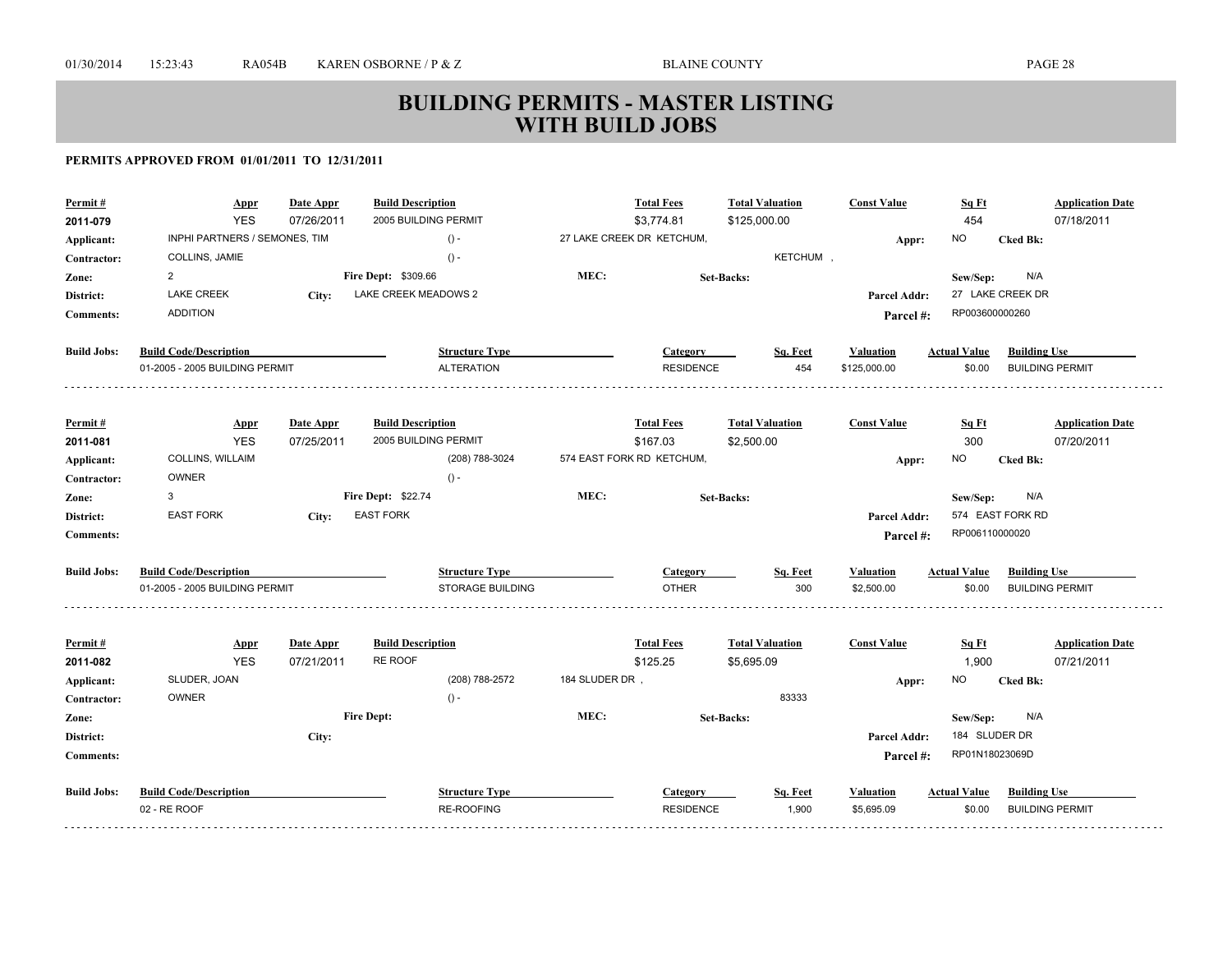| Permit#            | <b>Appr</b>                    | Date Appr  | <b>Build Description</b>  |                       |                | <b>Total Fees</b>          | <b>Total Valuation</b> |          | <b>Const Value</b>                    | Sq Ft               | <b>Application Date</b> |
|--------------------|--------------------------------|------------|---------------------------|-----------------------|----------------|----------------------------|------------------------|----------|---------------------------------------|---------------------|-------------------------|
| 2011-083           | <b>YES</b>                     | 07/26/2011 | 2005 BUILDING PERMIT      |                       |                | \$251.26                   | \$5,500.00             |          |                                       | 288                 | 07/25/2011              |
| Applicant:         | JOHNSTON, JAMES                |            |                           | (208) 578-1298        | 4 TERRACE CIR, |                            |                        |          | Appr:                                 | <b>NO</b>           | <b>Cked Bk:</b>         |
| Contractor:        | <b>OWNER</b>                   |            |                           | $() -$                |                |                            |                        |          |                                       |                     |                         |
| Zone:              |                                |            | <b>Fire Dept: \$34.20</b> |                       | MEC:           |                            | <b>Set-Backs:</b>      |          |                                       | Sew/Sep:            | N/A                     |
| District:          | SUNSET MEADOWS                 | City:      | SUNSET MEADOWS ESTATES    |                       |                |                            |                        |          | Parcel Addr:                          |                     | 4 TERRACE CIRCLE        |
| <b>Comments:</b>   |                                |            |                           |                       |                |                            |                        |          | Parcel#:                              | RP005540000080      |                         |
| <b>Build Jobs:</b> | <b>Build Code/Description</b>  |            |                           | <b>Structure Type</b> |                | Category                   |                        | Sq. Feet | <b>Valuation</b>                      | <b>Actual Value</b> | <b>Building Use</b>     |
|                    | 01-2005 - 2005 BUILDING PERMIT |            |                           | <b>LOAFING SHED</b>   |                | <b>AGRICULTURE</b>         |                        | 288      | \$5,500.00                            | \$0.00              | <b>BUILDING PERMIT</b>  |
| Permit#            | <b>Appr</b>                    | Date Appr  | <b>Build Description</b>  |                       |                | <b>Total Fees</b>          | <b>Total Valuation</b> |          | <b>Const Value</b>                    | <u>Sq Ft</u>        | <b>Application Date</b> |
| 2011-084           | <b>YES</b>                     | 07/27/2011 | 2005 BUILDING PERMIT      |                       |                | \$391.64                   | \$11,000.00            |          |                                       | 12                  | 07/27/2011              |
| Applicant:         | RIDGEWAY, ROBERT               |            |                           | $() -$                |                | 205 VADER DR SMILEY CREEK, |                        |          | Appr:                                 | NO.                 | <b>Cked Bk:</b>         |
| Contractor:        | HICKS CONSTRUCTION, COLE       |            |                           | (208) 309-1717        |                |                            |                        |          | PO BOX 2092 HAILEY, ID 83333          |                     |                         |
| Zone:              | $\mathbf{1}$                   |            | <b>Fire Dept: \$53.31</b> |                       | MEC:           |                            | <b>Set-Backs:</b>      |          |                                       | Sew/Sep:            | N/A                     |
| District:          | <b>SMILEY CREEK</b>            | City:      | SMILEY CREEK #1           |                       |                |                            |                        |          | Parcel Addr:                          | 205 VADER DR        |                         |
| <b>Comments:</b>   | <b>FIREPLACE ONLY</b>          |            |                           |                       |                |                            |                        |          | Parcel#:                              | RP005350010090      |                         |
|                    |                                |            |                           |                       |                |                            |                        |          |                                       |                     |                         |
| <b>Build Jobs:</b> | <b>Build Code/Description</b>  |            |                           | <b>Structure Type</b> |                | Category                   |                        | Sq. Feet | <b>Valuation</b>                      | <b>Actual Value</b> | <b>Building Use</b>     |
|                    | 01-2005 - 2005 BUILDING PERMIT |            |                           | FIREPLACE ADDITION    |                | <b>OTHER</b>               |                        | 12       | \$11,000.00                           | \$0.00              | <b>BUILDING PERMIT</b>  |
| Permit#            |                                | Date Appr  | <b>Build Description</b>  |                       |                | <b>Total Fees</b>          | <b>Total Valuation</b> |          | <b>Const Value</b>                    | <u>Sq Ft</u>        | <b>Application Date</b> |
| 2011-085           | <b>Appr</b><br><b>YES</b>      | 08/01/2011 | RE ROOF                   |                       |                | \$125.25                   | \$5,058.00             |          |                                       | 870                 | 08/01/2011              |
| Applicant:         | <b>GARNER, SHEILA</b>          |            |                           | (208) 788-7979        |                | 171 FOXGLOVE LN KETCHUM,   |                        |          |                                       | NO.                 | <b>Cked Bk:</b>         |
| Contractor:        | ROOFING, PROFESSIONAL          |            |                           | (208) 727-7428        |                |                            |                        |          | Appr:<br>PO BOX 3709 HAILEY, ID 83333 |                     |                         |
| Zone:              | $\overline{2}$                 |            | <b>Fire Dept:</b>         |                       | MEC:           |                            | <b>Set-Backs:</b>      |          |                                       | Sew/Sep:            | N/A                     |
| District:          | <b>HULEN MEADOWS</b>           | City:      | <b>HULEN MEADOWS 1</b>    |                       |                |                            |                        |          | Parcel Addr:                          |                     | 171 FOXGLOVE LN         |
| <b>Comments:</b>   |                                |            |                           |                       |                |                            |                        |          | Parcel#:                              | RP003250060090      |                         |
| <b>Build Jobs:</b> | <b>Build Code/Description</b>  |            |                           | <b>Structure Type</b> |                | <b>Category</b>            |                        | Sq. Feet | <b>Valuation</b>                      | <b>Actual Value</b> | <b>Building Use</b>     |
|                    | 02 - RE ROOF                   |            |                           | <b>RE-ROOFING</b>     |                | <b>RESIDENCE</b>           |                        | 870      | \$5,058.00                            | \$0.00              | RE-ROOF                 |
|                    |                                |            |                           |                       |                |                            |                        |          |                                       |                     |                         |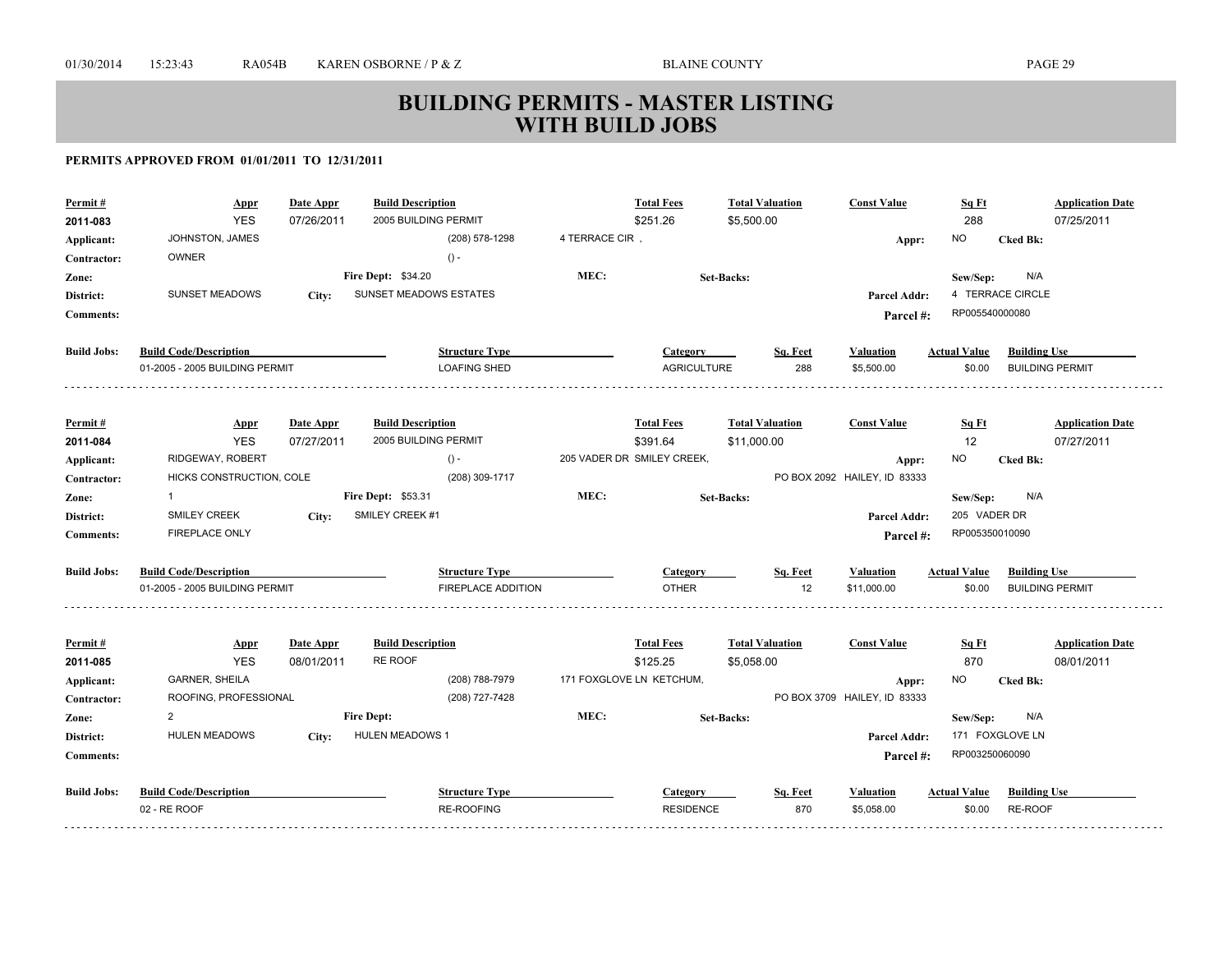| Permit#<br>2011-086 | Appr<br><b>YES</b>             | <b>Date Appr</b><br>08/03/2011 | <b>Build Description</b><br>FLAT \$25.00 AG SET BACK |                      | <b>Total Fees</b><br>\$25.00 | <b>Total Valuation</b> | <b>Const Value</b>                        | Sq Ft               | <b>Application Date</b><br>08/03/2011 |
|---------------------|--------------------------------|--------------------------------|------------------------------------------------------|----------------------|------------------------------|------------------------|-------------------------------------------|---------------------|---------------------------------------|
|                     | SHERBINE, TERRI & ROCKY        |                                | (208) 788-4846                                       |                      | 200 BASELINE RD BELLEVUE, ID |                        |                                           | <b>NO</b>           | <b>Cked Bk:</b>                       |
| Applicant:          | CLEARY, BUILDING CORP          |                                | (208) 829-5564                                       | CLEARY BUILDING CORP |                              |                        | Appr:<br>2281 E 1010 S HAZELTON, ID 83335 |                     |                                       |
| Contractor:         | $\overline{7}$                 |                                | <b>Fire Dept:</b>                                    | MEC:                 |                              |                        |                                           |                     | N/A                                   |
| Zone:               | <b>BASELINE RANCH</b>          |                                | <b>BASELINE RANCH</b>                                |                      |                              | <b>Set-Backs:</b>      |                                           | Sew/Sep:            | 200 BASELINE RD                       |
| District:           |                                | City:                          |                                                      |                      |                              |                        | Parcel Addr:                              | RP01S190051060      |                                       |
| <b>Comments:</b>    |                                |                                |                                                      |                      |                              |                        | Parcel#:                                  |                     |                                       |
| <b>Build Jobs:</b>  | <b>Build Code/Description</b>  |                                | <b>Structure Type</b>                                |                      | Category                     | Sq. Feet               | <b>Valuation</b>                          | <b>Actual Value</b> | <b>Building Use</b>                   |
|                     | 03 - FLAT \$25.00 AG SET BACK  |                                | AG BUILDING                                          |                      | <b>OTHER</b>                 | O                      | \$0.00                                    | \$0.00              | AG SET BACK PERMIT                    |
|                     |                                |                                |                                                      |                      |                              |                        |                                           |                     |                                       |
| Permit#             | <b>Appr</b>                    | Date Appr                      | <b>Build Description</b>                             |                      | <b>Total Fees</b>            | <b>Total Valuation</b> | <b>Const Value</b>                        | Sq Ft               | <b>Application Date</b>               |
| 2011-087            | <b>YES</b>                     | 08/09/2011                     | DEMO FEE                                             |                      | \$50.00                      |                        |                                           |                     | 08/09/2011                            |
| Applicant:          | <b>GRACIES DINNER LLC</b>      |                                | (208) 726-4011                                       |                      | BOX 6570 KETCHUM, ID 83340   |                        | Appr:                                     | NO.                 | <b>Cked Bk:</b>                       |
| Contractor:         | <b>OWNER</b>                   |                                | $() -$                                               |                      |                              |                        |                                           |                     |                                       |
| Zone:               | $\overline{2}$                 |                                | <b>Fire Dept:</b>                                    | MEC:                 |                              | Set-Backs:             |                                           | Sew/Sep:            |                                       |
| District:           | NORTH FORK                     | City:                          | NORTH OF KETCHUM                                     |                      |                              |                        | Parcel Addr:                              |                     | 13574 HIGHWAY 75 KETCHUM KE           |
| <b>Comments:</b>    | <b>DEMO INTERIOR</b>           |                                |                                                      |                      |                              |                        | Parcel#:                                  | RP05N17010783C      |                                       |
| <b>Build Jobs:</b>  | <b>Build Code/Description</b>  |                                | <b>Structure Type</b>                                |                      | Category                     | Sq. Feet               | <b>Valuation</b>                          | <b>Actual Value</b> | <b>Building Use</b>                   |
|                     | DEMO '08 - DEMO FEE            |                                | <b>COMMERCIAL</b>                                    |                      | COMMERCIAL                   | n                      | \$0.00                                    | \$0.00              | <b>DEMO</b>                           |
|                     |                                |                                |                                                      |                      |                              |                        |                                           |                     |                                       |
| Permit#             | <b>Appr</b>                    | Date Appr                      | <b>Build Description</b>                             |                      | <b>Total Fees</b>            | <b>Total Valuation</b> | <b>Const Value</b>                        | Sq Ft               | <b>Application Date</b>               |
| 2011-088            | <b>YES</b>                     | 08/23/2011                     | 2005 BUILDING PERMIT                                 |                      | \$2,613.23                   | \$40,000.00            |                                           | 800                 | 08/18/2011                            |
| Applicant:          | RIXON, BUFFALO                 |                                | (208) 726-5608                                       |                      | 241 EAST FORK RD KETCHUM,    |                        | Appr:                                     | <b>NO</b>           | <b>Cked Bk:</b>                       |
| Contractor:         | <b>OWNER</b>                   |                                | $() -$                                               |                      |                              |                        |                                           |                     |                                       |
| Zone:               | 4                              |                                | Fire Dept: \$148.14                                  | MEC: \$25.00         |                              | <b>Set-Backs:</b>      |                                           | Sew/Sep:            | N/A                                   |
| District:           | <b>EAST FORK</b>               | City:                          | WILLOWOOD                                            |                      |                              |                        | <b>Parcel Addr:</b>                       |                     | 241 EAST FORK RD                      |
| <b>Comments:</b>    | NEW DETATCHED GARAGE           |                                |                                                      |                      |                              |                        | Parcel #:                                 | RP03N18009552B      |                                       |
| <b>Build Jobs:</b>  | <b>Build Code/Description</b>  |                                | <b>Structure Type</b>                                |                      | Category                     | Sq. Feet               | <b>Valuation</b>                          | <b>Actual Value</b> | <b>Building Use</b>                   |
|                     | 01-2005 - 2005 BUILDING PERMIT |                                | <b>GARAGE</b>                                        |                      | <b>RESIDENCE</b>             | 800                    | \$40,000.00                               | \$0.00              | <b>BUILDING PERMIT</b>                |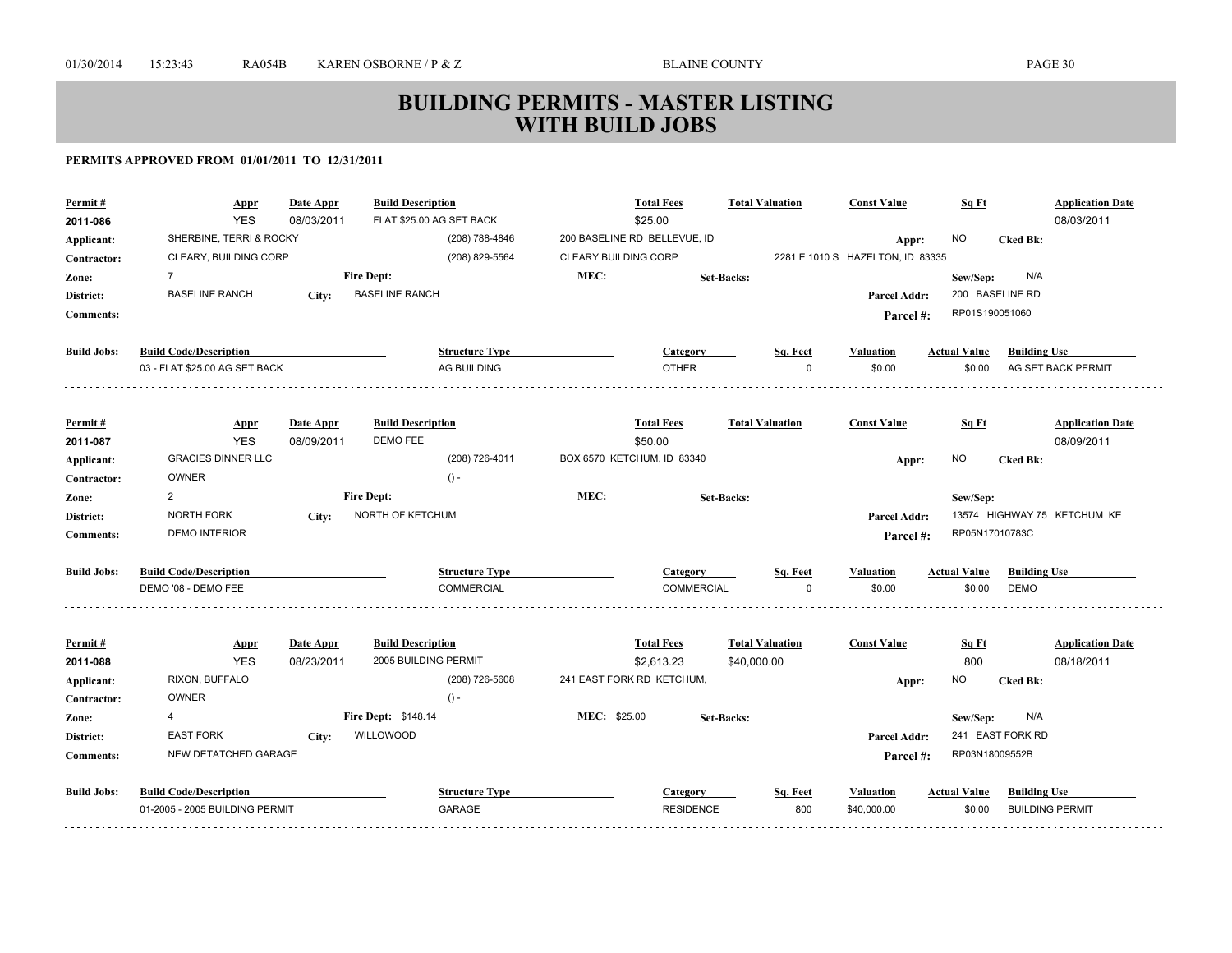| Permit#<br>2011-089       | Appr<br><b>YES</b><br>TORMEY, JOHN              | Date Appr<br>08/31/2011 | <b>Build Description</b><br>2005 BUILDING PERMIT<br>(208) 309-0646 | 120 YARROW LN KETCHUM,     | <b>Total Fees</b><br>\$307.42 | <b>Total Valuation</b><br>\$8,000.00 | <b>Const Value</b>            | Sq Ft<br>NO.        | <b>Application Date</b><br>08/18/2011<br><b>Cked Bk:</b> |
|---------------------------|-------------------------------------------------|-------------------------|--------------------------------------------------------------------|----------------------------|-------------------------------|--------------------------------------|-------------------------------|---------------------|----------------------------------------------------------|
| Applicant:<br>Contractor: | <b>OWNER</b>                                    |                         | $() -$                                                             |                            |                               |                                      | Appr:                         |                     |                                                          |
| Zone:                     | 2                                               |                         | Fire Dept: \$41.85                                                 | MEC:                       |                               | <b>Set-Backs:</b>                    |                               | Sew/Sep:            | N/A                                                      |
| District:                 | <b>HULEN MEADOWS</b>                            | City:                   | <b>HULEN MEADOWS 5</b>                                             |                            |                               |                                      | <b>Parcel Addr:</b>           | 120 YARROW LN       |                                                          |
| <b>Comments:</b>          | <b>REPLACE WINDOWS</b>                          |                         |                                                                    |                            |                               |                                      | Parcel #:                     | RP003200100030      |                                                          |
|                           |                                                 |                         |                                                                    |                            |                               |                                      |                               |                     |                                                          |
| <b>Build Jobs:</b>        | <b>Build Code/Description</b>                   |                         | <b>Structure Type</b>                                              |                            | Category                      | Sq. Feet                             | Valuation                     | <b>Actual Value</b> | <b>Building Use</b>                                      |
|                           | 01-2005 - 2005 BUILDING PERMIT                  |                         | <b>WINDOWS</b>                                                     |                            | <b>RESIDENCE</b>              | $\Omega$                             | \$8,000.00                    | \$0.00              | <b>BUILDING PERMIT</b>                                   |
|                           |                                                 |                         |                                                                    |                            |                               |                                      |                               |                     |                                                          |
| Permit#                   | Appr                                            | Date Appr               | <b>Build Description</b>                                           |                            | <b>Total Fees</b>             | <b>Total Valuation</b>               | <b>Const Value</b>            | Sq Ft               | <b>Application Date</b>                                  |
| 2011-090                  | <b>YES</b>                                      | 09/22/2011              | 2005 BUILDING PERMIT                                               |                            | \$30,415.81                   | \$3,100,000.00                       |                               | 8,254               | 08/22/2011                                               |
| Applicant:                | <b>FRIEDMAN, ROB</b>                            |                         | (310) 309-8484                                                     | 13416 HWY 75 KETCHUM,      |                               |                                      | Appr:                         | NO.                 | <b>Cked Bk:</b>                                          |
| Contractor:               | WILSON, DAVID                                   |                         | (208) 726-9776                                                     | <b>WILSON CONSTRUCTION</b> |                               |                                      | PO BOX 6770 KETCHUM. ID 83340 |                     |                                                          |
| Zone:                     | 2                                               |                         | <b>Fire Dept: \$3,633.30</b>                                       | <b>MEC: \$25.00</b>        |                               | <b>Set-Backs:</b>                    |                               | Sew/Sep:            | <b>BOND</b>                                              |
| District:                 | <b>BARLOW SUB</b>                               | City:                   | <b>BARLOW SUB</b>                                                  |                            |                               |                                      | <b>Parcel Addr:</b>           | 13412 HYW. 75       |                                                          |
| <b>Comments:</b>          | <b>NEW SFR AND GARAGE</b>                       |                         |                                                                    |                            |                               |                                      | Parcel#:                      | RP05N17023798F      |                                                          |
| <b>Build Jobs:</b>        | <b>Build Code/Description</b>                   |                         | <b>Structure Type</b>                                              |                            | Category                      | Sq. Feet                             | Valuation                     | <b>Actual Value</b> | <b>Building Use</b>                                      |
|                           | 01-2005 - 2005 BUILDING PERMIT                  |                         | <b>NEW SINGLE FAMILY</b>                                           |                            | <b>RESIDENCE</b>              | 8,254                                | \$3,100,000.00                | \$0.00              | <b>BUILDING PERMIT</b>                                   |
|                           |                                                 |                         |                                                                    |                            |                               |                                      |                               |                     |                                                          |
| Permit#                   | <u>Appr</u>                                     | Date Appr               | <b>Build Description</b>                                           |                            | <b>Total Fees</b>             | <b>Total Valuation</b>               | <b>Const Value</b>            | Sq Ft               | <b>Application Date</b>                                  |
| 2011-091                  | <b>YES</b>                                      | 09/15/2011              | 2005 BUILDING PERMIT                                               |                            | \$3,377.70                    | \$90,000.00                          |                               | 665                 | 08/24/2011                                               |
| Applicant:                | TAMIMI, ESSAM                                   |                         | (208) 578-2157                                                     | 222 WILLOW RD HAILEY,      |                               |                                      | Appr:                         | NO.                 | <b>Cked Bk:</b>                                          |
| Contractor:               | BISHOP, JIM                                     |                         | (208) 726-9717                                                     | <b>BISHOP BUILDERS</b>     |                               |                                      | PO BOX 1746 KETCHUM, 83340    |                     |                                                          |
| Zone:                     | 4                                               |                         | Fire Dept: \$252.20                                                | <b>MEC: \$25.00</b>        |                               | <b>Set-Backs:</b>                    |                               | Sew/Sep:            | N/A                                                      |
| District:                 | <b>ZINC SPUR</b>                                | City:                   | ZINC SPUR RANCH #2                                                 |                            |                               |                                      | Parcel Addr:                  |                     | 222 WILLOW RD HAILEY HA                                  |
| <b>Comments:</b>          | R3 ADDITION, BUILDSMART ENERGY CODE665 SQ. FEET |                         |                                                                    |                            |                               |                                      | Parcel#:                      | RP00635002024A      |                                                          |
| <b>Build Jobs:</b>        | <b>Build Code/Description</b>                   |                         | <b>Structure Type</b>                                              |                            | Category                      | Sq. Feet                             | <b>Valuation</b>              | <b>Actual Value</b> | <b>Building Use</b>                                      |
|                           | 01-2005 - 2005 BUILDING PERMIT                  |                         | ADDITION- RESIDENCE                                                |                            | <b>RESIDENCE</b>              | 665                                  | \$90,000.00                   | \$0.00              | <b>BUILDING PERMIT</b>                                   |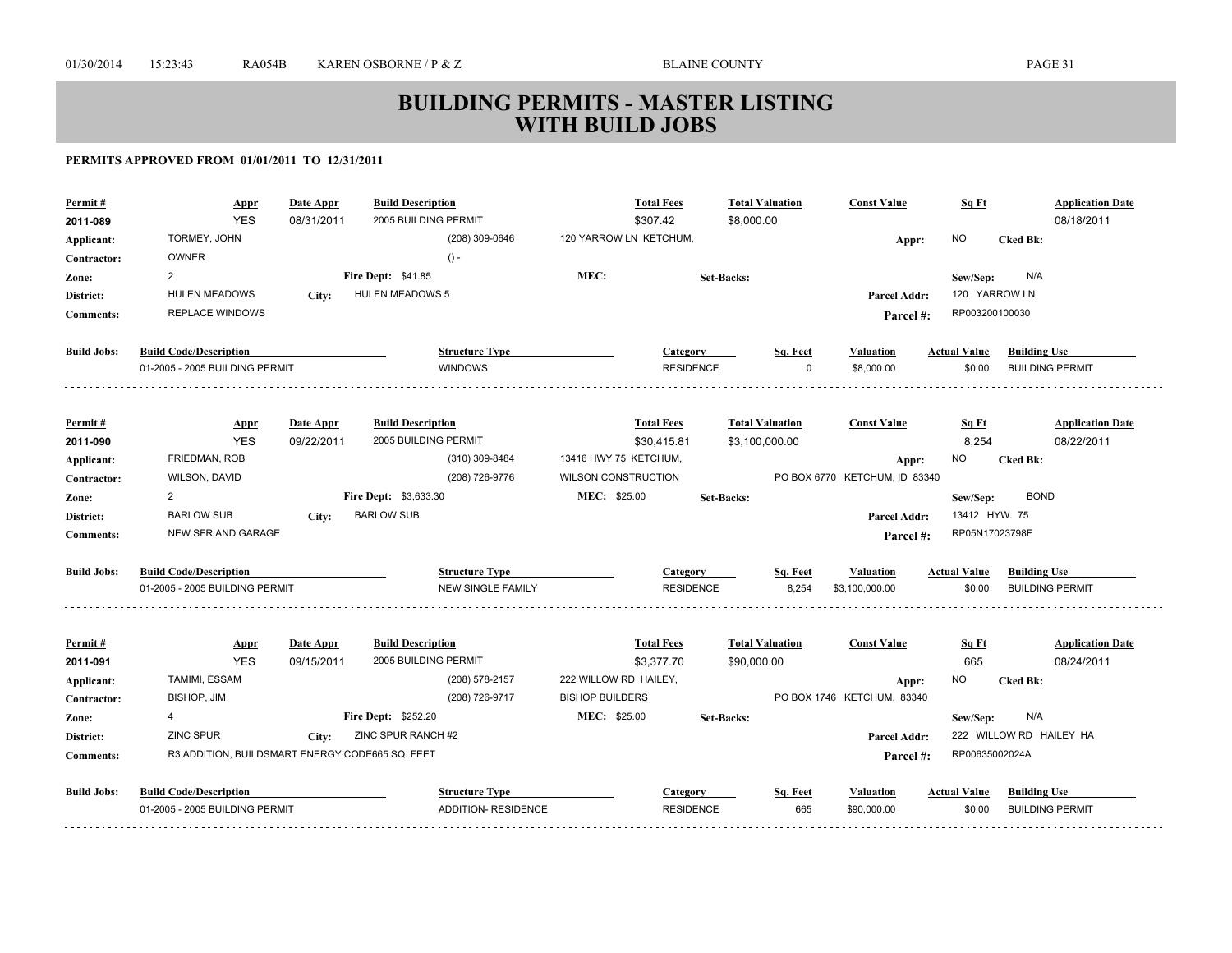| <b>YES</b><br>2005 BUILDING PERMIT<br>4,239<br>08/29/2011<br>2011-092<br>09/27/2011<br>\$6,898.79<br>\$400,000.00<br><b>BERTONI, CHUCK</b><br>(310) 994-7897<br>200 MALCOM LN BELLEVUE,<br><b>NO</b><br><b>Cked Bk:</b><br>Applicant:<br>Appr:<br>WEATHER VAN HOMES, JIM BOYD<br>878 MORNING SUN DR TWIN FALLS, ID 83301<br>(208) 733-4413<br>Contractor:<br>MEC: \$25.00<br>APPROVED<br>6<br><b>Fire Dept: \$731.51</b><br>Zone:<br>Set-Backs:<br>Sew/Sep:<br><b>GRIFFIN RANCH</b><br>200 MALCOM LN<br><b>GRIFFIN RANCH</b><br>District:<br>City:<br><b>Parcel Addr:</b><br>RP00269004037A<br>NEW SFR AND GARAGE<br><b>Comments:</b><br>Parcel #:<br><b>Build Code/Description</b><br><b>Build Jobs:</b><br><b>Structure Type</b><br><b>Actual Value</b><br><b>Building Use</b><br>Category<br>Sq. Feet<br><b>Valuation</b><br>01-2005 - 2005 BUILDING PERMIT<br><b>NEW SINGLE FAMILY</b><br><b>RESIDENCE</b><br>4,239<br>\$0.00<br><b>BUILDING PERMIT</b><br>\$400,000.00<br><b>Build Description</b><br><b>Total Fees</b><br><b>Total Valuation</b><br><b>Const Value</b><br><b>Application Date</b><br>Permit#<br>Date Appr<br>Sq Ft<br><b>Appr</b><br><b>YES</b><br>09/01/2011<br>2005 BUILDING PERMIT<br>\$987.00<br>\$35,000.00<br>1,220<br>08/29/2011<br>2011-093<br>DRACKETT, H.R. TRUSTEE<br>(208) 578-9200<br>79 GREENHORN RD KETCHUM,<br>NO<br><b>Cked Bk:</b><br>Applicant:<br>Appr:<br>EARTH & STRUCTURE,<br>(208) 764-2182<br><b>EARTH &amp; STRUCTURE</b><br>R.R. 1 BOX 1122 FAIRFIELD, ID 83327<br>Contractor:<br>MEC:<br>Fire Dept: \$134.36<br>3<br><b>Set-Backs:</b><br>N/A<br>Zone:<br>Sew/Sep:<br><b>GREENHORN</b><br>79 GREENHORN RD KETCHUM KE<br><b>GREENHORN</b><br>District:<br>City:<br>Parcel Addr:<br>RP002630000010<br><b>Comments:</b><br>Parcel #:<br><b>Build Jobs:</b><br><b>Build Code/Description</b><br><b>Structure Type</b><br>Sq. Feet<br><b>Valuation</b><br><b>Actual Value</b><br><b>Building Use</b><br>Category<br>01-2005 - 2005 BUILDING PERMIT<br><b>STORAGE</b><br><b>RESIDENCE</b><br>1,220<br>\$35,000.00<br>\$0.00<br><b>BUILDING PERMIT</b><br>Date Appr<br><b>Build Description</b><br><b>Total Fees</b><br><b>Total Valuation</b><br><b>Const Value</b><br><b>Application Date</b><br>Permit#<br><b>Appr</b><br><u>Sq Ft</u><br><b>YES</b><br>FLAT \$25.00 AG SET BACK<br>1,024<br>2011-094<br>09/08/2011<br>\$50.00<br>\$25,000.00<br>08/29/2011<br>NOBLE, KATHERINE<br>86 FREEDOM LOOP BELLEVUE, ID<br>(208) 720-2277<br>NO.<br><b>Cked Bk:</b><br>Applicant:<br>Appr:<br><b>OWNER</b><br>$() -$<br>Contractor:<br><b>Fire Dept:</b><br>MEC:<br>N/A<br>Set-Backs:<br>Sew/Sep:<br>Zone:<br>TRIANGLE<br><b>TRIANGLE</b><br>86 FREEDOM LOOP BELLEVUE BE<br>Parcel Addr:<br>District:<br>City:<br>RP01N19018105M<br><b>Comments:</b><br>Parcel #:<br><b>Build Jobs:</b><br><b>Build Code/Description</b><br><b>Structure Type</b><br><b>Building Use</b><br>Sq. Feet<br>Valuation<br><b>Actual Value</b><br>Category<br><b>OTHER</b><br>1,024<br>03 - FLAT \$25.00 AG SET BACK<br><b>AG BUILDING</b><br>\$25,000.00<br><b>BUILDING PERMIT</b><br>\$0.00 | Permit# | Appr | Date Appr | <b>Build Description</b> |  | <b>Total Fees</b> | <b>Total Valuation</b> | <b>Const Value</b> | Sq Ft | <b>Application Date</b> |
|---------------------------------------------------------------------------------------------------------------------------------------------------------------------------------------------------------------------------------------------------------------------------------------------------------------------------------------------------------------------------------------------------------------------------------------------------------------------------------------------------------------------------------------------------------------------------------------------------------------------------------------------------------------------------------------------------------------------------------------------------------------------------------------------------------------------------------------------------------------------------------------------------------------------------------------------------------------------------------------------------------------------------------------------------------------------------------------------------------------------------------------------------------------------------------------------------------------------------------------------------------------------------------------------------------------------------------------------------------------------------------------------------------------------------------------------------------------------------------------------------------------------------------------------------------------------------------------------------------------------------------------------------------------------------------------------------------------------------------------------------------------------------------------------------------------------------------------------------------------------------------------------------------------------------------------------------------------------------------------------------------------------------------------------------------------------------------------------------------------------------------------------------------------------------------------------------------------------------------------------------------------------------------------------------------------------------------------------------------------------------------------------------------------------------------------------------------------------------------------------------------------------------------------------------------------------------------------------------------------------------------------------------------------------------------------------------------------------------------------------------------------------------------------------------------------------------------------------------------------------------------------------------------------------------------------------------------------------------------------------------------------------------------------------------------------------------------------------------------------|---------|------|-----------|--------------------------|--|-------------------|------------------------|--------------------|-------|-------------------------|
|                                                                                                                                                                                                                                                                                                                                                                                                                                                                                                                                                                                                                                                                                                                                                                                                                                                                                                                                                                                                                                                                                                                                                                                                                                                                                                                                                                                                                                                                                                                                                                                                                                                                                                                                                                                                                                                                                                                                                                                                                                                                                                                                                                                                                                                                                                                                                                                                                                                                                                                                                                                                                                                                                                                                                                                                                                                                                                                                                                                                                                                                                                               |         |      |           |                          |  |                   |                        |                    |       |                         |
|                                                                                                                                                                                                                                                                                                                                                                                                                                                                                                                                                                                                                                                                                                                                                                                                                                                                                                                                                                                                                                                                                                                                                                                                                                                                                                                                                                                                                                                                                                                                                                                                                                                                                                                                                                                                                                                                                                                                                                                                                                                                                                                                                                                                                                                                                                                                                                                                                                                                                                                                                                                                                                                                                                                                                                                                                                                                                                                                                                                                                                                                                                               |         |      |           |                          |  |                   |                        |                    |       |                         |
|                                                                                                                                                                                                                                                                                                                                                                                                                                                                                                                                                                                                                                                                                                                                                                                                                                                                                                                                                                                                                                                                                                                                                                                                                                                                                                                                                                                                                                                                                                                                                                                                                                                                                                                                                                                                                                                                                                                                                                                                                                                                                                                                                                                                                                                                                                                                                                                                                                                                                                                                                                                                                                                                                                                                                                                                                                                                                                                                                                                                                                                                                                               |         |      |           |                          |  |                   |                        |                    |       |                         |
|                                                                                                                                                                                                                                                                                                                                                                                                                                                                                                                                                                                                                                                                                                                                                                                                                                                                                                                                                                                                                                                                                                                                                                                                                                                                                                                                                                                                                                                                                                                                                                                                                                                                                                                                                                                                                                                                                                                                                                                                                                                                                                                                                                                                                                                                                                                                                                                                                                                                                                                                                                                                                                                                                                                                                                                                                                                                                                                                                                                                                                                                                                               |         |      |           |                          |  |                   |                        |                    |       |                         |
|                                                                                                                                                                                                                                                                                                                                                                                                                                                                                                                                                                                                                                                                                                                                                                                                                                                                                                                                                                                                                                                                                                                                                                                                                                                                                                                                                                                                                                                                                                                                                                                                                                                                                                                                                                                                                                                                                                                                                                                                                                                                                                                                                                                                                                                                                                                                                                                                                                                                                                                                                                                                                                                                                                                                                                                                                                                                                                                                                                                                                                                                                                               |         |      |           |                          |  |                   |                        |                    |       |                         |
|                                                                                                                                                                                                                                                                                                                                                                                                                                                                                                                                                                                                                                                                                                                                                                                                                                                                                                                                                                                                                                                                                                                                                                                                                                                                                                                                                                                                                                                                                                                                                                                                                                                                                                                                                                                                                                                                                                                                                                                                                                                                                                                                                                                                                                                                                                                                                                                                                                                                                                                                                                                                                                                                                                                                                                                                                                                                                                                                                                                                                                                                                                               |         |      |           |                          |  |                   |                        |                    |       |                         |
|                                                                                                                                                                                                                                                                                                                                                                                                                                                                                                                                                                                                                                                                                                                                                                                                                                                                                                                                                                                                                                                                                                                                                                                                                                                                                                                                                                                                                                                                                                                                                                                                                                                                                                                                                                                                                                                                                                                                                                                                                                                                                                                                                                                                                                                                                                                                                                                                                                                                                                                                                                                                                                                                                                                                                                                                                                                                                                                                                                                                                                                                                                               |         |      |           |                          |  |                   |                        |                    |       |                         |
|                                                                                                                                                                                                                                                                                                                                                                                                                                                                                                                                                                                                                                                                                                                                                                                                                                                                                                                                                                                                                                                                                                                                                                                                                                                                                                                                                                                                                                                                                                                                                                                                                                                                                                                                                                                                                                                                                                                                                                                                                                                                                                                                                                                                                                                                                                                                                                                                                                                                                                                                                                                                                                                                                                                                                                                                                                                                                                                                                                                                                                                                                                               |         |      |           |                          |  |                   |                        |                    |       |                         |
|                                                                                                                                                                                                                                                                                                                                                                                                                                                                                                                                                                                                                                                                                                                                                                                                                                                                                                                                                                                                                                                                                                                                                                                                                                                                                                                                                                                                                                                                                                                                                                                                                                                                                                                                                                                                                                                                                                                                                                                                                                                                                                                                                                                                                                                                                                                                                                                                                                                                                                                                                                                                                                                                                                                                                                                                                                                                                                                                                                                                                                                                                                               |         |      |           |                          |  |                   |                        |                    |       |                         |
|                                                                                                                                                                                                                                                                                                                                                                                                                                                                                                                                                                                                                                                                                                                                                                                                                                                                                                                                                                                                                                                                                                                                                                                                                                                                                                                                                                                                                                                                                                                                                                                                                                                                                                                                                                                                                                                                                                                                                                                                                                                                                                                                                                                                                                                                                                                                                                                                                                                                                                                                                                                                                                                                                                                                                                                                                                                                                                                                                                                                                                                                                                               |         |      |           |                          |  |                   |                        |                    |       |                         |
|                                                                                                                                                                                                                                                                                                                                                                                                                                                                                                                                                                                                                                                                                                                                                                                                                                                                                                                                                                                                                                                                                                                                                                                                                                                                                                                                                                                                                                                                                                                                                                                                                                                                                                                                                                                                                                                                                                                                                                                                                                                                                                                                                                                                                                                                                                                                                                                                                                                                                                                                                                                                                                                                                                                                                                                                                                                                                                                                                                                                                                                                                                               |         |      |           |                          |  |                   |                        |                    |       |                         |
|                                                                                                                                                                                                                                                                                                                                                                                                                                                                                                                                                                                                                                                                                                                                                                                                                                                                                                                                                                                                                                                                                                                                                                                                                                                                                                                                                                                                                                                                                                                                                                                                                                                                                                                                                                                                                                                                                                                                                                                                                                                                                                                                                                                                                                                                                                                                                                                                                                                                                                                                                                                                                                                                                                                                                                                                                                                                                                                                                                                                                                                                                                               |         |      |           |                          |  |                   |                        |                    |       |                         |
|                                                                                                                                                                                                                                                                                                                                                                                                                                                                                                                                                                                                                                                                                                                                                                                                                                                                                                                                                                                                                                                                                                                                                                                                                                                                                                                                                                                                                                                                                                                                                                                                                                                                                                                                                                                                                                                                                                                                                                                                                                                                                                                                                                                                                                                                                                                                                                                                                                                                                                                                                                                                                                                                                                                                                                                                                                                                                                                                                                                                                                                                                                               |         |      |           |                          |  |                   |                        |                    |       |                         |
|                                                                                                                                                                                                                                                                                                                                                                                                                                                                                                                                                                                                                                                                                                                                                                                                                                                                                                                                                                                                                                                                                                                                                                                                                                                                                                                                                                                                                                                                                                                                                                                                                                                                                                                                                                                                                                                                                                                                                                                                                                                                                                                                                                                                                                                                                                                                                                                                                                                                                                                                                                                                                                                                                                                                                                                                                                                                                                                                                                                                                                                                                                               |         |      |           |                          |  |                   |                        |                    |       |                         |
|                                                                                                                                                                                                                                                                                                                                                                                                                                                                                                                                                                                                                                                                                                                                                                                                                                                                                                                                                                                                                                                                                                                                                                                                                                                                                                                                                                                                                                                                                                                                                                                                                                                                                                                                                                                                                                                                                                                                                                                                                                                                                                                                                                                                                                                                                                                                                                                                                                                                                                                                                                                                                                                                                                                                                                                                                                                                                                                                                                                                                                                                                                               |         |      |           |                          |  |                   |                        |                    |       |                         |
|                                                                                                                                                                                                                                                                                                                                                                                                                                                                                                                                                                                                                                                                                                                                                                                                                                                                                                                                                                                                                                                                                                                                                                                                                                                                                                                                                                                                                                                                                                                                                                                                                                                                                                                                                                                                                                                                                                                                                                                                                                                                                                                                                                                                                                                                                                                                                                                                                                                                                                                                                                                                                                                                                                                                                                                                                                                                                                                                                                                                                                                                                                               |         |      |           |                          |  |                   |                        |                    |       |                         |
|                                                                                                                                                                                                                                                                                                                                                                                                                                                                                                                                                                                                                                                                                                                                                                                                                                                                                                                                                                                                                                                                                                                                                                                                                                                                                                                                                                                                                                                                                                                                                                                                                                                                                                                                                                                                                                                                                                                                                                                                                                                                                                                                                                                                                                                                                                                                                                                                                                                                                                                                                                                                                                                                                                                                                                                                                                                                                                                                                                                                                                                                                                               |         |      |           |                          |  |                   |                        |                    |       |                         |
|                                                                                                                                                                                                                                                                                                                                                                                                                                                                                                                                                                                                                                                                                                                                                                                                                                                                                                                                                                                                                                                                                                                                                                                                                                                                                                                                                                                                                                                                                                                                                                                                                                                                                                                                                                                                                                                                                                                                                                                                                                                                                                                                                                                                                                                                                                                                                                                                                                                                                                                                                                                                                                                                                                                                                                                                                                                                                                                                                                                                                                                                                                               |         |      |           |                          |  |                   |                        |                    |       |                         |
|                                                                                                                                                                                                                                                                                                                                                                                                                                                                                                                                                                                                                                                                                                                                                                                                                                                                                                                                                                                                                                                                                                                                                                                                                                                                                                                                                                                                                                                                                                                                                                                                                                                                                                                                                                                                                                                                                                                                                                                                                                                                                                                                                                                                                                                                                                                                                                                                                                                                                                                                                                                                                                                                                                                                                                                                                                                                                                                                                                                                                                                                                                               |         |      |           |                          |  |                   |                        |                    |       |                         |
|                                                                                                                                                                                                                                                                                                                                                                                                                                                                                                                                                                                                                                                                                                                                                                                                                                                                                                                                                                                                                                                                                                                                                                                                                                                                                                                                                                                                                                                                                                                                                                                                                                                                                                                                                                                                                                                                                                                                                                                                                                                                                                                                                                                                                                                                                                                                                                                                                                                                                                                                                                                                                                                                                                                                                                                                                                                                                                                                                                                                                                                                                                               |         |      |           |                          |  |                   |                        |                    |       |                         |
|                                                                                                                                                                                                                                                                                                                                                                                                                                                                                                                                                                                                                                                                                                                                                                                                                                                                                                                                                                                                                                                                                                                                                                                                                                                                                                                                                                                                                                                                                                                                                                                                                                                                                                                                                                                                                                                                                                                                                                                                                                                                                                                                                                                                                                                                                                                                                                                                                                                                                                                                                                                                                                                                                                                                                                                                                                                                                                                                                                                                                                                                                                               |         |      |           |                          |  |                   |                        |                    |       |                         |
|                                                                                                                                                                                                                                                                                                                                                                                                                                                                                                                                                                                                                                                                                                                                                                                                                                                                                                                                                                                                                                                                                                                                                                                                                                                                                                                                                                                                                                                                                                                                                                                                                                                                                                                                                                                                                                                                                                                                                                                                                                                                                                                                                                                                                                                                                                                                                                                                                                                                                                                                                                                                                                                                                                                                                                                                                                                                                                                                                                                                                                                                                                               |         |      |           |                          |  |                   |                        |                    |       |                         |
|                                                                                                                                                                                                                                                                                                                                                                                                                                                                                                                                                                                                                                                                                                                                                                                                                                                                                                                                                                                                                                                                                                                                                                                                                                                                                                                                                                                                                                                                                                                                                                                                                                                                                                                                                                                                                                                                                                                                                                                                                                                                                                                                                                                                                                                                                                                                                                                                                                                                                                                                                                                                                                                                                                                                                                                                                                                                                                                                                                                                                                                                                                               |         |      |           |                          |  |                   |                        |                    |       |                         |
|                                                                                                                                                                                                                                                                                                                                                                                                                                                                                                                                                                                                                                                                                                                                                                                                                                                                                                                                                                                                                                                                                                                                                                                                                                                                                                                                                                                                                                                                                                                                                                                                                                                                                                                                                                                                                                                                                                                                                                                                                                                                                                                                                                                                                                                                                                                                                                                                                                                                                                                                                                                                                                                                                                                                                                                                                                                                                                                                                                                                                                                                                                               |         |      |           |                          |  |                   |                        |                    |       |                         |
|                                                                                                                                                                                                                                                                                                                                                                                                                                                                                                                                                                                                                                                                                                                                                                                                                                                                                                                                                                                                                                                                                                                                                                                                                                                                                                                                                                                                                                                                                                                                                                                                                                                                                                                                                                                                                                                                                                                                                                                                                                                                                                                                                                                                                                                                                                                                                                                                                                                                                                                                                                                                                                                                                                                                                                                                                                                                                                                                                                                                                                                                                                               |         |      |           |                          |  |                   |                        |                    |       |                         |
|                                                                                                                                                                                                                                                                                                                                                                                                                                                                                                                                                                                                                                                                                                                                                                                                                                                                                                                                                                                                                                                                                                                                                                                                                                                                                                                                                                                                                                                                                                                                                                                                                                                                                                                                                                                                                                                                                                                                                                                                                                                                                                                                                                                                                                                                                                                                                                                                                                                                                                                                                                                                                                                                                                                                                                                                                                                                                                                                                                                                                                                                                                               |         |      |           |                          |  |                   |                        |                    |       |                         |
|                                                                                                                                                                                                                                                                                                                                                                                                                                                                                                                                                                                                                                                                                                                                                                                                                                                                                                                                                                                                                                                                                                                                                                                                                                                                                                                                                                                                                                                                                                                                                                                                                                                                                                                                                                                                                                                                                                                                                                                                                                                                                                                                                                                                                                                                                                                                                                                                                                                                                                                                                                                                                                                                                                                                                                                                                                                                                                                                                                                                                                                                                                               |         |      |           |                          |  |                   |                        |                    |       |                         |
|                                                                                                                                                                                                                                                                                                                                                                                                                                                                                                                                                                                                                                                                                                                                                                                                                                                                                                                                                                                                                                                                                                                                                                                                                                                                                                                                                                                                                                                                                                                                                                                                                                                                                                                                                                                                                                                                                                                                                                                                                                                                                                                                                                                                                                                                                                                                                                                                                                                                                                                                                                                                                                                                                                                                                                                                                                                                                                                                                                                                                                                                                                               |         |      |           |                          |  |                   |                        |                    |       |                         |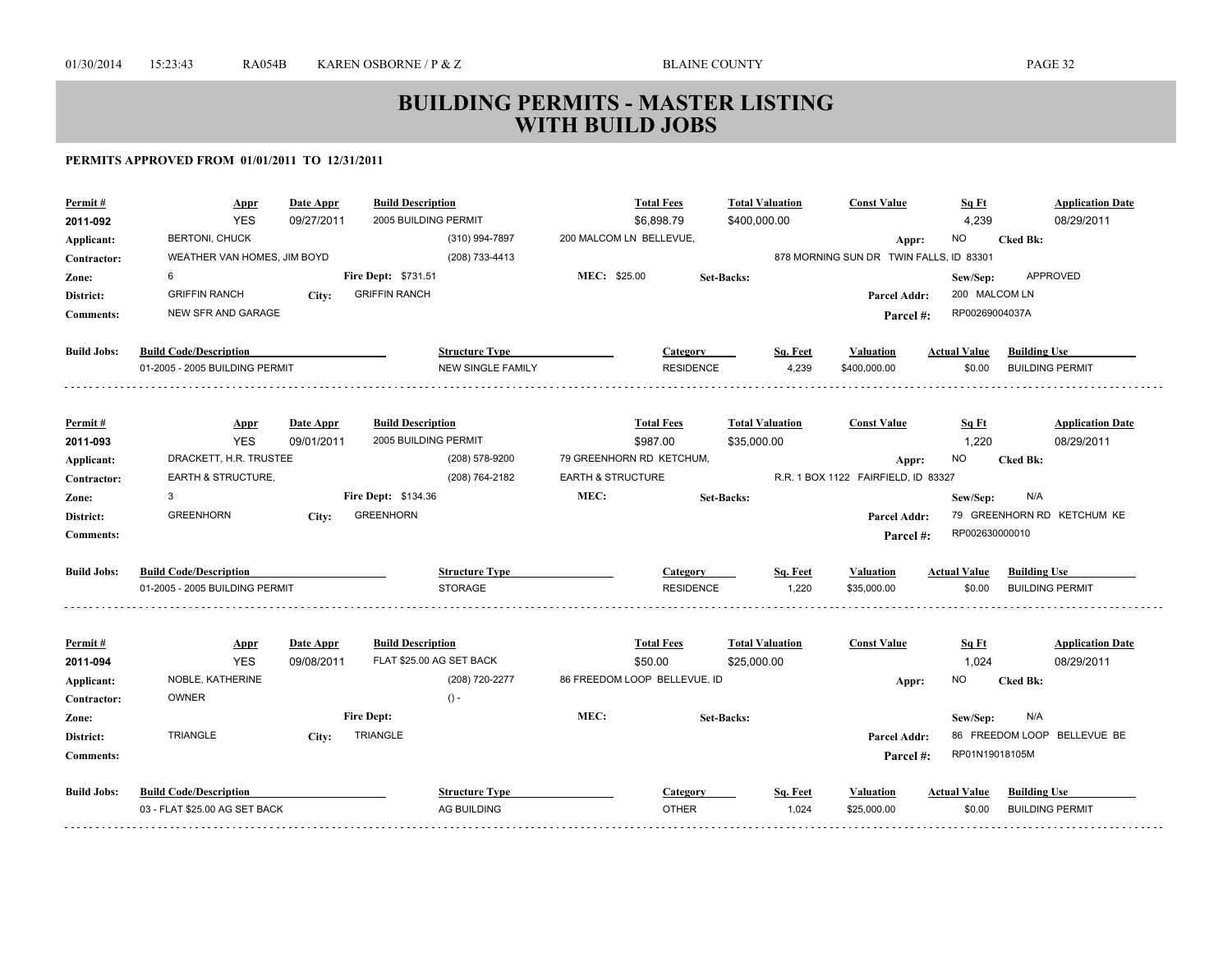| <b>BUSBY, TRACEY</b><br>(208) 720-3298<br>67 EAST FORK KETCHUM, ID<br>NO.<br>Applicant:<br>Appr:<br>(208) 726-4843<br>PO BOX 3233 KETCHUM, ID 83340<br>VANDENBERG, KEARNS, MCGINIS<br>Contractor:<br>3<br><b>Fire Dept: \$762.19</b><br><b>MEC: \$25.00</b><br>Set-Backs:<br>Sew/Sep:<br>Zone:<br><b>EAST FORK</b><br><b>EAST FORK</b><br>District:<br>City:<br><b>Parcel Addr:</b> | <b>Cked Bk:</b><br>N/A<br>67 EAST FORK RD<br>RP001610000020 |
|-------------------------------------------------------------------------------------------------------------------------------------------------------------------------------------------------------------------------------------------------------------------------------------------------------------------------------------------------------------------------------------|-------------------------------------------------------------|
|                                                                                                                                                                                                                                                                                                                                                                                     |                                                             |
|                                                                                                                                                                                                                                                                                                                                                                                     |                                                             |
|                                                                                                                                                                                                                                                                                                                                                                                     |                                                             |
|                                                                                                                                                                                                                                                                                                                                                                                     |                                                             |
| REPAIRS DUE TO FIRE, NO NEW FOOTPRINT, EXISTING SFR WITH ATTACHED GARAGE<br><b>Comments:</b><br>Parcel #:                                                                                                                                                                                                                                                                           |                                                             |
| <b>Build Jobs:</b><br><b>Build Code/Description</b><br><b>Structure Type</b><br>Sq. Feet<br><b>Actual Value</b><br>Category<br>Valuation                                                                                                                                                                                                                                            | <b>Building Use</b>                                         |
| 01-2005 - 2005 BUILDING PERMIT<br><b>FIRE RENOVATION</b><br><b>RESIDENCE</b><br>\$0.00<br>$\Omega$<br>\$420,000,00                                                                                                                                                                                                                                                                  | <b>BUILDING PERMIT</b>                                      |
| <b>Build Description</b><br><b>Total Fees</b><br><b>Total Valuation</b><br><b>Const Value</b><br>Permit#<br>Date Appr<br><u>Sq Ft</u><br><b>Appr</b>                                                                                                                                                                                                                                | <b>Application Date</b>                                     |
| <b>YES</b><br>08/31/2011<br>2005 BUILDING PERMIT<br>\$4,644.99<br>\$200,000.00<br>110<br>2011-096                                                                                                                                                                                                                                                                                   | 08/30/2011                                                  |
| ORPHAN, ANGELO<br>(408) 472-8100<br>114 COMFORT CIRCLE KETCHUM,<br>NO.<br>Applicant:<br>Appr:                                                                                                                                                                                                                                                                                       | <b>Cked Bk:</b>                                             |
| (208) 720-1711<br>CASCADE CONST.<br>ABBASINIA, ALEX<br>PO BOX 6258 KETCHUM. ID 83340<br>Contractor:                                                                                                                                                                                                                                                                                 |                                                             |
| 3<br><b>Fire Dept: \$424.71</b><br><b>MEC: \$25.00</b><br><b>Set-Backs:</b><br>Sew/Sep:<br>Zone:                                                                                                                                                                                                                                                                                    | N/A                                                         |
| SOUTH OF KETCHUM<br>SOUTHERN COMFORT<br>District:<br>City:<br><b>Parcel Addr:</b>                                                                                                                                                                                                                                                                                                   | 114 COMFORT CIRCLE                                          |
| EXISTING FOOTPRINT, EXISTING SEPTIC AND ACCESS<br><b>Comments:</b><br>Parcel #:                                                                                                                                                                                                                                                                                                     | RP005400000040                                              |
| <b>Build Jobs:</b><br><b>Build Code/Description</b><br><b>Structure Type</b><br><b>Actual Value</b><br>Sq. Feet<br><b>Valuation</b><br><b>Category</b>                                                                                                                                                                                                                              | <b>Building Use</b>                                         |
| 01-2005 - 2005 BUILDING PERMIT<br><b>ADDITION- RESIDENCE</b><br><b>RESIDENCE</b><br>110<br>\$200,000,00<br>\$0.00                                                                                                                                                                                                                                                                   | <b>BUILDING PERMIT</b>                                      |
| <b>Build Description</b><br><b>Total Fees</b><br><b>Total Valuation</b><br><b>Const Value</b><br>Permit#<br>Date Appr<br><u>Sq Ft</u><br><b>Appr</b>                                                                                                                                                                                                                                | <b>Application Date</b>                                     |
| 2005 BUILDING PERMIT<br><b>YES</b><br>299<br>09/08/2011<br>\$3,012.71<br>\$64,000.00<br>2011-097                                                                                                                                                                                                                                                                                    | 09/01/2011                                                  |
| BURGESS, DON & BONNIE<br>(310) 874-1297<br>201 W. SAGE RD HULEN,<br>NO.<br>Applicant:<br>Appr:                                                                                                                                                                                                                                                                                      | <b>Cked Bk:</b>                                             |
| FRITZ HOFFMAN COMPANY<br>P.O. BO9X 1290 KETCHUM. ID 83340<br>HOFFMAN, FRITZ<br>(208) 726-6968<br>Contractor:                                                                                                                                                                                                                                                                        |                                                             |
| <b>Fire Dept: \$202.52</b><br><b>MEC: \$25.00</b><br>2<br>Set-Backs:<br>Sew/Sep:<br>Zone:                                                                                                                                                                                                                                                                                           | 2037576                                                     |
| <b>HULEN MEADOWS</b><br>HULEN MEADOWS 1<br>District:<br>City:<br><b>Parcel Addr:</b>                                                                                                                                                                                                                                                                                                | 201 W SAGE RD                                               |
| 299 SQ.' OF CONDITIONED SPACE, NEW FURNACE AND NEW DUCT SYSTEM DESIGN REQUIRED/ ACCA MANUALS +<br><b>Comments:</b><br>Parcel #:<br>NEW DECK AND COVERED PORCH                                                                                                                                                                                                                       | RP003000020190                                              |
| <b>Build Jobs:</b><br><b>Build Code/Description</b><br><b>Structure Type</b><br><b>Actual Value</b><br>Sq. Feet<br><b>Valuation</b><br><b>Category</b>                                                                                                                                                                                                                              | <b>Building Use</b>                                         |
| <b>ADDITION- RESIDENCE</b><br>299<br>01-2005 - 2005 BUILDING PERMIT<br><b>RESIDENCE</b><br>\$64,000.00<br>\$0.00                                                                                                                                                                                                                                                                    | <b>BUILDING PERMIT</b>                                      |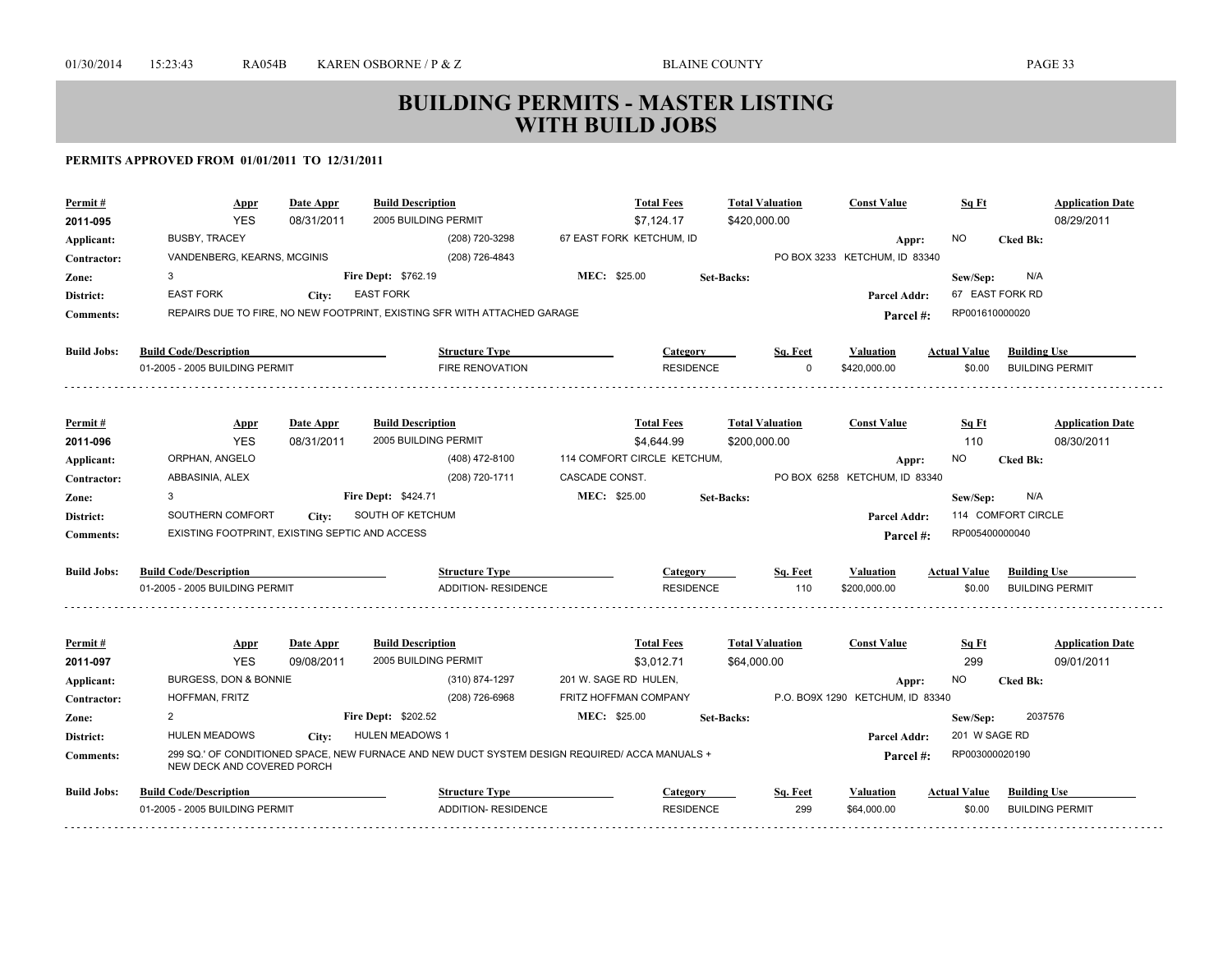| Permit#            | <b>Appr</b><br><b>YES</b>      | Date Appr<br>09/15/2011 | <b>Build Description</b><br>2005 BUILDING PERMIT |              | <b>Total Fees</b><br>\$223.18   | <b>Total Valuation</b><br>\$5,000.00 | <b>Const Value</b>            | Sq Ft               | <b>Application Date</b><br>09/12/2011 |
|--------------------|--------------------------------|-------------------------|--------------------------------------------------|--------------|---------------------------------|--------------------------------------|-------------------------------|---------------------|---------------------------------------|
| 2011-098           | <b>VERST, DAVID</b>            |                         | (208) 309-0016                                   |              | 200 LET 'ER BUCK RD HAILEY, ID  |                                      |                               | NO.                 |                                       |
| Applicant:         | <b>UNDECIDED</b>               |                         | $() -$                                           |              |                                 |                                      | Appr:                         |                     | <b>Cked Bk:</b>                       |
| Contractor:        | 5                              |                         | Fire Dept: \$30.38                               | MEC:         |                                 |                                      |                               |                     | N/A                                   |
| Zone:              | <b>INDIAN CREEK</b>            |                         | SAGEBRUSH                                        |              |                                 | <b>Set-Backs:</b>                    |                               | Sew/Sep:            | 200 LET 'ER BUCK RD                   |
| District:          | COVERED PORCH TO EXISTING BARN | City:                   |                                                  |              |                                 |                                      | <b>Parcel Addr:</b>           | RP005020000030      |                                       |
| <b>Comments:</b>   |                                |                         |                                                  |              |                                 |                                      | Parcel #:                     |                     |                                       |
| <b>Build Jobs:</b> | <b>Build Code/Description</b>  |                         | <b>Structure Type</b>                            |              | Category                        | Sq. Feet                             | <b>Valuation</b>              | <b>Actual Value</b> | <b>Building Use</b>                   |
|                    | 01-2005 - 2005 BUILDING PERMIT |                         | <b>ADDITION</b>                                  |              | <b>OTHER</b>                    | $\Omega$                             | \$5,000.00                    | \$0.00              | <b>BUILDING PERMIT</b>                |
|                    |                                |                         |                                                  |              |                                 |                                      |                               |                     |                                       |
| Permit#            | <b>Appr</b>                    | Date Appr               | <b>Build Description</b>                         |              | <b>Total Fees</b>               | <b>Total Valuation</b>               | <b>Const Value</b>            | Sq Ft               | <b>Application Date</b>               |
| 2011-099           | <b>YES</b>                     | 09/14/2011              | 2005 BUILDING PERMIT                             |              | \$2,512.00                      | \$35,000.00                          |                               |                     | 09/13/2011                            |
| Applicant:         | STEINER, SHARON & GENE         |                         | (208) 726-8059                                   |              | 161 BITTERROOT LANE KETCHUM, ID |                                      | Appr:                         | NO.                 | <b>Cked Bk:</b>                       |
| Contractor:        | POMEROY, CHARLIE               |                         | (208) 720-6524                                   |              |                                 |                                      | PO BOX 2487 KETCHUM, ID 83340 |                     |                                       |
| Zone:              | $\overline{2}$                 |                         | Fire Dept: \$134.36                              | MEC: \$25.00 |                                 | <b>Set-Backs:</b>                    |                               | Sew/Sep:            | N/A                                   |
| District:          | <b>HULEN MEADOWS</b>           | City:                   | <b>HULEN MEADOWS 2</b>                           |              |                                 |                                      | <b>Parcel Addr:</b>           |                     | 161 BOTTERROOT LN HULEN               |
| <b>Comments:</b>   | ALTERATION OF EXISTING         |                         |                                                  |              |                                 |                                      | Parcel #:                     | RP003050070030      |                                       |
| <b>Build Jobs:</b> | <b>Build Code/Description</b>  |                         | <b>Structure Type</b>                            |              | <b>Category</b>                 | Sq. Feet                             | <b>Valuation</b>              | <b>Actual Value</b> | <b>Building Use</b>                   |
|                    | 01-2005 - 2005 BUILDING PERMIT |                         | <b>ALTERATION</b>                                |              | <b>RESIDENCE</b>                | $\Omega$                             | \$35,000.00                   | \$0.00              | <b>BUILDING PERMIT</b>                |
| Permit#            | <b>Appr</b>                    | Date Appr               | <b>Build Description</b>                         |              | <b>Total Fees</b>               | <b>Total Valuation</b>               | <b>Const Value</b>            | Sq Ft               | <b>Application Date</b>               |
| 2011-100           | <b>YES</b>                     | 09/13/2011              | FLAT \$25.00 AG SET BACK                         |              | \$25.00                         |                                      |                               |                     | 09/13/2011                            |
| Applicant:         | SMITH, KEN                     |                         | (208) 788-3307                                   |              | 328 GLENDALE RD BELLEVUE, ID    |                                      | Appr:                         | NO                  | <b>Cked Bk:</b>                       |
| Contractor:        | WEST, BUILDERS BRYAN DILWORTH  |                         | (208) 309-1990                                   |              |                                 |                                      | 305 GLENDALE RD BELLEVUE, ID  |                     |                                       |
| Zone:              | 6                              |                         | <b>Fire Dept:</b>                                | MEC:         |                                 | Set-Backs:                           |                               | Sew/Sep:            | N/A                                   |
| District:          | POVERTY FLATS                  | City:                   | <b>POVERTY FLATS</b>                             |              |                                 |                                      | Parcel Addr:                  |                     | 328 GLENDALE RD BELLEVUE BE           |
| <b>Comments:</b>   |                                |                         |                                                  |              |                                 |                                      | Parcel #:                     | RP004700000050      |                                       |
| <b>Build Jobs:</b> | <b>Build Code/Description</b>  |                         | <b>Structure Type</b>                            |              | Category                        | Sq. Feet                             | Valuation                     | <b>Actual Value</b> | <b>Building Use</b>                   |
|                    | 03 - FLAT \$25.00 AG SET BACK  |                         | AG BUILDING                                      |              | <b>OTHER</b>                    | $\Omega$                             | \$0.00                        | \$0.00              | AG SET PERMIT                         |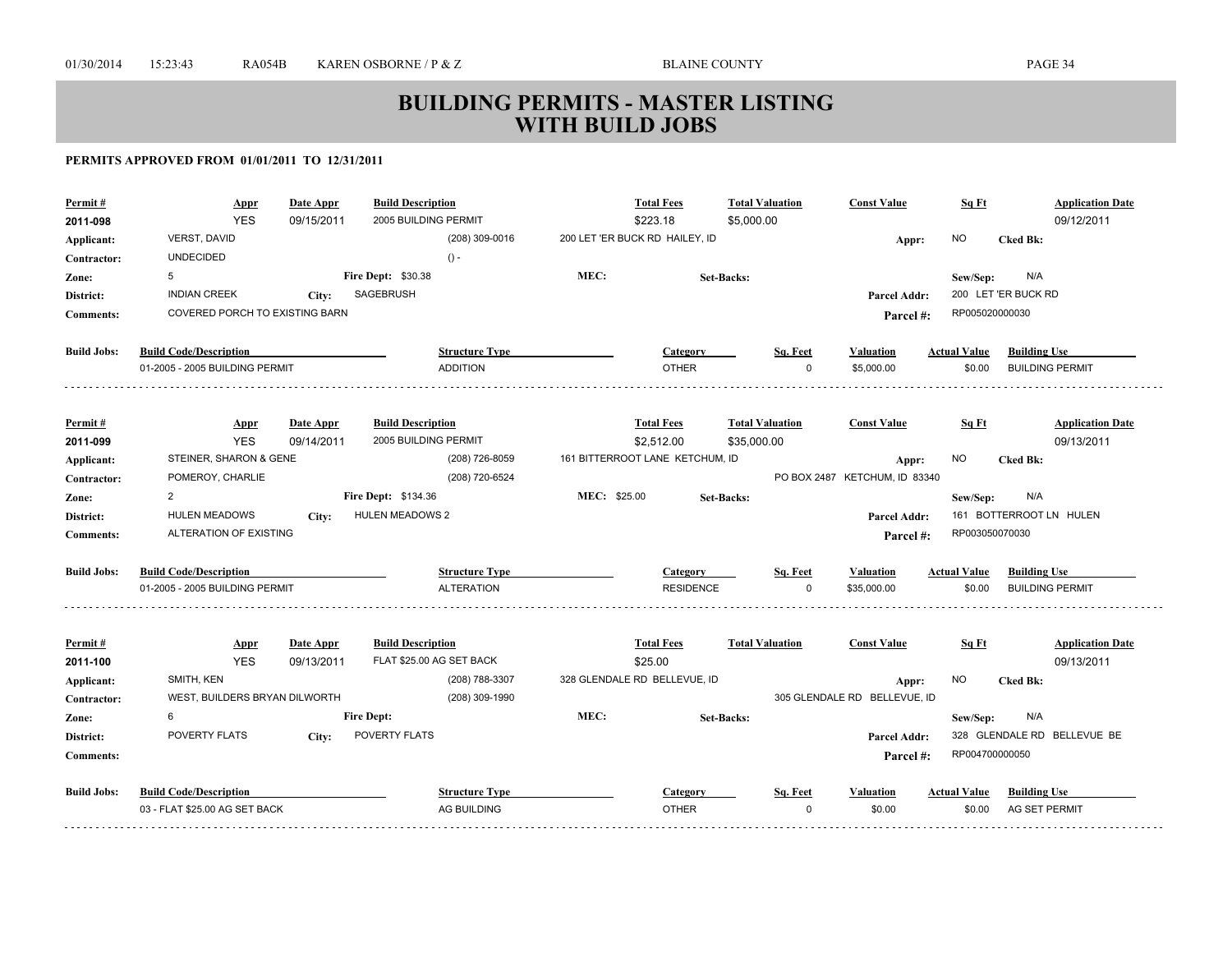| Permit#            | Appr                           | <b>Date Appr</b> | <b>Build Description</b><br>RE ROOF |                         | <b>Total Fees</b>                | <b>Total Valuation</b> |          | <b>Const Value</b>                  | Sq Ft               | <b>Application Date</b>    |
|--------------------|--------------------------------|------------------|-------------------------------------|-------------------------|----------------------------------|------------------------|----------|-------------------------------------|---------------------|----------------------------|
| 2011-101           | <b>YES</b>                     | 09/15/2011       |                                     |                         | \$783.75                         | \$70,000.00            |          |                                     | 5,500               | 09/15/2011                 |
| Applicant:         | PERENCHIO, JOHN & STEPHANIE    |                  | (208) 725-5510                      | 201 SEGO LN KETCHUM, ID |                                  |                        |          | Appr:                               | NO                  | <b>Cked Bk:</b>            |
| Contractor:        | CONRAD, PAUL                   |                  | (208) 726-3830                      | CONRAD BOTHERS INC      |                                  |                        |          | PO BOX 3432 HAILEY, ID 83333        |                     |                            |
| Zone:              | $\overline{2}$                 |                  | <b>Fire Dept:</b>                   | MEC:                    |                                  | <b>Set-Backs:</b>      |          |                                     | Sew/Sep:            | N/A                        |
| District:          | <b>HULEN MEADOWS</b>           | City:            | <b>HULEN MEADOWS 1</b>              |                         |                                  |                        |          | Parcel Addr:                        |                     | 303 MESQUITE LN KETCHUM KE |
| <b>Comments:</b>   |                                |                  |                                     |                         |                                  |                        |          | Parcel#:                            | RP00300002001A      |                            |
| <b>Build Jobs:</b> | <b>Build Code/Description</b>  |                  | <b>Structure Type</b>               |                         | Category                         |                        | Sq. Feet | <b>Valuation</b>                    | <b>Actual Value</b> | <b>Building Use</b>        |
|                    | 02 - RE ROOF                   |                  | <b>RE-ROOFING</b>                   |                         | <b>RESIDENCE</b>                 |                        | 5,500    | \$70,000.00                         | \$0.00              | RE-ROOF                    |
|                    |                                |                  |                                     |                         |                                  |                        |          |                                     |                     |                            |
| Permit#            | <b>Appr</b>                    | Date Appr        | <b>Build Description</b>            |                         | <b>Total Fees</b>                | <b>Total Valuation</b> |          | <b>Const Value</b>                  | Sq Ft               | <b>Application Date</b>    |
| 2011-102           | <b>YES</b>                     | 09/19/2011       | <b>RE ROOF</b>                      |                         | \$153.25                         | \$7,083.00             |          |                                     |                     | 09/19/2011                 |
| Applicant:         | JONAS, JOHN                    |                  | (208) 788-8378                      | 114 WILLOW HAILEY, ID   |                                  |                        |          | Appr:                               | NO.                 | <b>Cked Bk:</b>            |
| Contractor:        | ROOFING, SUN VALLEY            |                  | (208) 788-8378                      |                         |                                  |                        |          | 4261 GLENBROOK DR HAILEY, ID 83333  |                     |                            |
| Zone:              | 4                              |                  | <b>Fire Dept:</b>                   | MEC:                    |                                  | <b>Set-Backs:</b>      |          |                                     | Sew/Sep:            | N/A                        |
| District:          | <b>ZINC SPUR</b>               | City:            | ZINC SPUR RANCH #1                  |                         |                                  |                        |          | Parcel Addr:                        | 114 WILLOW          |                            |
| <b>Comments:</b>   |                                |                  |                                     |                         |                                  |                        |          | Parcel#:                            | RP006300010060      |                            |
| <b>Build Jobs:</b> | <b>Build Code/Description</b>  |                  | <b>Structure Type</b>               |                         | Category                         |                        | Sq. Feet | <b>Valuation</b>                    | <b>Actual Value</b> | <b>Building Use</b>        |
|                    | 02 - RE ROOF                   |                  | <b>RE-ROOFING</b>                   |                         | <b>RESIDENCE</b>                 |                        | $\Omega$ | \$7,083.00                          | \$0.00              | RE-ROOF                    |
|                    |                                |                  |                                     |                         |                                  |                        |          |                                     |                     |                            |
| Permit#            | <b>Appr</b>                    | Date Appr        | <b>Build Description</b>            |                         | <b>Total Fees</b>                | <b>Total Valuation</b> |          | <b>Const Value</b>                  | Sq Ft               | <b>Application Date</b>    |
| 2011-103           | <b>YES</b>                     | 09/20/2011       | 2005 BUILDING PERMIT                |                         | \$60.14                          |                        |          |                                     |                     | 09/20/2011                 |
| Applicant:         | MATTHEWS, DICK                 |                  | $() -$                              |                         | 237 ALTURAS DR KETCHUM, ID 83340 |                        |          | Appr:                               | NO                  | <b>Cked Bk:</b>            |
| Contractor:        | DILWORTH, BRYON                |                  | (208) 309-1990                      | <b>BUILDERS WEST</b>    |                                  |                        |          | 305 GLENDALE RD. BELLEVUE, ID 83313 |                     |                            |
| Zone:              | 3                              |                  | <b>Fire Dept:</b>                   | MEC:                    |                                  | <b>Set-Backs:</b>      |          |                                     | Sew/Sep:            |                            |
| District:          | <b>ALTURAS VISTA</b>           | City:            | <b>ALTURAS VISTA</b>                |                         |                                  |                        |          | Parcel Addr:                        |                     | 237 ALTURAS DR             |
| <b>Comments:</b>   | <b>RENEWAL</b>                 |                  |                                     |                         |                                  |                        |          | Parcel#:                            | RP000150020050      |                            |
| <b>Build Jobs:</b> | <b>Build Code/Description</b>  |                  | <b>Structure Type</b>               |                         | Category                         |                        | Sq. Feet | <b>Valuation</b>                    | <b>Actual Value</b> | <b>Building Use</b>        |
|                    | 01-2005 - 2005 BUILDING PERMIT |                  | <b>RENEWAL</b>                      |                         | <b>RESIDENCE</b>                 |                        | $\Omega$ | \$0.00                              | \$0.00              | <b>BUILDING PERMIT</b>     |
|                    |                                |                  |                                     |                         |                                  |                        |          |                                     |                     |                            |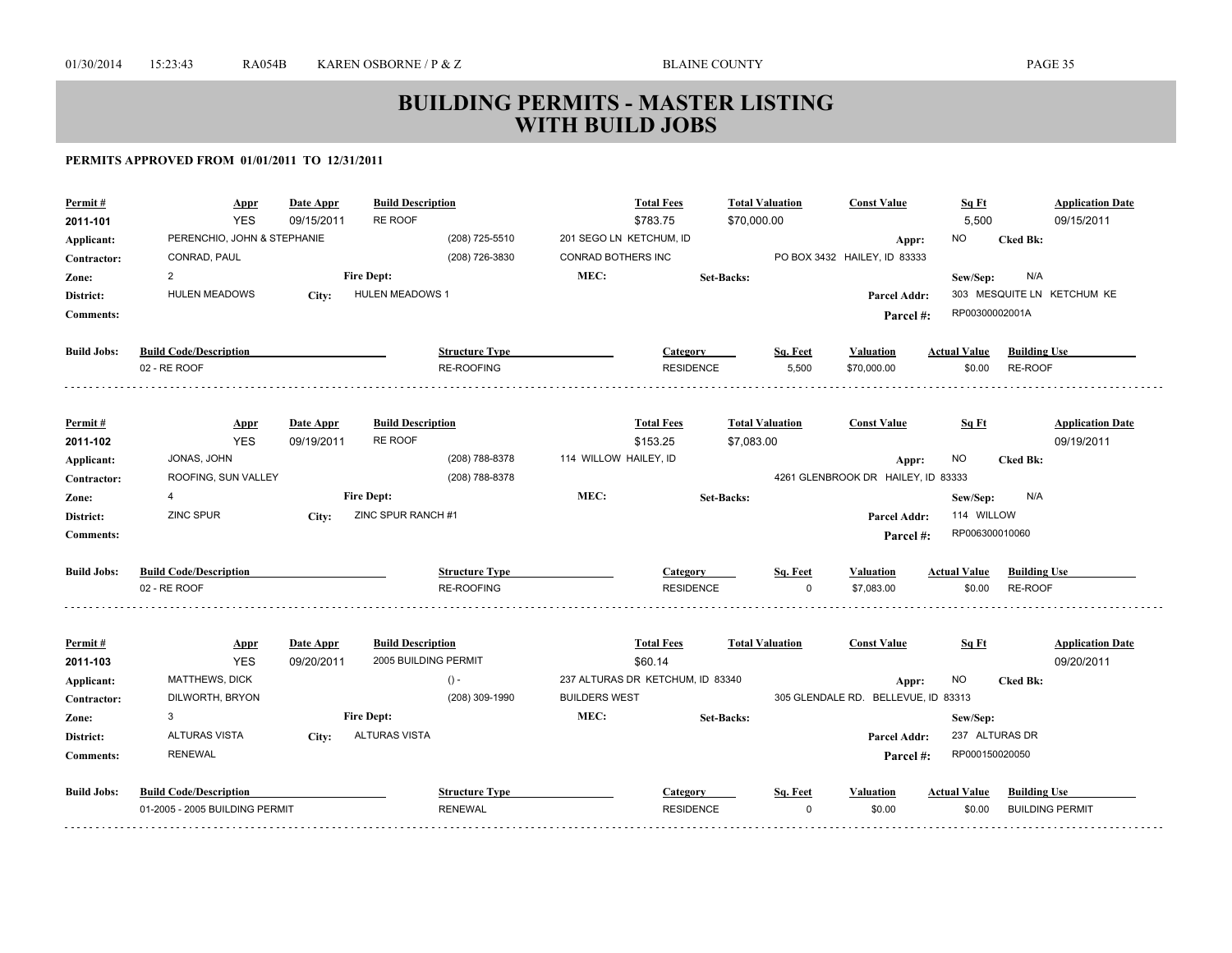| <b>YES</b><br>2005 BUILDING PERMIT<br>475<br>2011-105<br>10/06/2011<br>\$2,228.57<br>\$23,000.00<br>CITY OF HAILEY LIONS PARK- WRLT PROJECT<br>11 CROY CREEK RD HAILEY,<br>(208) 788-3947<br>ΝO<br><b>Cked Bk:</b><br>Applicant:<br>Appr: | 09/21/2011              |
|-------------------------------------------------------------------------------------------------------------------------------------------------------------------------------------------------------------------------------------------|-------------------------|
|                                                                                                                                                                                                                                           |                         |
|                                                                                                                                                                                                                                           |                         |
| PRODUCTS, SAWTOOTH WOOD<br>775 S MAIN BELLEVUE, ID<br>(208) 788-4705<br>Contractor:                                                                                                                                                       |                         |
| MEC:<br><b>Fire Dept: \$99.18</b><br>5<br>N/A<br><b>Set-Backs:</b><br>Zone:<br>Sew/Sep:                                                                                                                                                   |                         |
| <b>CROY</b><br>11 CROY CREEK RD<br><b>BULLION CREEK</b><br>District:<br>City:<br>Parcel Addr:                                                                                                                                             |                         |
| <b>U-1 COMMERCIAL USE</b><br>RP02N180092900<br><b>Comments:</b><br>Parcel #:                                                                                                                                                              |                         |
| <b>Build Code/Description</b><br><b>Build Jobs:</b><br><b>Structure Type</b><br>Sq. Feet<br><b>Actual Value</b><br>Category<br>Valuation                                                                                                  | <b>Building Use</b>     |
| <b>UTILITY</b><br><b>OTHER</b><br>475<br>01-2005 - 2005 BUILDING PERMIT<br>\$23,000.00<br>\$0.00                                                                                                                                          | <b>BUILDING PERMIT</b>  |
| <b>Date Appr</b><br><b>Build Description</b><br><b>Total Fees</b><br><b>Total Valuation</b><br><b>Const Value</b><br>Sq Ft<br>Permit#                                                                                                     | <b>Application Date</b> |
| <b>Appr</b><br><b>YES</b><br>10/18/2011<br>2005 BUILDING PERMIT<br>\$8,025.69<br>\$500,000.00<br>811<br>2011-106                                                                                                                          | 09/21/2011              |
| BAILEY, WILL & MCNAIR<br>(919) 428-0580<br>630 PAINTBRUSH LN KETHCUM, ID<br>NO<br><b>Cked Bk:</b><br>Applicant:<br>Appr:                                                                                                                  |                         |
| LEE GILMAN BUILDERS<br>GILMAN, LEE<br>(208) 720-1643<br>PO BOX 5348 KETCHUM, ID 83340<br>Contractor:                                                                                                                                      |                         |
| MEC: \$25.00<br>2<br><b>Fire Dept: \$884.91</b><br><b>Set-Backs:</b><br>Sew/Sep:<br>Zone:                                                                                                                                                 | 704942                  |
| <b>HULEN MEADOWS 5</b><br>630 PAINTBRUSH LN<br><b>HULEN MEADOWS</b><br>District:<br>Parcel Addr:<br>City:                                                                                                                                 |                         |
| ADDITION HERS TARGET OF 84<br>RP003200110040<br><b>Comments:</b><br>Parcel #:                                                                                                                                                             |                         |
|                                                                                                                                                                                                                                           |                         |
| <b>Build Code/Description</b><br><b>Build Jobs:</b><br><b>Structure Type</b><br><b>Actual Value</b><br>Category<br>Sq. Feet<br>Valuation                                                                                                  | <b>Building Use</b>     |
| <b>ADDITION- RESIDENCE</b><br>811<br>01-2005 - 2005 BUILDING PERMIT<br><b>RESIDENCE</b><br>\$500,000.00<br>\$0.00                                                                                                                         | <b>BUILDING PERMIT</b>  |
| <b>Build Description</b><br><b>Total Fees</b><br><b>Total Valuation</b><br><b>Const Value</b><br>Sq Ft<br>Permit#<br>Date Appr<br><b>Appr</b>                                                                                             | <b>Application Date</b> |
| <b>YES</b><br>2005 BUILDING PERMIT<br>783<br>2011-108<br>10/11/2011<br>\$3,293.48<br>\$84,000.00                                                                                                                                          | 09/28/2011              |
| AGNEW, KATHY & DEREK<br>94 EAST FORK RD KETCHUM, ID<br>(208) 788-2198<br>ΝO<br>Applicant:<br><b>Cked Bk:</b><br>Appr:                                                                                                                     |                         |
| <b>OWNER</b><br>$() -$<br>Contractor:                                                                                                                                                                                                     |                         |
| MEC: \$25.00<br>Fire Dept: \$240.74<br>$\overline{4}$<br>N/A<br><b>Set-Backs:</b><br>Sew/Sep:<br>Zone:                                                                                                                                    |                         |
| <b>EAST FORK</b><br>WILLOWOOD<br>94 EAST FORK RD<br>District:<br><b>Parcel Addr:</b><br>City:                                                                                                                                             |                         |
| GARAGE + ADDITION 299 SQ. FT<br>RP00590002035A<br><b>Comments:</b><br>Parcel #:                                                                                                                                                           |                         |
| <b>Build Jobs:</b><br><b>Build Code/Description</b><br><b>Structure Type</b><br><b>Actual Value</b><br><b>Category</b><br>Sq. Feet<br>Valuation                                                                                           | <b>Building Use</b>     |
| 783<br>01-2005 - 2005 BUILDING PERMIT<br>GARAGE<br><b>RESIDENCE</b><br>\$84,000.00<br>\$0.00                                                                                                                                              | <b>BUILDING PERMIT</b>  |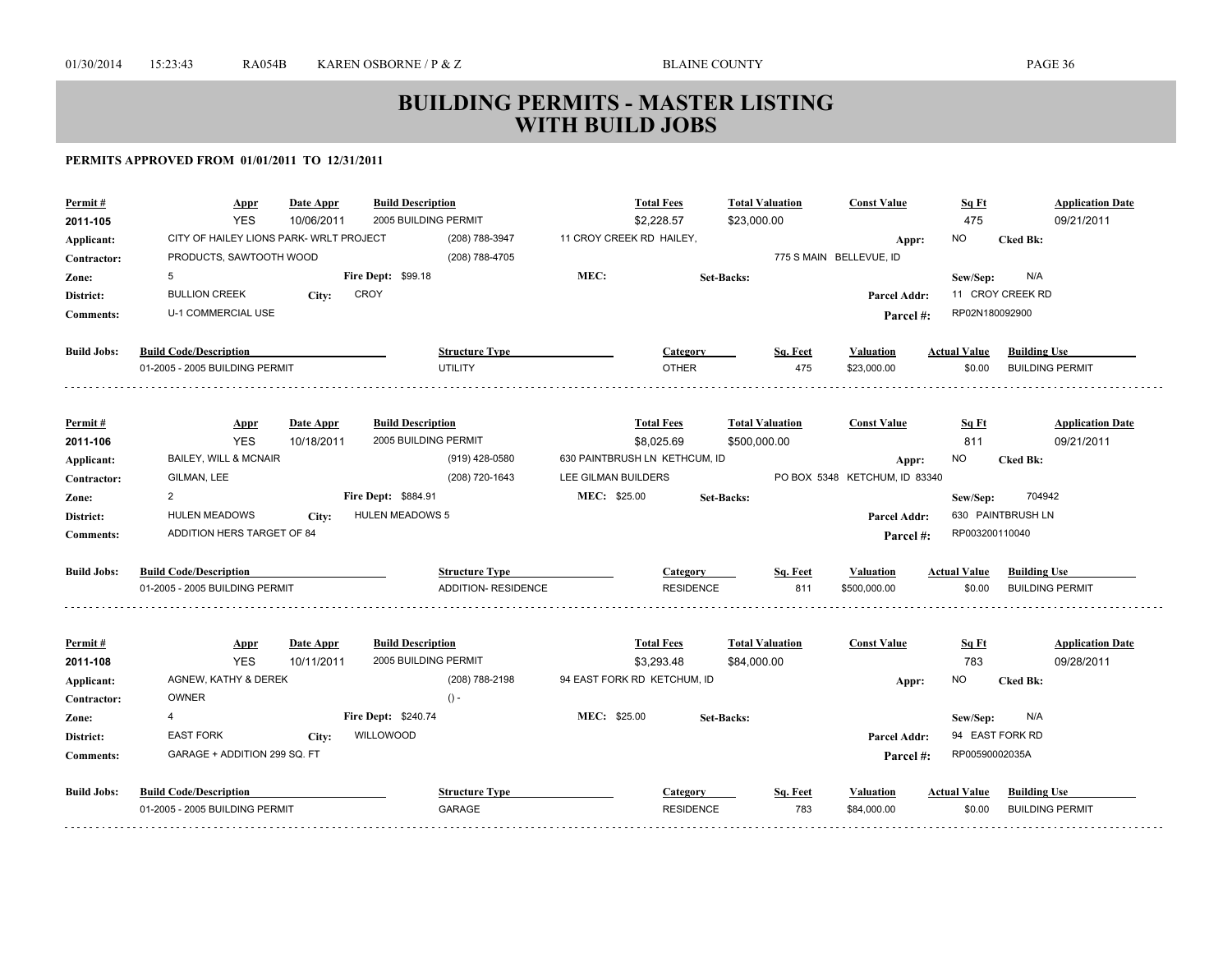| Permit #           | <b>Appr</b>                    | Date Appr  | <b>Build Description</b>                                   |                    | <b>Total Fees</b>            | <b>Total Valuation</b> | <b>Const Value</b>           | Sq Ft                      | <b>Application Date</b> |
|--------------------|--------------------------------|------------|------------------------------------------------------------|--------------------|------------------------------|------------------------|------------------------------|----------------------------|-------------------------|
| 2011-109           | <b>YES</b>                     | 10/05/2011 | 2005 BUILDING PERMIT                                       |                    | \$2,886.36                   | \$55,000.00            |                              | 324                        | 09/28/2011              |
| Applicant:         | PLAYER, GORDON                 |            | (208) 309-5000                                             |                    | 30 S CLUB VIEW DR HAILEY, ID |                        | Appr:                        | <b>NO</b>                  | <b>Cked Bk:</b>         |
| Contractor:        | YOUNG, DAN                     |            | (208) 725-2001                                             | YOUNG CONSTRUCTION |                              |                        | BOX 4936 KETCHUM, ID 83340   |                            |                         |
| Zone:              | 4                              |            | Fire Dept: \$185.32                                        | MEC: \$25.00       |                              | Set-Backs:             |                              | Sew/Sep:                   | N/A                     |
| District:          | <b>VALLEY CLUB</b>             | City:      | <b>MID VALLEY</b>                                          |                    |                              |                        | <b>Parcel Addr:</b>          |                            | 30 S CLUB VIEW DR       |
| <b>Comments:</b>   |                                |            | EXISTING COVERED PORCH TO BE ENCLOSED TO CONDITIONED SPACE |                    |                              |                        | Parcel #:                    | RP005690000830             |                         |
| <b>Build Jobs:</b> | <b>Build Code/Description</b>  |            | <b>Structure Type</b>                                      |                    | Category                     | Sq. Feet               | Valuation                    | <b>Actual Value</b>        | <b>Building Use</b>     |
|                    | 01-2005 - 2005 BUILDING PERMIT |            | <b>ADDITION- RESIDENCE</b>                                 |                    | <b>RESIDENCE</b>             | 324                    | \$55,000.00                  | \$0.00                     | <b>BUILDING PERMIT</b>  |
|                    |                                |            |                                                            |                    |                              |                        |                              |                            |                         |
| Permit#            | <b>Appr</b>                    | Date Appr  | <b>Build Description</b>                                   |                    | <b>Total Fees</b>            | <b>Total Valuation</b> | <b>Const Value</b>           | Sq Ft                      | <b>Application Date</b> |
| 2011-110           | <b>YES</b>                     | 09/28/2011 | 2005 BUILDING PERMIT                                       |                    |                              |                        |                              | 2,000                      | 09/28/2011              |
| Applicant:         | POTTER, MARY MAY               |            | (208) 788-3413<br>(208) 788-3737                           |                    | 101 TIMBER WAY KETCHUM,      |                        | Appr:<br>PO 2099 HAILEY, ID  | NO                         | <b>Cked Bk:</b>         |
| Contractor:        | FLADE, GORDON<br>3             |            | <b>Fire Dept:</b>                                          | MEC:               |                              |                        |                              |                            | N/A                     |
| Zone:              | MIDVALLEY (NEAR GREENH City:   |            | <b>TIMBERVIEW TERRACE</b>                                  |                    |                              | <b>Set-Backs:</b>      | <b>Parcel Addr:</b>          | Sew/Sep:<br>101 TIMBER WAY |                         |
| District:          |                                |            |                                                            |                    |                              |                        |                              | RP005700020020             |                         |
| <b>Comments:</b>   |                                |            |                                                            |                    |                              |                        | Parcel#:                     |                            |                         |
| <b>Build Jobs:</b> | <b>Build Code/Description</b>  |            | <b>Structure Type</b>                                      |                    | Category                     | Sq. Feet               | <b>Valuation</b>             | <b>Actual Value</b>        | <b>Building Use</b>     |
|                    | 01-2005 - 2005 BUILDING PERMIT |            | <b>RE-ROOFING</b>                                          |                    | <b>RESIDENCE</b>             | 2,000                  | \$0.00                       | \$0.00                     | RE-ROOF                 |
|                    |                                |            |                                                            |                    |                              |                        |                              |                            |                         |
| Permit#            | <b>Appr</b>                    | Date Appr  | <b>Build Description</b>                                   |                    | <b>Total Fees</b>            | <b>Total Valuation</b> | <b>Const Value</b>           | Sq Ft                      | <b>Application Date</b> |
| 2011-111           | <b>YES</b>                     | 10/03/2011 | FLAT \$25.00 AG SET BACK                                   |                    | \$25.00                      |                        |                              | 4,800                      | 09/28/2011              |
| Applicant:         | <b>BROWN RANCH INC</b>         |            | (208) 788-2143                                             |                    | 247 GLENDALE RD BELLEVUE, ID |                        | Appr:                        | NO                         | <b>Cked Bk:</b>         |
| Contractor:        | <b>WEST, BUILDERS</b>          |            | (208) 788-0990<br><b>Fire Dept:</b>                        | MEC:               |                              |                        | 305 GLENDALE RD BELLEVUE, ID |                            |                         |
| Zone:              | 6<br>INDUSTRIAL PARK AREA      |            | <b>GLENDALE</b>                                            |                    |                              | <b>Set-Backs:</b>      |                              | Sew/Sep:<br>247 GLENDALE   | N/A                     |
| District:          |                                | City:      |                                                            |                    |                              |                        | Parcel Addr:                 | RP01N180140590             |                         |
| <b>Comments:</b>   |                                |            |                                                            |                    |                              |                        | Parcel #:                    |                            |                         |
| <b>Build Jobs:</b> | <b>Build Code/Description</b>  |            | <b>Structure Type</b>                                      |                    | Category                     | Sq. Feet               | <b>Valuation</b>             | <b>Actual Value</b>        | <b>Building Use</b>     |
|                    | 03 - FLAT \$25.00 AG SET BACK  |            | AG BUILDING                                                |                    | <b>OTHER</b>                 | 4,800                  | \$0.00                       | \$0.00                     | AG SET PERMIT           |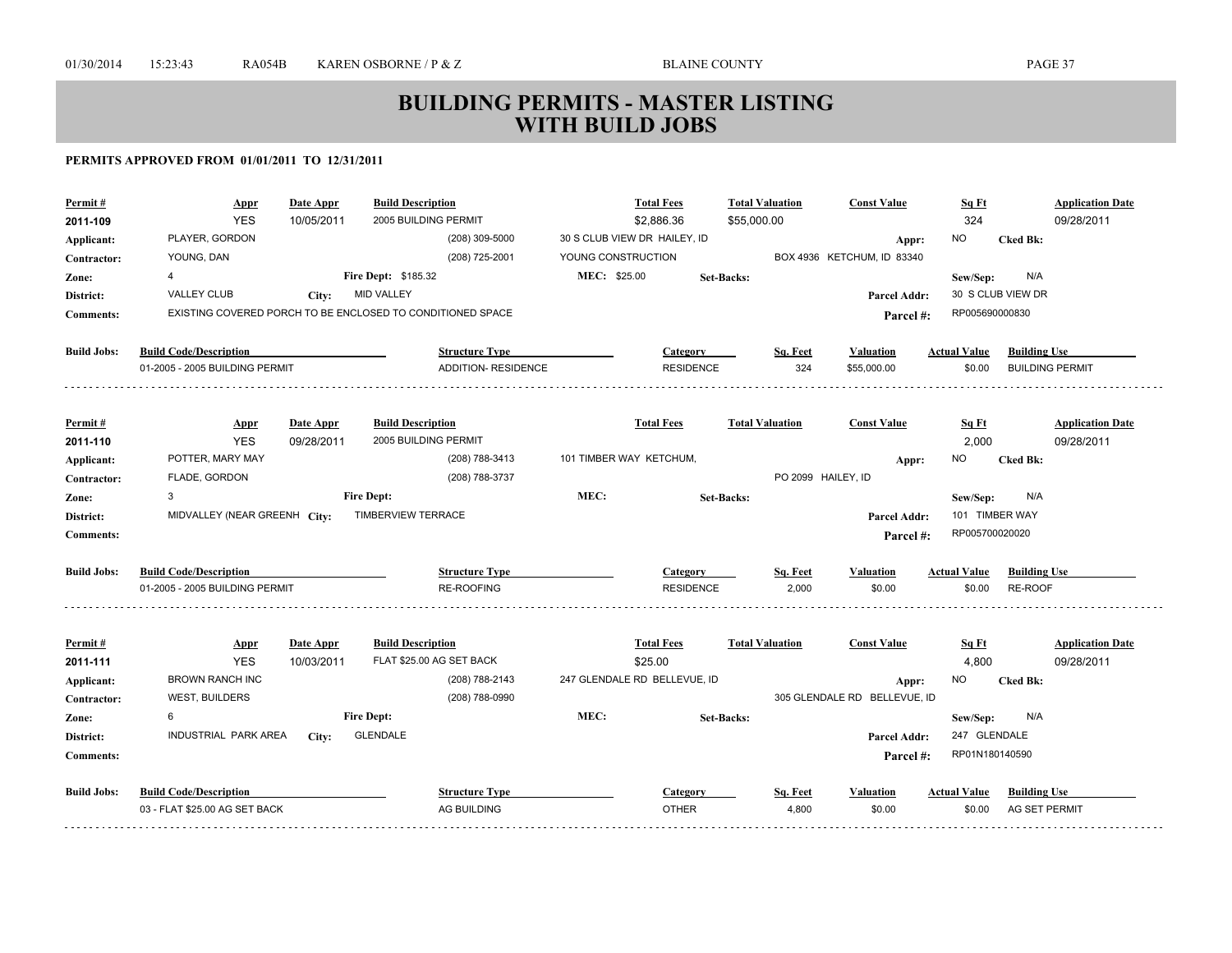| Permit #<br>2011-112      | <b>Appr</b><br><b>YES</b>                       | Date Appr<br>10/05/2011 | <b>Build Description</b><br>FLAT \$25.00 AG SET BACK |      | <b>Total Fees</b><br>\$25.00                | <b>Total Valuation</b> | <b>Const Value</b>                     | Sq Ft               | <b>Application Date</b><br>10/06/2011 |
|---------------------------|-------------------------------------------------|-------------------------|------------------------------------------------------|------|---------------------------------------------|------------------------|----------------------------------------|---------------------|---------------------------------------|
| Applicant:<br>Contractor: | NOBLE, KATHERINE<br><b>OWNER</b>                |                         | (208) 788-4434<br>$() -$                             |      | 86 FREEDOM LOOP BELLEVUE, ID                |                        | Appr:                                  | <b>NO</b>           | <b>Cked Bk:</b>                       |
| Zone:                     | 6                                               |                         | <b>Fire Dept:</b>                                    | MEC: |                                             | <b>Set-Backs:</b>      |                                        | Sew/Sep:            | N/A                                   |
| District:                 | SOUTHERN STAR ACRES                             | City:                   | <b>TRIANGLE</b>                                      |      |                                             |                        | <b>Parcel Addr:</b>                    |                     | 86 FREEDOM LOOP BELLEVUE BE           |
| <b>Comments:</b>          |                                                 |                         |                                                      |      |                                             |                        | Parcel #:                              | RP01N19018105M      |                                       |
| <b>Build Jobs:</b>        | <b>Build Code/Description</b>                   |                         | <b>Structure Type</b>                                |      | <b>Category</b>                             | Sq. Feet               | <b>Valuation</b>                       | <b>Actual Value</b> | <b>Building Use</b>                   |
|                           | 03 - FLAT \$25.00 AG SET BACK                   |                         | <b>AG BUILDING</b>                                   |      | <b>OTHER</b>                                |                        | \$0.00                                 | \$0.00              | AG SET BACK PERMIT                    |
|                           |                                                 |                         |                                                      |      |                                             |                        |                                        |                     |                                       |
| Permit#                   | <b>Appr</b>                                     | Date Appr               | <b>Build Description</b>                             |      | <b>Total Fees</b>                           | <b>Total Valuation</b> | <b>Const Value</b>                     | Sq Ft               | <b>Application Date</b>               |
| 2011-113                  | <b>YES</b>                                      | 10/11/2011              | DEMO FEE                                             |      | \$50.00<br>10392 STATE HIGHWAY 75 BELLEVUE, |                        |                                        | <b>NO</b>           | 10/11/2011                            |
| Applicant:<br>Contractor: | HAGEY, HARRY & SHIRLEY<br>KAVANAGH, DENNIS      |                         | (650) 455-1496<br>(208) 726-2599                     |      | KAVANAGH CONSTRUCTION                       |                        | Appr:<br>BOX 5556 KETCHUM, ID 83340    |                     | <b>Cked Bk:</b>                       |
| Zone:                     |                                                 |                         | <b>Fire Dept:</b>                                    | MEC: |                                             | <b>Set-Backs:</b>      |                                        | Sew/Sep:            | N/A                                   |
| District:                 |                                                 | City:                   | <b>DIAMOND</b>                                       |      |                                             |                        | Parcel Addr:                           |                     | 10392 STATE HIGHWAY 75 BELLEVUE BE    |
| <b>Comments:</b>          |                                                 |                         |                                                      |      |                                             |                        | Parcel#:                               | RP001320000030      |                                       |
| <b>Build Jobs:</b>        | <b>Build Code/Description</b>                   |                         | <b>Structure Type</b>                                |      | <b>Category</b>                             | Sq. Feet               | <b>Valuation</b>                       | <b>Actual Value</b> | <b>Building Use</b>                   |
|                           | DEMO '08 - DEMO FEE                             |                         | <b>DEMOLITION</b>                                    |      | <b>OTHER</b>                                | $\Omega$               | \$0.00                                 | \$0.00              | <b>DEMO</b>                           |
|                           |                                                 |                         |                                                      |      |                                             |                        |                                        |                     |                                       |
| Permit#                   | <b>Appr</b>                                     | Date Appr               | <b>Build Description</b>                             |      | <b>Total Fees</b>                           | <b>Total Valuation</b> | <b>Const Value</b>                     | Sq Ft               | <b>Application Date</b>               |
| 2011-114                  | <b>YES</b><br>CAMPBELL, STUART & LARGENT, TRACY | 10/17/2011              | 2005 BUILDING PERMIT<br>(307) 413-6335               |      | \$2,144.34<br>310 EAGLE CREEK LOOP KETCHUM, | \$20,000.00            |                                        | 400<br><b>NO</b>    | 10/12/2011                            |
| Applicant:<br>Contractor: | BROS CONSTRUCTION, ZUCK                         |                         | (208) 726-8767                                       |      |                                             |                        | Appr:<br>PO BOX 2589 KETCHUM, ID 83340 |                     | <b>Cked Bk:</b>                       |
| Zone:                     | $\overline{2}$                                  |                         | Fire Dept: \$87.71                                   | MEC: |                                             | <b>Set-Backs:</b>      |                                        | Sew/Sep:            | N/A                                   |
| District:                 | EAGLE CREEK MEADOWS                             | City:                   | <b>EAGLE CREEK</b>                                   |      |                                             |                        | Parcel Addr:                           |                     | 310 EAGLE CREEK LOOP                  |
| <b>Comments:</b>          |                                                 |                         |                                                      |      |                                             |                        | Parcel #:                              | RP001450050060      |                                       |
| <b>Build Jobs:</b>        | <b>Build Code/Description</b>                   |                         | <b>Structure Type</b>                                |      | Category                                    | Sq. Feet               | <b>Valuation</b>                       | <b>Actual Value</b> | <b>Building Use</b>                   |
|                           | 01-2005 - 2005 BUILDING PERMIT                  |                         | <b>GARAGE</b>                                        |      | <b>RESIDENCE</b>                            | 400                    | \$20,000.00                            | \$0.00              | <b>BUILDING PERMIT</b>                |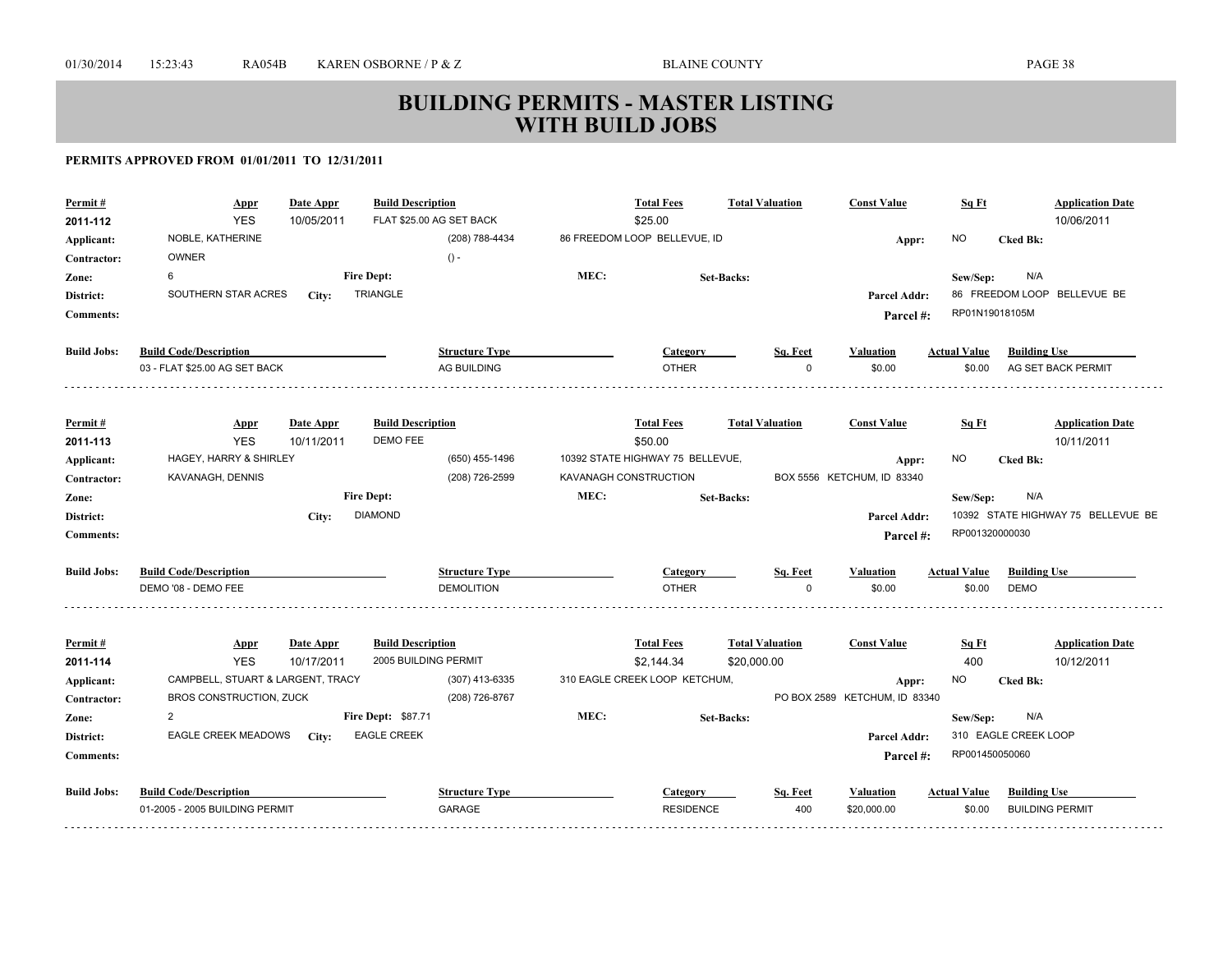| Permit#            | <b>Appr</b>                                     | Date Appr  | <b>Build Description</b> |                         | <b>Total Fees</b>              |                        | <b>Total Valuation</b> | <b>Const Value</b>            | Sq Ft               | <b>Application Date</b>    |
|--------------------|-------------------------------------------------|------------|--------------------------|-------------------------|--------------------------------|------------------------|------------------------|-------------------------------|---------------------|----------------------------|
| 2011-115           | <b>YES</b>                                      | 10/31/2011 | 2005 BUILDING PERMIT     |                         | \$1,789.82                     | \$9,000.00             |                        |                               | 256                 | 10/13/2011                 |
| Applicant:         | THORSON, SHERRY                                 |            | (208) 788-6414           |                         | 21 DEER CREEK RD HAILEY,       |                        |                        | Appr:                         | NO.                 | <b>Cked Bk:</b>            |
| Contractor:        | <b>OWNER</b>                                    |            | $() -$                   |                         |                                |                        |                        |                               |                     |                            |
| Zone:              | 4                                               |            | <b>Fire Dept:</b>        | MEC:                    |                                | <b>Set-Backs:</b>      |                        |                               | Sew/Sep:            | N/A                        |
| District:          | <b>DEER CREEK</b>                               | City:      | <b>DEER CREEK</b>        |                         |                                |                        |                        | <b>Parcel Addr:</b>           |                     | 21 DEER CREEK RD HAILEY HA |
| <b>Comments:</b>   | <b>GREEN HOUSE, TEMPERED GLASS</b>              |            |                          |                         |                                |                        |                        | Parcel#:                      | RP006050000130      |                            |
|                    |                                                 |            |                          |                         |                                |                        |                        |                               |                     |                            |
| <b>Build Jobs:</b> | <b>Build Code/Description</b>                   |            | <b>Structure Type</b>    |                         | Category                       |                        | Sq. Feet               | Valuation                     | <b>Actual Value</b> | <b>Building Use</b>        |
|                    | 01-2005 - 2005 BUILDING PERMIT                  |            | <b>GREENHOUSE</b>        |                         | <b>OTHER</b>                   |                        | $\mathbf 0$            | \$7,500.00                    | \$0.00              | <b>BUILDING PERMIT</b>     |
|                    | 01-2005 - 2005 BUILDING PERMIT                  |            | <b>GREENHOUSE</b>        |                         | <b>OTHER</b>                   |                        | 256                    | \$1,500.00                    | \$0.00              | <b>BUILDING PERMIT</b>     |
|                    |                                                 |            |                          |                         |                                |                        |                        |                               |                     |                            |
| Permit#            | <b>Appr</b>                                     | Date Appr  | <b>Build Description</b> |                         | <b>Total Fees</b>              | <b>Total Valuation</b> |                        | <b>Const Value</b>            | Sq Ft               | <b>Application Date</b>    |
| 2011-116           | <b>YES</b>                                      | 10/17/2011 | <b>RE ROOF</b>           |                         | \$832.75                       | \$77,000.00            |                        |                               | 6,800               | 10/17/2011                 |
| Applicant:         | CRUSEL, CONRUELINS                              |            | (208) 622-7281           | 322 WALL ST. GIMLET, ID |                                |                        |                        | Appr:                         | NO                  | <b>Cked Bk:</b>            |
| Contractor:        | WOOD RIVER ROOFING                              |            | (208) 788-0107           | WOOD RIVER ROOFING      |                                |                        | BOX 1822, HAILEY       |                               |                     |                            |
| Zone:              |                                                 |            | <b>Fire Dept:</b>        | MEC:                    |                                | Set-Backs:             |                        |                               | Sew/Sep:            | <b>EXISTING</b>            |
| District:          | <b>GIMLET</b>                                   | City:      | <b>GIMLET</b>            |                         |                                |                        |                        | <b>Parcel Addr:</b>           | 322 WALL ST         |                            |
| <b>Comments:</b>   | 6800 SQUARE FEET CLASS A HEAVY BUTT CEDAR SHAKE |            |                          |                         |                                |                        |                        | Parcel#:                      | RP002400000040      |                            |
|                    |                                                 |            |                          |                         |                                |                        |                        |                               |                     |                            |
| <b>Build Jobs:</b> | <b>Build Code/Description</b>                   |            | <b>Structure Type</b>    |                         | Category                       |                        | Sq. Feet               | <b>Valuation</b>              | <b>Actual Value</b> | <b>Building Use</b>        |
|                    | 02 - RE ROOF                                    |            | <b>RE-ROOFING</b>        |                         | <b>RESIDENCE</b>               |                        | 6,800                  | \$77,000.00                   | \$0.00              | RE-ROOF                    |
|                    |                                                 |            |                          |                         |                                |                        |                        |                               |                     |                            |
| Permit#            | <u>Appr</u>                                     | Date Appr  | <b>Build Description</b> |                         | <b>Total Fees</b>              |                        | <b>Total Valuation</b> | <b>Const Value</b>            | Sq Ft               | <b>Application Date</b>    |
| 2011-117           | <b>YES</b>                                      | 10/25/2011 | 2005 BUILDING PERMIT     |                         | \$6,053.61                     | \$325,000.00           |                        |                               | 1,892               | 10/17/2011                 |
| Applicant:         | VERNOY, GREG                                    |            | (206) 930-3313           |                         | 129 HYNDMAN VIEW DR EAST FORK, |                        |                        | Appr:                         | NO                  | <b>Cked Bk:</b>            |
| Contractor:        | POSTER, BRIAN                                   |            | (208) 726-7676           | POSTER CONSTRUCTION     |                                |                        |                        | PO BOX 1139 KETCHUM, ID 83340 |                     |                            |
| Zone:              | 3                                               |            | Fire Dept: \$616.46      | MEC: \$25.00            |                                | <b>Set-Backs:</b>      |                        |                               | Sew/Sep:            | <b>EXISTING</b>            |
| District:          | <b>EAST FORK</b>                                | City:      | <b>EAST FORK</b>         |                         |                                |                        |                        | <b>Parcel Addr:</b>           |                     | 129 HYNDMAN VIEW DR        |
| <b>Comments:</b>   | <b>GARAGE ADDITION</b>                          |            |                          |                         |                                |                        |                        | Parcel#:                      | RP003330010150      |                            |
|                    |                                                 |            |                          |                         |                                |                        |                        |                               |                     |                            |
| <b>Build Jobs:</b> | <b>Build Code/Description</b>                   |            | <b>Structure Type</b>    |                         | Category                       |                        | Sq. Feet               | Valuation                     | <b>Actual Value</b> | <b>Building Use</b>        |
|                    | 01-2005 - 2005 BUILDING PERMIT                  |            | <b>GARAGE/ADDITION</b>   |                         | <b>RESIDENCE</b>               |                        | 1,892                  | \$325,000.00                  | \$0.00              | <b>BUILDING PERMIT</b>     |
|                    |                                                 |            |                          |                         |                                |                        |                        |                               |                     |                            |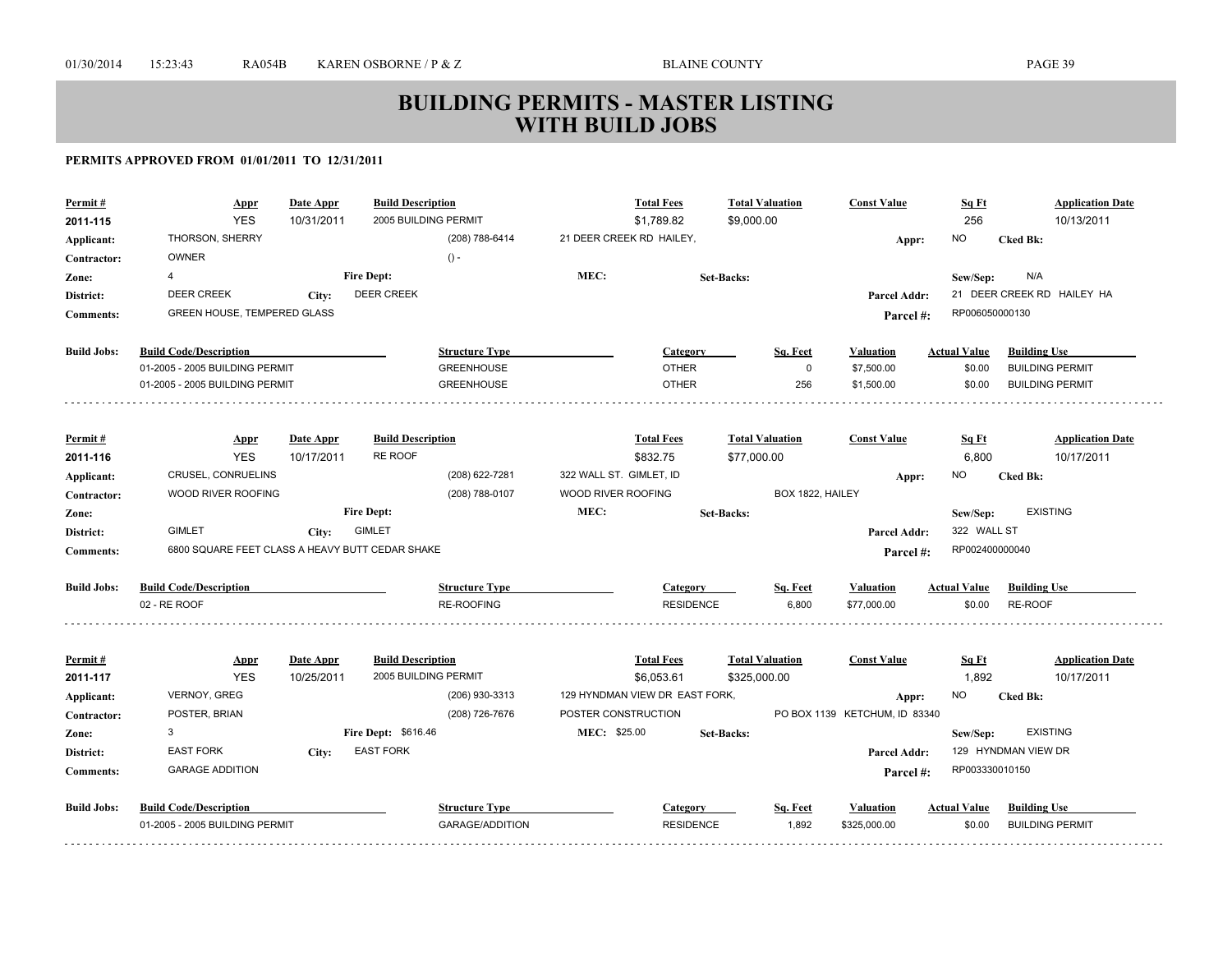| Permit#             | <u>Appr</u>                    | Date Appr               | <b>Build Description</b>                                                                    |      | <b>Total Fees</b>              | <b>Total Valuation</b> | <b>Const Value</b>  | Sq Ft               | <b>Application Date</b>               |
|---------------------|--------------------------------|-------------------------|---------------------------------------------------------------------------------------------|------|--------------------------------|------------------------|---------------------|---------------------|---------------------------------------|
| 2011-118            | <b>YES</b>                     | 10/17/2011              | DEMO FEE                                                                                    |      | \$50.00                        |                        |                     | 450                 | 10/17/2011                            |
| Applicant:          | SMILEY CREEK BEARS LLC         |                         | (208) 774-0559                                                                              |      | HC 64, BOX 91DZ SAWTOOTH CITY, |                        | Appr:               | NO.                 | <b>Cked Bk:</b>                       |
| Contractor:         | <b>OWNER</b>                   |                         | $() -$                                                                                      |      |                                |                        |                     |                     |                                       |
| Zone:               | $\mathbf{1}$                   |                         | <b>Fire Dept:</b>                                                                           | MEC: |                                | Set-Backs:             |                     | Sew/Sep:            | <b>EXISTING</b>                       |
| District:           | <b>SMILEY CREEK</b>            | City:                   | SMILEY CREEK #1                                                                             |      |                                |                        | Parcel Addr:        |                     | 102 APACHE CIR                        |
| <b>Comments:</b>    | SAME                           |                         | TWO SHEDS TO BE TAKEN DOWN AND MATERIALS SALVAGED PER OWNER, OTHER STRUCTURES TO REMAIN THE |      |                                |                        | Parcel#:            | RP00535002005A      |                                       |
| <b>Build Jobs:</b>  | <b>Build Code/Description</b>  |                         | <b>Structure Type</b>                                                                       |      | Category                       | Sq. Feet               | Valuation           | <b>Actual Value</b> | <b>Building Use</b>                   |
|                     | DEMO '08 - DEMO FEE            |                         | <b>STORAGE BUILDING</b>                                                                     |      | <b>OTHER</b>                   | 450                    | \$0.00              | \$0.00              | <b>DEMO</b>                           |
|                     |                                |                         |                                                                                             |      |                                |                        |                     |                     |                                       |
| Permit#             | <b>Appr</b>                    | Date Appr               | <b>Build Description</b>                                                                    |      | <b>Total Fees</b>              | <b>Total Valuation</b> | <b>Const Value</b>  | Sq Ft               | <b>Application Date</b>               |
| 2011-119            | <b>YES</b>                     | 10/25/2011              | 2005 BUILDING PERMIT                                                                        |      | \$1,467.10                     |                        |                     |                     | 10/25/2011                            |
| Applicant:          | <b>INPHI PARTNERS</b>          |                         | (208) 726-0155                                                                              |      | 29 LAKE CREEK KETCHUM,         |                        | Appr:               | NO.                 | <b>Cked Bk:</b>                       |
| Contractor:         | <b>OWNER</b>                   |                         | $() -$                                                                                      |      |                                |                        |                     |                     |                                       |
| Zone:               | $\overline{2}$                 |                         | <b>Fire Dept:</b>                                                                           | MEC: |                                | <b>Set-Backs:</b>      |                     | Sew/Sep:            | <b>EXSITING</b>                       |
| District:           | <b>LAKE CREEK</b>              | City:                   | LAKE CREEK MEADOWS 2                                                                        |      |                                |                        | <b>Parcel Addr:</b> |                     | 29 LAKE CREEK DR                      |
| <b>Comments:</b>    | RENEW FROM 2006-048, 2010-007  |                         |                                                                                             |      |                                |                        | Parcel#:            | RP003600000270      |                                       |
| <b>Build Jobs:</b>  | <b>Build Code/Description</b>  |                         | <b>Structure Type</b>                                                                       |      | Category                       | Sq. Feet               | <b>Valuation</b>    | <b>Actual Value</b> | <b>Building Use</b>                   |
|                     | 01-2005 - 2005 BUILDING PERMIT |                         | <b>RENEWAL</b>                                                                              |      | <b>RESIDENCE</b>               | $\Omega$               | \$0.00              | \$0.00              | <b>RENEWAL</b>                        |
|                     |                                |                         |                                                                                             |      |                                |                        |                     |                     |                                       |
| Permit#<br>2011-120 | <b>Appr</b><br><b>YES</b>      | Date Appr<br>10/25/2011 | <b>Build Description</b><br>MOVE STRUCTURE                                                  |      | <b>Total Fees</b><br>\$50.00   | <b>Total Valuation</b> | <b>Const Value</b>  | Sq Ft               | <b>Application Date</b><br>10/25/2011 |
| Applicant:          | GOULEY, KATHIE                 |                         | (208) 788-4573                                                                              |      | 100 LEES GULCH RD BELLEVUE, ID |                        | Appr:               | NO.                 | <b>Cked Bk:</b>                       |
| Contractor:         | <b>OWNER</b>                   |                         | $() -$                                                                                      |      |                                |                        |                     |                     |                                       |
| Zone:               | 5                              |                         | <b>Fire Dept:</b>                                                                           | MEC: |                                | <b>Set-Backs:</b>      |                     | Sew/Sep:            |                                       |
| District:           | LEES GULCH                     | City:                   | LEES GULCH                                                                                  |      |                                |                        | Parcel Addr:        |                     | 100 LEES GULCH RD                     |
| <b>Comments:</b>    | MOVED MH                       |                         |                                                                                             |      |                                |                        | Parcel#:            | RP01N18002041A      |                                       |
| <b>Build Jobs:</b>  | <b>Build Code/Description</b>  |                         | <b>Structure Type</b>                                                                       |      | Category                       | Sq. Feet               | Valuation           | <b>Actual Value</b> | <b>Building Use</b>                   |
|                     |                                |                         |                                                                                             |      |                                |                        |                     |                     |                                       |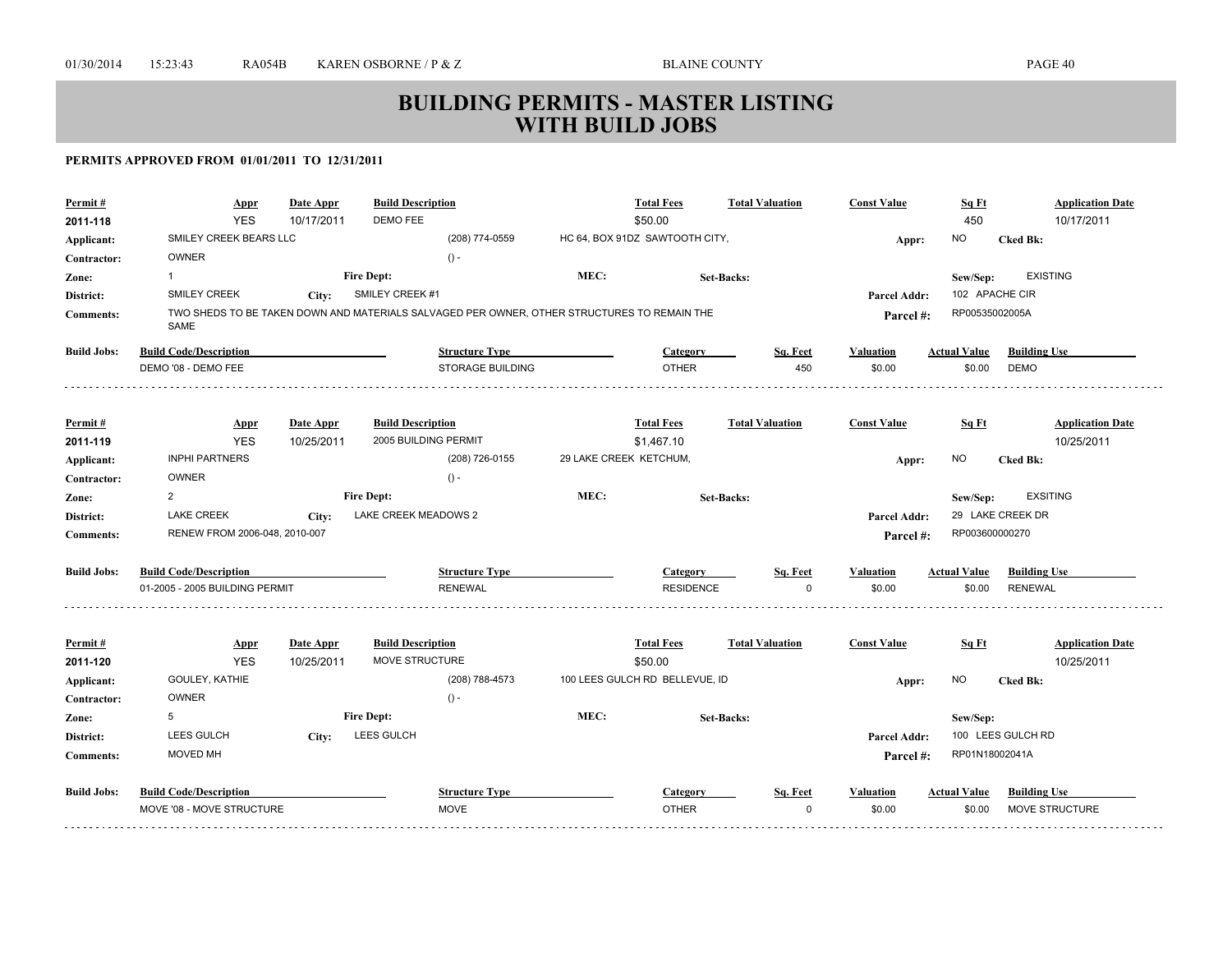| Permit#<br>2011-121<br>Applicant:<br>Contractor: | <b>Build Description</b><br>Date Appr<br>Appr<br><b>YES</b><br>10/25/2011<br>BREEDVELD, LAURIE<br><b>OWNER</b> |                         |                                                  | <b>Total Fees</b><br><b>Total Valuation</b><br>FLAT \$25.00 AG SET BACK<br>\$25.00<br>439 GLENDALE RD BELLEVUE, ID<br>(208) 788-3912<br>$() -$ |                     |                                          |                                        |                | <b>Const Value</b><br>Appr:            | Sq Ft<br><b>NO</b>  | <b>Application Date</b><br>10/25/2011<br><b>Cked Bk:</b> |
|--------------------------------------------------|----------------------------------------------------------------------------------------------------------------|-------------------------|--------------------------------------------------|------------------------------------------------------------------------------------------------------------------------------------------------|---------------------|------------------------------------------|----------------------------------------|----------------|----------------------------------------|---------------------|----------------------------------------------------------|
| Zone:                                            | 6                                                                                                              |                         | <b>Fire Dept:</b>                                |                                                                                                                                                | MEC:                |                                          | <b>Set-Backs:</b>                      |                |                                        | Sew/Sep:            |                                                          |
| District:                                        | INDUSTRIAL PARK AREA                                                                                           | City:                   | <b>GLENDALE</b>                                  |                                                                                                                                                |                     |                                          |                                        |                | <b>Parcel Addr:</b>                    |                     | 439 GLENDALE RD                                          |
| <b>Comments:</b>                                 |                                                                                                                |                         |                                                  |                                                                                                                                                |                     |                                          |                                        |                | Parcel#:                               | RP01N18028086D      |                                                          |
| <b>Build Jobs:</b>                               | <b>Build Code/Description</b>                                                                                  |                         |                                                  | <b>Structure Type</b>                                                                                                                          |                     | Category                                 |                                        | Sq. Feet       | Valuation                              | <b>Actual Value</b> | <b>Building Use</b>                                      |
|                                                  | 03 - FLAT \$25.00 AG SET BACK                                                                                  |                         |                                                  | AG BUILDING                                                                                                                                    |                     | <b>OTHER</b>                             |                                        | $\Omega$       | \$0.00                                 | \$0.00              | AG SET BACK PERMIT                                       |
|                                                  |                                                                                                                |                         |                                                  |                                                                                                                                                |                     |                                          |                                        |                |                                        |                     |                                                          |
| Permit#                                          | <b>Appr</b><br><b>YES</b>                                                                                      | Date Appr               | <b>Build Description</b><br>2005 BUILDING PERMIT |                                                                                                                                                |                     | <b>Total Fees</b>                        | <b>Total Valuation</b>                 |                | <b>Const Value</b>                     | Sq Ft               | <b>Application Date</b>                                  |
| 2011-122                                         |                                                                                                                | 11/10/2011              |                                                  |                                                                                                                                                |                     | \$7,293.20<br>50 COTTONWOOD CIR KETCHUM, | \$435,000.00                           |                |                                        | 1,858               | 10/26/2011                                               |
| Applicant:                                       | LUCKMAN, JIM & ALISON<br>GILMAN, LEE                                                                           |                         |                                                  | (208) 788-3033<br>(208) 720-1643                                                                                                               | LEE GILMAN BUILDERS |                                          |                                        |                | Appr:<br>PO BOX 5348 KETCHUM, ID 83340 | NO.                 | <b>Cked Bk:</b>                                          |
| Contractor:                                      | 4                                                                                                              |                         | Fire Dept: \$785.20                              |                                                                                                                                                | MEC: \$25.00        |                                          | <b>Set-Backs:</b>                      |                |                                        |                     | 704943                                                   |
| Zone:<br>District:                               | ZINC SPUR                                                                                                      | City:                   | ZINC SPUR RANCH #5                               |                                                                                                                                                |                     |                                          |                                        |                | Parcel Addr:                           | Sew/Sep:            | 50 COTTONWOOD CIR                                        |
| <b>Comments:</b>                                 | ADU ABOVE GARAGE DETACHED, INCLUDES GREENHOUSE VALUATION OF \$35,000.00 AT MAIN HOUSE.                         |                         |                                                  |                                                                                                                                                |                     |                                          |                                        | RP00114000008B |                                        |                     |                                                          |
|                                                  |                                                                                                                |                         |                                                  |                                                                                                                                                |                     |                                          |                                        |                | Parcel #:                              |                     |                                                          |
| <b>Build Jobs:</b>                               | <b>Build Code/Description</b>                                                                                  |                         |                                                  | <b>Structure Type</b>                                                                                                                          |                     | Category                                 |                                        | Sq. Feet       | <b>Valuation</b>                       | <b>Actual Value</b> | <b>Building Use</b>                                      |
|                                                  | 01-2005 - 2005 BUILDING PERMIT                                                                                 |                         |                                                  | ADU AND GARAGE                                                                                                                                 |                     | <b>RESIDENCE</b>                         |                                        | 1,858          | \$435,000.00                           | \$0.00              | <b>BUILDING PERMIT</b>                                   |
|                                                  |                                                                                                                |                         |                                                  |                                                                                                                                                |                     |                                          |                                        |                | <b>Const Value</b>                     |                     | <b>Application Date</b>                                  |
| Permit#<br>2011-123                              | <b>Appr</b><br><b>YES</b>                                                                                      | Date Appr<br>11/10/2011 | <b>Build Description</b><br>2005 BUILDING PERMIT |                                                                                                                                                |                     | <b>Total Fees</b><br>\$4,350.23          | <b>Total Valuation</b><br>\$370,000.00 |                |                                        | Sq Ft<br>1,000      | 10/27/2011                                               |
| Applicant:                                       | <b>WOOD RIVER LAND TRUST</b>                                                                                   |                         |                                                  | (208) 788-3947                                                                                                                                 | 11 CROY CREEK RD,   |                                          |                                        |                |                                        | NO                  | <b>Cked Bk:</b>                                          |
| Contractor:                                      | NILSEN, ERIK                                                                                                   |                         |                                                  | (208) 720-2112                                                                                                                                 | K & M CONSTRUCTION  |                                          |                                        |                | Appr:<br>PO BOX 97 HAILEY, ID 83333    |                     |                                                          |
| Zone:                                            | 5                                                                                                              |                         | Fire Dept: \$685.49                              |                                                                                                                                                | MEC:                |                                          | <b>Set-Backs:</b>                      |                |                                        | Sew/Sep:            | N/A                                                      |
| District:                                        | SAGE SPRINGS                                                                                                   | City:                   | <b>CROY</b>                                      |                                                                                                                                                |                     |                                          |                                        |                | Parcel Addr:                           |                     | 11 CROY CREEK RD                                         |
| <b>Comments:</b>                                 | BRIDGE, PEDESTRIAN USE ONLY ADA ACCESSIBLE, GUARDRAILS REQUIRED, LANDINGS REQUIRED                             |                         |                                                  |                                                                                                                                                |                     |                                          |                                        |                | Parcel #:                              | RP02N180092900      |                                                          |
|                                                  |                                                                                                                |                         |                                                  |                                                                                                                                                |                     |                                          |                                        |                |                                        |                     |                                                          |
| <b>Build Jobs:</b>                               | <b>Build Code/Description</b>                                                                                  |                         |                                                  | <b>Structure Type</b>                                                                                                                          |                     | Category                                 |                                        | Sq. Feet       | Valuation                              | <b>Actual Value</b> | <b>Building Use</b>                                      |
|                                                  | 01-2005 - 2005 BUILDING PERMIT                                                                                 |                         |                                                  | <b>BRIDGE COMMERCIAL</b>                                                                                                                       |                     | COMMERCIAL                               |                                        | $\mathbf 0$    | \$0.00                                 | \$0.00              | <b>BUILDING PERMIT</b>                                   |
|                                                  | 01-2005 - 2005 BUILDING PERMIT                                                                                 |                         |                                                  | <b>BRIDGE COMMERCIAL</b>                                                                                                                       |                     | <b>COMMERCIAL</b>                        |                                        | 1,000          | \$370,000.00                           | \$0.00              | <b>BUILDING PERMIT</b>                                   |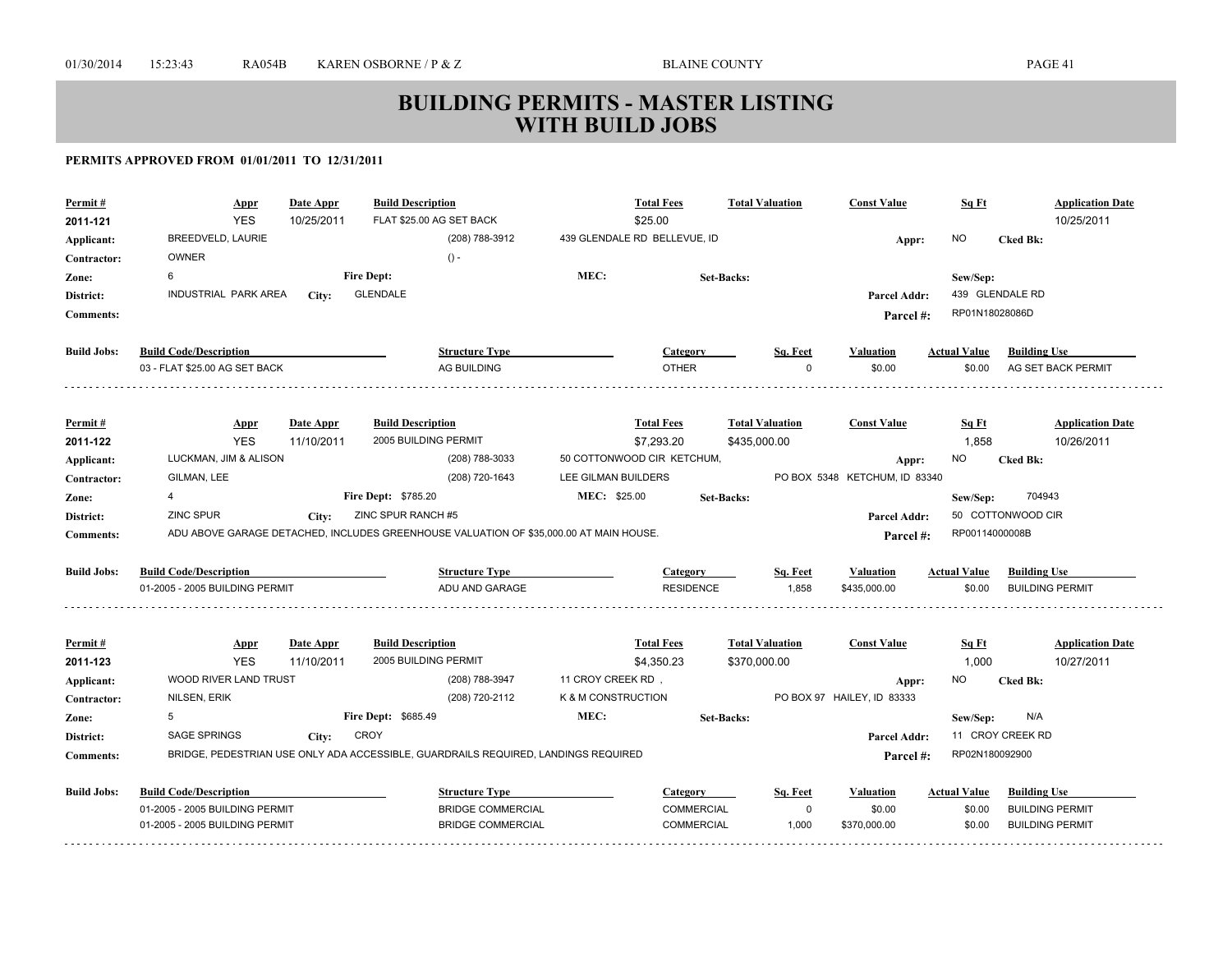| Permit#<br>2011-124 | <b>Appr</b><br><b>YES</b>                 | Date Appr<br>11/02/2011 | <b>Build Description</b><br>RE ROOF |                            |                          | <b>Total Fees</b><br>\$97.25      | <b>Total Valuation</b><br>\$3,893.27 |          | <b>Const Value</b>            | Sq Ft               | <b>Application Date</b><br>11/02/2011 |
|---------------------|-------------------------------------------|-------------------------|-------------------------------------|----------------------------|--------------------------|-----------------------------------|--------------------------------------|----------|-------------------------------|---------------------|---------------------------------------|
| Applicant:          | DOWLING, RICHARD / S.V. EXPRESS           |                         |                                     | (208) 830-3204             | 12457 HWY 75 KETCHUM, ID |                                   |                                      |          | Appr:                         | <b>NO</b>           | <b>Cked Bk:</b>                       |
| Contractor:         | ROOFING, GEM STATE                        |                         |                                     | (208) 578-0212             |                          |                                   |                                      |          | PO BOX 3916 HAILEY, ID 83333  |                     |                                       |
| Zone:               | 3                                         |                         | <b>Fire Dept:</b>                   |                            | MEC:                     |                                   | <b>Set-Backs:</b>                    |          |                               | Sew/Sep:            | N/A                                   |
| District:           | <b>GIMLET</b>                             | City:                   | <b>GIMLET 1 REV</b>                 |                            |                          |                                   |                                      |          | Parcel Addr:                  |                     | 12457 STATE HIGHWAY 75                |
| <b>Comments:</b>    |                                           |                         |                                     |                            |                          |                                   |                                      |          | Parcel #:                     | RP04N180317530      |                                       |
|                     |                                           |                         |                                     |                            |                          |                                   |                                      |          |                               |                     |                                       |
| <b>Build Jobs:</b>  | <b>Build Code/Description</b>             |                         |                                     | <b>Structure Type</b>      |                          | Category                          |                                      | Sq. Feet | <b>Valuation</b>              | <b>Actual Value</b> | <b>Building Use</b>                   |
|                     | 02 - RE ROOF                              |                         |                                     | RE-ROOFING                 |                          | <b>RESIDENCE</b>                  |                                      | $\Omega$ | \$3,893.27                    | \$0.00              | RE-ROOF                               |
|                     |                                           |                         |                                     |                            |                          |                                   |                                      |          |                               |                     |                                       |
| Permit#             | <b>Appr</b>                               | Date Appr               | <b>Build Description</b>            |                            |                          | <b>Total Fees</b>                 | <b>Total Valuation</b>               |          | <b>Const Value</b>            | Sq Ft               | <b>Application Date</b>               |
| 2011-125            | <b>YES</b>                                | 11/10/2011              | 2005 BUILDING PERMIT                |                            |                          | \$3,808.47                        | \$120,000.00                         |          |                               | 3,000               | 11/03/2011                            |
| Applicant:          | <b>BAILEY, WILL &amp; MCNAIR</b>          |                         |                                     | (919) 428-0580             | 640 PAINTBRUSH KETCHUM,  |                                   |                                      |          | Appr:                         | NO.                 | <b>Cked Bk:</b>                       |
| Contractor:         | GILMAN, LEE                               |                         |                                     | (208) 720-1643             | LEE GILMAN BUILDERS      |                                   |                                      |          | PO BOX 5348 KETCHUM, ID 83340 |                     |                                       |
| Zone:               | $\overline{2}$                            |                         | <b>Fire Dept: \$301.99</b>          |                            | MEC: \$25.00             |                                   | <b>Set-Backs:</b>                    |          |                               | Sew/Sep:            |                                       |
| District:           | <b>HULEN MEADOWS</b>                      | City:                   | <b>HULEN MEADOWS 5</b>              |                            |                          |                                   |                                      |          | <b>Parcel Addr:</b>           |                     | 640 PAINTBRUSH LN                     |
| <b>Comments:</b>    | THE HIGH HOUSE                            |                         |                                     |                            |                          |                                   |                                      |          | Parcel #:                     | RP003200110050      |                                       |
|                     |                                           |                         |                                     |                            |                          |                                   |                                      |          |                               |                     |                                       |
| <b>Build Jobs:</b>  | <b>Build Code/Description</b>             |                         |                                     | <b>Structure Type</b>      |                          | Category                          |                                      | Sq. Feet | <b>Valuation</b>              | <b>Actual Value</b> | <b>Building Use</b>                   |
|                     | 01-2005 - 2005 BUILDING PERMIT            |                         |                                     | <b>ADDITION- RESIDENCE</b> |                          | <b>RESIDENCE</b>                  |                                      | 3.000    | \$120,000.00                  | \$0.00              | <b>BUILDING PERMIT</b>                |
|                     |                                           |                         |                                     |                            |                          |                                   |                                      |          |                               |                     |                                       |
| Permit#             | <b>Appr</b>                               | Date Appr               | <b>Build Description</b>            |                            |                          | <b>Total Fees</b>                 | <b>Total Valuation</b>               |          | <b>Const Value</b>            | Sq Ft               | <b>Application Date</b>               |
| 2011-126            | <b>YES</b>                                | 11/07/2011              | DEMO FEE                            |                            |                          | \$50.00                           |                                      |          |                               |                     | 11/07/2011                            |
| Applicant:          | CK ENTERPRISES / COLD SPRINGS DEVELOPMENT |                         |                                     | $() -$                     |                          | 127 HOSPITAL DR KETCHUM, ID 83340 |                                      |          | Appr:                         | NO.                 | <b>Cked Bk:</b>                       |
| Contractor:         | VANDENBERG, KEARNS, MCGINIS               |                         |                                     | (208) 726-4843             |                          |                                   |                                      |          | PO BOX 3233 KETCHUM, ID 83340 |                     |                                       |
| Zone:               |                                           |                         | <b>Fire Dept:</b>                   |                            | MEC:                     |                                   | <b>Set-Backs:</b>                    |          |                               | Sew/Sep:            | 127 HOSPITAL DR                       |
| District:           |                                           | City:                   |                                     |                            |                          |                                   |                                      |          | <b>Parcel Addr:</b>           |                     |                                       |
| <b>Comments:</b>    |                                           |                         |                                     |                            |                          |                                   |                                      |          | Parcel #:                     | RP04N18030737D      |                                       |
| <b>Build Jobs:</b>  | <b>Build Code/Description</b>             |                         |                                     | <b>Structure Type</b>      |                          | Category                          |                                      | Sq. Feet | <b>Valuation</b>              | <b>Actual Value</b> | <b>Building Use</b>                   |
|                     | DEMO '08 - DEMO FEE                       |                         |                                     | <b>DEMOLITION</b>          |                          | <b>OTHER</b>                      |                                      | $\Omega$ | \$0.00                        | \$0.00              | <b>DEMO</b>                           |
|                     |                                           |                         |                                     |                            |                          |                                   |                                      |          |                               |                     |                                       |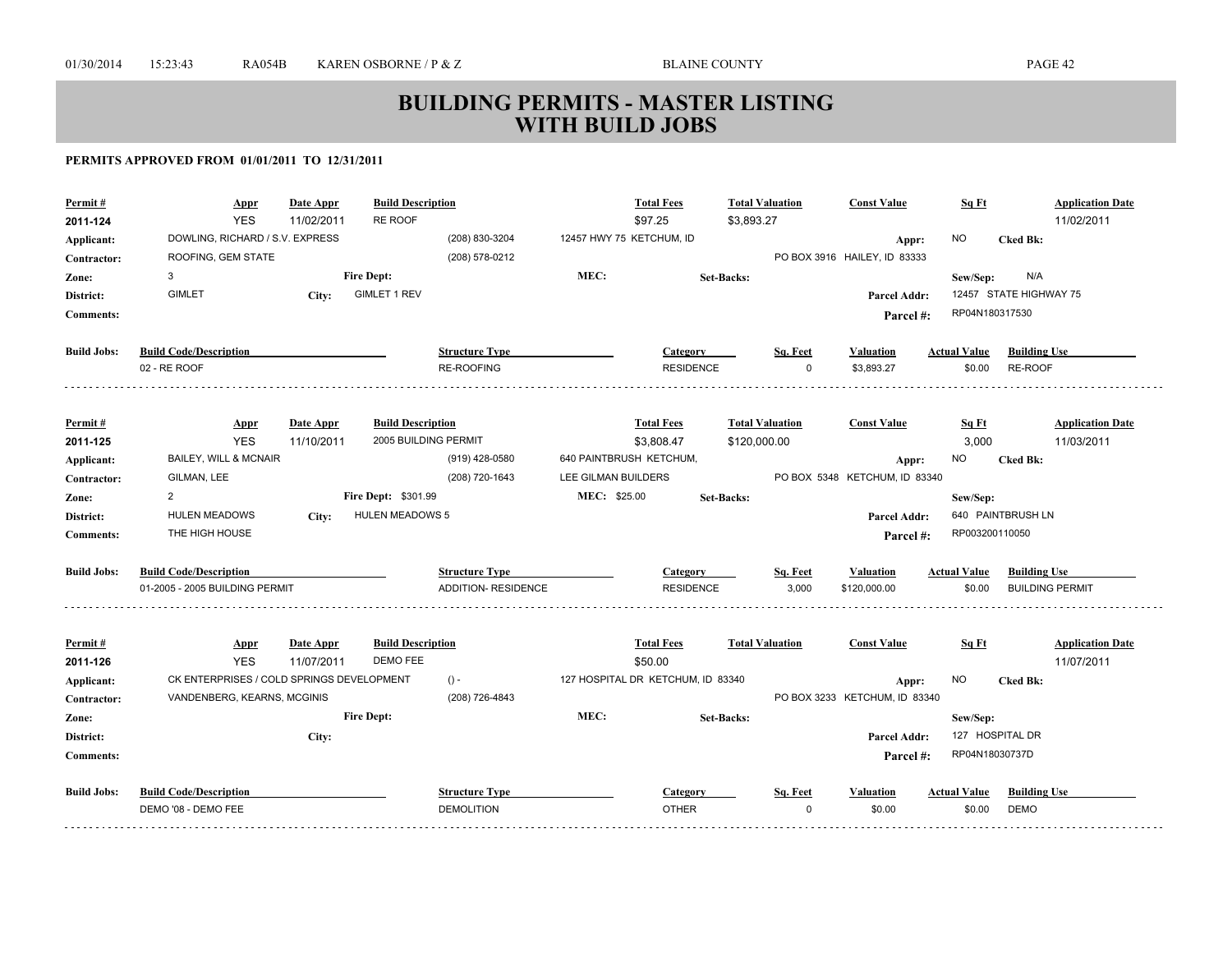| Permit#              | <u>Appr</u>                                         | Date Appr               | <b>Build Description</b>                                           |      | <b>Total Fees</b>                        | <b>Total Valuation</b> | <b>Const Value</b>                    | Sq Ft               | <b>Application Date</b>            |
|----------------------|-----------------------------------------------------|-------------------------|--------------------------------------------------------------------|------|------------------------------------------|------------------------|---------------------------------------|---------------------|------------------------------------|
| 2011-127             | <b>YES</b>                                          | 11/07/2011              | 2005 BUILDING PERMIT                                               |      | \$2,284.72                               | \$25,000.00            |                                       | 700                 | 11/07/2011                         |
| Applicant:           | PRESTON, BROOKS                                     |                         | $() -$                                                             |      | 400 N HULEN WAY HULEN MEADOWS,           |                        | Appr:                                 | <b>NO</b>           | <b>Cked Bk:</b>                    |
| Contractor:          | <b>JEFF KAISER</b>                                  |                         | (208) 720-4596                                                     |      | NORTHSTREAM CONSTRUCTION                 |                        | PO BOX 1470, KETCHUM                  |                     |                                    |
| Zone:                |                                                     |                         | <b>Fire Dept: \$106.82</b>                                         | MEC: |                                          | <b>Set-Backs:</b>      |                                       | Sew/Sep:            | <b>EXISTING</b>                    |
| District:            | HULEAN MEADOWS                                      | City:                   |                                                                    |      |                                          |                        | <b>Parcel Addr:</b>                   |                     | 400 N HULEN WAY                    |
| <b>Comments:</b>     | INTERIOR ALTERATION LESS THAN 25%, NO NEW FOOTPRINT |                         |                                                                    |      |                                          |                        | Parcel#:                              | RP003050050100      |                                    |
| <b>Build Jobs:</b>   | <b>Build Code/Description</b>                       |                         | <b>Structure Type</b>                                              |      | <b>Category</b>                          | Sq. Feet               | <b>Valuation</b>                      | <b>Actual Value</b> | <b>Building Use</b>                |
|                      | 01-2005 - 2005 BUILDING PERMIT                      |                         | <b>ALTERATION</b>                                                  |      | <b>RESIDENCE</b>                         | 700                    | \$25,000.00                           | \$0.00              | <b>BUILDING PERMIT</b>             |
| Permit#              |                                                     |                         | <b>Build Description</b>                                           |      | <b>Total Fees</b>                        | <b>Total Valuation</b> | <b>Const Value</b>                    |                     | <b>Application Date</b>            |
| 2011-128             | <b>Appr</b><br><b>YES</b>                           | Date Appr<br>11/21/2011 | DEMO FEE                                                           |      | \$50.00                                  |                        |                                       | Sq Ft               | 11/21/2011                         |
| Applicant:           | <b>HEART ROCK RANCH</b>                             |                         | (208) 726-6560                                                     |      | 103200 HWY 75 BELLEVUE,                  |                        | Appr:                                 | NO.                 | <b>Cked Bk:</b>                    |
| Contractor:          | <b>EXCAVATION, ERWIN</b>                            |                         | (208) 788-6346                                                     |      |                                          |                        | PO BOX 1112 BELLEVUE, ID 83313        |                     |                                    |
| Zone:                |                                                     |                         | <b>Fire Dept:</b>                                                  | MEC: |                                          | <b>Set-Backs:</b>      |                                       | Sew/Sep:            | N/A                                |
| District:            |                                                     | City:                   |                                                                    |      |                                          |                        | Parcel Addr:                          |                     | 10322 STATE HIGHWAY 75 BELLEVUE BE |
| <b>Comments:</b>     |                                                     |                         |                                                                    |      |                                          |                        | Parcel#:                              | RP01S18011051B      |                                    |
| <b>Build Jobs:</b>   | <b>Build Code/Description</b>                       |                         | <b>Structure Type</b>                                              |      | Category                                 | Sq. Feet               | <b>Valuation</b>                      | <b>Actual Value</b> | <b>Building Use</b>                |
|                      | DEMO '08 - DEMO FEE                                 |                         | <b>DEMOLITION</b>                                                  |      | <b>OTHER</b>                             |                        | $\Omega$<br>\$0.00                    | \$0.00              | <b>DEMO</b>                        |
|                      |                                                     |                         |                                                                    |      |                                          |                        |                                       |                     |                                    |
| Permit#              | <b>Appr</b>                                         | Date Appr               | <b>Build Description</b>                                           |      | <b>Total Fees</b>                        | <b>Total Valuation</b> | <b>Const Value</b>                    | Sq Ft               | <b>Application Date</b>            |
| 2011-129             | <b>YES</b><br>SIAS, DAVID                           | 11/22/2011              | 2005 BUILDING PERMIT<br>(208) 578-8175                             |      | \$616.26<br>115 GOLDEN EAGLE DR KETCHUM, | \$19,000.00            |                                       | NO.                 | 11/17/2011                         |
| Applicant:           | SHERRERD, BILL                                      |                         | (208) 788-7020                                                     |      | SHERRERD & WALL CONST.                   |                        | Appr:<br>PO BOX 1027 HAILEY, ID 83333 |                     | <b>Cked Bk:</b>                    |
| Contractor:<br>Zone: | 3                                                   |                         | <b>Fire Dept: \$83.89</b>                                          | MEC: |                                          | <b>Set-Backs:</b>      |                                       | Sew/Sep:            | N/A                                |
| District:            | <b>GOLDEN EAGLE</b>                                 | City:                   | <b>GOLDEN EAGLE RANCH 2</b>                                        |      |                                          |                        | Parcel Addr:                          |                     | 115 GOLDEN EAGLE DR                |
| <b>Comments:</b>     |                                                     |                         | GENERATOR, SLAB MOUNTED, NO SHED ROOF PROPOSED, ANCHOR FOR SEISMIC |      |                                          |                        |                                       | RP002580000430      |                                    |
|                      |                                                     |                         |                                                                    |      |                                          |                        | Parcel#:                              |                     |                                    |
| <b>Build Jobs:</b>   | <b>Build Code/Description</b>                       |                         | <b>Structure Type</b>                                              |      | Category                                 | Sq. Feet               | <b>Valuation</b>                      | <b>Actual Value</b> | <b>Building Use</b>                |
|                      | 01-2005 - 2005 BUILDING PERMIT                      |                         | <b>ADDITION</b>                                                    |      | <b>OTHER</b>                             |                        | $\mathbf 0$<br>\$19,000.00            | \$0.00              | <b>BUILDING PERMIT</b>             |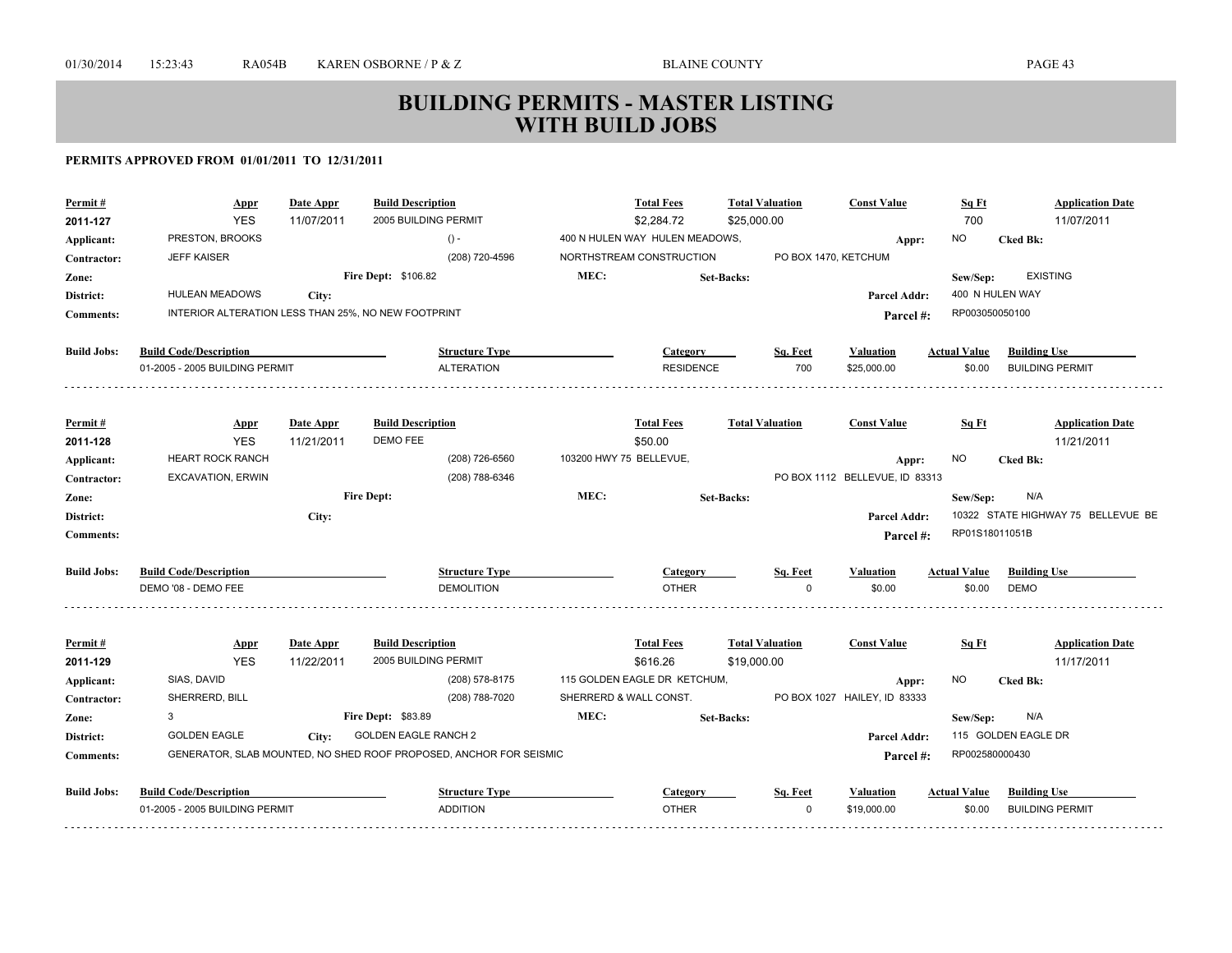| Permit#            | Appr                           | <b>Date Appr</b> | <b>Build Description</b>                                                      | <b>Total Fees</b>                |                   | <b>Total Valuation</b> | <b>Const Value</b>                          | Sq Ft               | <b>Application Date</b>     |
|--------------------|--------------------------------|------------------|-------------------------------------------------------------------------------|----------------------------------|-------------------|------------------------|---------------------------------------------|---------------------|-----------------------------|
| 2011-131           | <b>YES</b>                     | 11/28/2011       | 2005 BUILDING PERMIT                                                          | \$2,057.03                       |                   | \$16,000.00            |                                             | 1,100               | 11/22/2011                  |
| Applicant:         | REEDER, ROBERT                 |                  | (208) 788-9111                                                                | 246 TIMBERLINE RD HAILEY,        |                   |                        | Appr:                                       | <b>NO</b>           | <b>Cked Bk:</b>             |
| Contractor:        | CONSTRUCTION, REE              |                  | (208) 788-2220                                                                |                                  |                   |                        | 720 N. MAIN ST., SUITE A BELLEVUE, ID 83313 |                     |                             |
| Zone:              | 3                              |                  | <b>Fire Dept: \$72.42</b>                                                     | MEC: \$25.00                     | <b>Set-Backs:</b> |                        |                                             | Sew/Sep:            | N/A                         |
| District:          | <b>EAST FORK</b>               | City:            | <b>EAST FORK RANCHES</b>                                                      |                                  |                   |                        | Parcel Addr:                                |                     | 246 TIMBERLINE RD HAILEY HA |
| <b>Comments:</b>   |                                |                  | REPAIRS TO DETATCH GARAGE DUE TO WATER DAMAGE. FIRE SEPARATION AND INSULATION |                                  |                   |                        | Parcel #:                                   | RP005900030920      |                             |
| <b>Build Jobs:</b> | <b>Build Code/Description</b>  |                  | <b>Structure Type</b>                                                         |                                  | <b>Category</b>   | Sq. Feet               | <b>Valuation</b>                            | <b>Actual Value</b> | <b>Building Use</b>         |
|                    | 01-2005 - 2005 BUILDING PERMIT |                  | <b>ALTERATION</b>                                                             |                                  | <b>RESIDENCE</b>  | 1,100                  | \$16,000.00                                 | \$0.00              | <b>BUILDING PERMIT</b>      |
| Permit#            | <b>Appr</b>                    | Date Appr        | <b>Build Description</b>                                                      | <b>Total Fees</b>                |                   | <b>Total Valuation</b> | <b>Const Value</b>                          | Sq Ft               | <b>Application Date</b>     |
| 2011-132           | <b>YES</b>                     | 12/01/2011       | 2005 BUILDING PERMIT                                                          | \$3,630.78                       |                   | \$110,000.00           |                                             | 48                  | 11/22/2011                  |
| Applicant:         | DANIELSON, BARBARA             |                  | (208) 788-8616                                                                | 435 EAST FORK RD KETCHUM,        |                   |                        | Appr:                                       | NO.                 | <b>Cked Bk:</b>             |
| Contractor:        | HERICH, KEN                    |                  | (208) 726-3777                                                                | <b>HERICH&amp; ASSOCIATES</b>    |                   |                        | PO BX 2112 KETCHUM, ID 83340                |                     |                             |
| Zone:              | 4                              |                  | Fire Dept: \$286.65                                                           | MEC: \$25.00                     | <b>Set-Backs:</b> |                        |                                             | Sew/Sep:            | <b>EXISTING</b>             |
| District:          | <b>EAST FORK</b>               | City:            | THUNDER MEADOWS                                                               |                                  |                   |                        | <b>Parcel Addr:</b>                         | 435 EAST FORK       |                             |
| <b>Comments:</b>   | <b>INTERIOR ALTERATION</b>     |                  |                                                                               |                                  |                   |                        | Parcel#:                                    | RP005460000020      |                             |
| <b>Build Jobs:</b> | <b>Build Code/Description</b>  |                  | <b>Structure Type</b>                                                         |                                  | Category          | Sq. Feet               | Valuation                                   | Actual Value        | <b>Building Use</b>         |
|                    | 01-2005 - 2005 BUILDING PERMIT |                  | ALTERATION/GARAGE                                                             |                                  | <b>RESIDENCE</b>  | 48                     | \$110,000.00                                | \$0.00              | <b>BUILDING PERMIT</b>      |
| Permit#            | <b>Appr</b>                    | Date Appr        | <b>Build Description</b>                                                      | <b>Total Fees</b>                |                   | <b>Total Valuation</b> | <b>Const Value</b>                          | Sq Ft               | <b>Application Date</b>     |
| 2011-134           | <b>YES</b>                     | 12/07/2011       | <b>RE ROOF</b>                                                                | \$83.25                          |                   | \$2,546.00             |                                             | 700                 | 12/07/2011                  |
| Applicant:         | WOODARD, ALEX                  |                  | (208) 720-7064                                                                | 102 LIMEKILN GREENHORN, ID 83333 |                   |                        | Appr:                                       | <b>NO</b>           | <b>Cked Bk:</b>             |
| Contractor:        | MOLLER CONSTRUCTION            |                  | (208) 720-7064                                                                |                                  |                   |                        |                                             |                     |                             |
| Zone:              |                                |                  | <b>Fire Dept:</b>                                                             | MEC:                             | <b>Set-Backs:</b> |                        |                                             | Sew/Sep:            |                             |
| District:          |                                | City:            |                                                                               |                                  |                   |                        | <b>Parcel Addr:</b>                         |                     | 102 LIMEKILN LN GREENHORN   |
| <b>Comments:</b>   |                                |                  |                                                                               |                                  |                   |                        | Parcel #:                                   | RP002630000310      |                             |
| <b>Build Jobs:</b> | <b>Build Code/Description</b>  |                  | <b>Structure Type</b>                                                         |                                  | Category          | Sq. Feet               | Valuation                                   | <b>Actual Value</b> | <b>Building Use</b>         |
|                    | 02 - RE ROOF                   |                  | <b>RE-ROOFING</b>                                                             |                                  | <b>RESIDENCE</b>  | 700                    | \$2,546.00                                  | \$0.00              | RE-ROOF                     |